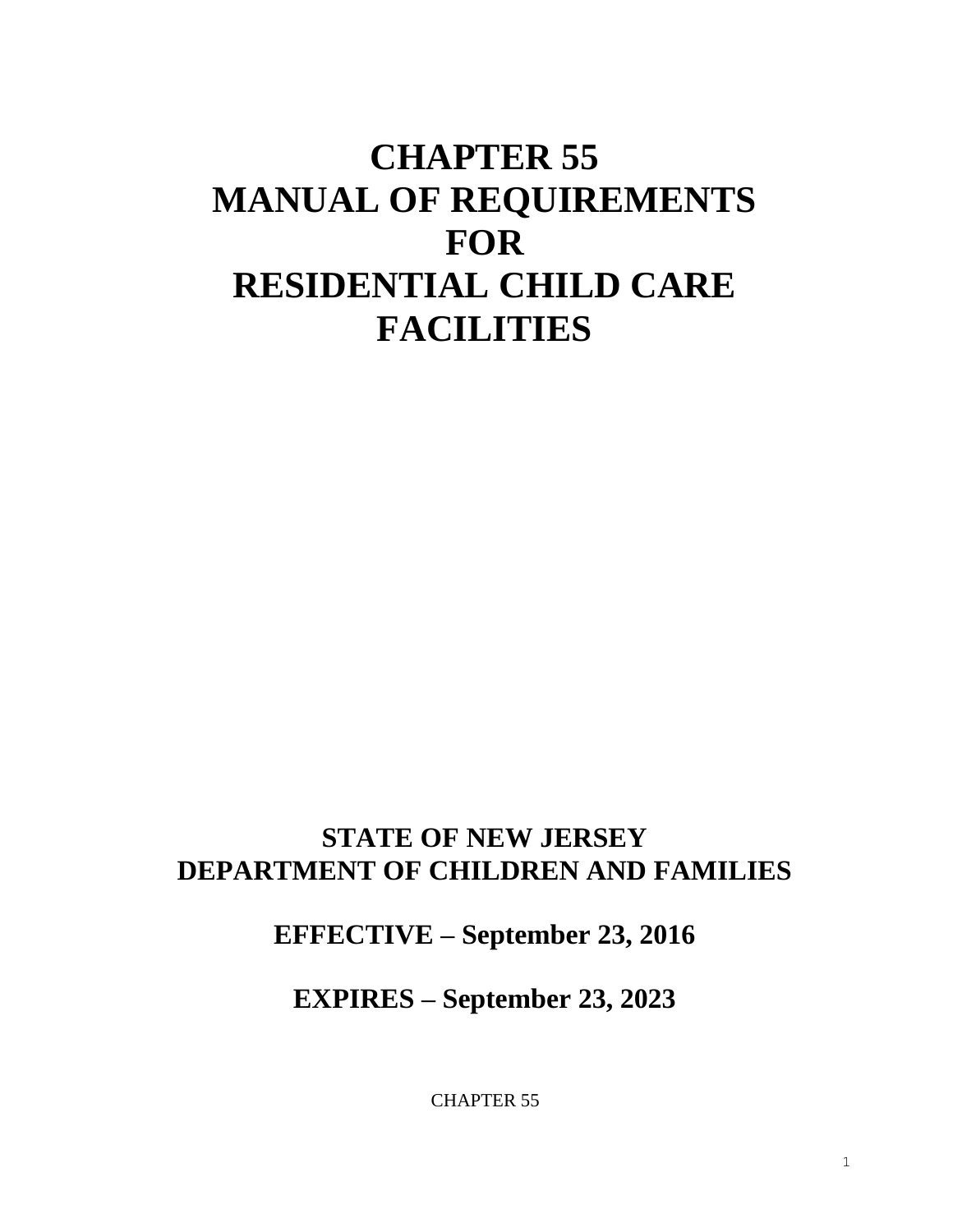# MANUAL OF REQUIREMENTS FOR RESIDENTIAL CHILD CARE FACILITIES

Effective September 23, 2016 Expires September 23, 2023

# SUBCHAPTER 1. GENERAL PROVISIONS

3A:55-1.1 Legal authority

(a) This chapter is promulgated pursuant to N.J.S.A. 30:1-14 and 15 and 30:4C-4.

(b) Under N.J.S.A. 30:1-14 and 30:4C-4, the Department of Human Services is authorized to inspect, evaluate, and approve publicly or privately operated facilities that provide board, lodging, care and treatment services for children who are placed and/or financed by the Division of Youth and Family Services or any other New Jersey State agency.

(c) Under N.J.S.A. 30:1-14, the following facilities shall be subject to inspection, evaluation, and approval by the Department of Human Services, Division of Youth and Family Services:

1. New Jersey-based children's residential facilities, as defined in this chapter, except facilities that are licensed, approved or regulated pursuant to State law by the Division of Developmental Disabilities or the Division of Mental Health and Hospitals, both of the Department of Human Services, by the State Department of Health, by the State Department of Education, by the State Department of Corrections or by any other New Jersey State agency; and

2. Out-of-State children's residential facilities as defined in this chapter, that serve one or more children under the supervision of the Division of Youth and Family Services. As a condition of approval by the Department, such facilities shall be licensed, certified, or otherwise approved to operate in the state where the facility is located.

(d) In order to be approved, a children's residential facility shall demonstrate to the satisfaction of the Department of Human Services or its duly authorized agent that it complies with all applicable provisions of this chapter.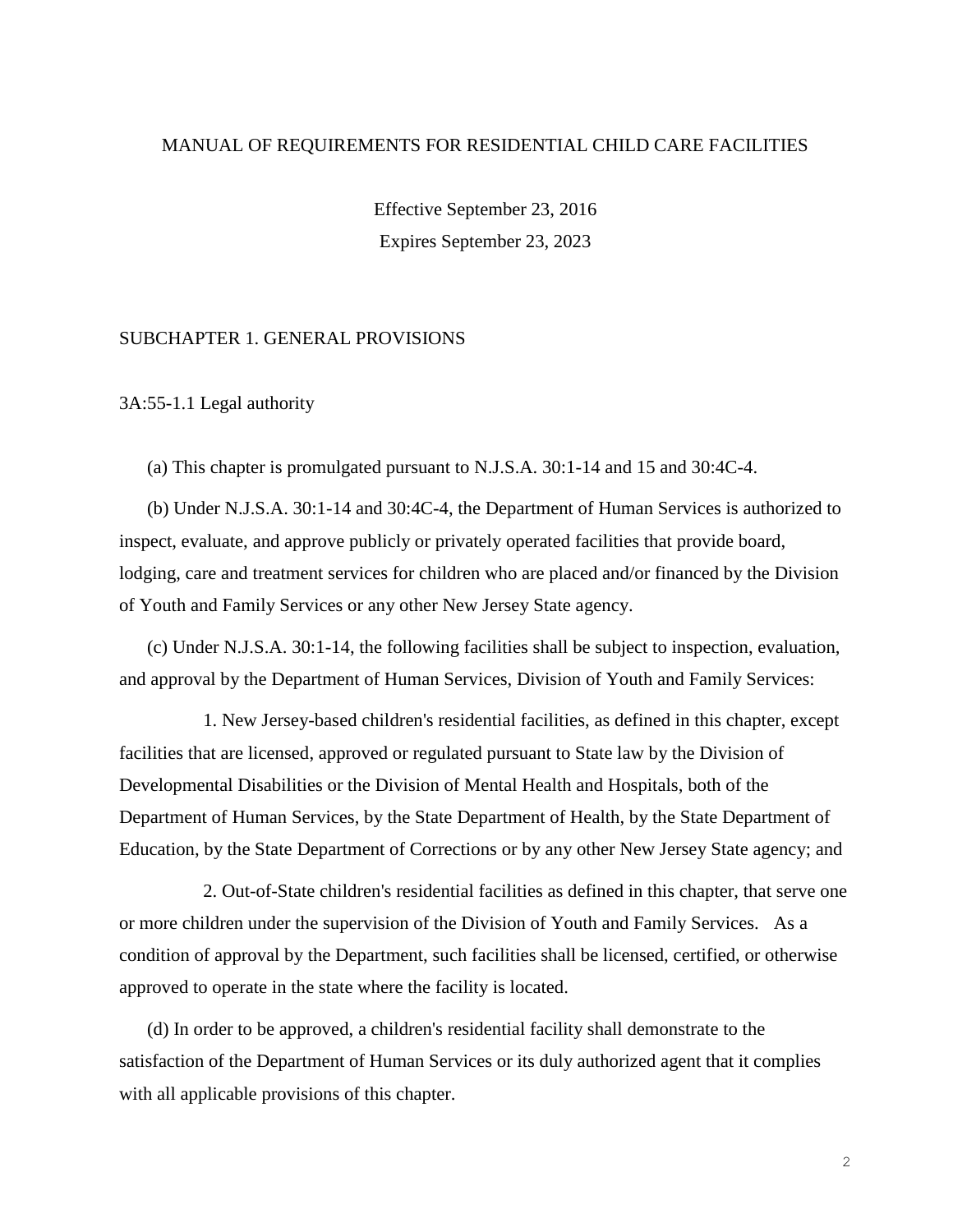(e) Responsibility for ensuring that the facility specified in (c) above complies with the provisions of the statutes cited in (a) above and of this chapter is delegated by the Department of Human Services to the Division of Youth and Family Services, Bureau of Licensing. The Division is authorized to visit and inspect such facilities, as described in N.J.A.C. 3A:55-1.2(a) and (b), to determine the extent of their compliance with such provisions.

(f) Under N.J.S.A. 30:1-15, the Department of Human Services is also authorized to visit and inspect publicly or privately maintained institutions or other institutions and noninstitutional agencies that:

1. Provide board, lodging or care for children who are not placed or financed by the Division of Youth and Family Services or any other New Jersey State agency; and

2. Are not subject to licensing or regulation by any New Jersey State agency.

(g) The Division of Youth and Family Services is authorized to visit and inspect such facilities as described in (f) above to assess the general health, safety, and well-being of the children and the care and treatment they are receiving, but cannot require their compliance with this chapter and must secure an order from a court of competent jurisdiction, pursuant to N.J.S.A. 30:1-16, to compel correction of serious deficiencies.

3A:55-1.2 Definition and types of children's residential facilities

(a) "Residential child care facility" or "residential facility" or "facility" means any public or private establishment that provides room, board, care and treatment services for 13 or more children on a 24-hour-a-day basis.

(b) Residential child care facilities that are subject to the provisions of this chapter include:

1. Division-contracted or Division-operated residential child care facilities that serve children with emotional and/or behavioral problems and provide on-grounds educational programming;

2. Division-contracted or Division-operated residential child care facilities that serve children with emotional and/or behavioral problems who attend schools in the community; and

3. Division-contracted residential child care facilities that provide: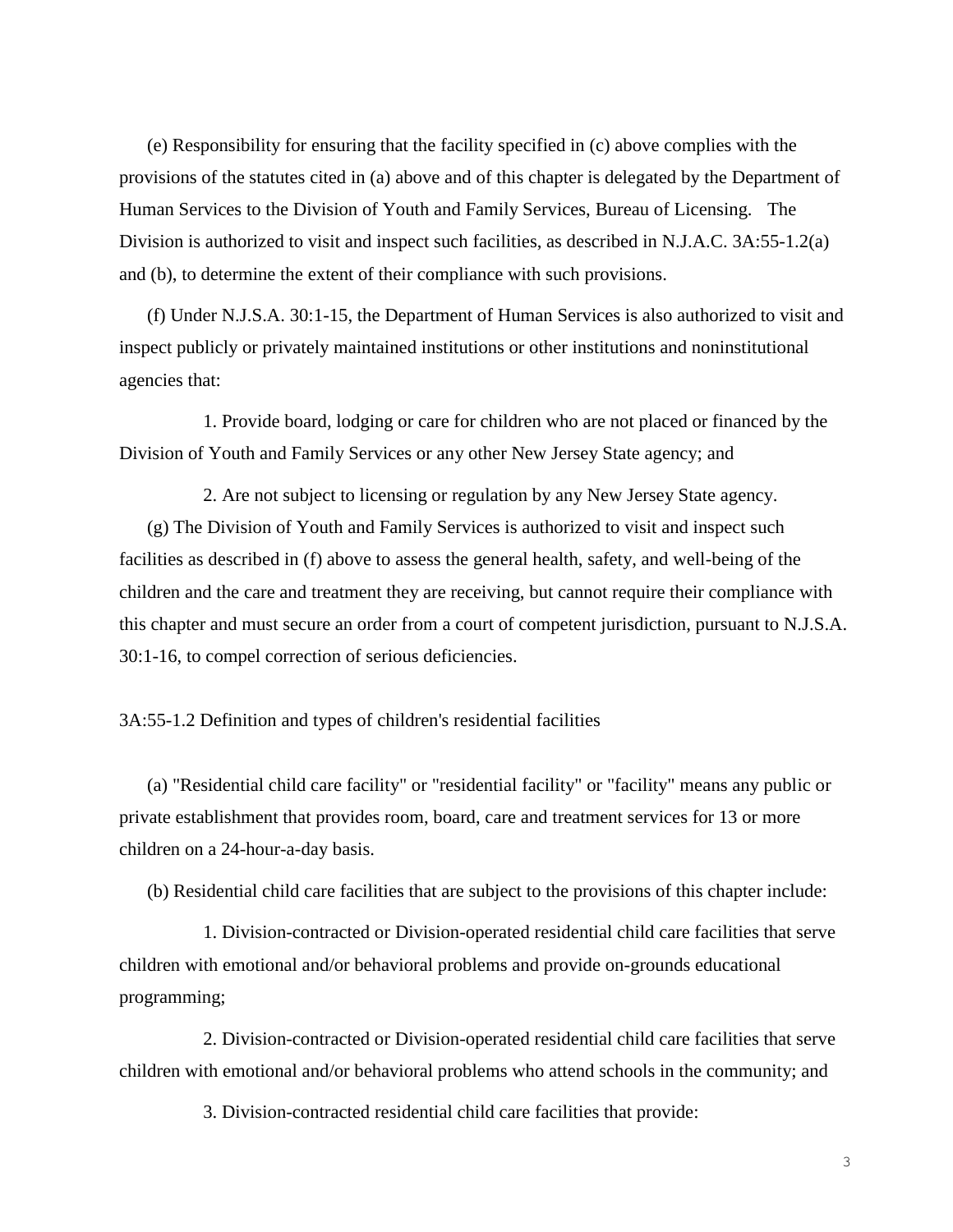- i. Drug and alcohol treatment services;
- ii. Psychiatric services;
- iii. Services to children with physical disabilities; or

iv. Adventure programs that serve children with emotional and/or behavioral problems.

3A:55-1.3 Definitions

The following words and terms, when used in this chapter, shall have the following meanings:

"Adventure activity" means a planned activity of a wilderness or athletic nature that requires specially trained staff members and/or special equipment that is utilized with children to assist in their development of self-confidence and insight.

"Bureau" means the Bureau of Licensing of the Division of Youth and Family Services, New Jersey Department of Human Services.

"Chapter" means the rules contained in the Manual of Requirements for Residential Child Care Facilities, as specified in N.J.A.C. 3A:55-1.1 to 10.25 and reflect provisions that constitute minimum baseline requirements below which no facility that is subject to the authority of N.J.S.A. 30:1-14 and N.J.S.A. 30:4C-4 is legally permitted to operate.

"Child" means any person who is under 18 years of age and/or any person between the ages of 18 and 21 who is under the supervision of the Division in placement in a residential child care facility.

"Denial of a certificate" means the withholding by the Bureau of an initial certificate of approval for which a facility has applied.

"Department" means the New Jersey Department of Human Services.

"Director" means the on-site staff member responsible for the daily operation and management of the facility.

"Division" means the Division of Youth and Family Services, New Jersey Department of Human Services.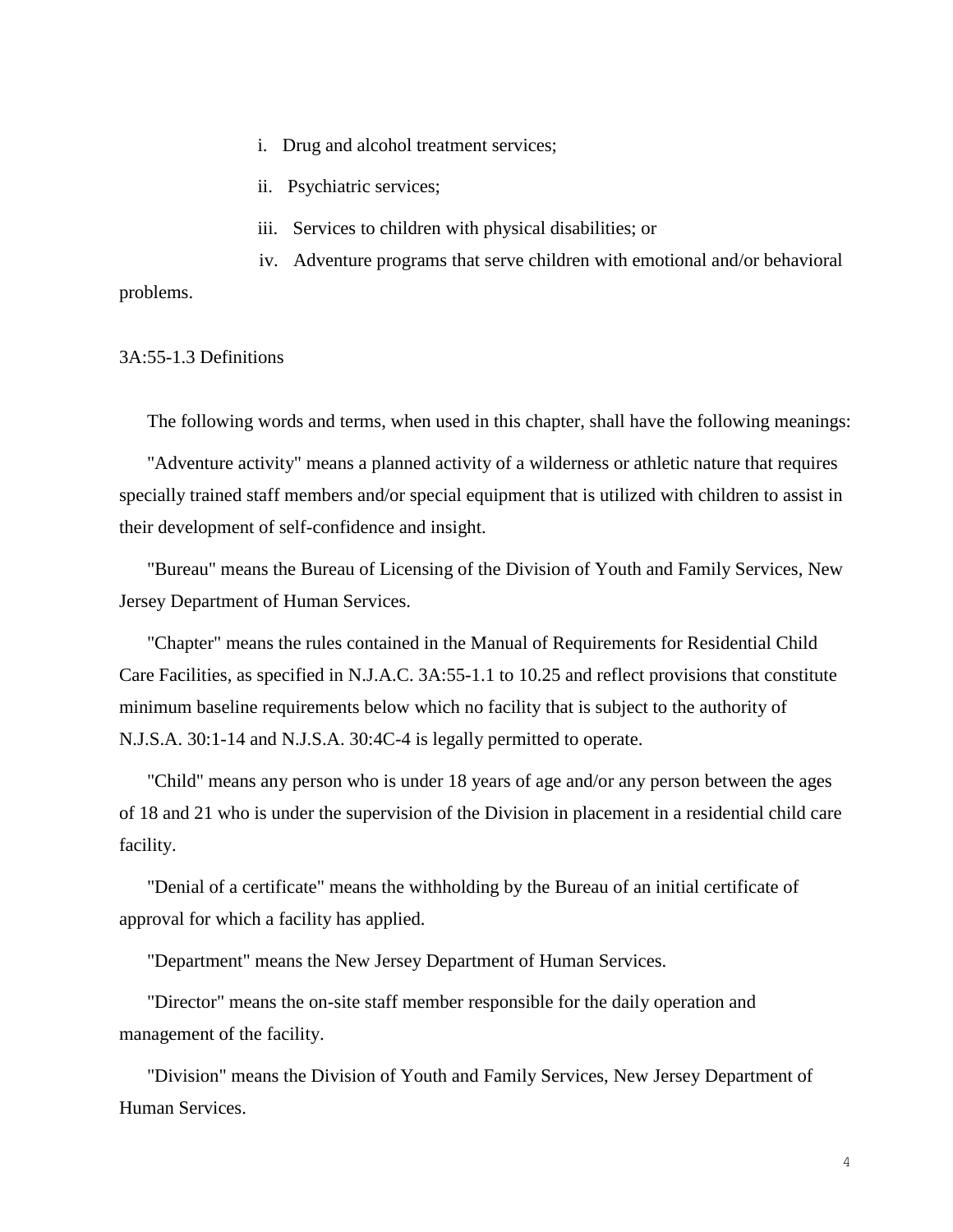"Exclusion" means the removal of a child to an area or room in the facility where there is limited or no stimulation. This removal is a therapeutic intervention and a time for the child to reflect on his or her behavior in order to gain control so he or she can return to the other children.

"Infant" means any person who is under the care of his or her adolescent mother in a facility serving adolescent mothers.

"Parent" means a birth or adoptive parent, legal guardian, or any other person having responsibility for, or custody of, a child.

"Person" means any individual, agency, corporation, company, association, organization, society, firm, partnership, joint stock company, the State or any political subdivision thereof.

"Placing agency" means an agency that assumes responsibility for payment of room and board for a child placed in a facility.

"Refusal to renew a certificate" means the non-issuance of a certificate of approval by the Bureau to a facility after its existing certificate has expired.

"Regular certificate of approval" or "regular certificate" means a document issued by the Bureau to a facility indicating that the facility is in full compliance with all applicable provisions of this chapter.

"Restraint" means the holding of a child so that he or she cannot move all or part of his or her body.

"Restrictive behavior management practice" means the use of restraint, exclusion, mechanical restraint and a behavior management room as part of a comprehensive treatment plan to help the child develop self-control, to reduce maladaptive behavior, to protect the child and others from harm or to prevent serious disruption to the therapeutic environment.

"Revocation of a certificate" means a permanent removal of a facility's current certificate of approval to operate.

"Shall" denotes a provision of this chapter that a facility must meet to qualify for a certificate of approval.

"Should" denotes a recommendation reflecting goals towards which a facility is encouraged to work.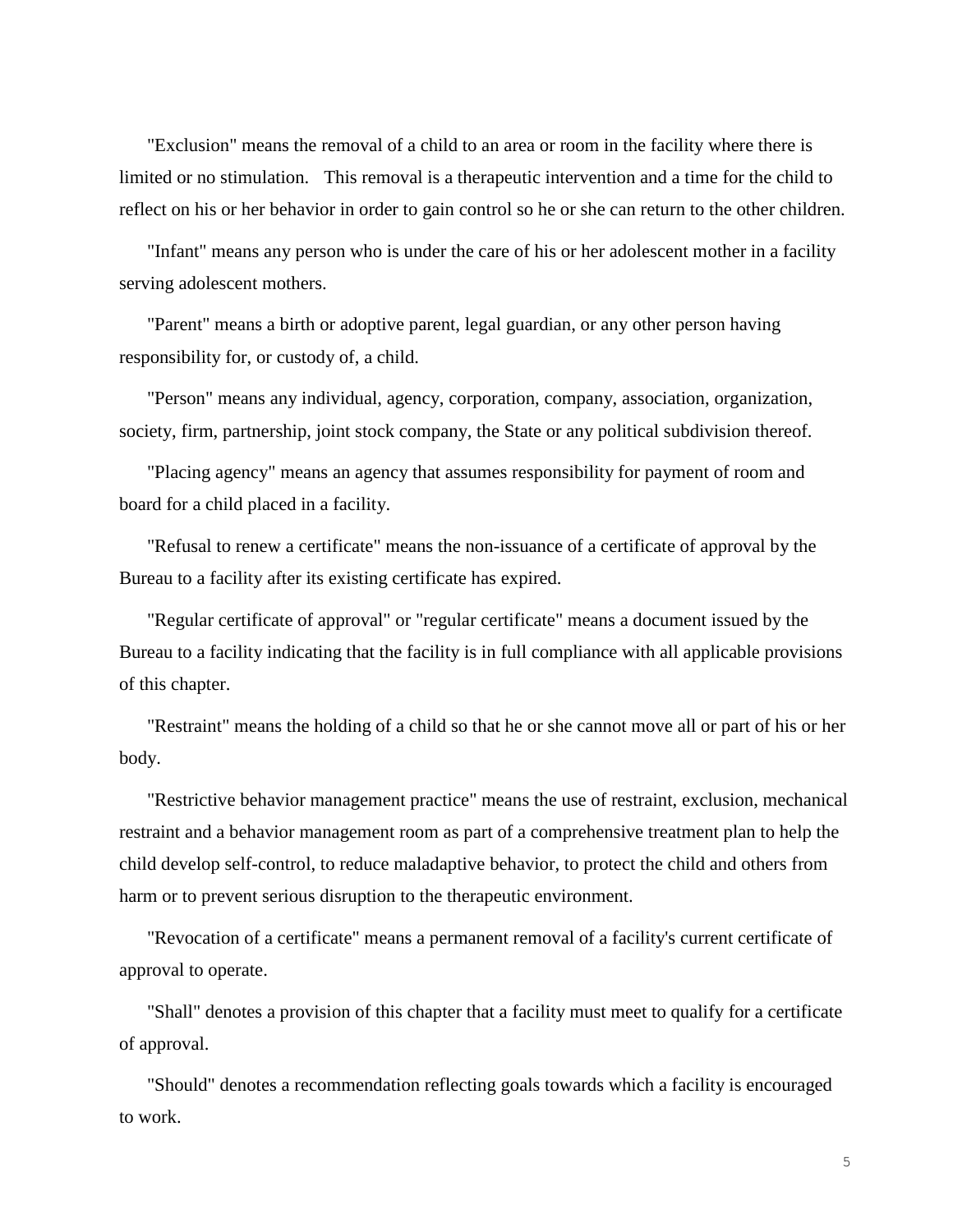"Staff member" or "staff" means any person employed by or working for or at a facility on a regularly scheduled basis. This includes full-time, part-time, substitute, volunteer, student intern, contract or consulting personnel, whether compensated or not.

"Suspension of a certificate" means a temporary removal of a facility's current certificate of approval to operate.

"Temporary certificate of approval" or "temporary certificate" means a document issued by the Bureau, to a facility that is in substantial compliance with all applicable provisions of this chapter, provided that no serious or imminent hazard affecting the children exists in the facility.

# SUBCHAPTER 2. APPROVAL PROCEDURES

3A:55-2.1 Application for a certificate of approval

(a) No person shall operate a residential child care facility that provides board, lodging, care and treatment services for children who are placed or financed by the Division or by any other New Jersey State agency without first securing a certificate of approval from the Bureau, except for facilities that are subject to licensing or regulatory approval pursuant to State law by any other New Jersey State agency.

(b) A facility applying to the Bureau for an initial certificate of approval shall submit a completed application form to the Bureau, including the documentation specified in N.J.A.C. 3A:55-4.1(a), (b) and (c), at least 45 calendar days prior to the anticipated opening of the facility.

(c) A facility applying to the Bureau for a renewal of its certificate of approval shall submit a completed application form to the Bureau, including the documentation specified in N.J.A.C. 3A:55-4.1(d), at least 45 calendar days prior to the expiration of its existing regular certificate.

(d) The application form referenced in (b) and (c) above shall include the following:

- 1. General identifying information;
- 2. Name(s) of the sponsors;
- 3. Names of members of the governing board;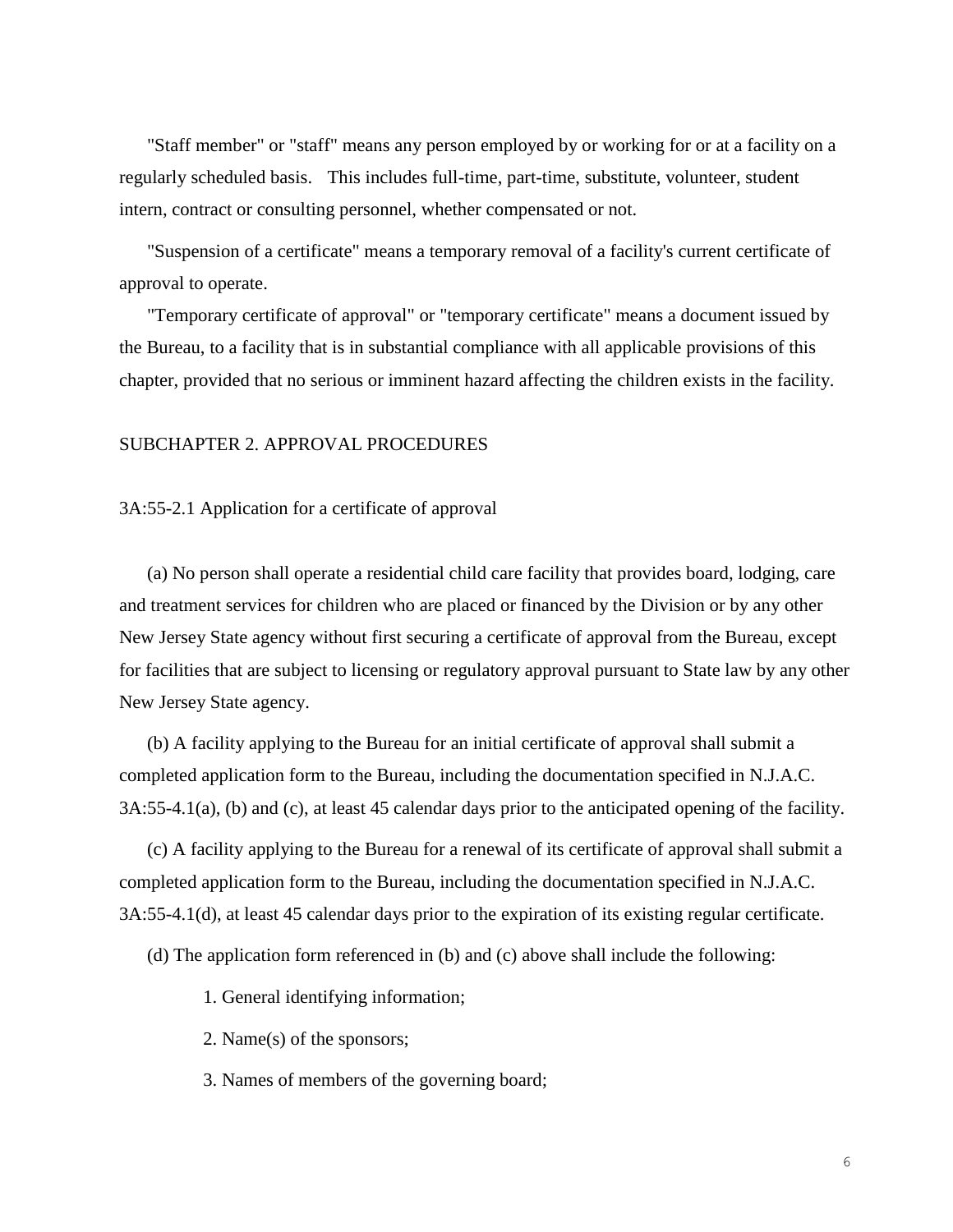4. A description of the agency's program, including program philosophy, goals and objectives;

5. A list of staff members; and

6. A list of residents placed by the Division.

3A:55-2.2 Issuance of a certificate of approval

(a) The Bureau shall issue a regular certificate of approval to a facility that has achieved full compliance with all applicable provisions of this chapter.

(b) If the Bureau determines that a facility is in substantial compliance with, but does not meet all applicable provisions of, this chapter, and provided that there is no serious or imminent hazard to the education, health, safety, well-being or treatment needs of the children, the Bureau shall issue a temporary certificate to the facility and indicate in writing the steps the facility must take to secure a regular certificate of approval.

(c) A temporary certificate may be issued for a period not to exceed six months. The Bureau may issue as many temporary certificates as it deems necessary.

(d) Each certification period, which may include the issuance of one or more temporary certificates or one regular certificate, shall be two years.

1. In determining the expiration date of the first regular certificate of approval, the Bureau shall compute the two-year approval period from the date of issuance of the first temporary or regular certificate.

2. In determining the expiration date of a renewed regular certificate, the Bureau shall compute the two-year approval period from the date on which the previous regular certificate expired. If however, the facility has ceased to operate for a period of one year following the expiration date of its previous regular certificate, the Bureau shall compute the date of expiration from the date of issuance of a new certificate.

(e) The certificate of approval shall be issued to a specific facility and shall not be transferable.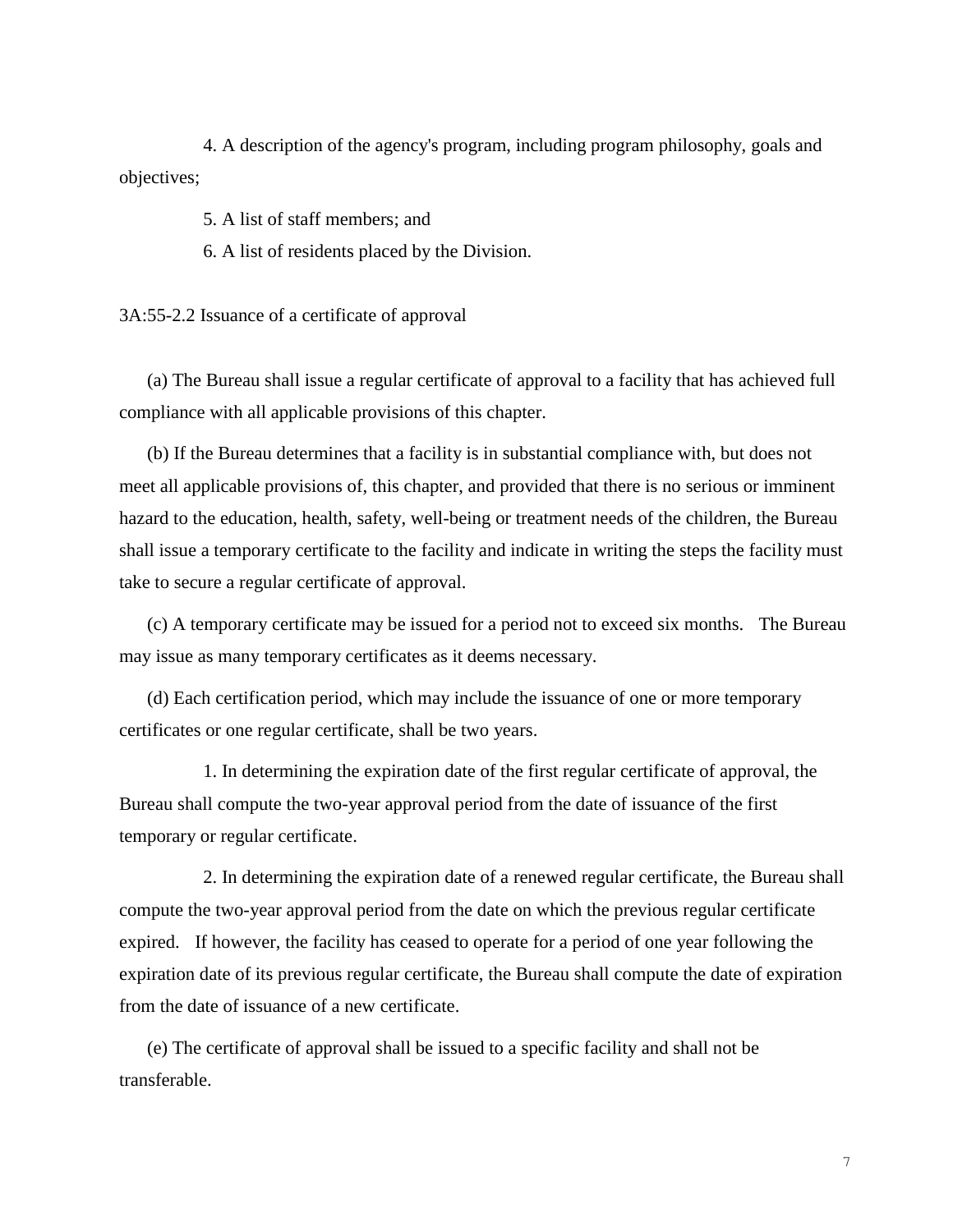(f) The facility shall maintain its certificate of approval on file.

(g) No facility shall make claims either in advertising or in any written or verbal announcement or presentation contrary to its approval status.

3A:55-2.3. Denying, suspending, revoking or refusing to renew a certificate of approval

(a) The Bureau may deny, suspend, revoke or refuse to renew a certificate of approval for good cause, including, but not limited to, the following:

1. Failure to comply with the provisions of this chapter;

2. Violation of the terms and conditions of a certificate of approval;

3. Fraud or misrepresentation in obtaining a certificate;

4. Refusal to furnish the Division with files, reports, or records as required by this chapter;

5. Refusal to permit an authorized representative of the Division to gain admission to the facility or to conduct an inspection or investigation;

6. Any activity, policy, or staff conduct that adversely affects or is deemed by the Bureau to be detrimental to the education, health, safety, well-being or treatment needs of children or that otherwise demonstrates unfitness by the director or staff members of the facility to operate a residential child care facility;

7. Failure of an out-of-State facility to maintain a license, approval or certificate in its own state; and

8. Failure by the director to secure and to maintain on file documentation from the Department showing compliance with criminal conviction disclosures, as specified in N.J.A.C. 3A:55-5.1(b)1, Criminal History Record Information background checks, as specified in N.J.A.C. 3A:55-5.6, or Child Abuse Record Information background checks, as specified in N.J.A.C. 3A:55-5.7;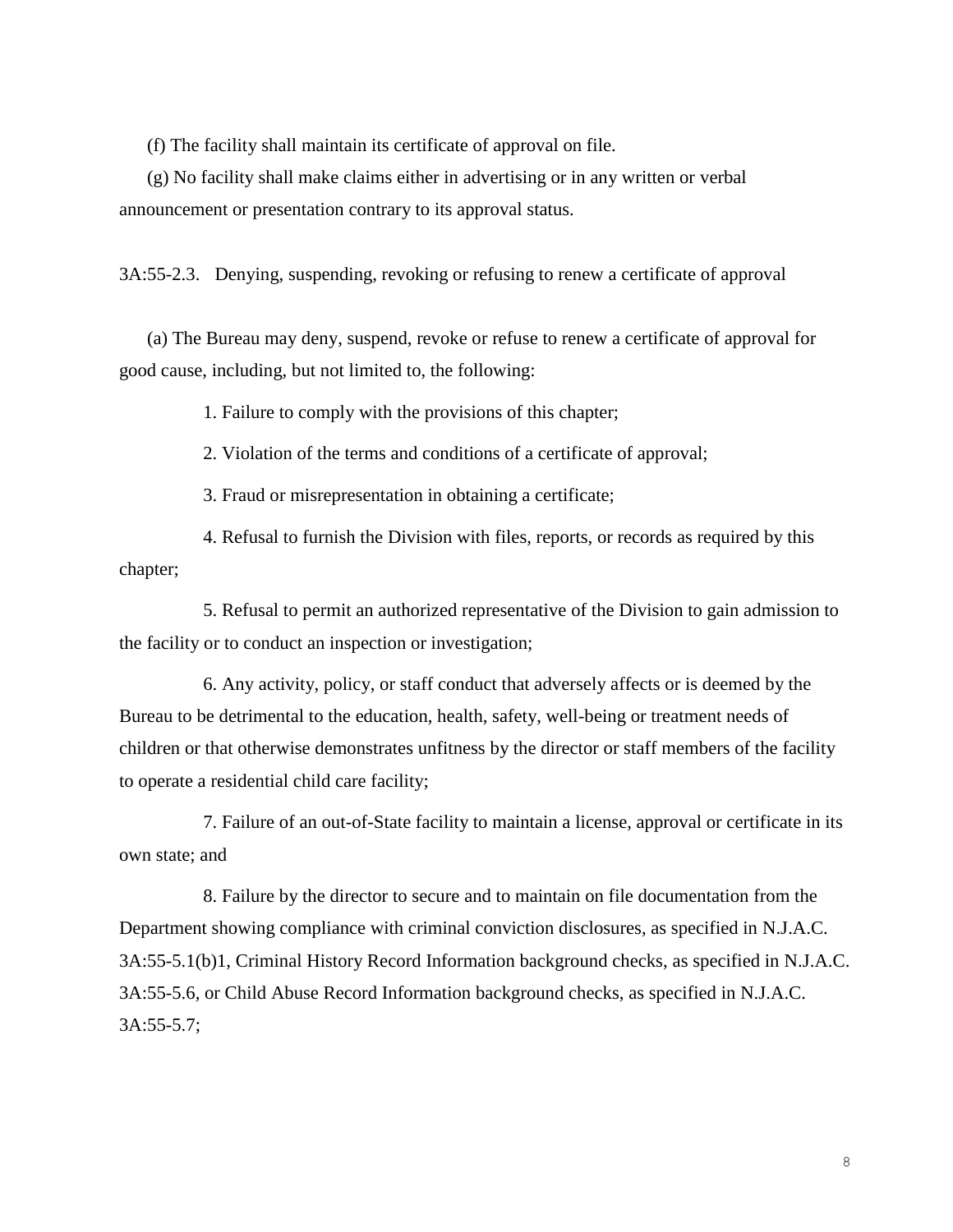9. Refusal by the director to consent to or cooperate in a Criminal History Record Information background check or Child Abuse Record Information background check for himself or herself;

10. Refusal by the director to terminate the employment of a staff member who refuses to consent to or cooperate in a Criminal History Record Information background check or Child Abuse Record Information background check;

11. Refusal by the director to terminate the employment of a staff member when an allegation of child abuse or neglect has been substantiated against the staff member;

12. Refusal by the director to terminate the employment of a staff member convicted of a crime or offense requiring disqualification, as specified in N.J.A.C. 3A:55-5.6(e);

13. A substantiated allegation of child abuse or neglect against the director; and

14. Conviction by the director for a crime or offense requiring disqualification, as specified in N.J.A.C. 3A:55-5.6(e).

(b) The Bureau shall provide written notice to the facility if it intends to deny, suspend, revoke or refuse to renew its application for a certificate. This notice shall specify the Bureau's reasons for such action and the need for the facility to come into compliance prior to such action being taken.

(c) If the Bureau denies, revokes, or refuses to renew a certificate of approval, as specified in (a) above, the facility shall be prohibited from reapplying for a certificate of approval for one year from the date of certificate denial, revocation or refusal to renew. After the one-year period has elapsed, the facility may submit to the Bureau a new application for a certificate.

(d) If a certificate is suspended, the Bureau shall issue or reinstate the certificate once the facility achieves compliance with the provisions of this chapter. In such a case, the Bureau shall not require the facility to submit a new application for a certificate unless such reapplication is expressly made a condition of the issuance or reinstatement of the certificate.

(e) Each certificate of approval issued by the Bureau to a facility remains the property of the State of New Jersey. If the Bureau suspends or revokes a certificate of approval, the facility shall return the certificate of approval to the Bureau immediately.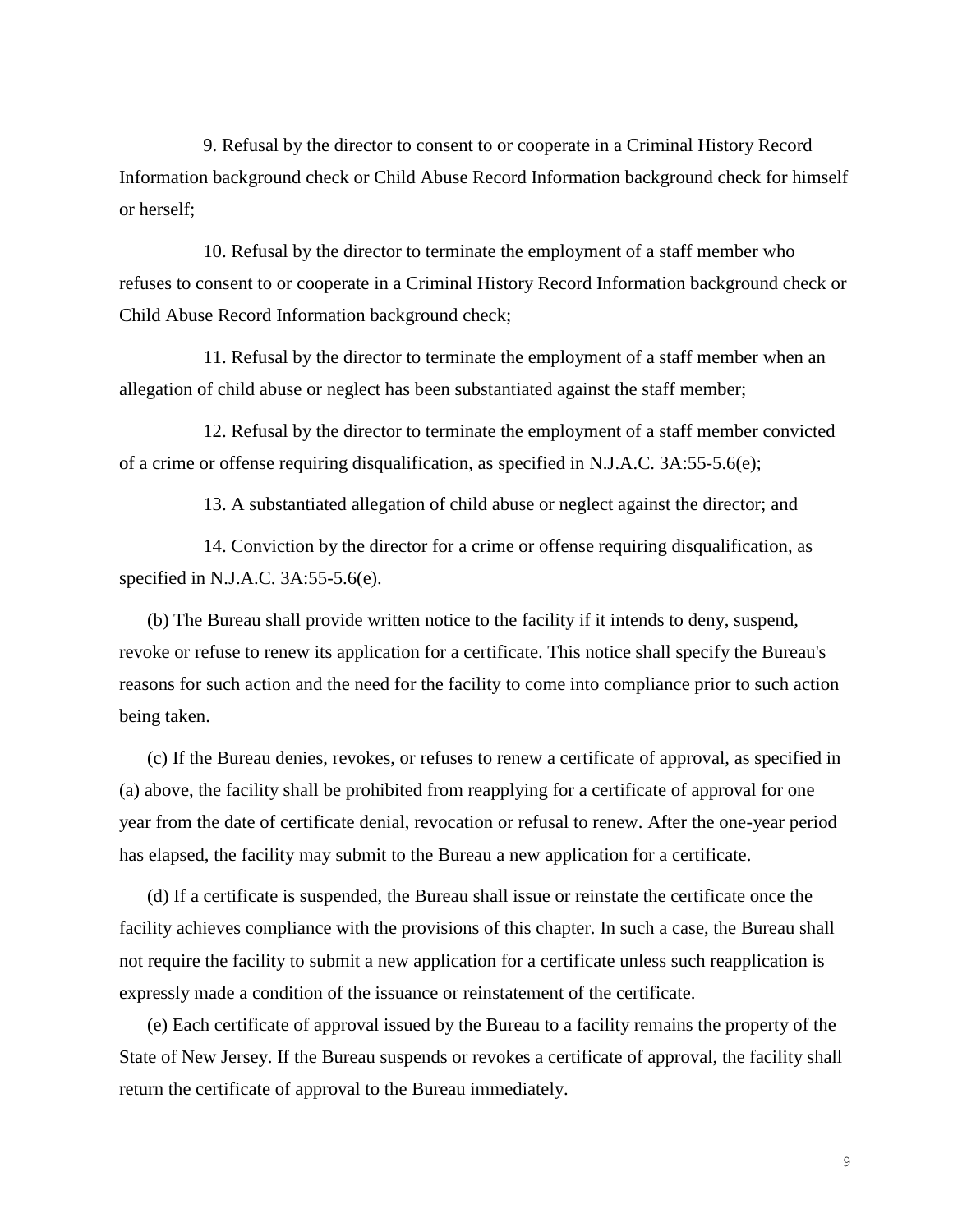3A:55-2.4 Administrative hearings

(a) If a facility fails to comply with all applicable provisions of this chapter, the Bureau shall issue a directive ordering compliance. Prior to the Bureau's decision to deny, suspend, refuse to renew or revoke a facility's certificate of approval, the facility shall have the opportunity to request an administrative hearing, pursuant to the Administrative Procedure Act, N.J.S.A. 52:14B-1 et seq., and the Uniform Administrative Procedure Rules, N.J.A.C. 1:1.

(b) As long as the Division determines that children are not at risk and that no imminent dangers exist, the Bureau may permit a facility that has requested an administrative hearing, as specified in (a) above, to continue to operate until a final decision is rendered as a result of the hearing.

#### 3A:55-2.5 Complaints

(a) Whenever the Bureau receives a report questioning the approval status or compliance of a facility or alleging a violation of this chapter, the Bureau shall ensure that the allegation is promptly investigated to determine whether the complaint is substantiated.

(b) If a serious complaint is received that alleges imminent hazard or risk to the health, safety and welfare of the children, the Bureau shall investigate the complaint within 24 hours.

(c) After the report of the investigation has been completed, the Bureau shall notify the facility in writing of the results of the investigation within 15 days, pursuant to the State Public Records Law, N.J.S.A. 47:1A-1 et seq., with the exception of any information not permitted to be disclosed pursuant to the Child Abuse and Neglect Law, N.J.S.A. 9:6-8.10a, or any other State law.

(d) Whenever the Division, through its Bureau of Licensing, Institutional Abuse Investigation Unit or District Offices, conducts complaint investigations, the facility shall cooperate with all Division investigators.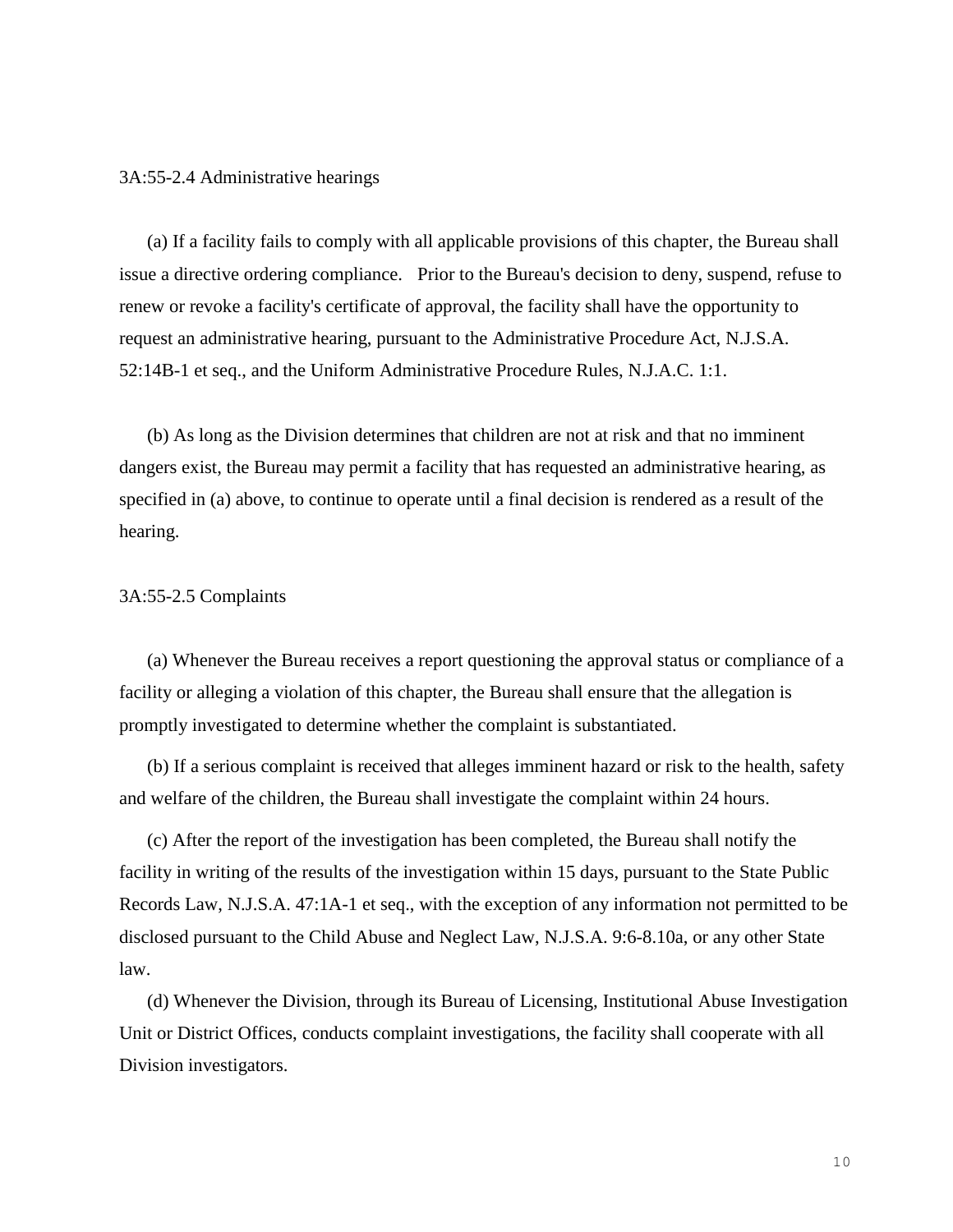3A:55-2.6 Public access to the Bureau's licensing records

Licensing files maintained by the Bureau are public records and shall be readily accessible for examination by any person, under the direction and supervision of the Bureau, except when public access to records is restricted, in keeping with the State Public Records Law, N.J.S.A. 47:1A-1 et seq., or other applicable statutes.

# SUBCHAPTER 3. ADMINISTRATION

3A:55-3.1 Statement of purpose

(a) The facility shall maintain on file a written statement of purpose that shall identify the following:

1. The facility's philosophy, goals, and objectives;

2. Characteristics of the children to be served;

3. Types of treatment services provided to the children, including those provided directly by the facility and those provided in cooperation with community agencies or outside individuals;

4. Procedures for implementing those services; and

5. Criteria for completion of the program.

(b) The facility shall give this statement of purpose to the parents of the children being considered for services, and shall make it available to all staff members.

(c) The facility shall secure and maintain on file a record of the parents' and staff members' signatures attesting to their acknowledgment of the statement of purpose.

3A:55-3.2 Rights of children

(a) The facility shall prepare a list of children's rights and shall post it in prominent locations in the facility, including in each living unit, or give it to the children and document such in each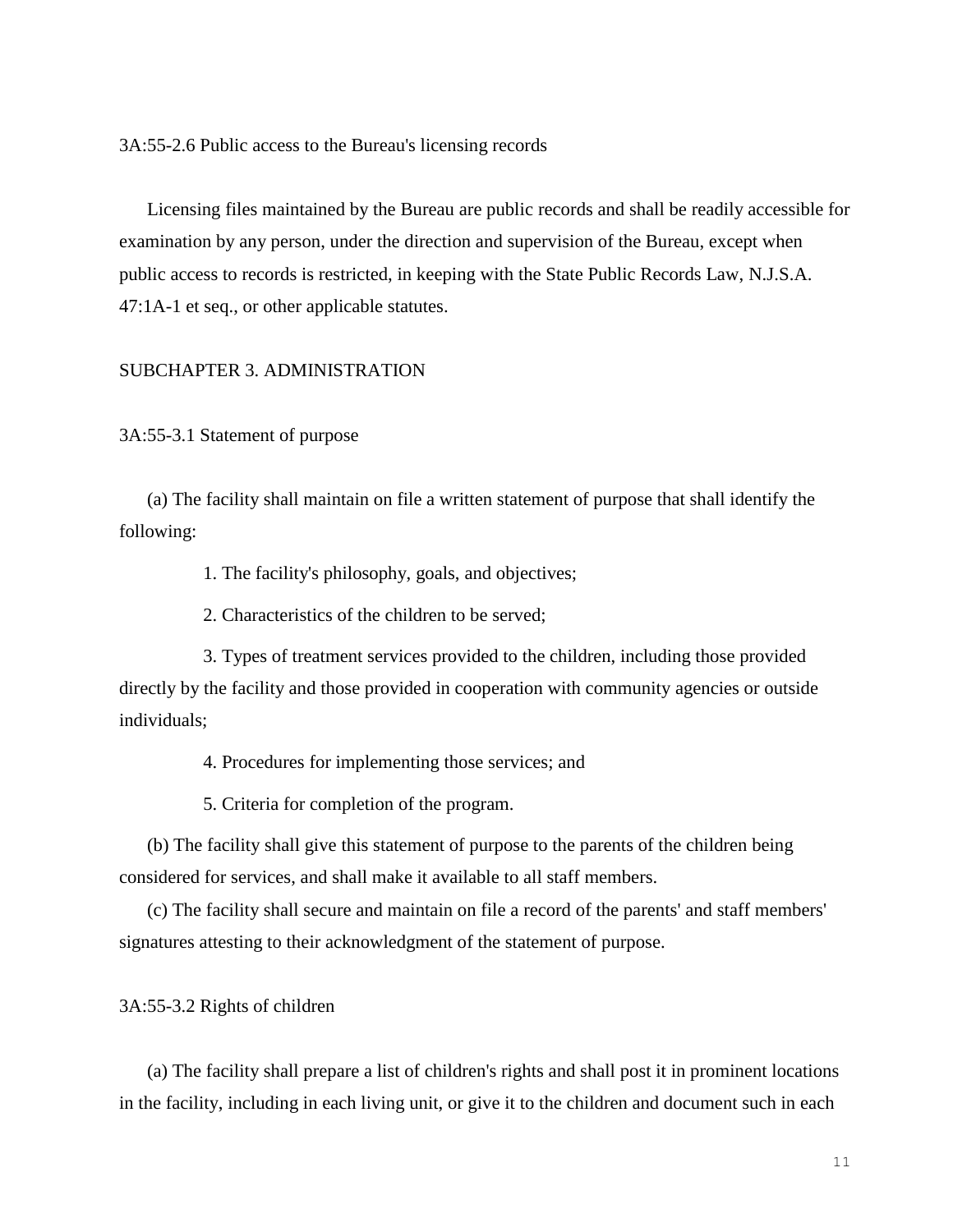child's record. The list shall comply with the applicable provisions of N.J.S.A. 9:6B-1 et seq., the Child Placement Bill of Rights Act. At a minimum, the list shall specify the children's right to:

1. Receive prompt medical treatment;

2. Have access to an appropriate education;

3. Live in a safe, clean and healthy environment;

4. Be free of physical or sexual harassment or abuse and corporal punishment;

5. Attend religious services of their choice; and

6. Have unimpeded communication with the Division and other professional persons or agencies.

(b) The facility shall give this list of children's rights to the parents of the children being considered for admission and shall make it available to all staff members.

(c) The facility shall secure and maintain on file a record of the parents' and staff members' signatures attesting to their acknowledgment of the list of children's rights.

(d) If the facility chooses to develop a search and seizure policy, the facility shall give all children, staff and parents a copy of this policy, as specified in N.J.A.C. 3A:55-6.15.

(e) The facility shall prepare, post or give to all staff members and children a written grievance procedure governing how the children may raise questions about or voice disagreements and concerns about procedures, care and specific incidents. The facility shall not take or threaten to take retaliatory or disciplinary action of any kind against a child who uses the grievance procedure. The facility shall provide a procedure to explain the above to children who are developmentally disabled, unable to read or unable to hear.

3A:55-3.3 Information to parents and staff members

(a) The facility shall provide to every parent within five working days of his or her child's placement, and to every person upon becoming a staff member, a written document indicating that the facility is required to: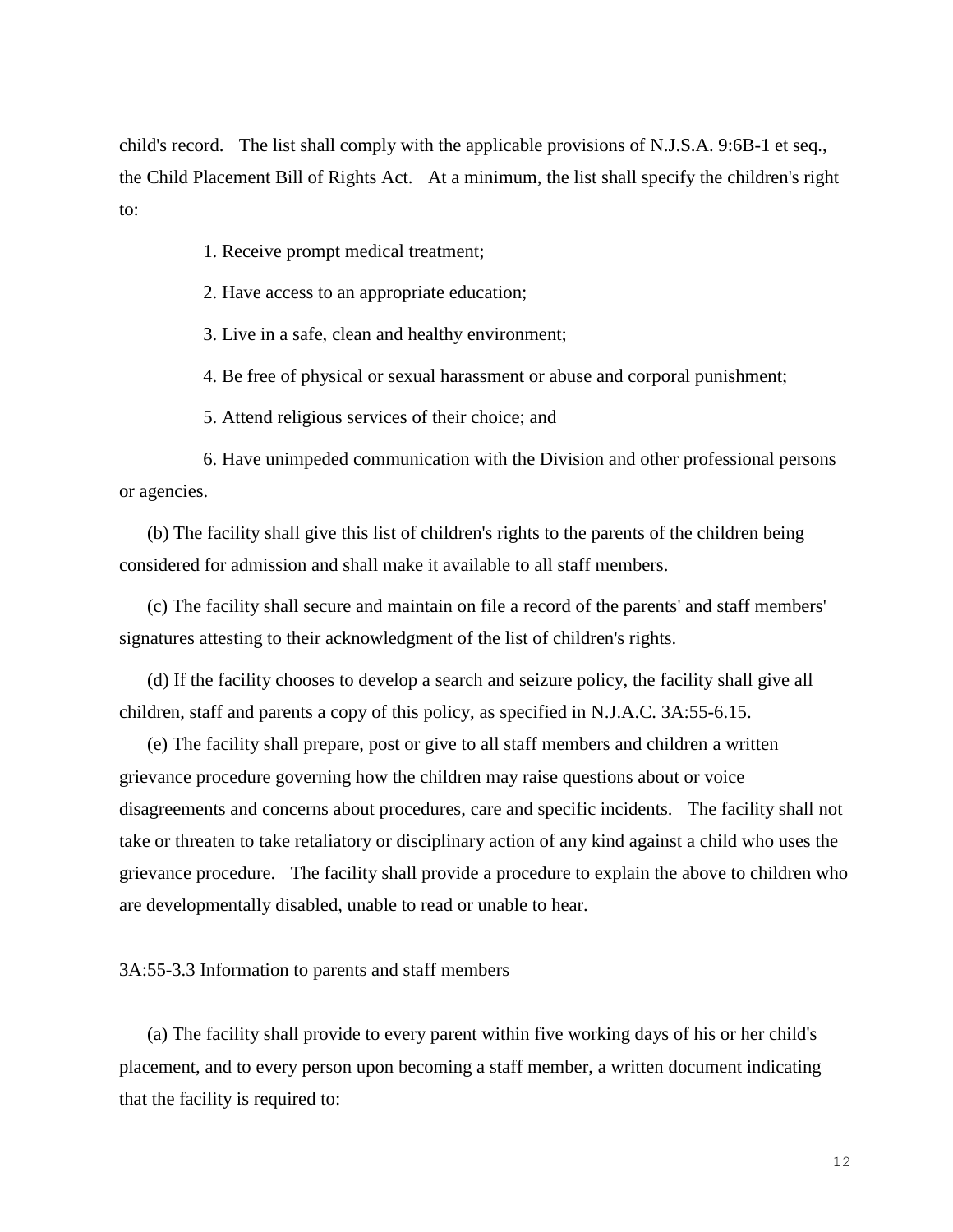1. Secure a certificate of approval to operate from the Bureau of Licensing;

2. Comply with all applicable provisions of the manual;

3. Retain a current copy of the manual and make it available for review by parents of resident children;

4. Indicate how parents may secure a copy of the manual by contacting the Bureau of Licensing, Division of Youth and Family Services, CN 717, Trenton, New Jersey 08625-0717;

5. Afford parents the opportunity and time to review and discuss with the facility director any questions or concerns about policies, requirements, provisions, or alleged violations of the manual;

6. Advise parents that if they believe or suspect that the facility is in violation of any provision of the manual, they may report such alleged violations to the Bureau;

7. Make available, upon request, for parents' review the Bureau's Inspection/Violation and Complaint Reports on the facility, as well as any letters of enforcement or other actions taken against the facility during the current certificate of approval period;

8. Inform parents that they shall be provided a copy of the facility's behavior management policy, including policies for searches, as specified in N.J.A.C. 3A:55-6.13 and 6.15;

9. Inform parents that the facility is required to provide the child's parents with copies of the facility's visitation and communication policies, a copy of the procedures for expressing concern or registering complaints regarding their child's placement, and a description of its religious policies, including a statement that the child has a right to practice his or her religion;

10. Indicate through this document that any person who has reasonable cause to believe that a child residing in the facility has been or is being subjected to any form of hitting, corporal punishment, abusive language, ridicule, or harsh, humiliating or frightening treatment, or any other kind of child abuse, neglect or exploitation by any person, whether working at the facility or not, is required by State law to report such allegations to the Division's Office of Child Abuse Control, TOLL FREE in New Jersey at 1-800-792-8610, or for out-of-State calls use (609)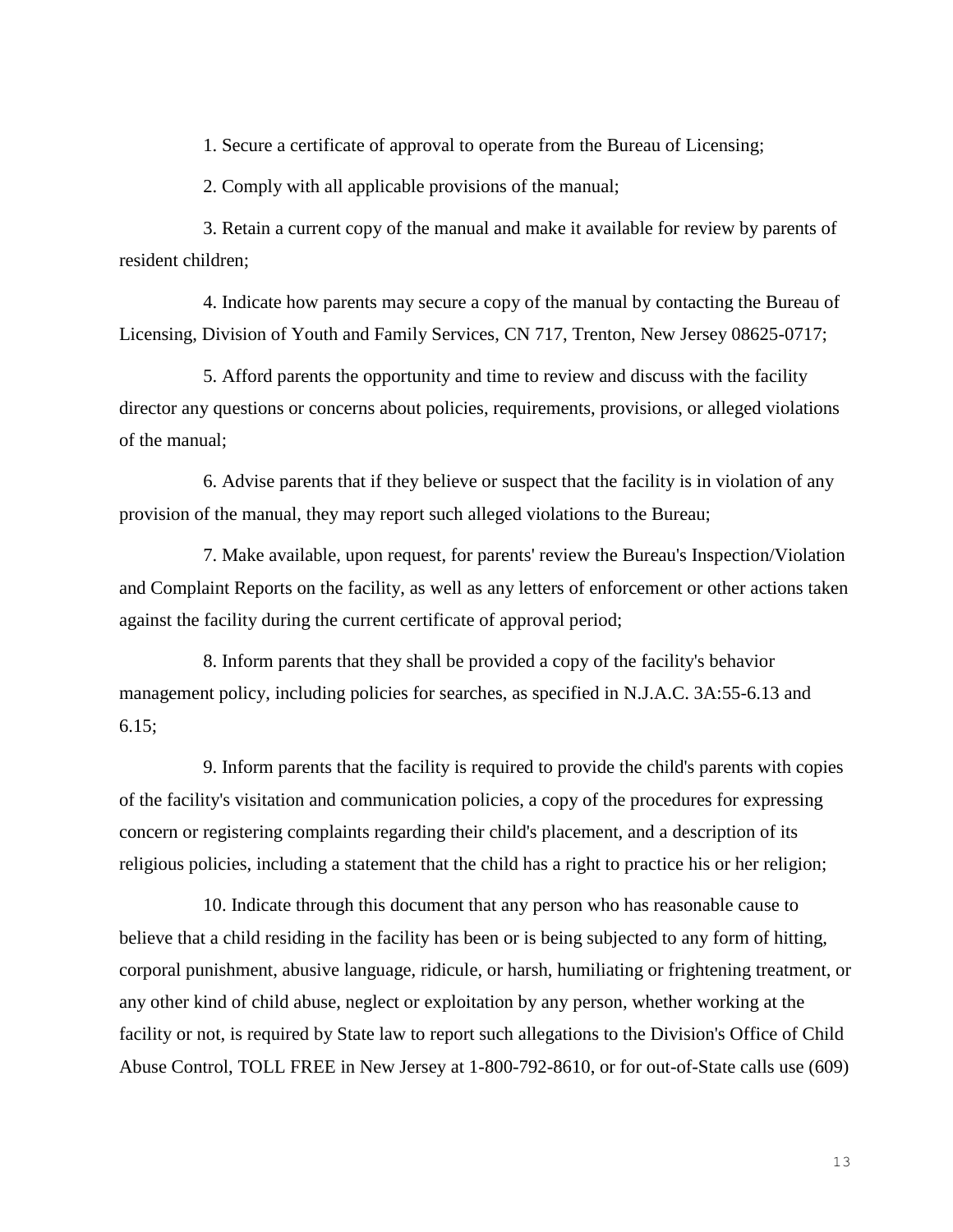292-8799 or any District Office immediately, and indicate that such reports may be made anonymously;

11. Indicate through this document how parents and staff members may secure information about the prevention and reporting of child abuse and neglect by contacting the Division;

12. Inform parents that the facility must secure written consent from the child's parents before the facility may involve the child in fund-raising, publicity, or audiovisual activities related to the facility; and

13. Inform parents that the facility will develop a visitation schedule for parents and children, as specified in N.J.A.C. 3A:55-6.6, 9.20 and 10.13.

(b) The facility shall comply with the requirements specified in (a) above by:

1. Securing the parent's and staff member's signature on a record attesting to receipt of the document; and

2. Maintaining the record on file; or

3. If the parents cannot be reached or refuse to sign the document after repeated requests, the facility shall document in the record the attempts made to secure the parent's signature.

3A:55-3.4 Community participation

(a) Each facility shall have a governing board that is responsible for establishing and assuring the facility's mission, planning, and policies for finances, personnel, development and public relations. The governing board shall also be responsible for the facility's compliance with applicable laws and requirements. Such a board shall include representatives from the civic, business or educational community.

(b) The governing board shall meet at least every six months. The facility shall keep on file a list of current membership of the governing board and a record of its meetings.

3A:55-3.5 Conflict of interest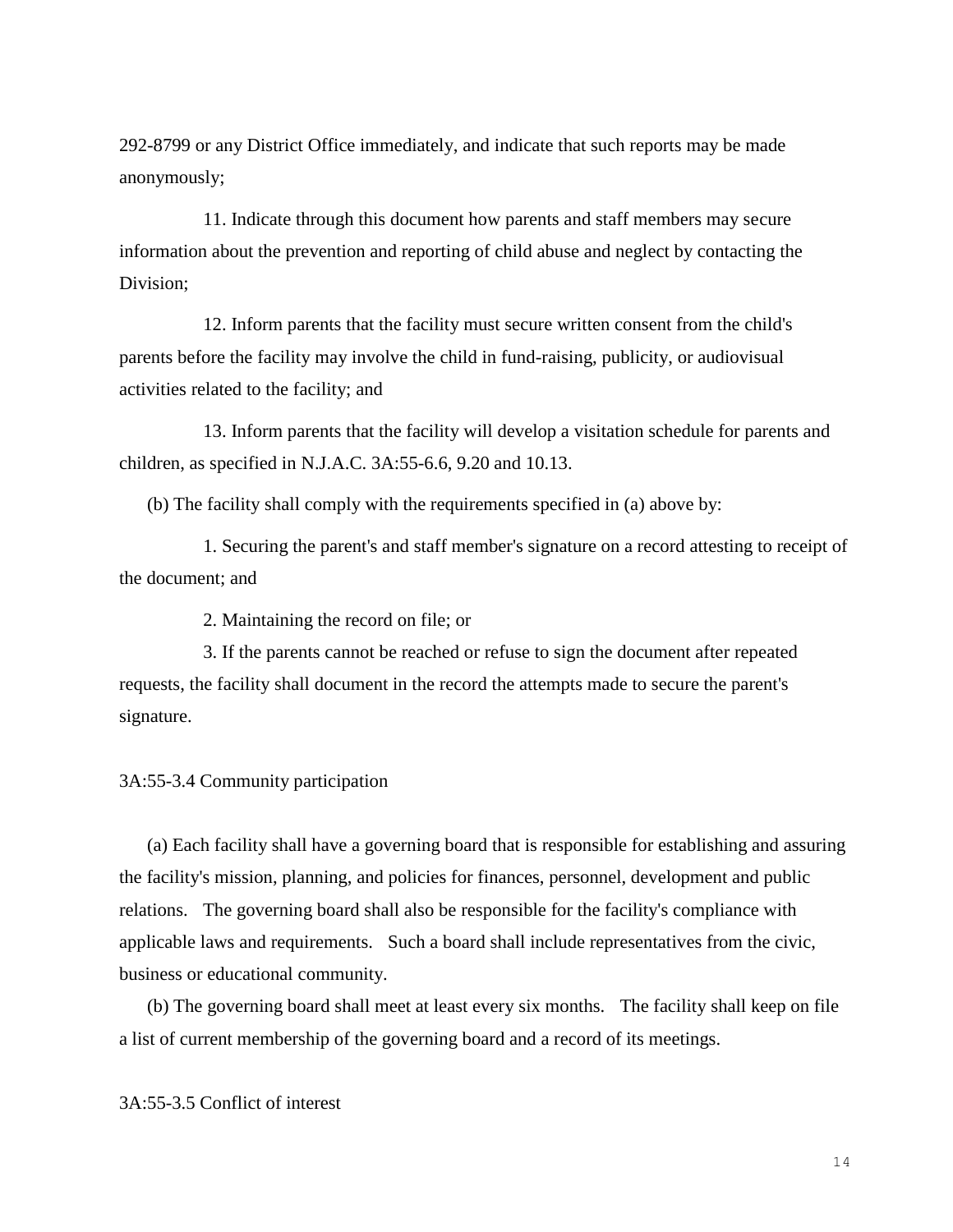(a) Each facility receiving funds from the Division shall adopt a written conflict of interest policy, as required by the facility's contract with the Department of Human Services.

1. The facility shall ensure that a copy of the adopted policy, with its effective date, is forwarded to all governing board members and staff members and is posted in a prominent location or kept on file at the facility.

2. The governing board shall ensure that the conflict of interest policy is adhered to by the facility director through the governing board's review of the facility's policies involving the purchasing of goods or services and hiring practices.

3A:55-3.6 Intake and admissions

(a) The facility shall ensure that the child and his or her parents have an opportunity to visit the facility prior to the child's placement.

(b) For all placements, the facility shall have the following information on file in the child's record upon the child's admission:

1. The child's full name, nicknames, if any, gender, date of birth, religion, and race;

2. The name, address, telephone number, and relationship to the child of the person(s) with whom the child was living at the time of admission;

3. The name, address, and telephone number of the child's father, mother, foster parents, or legal guardians, if different from (b)2 above;

4. The name, address, and telephone number of the case manager of the Division's District Office or other placing agency;

5. The name, address, and telephone number of the person to notify in an emergency;

6. The names of siblings, their ages, and gender;

7. The reason for placement of the child;

8. A Medicaid card, if applicable;

9. A Social Security Number, if available; and

15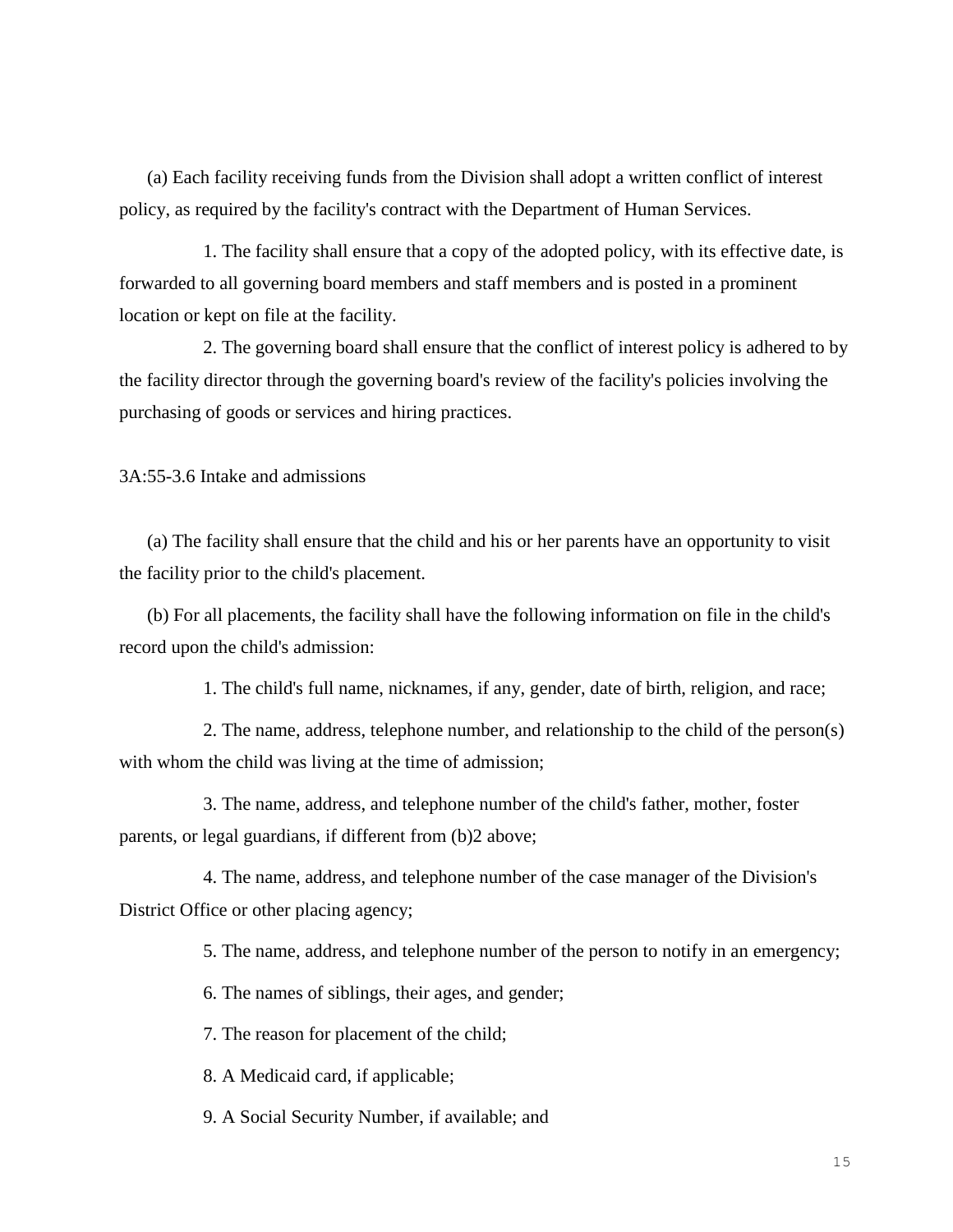10. A statement signed by the parent(s) or legal guardian, granting consent for emergency medical or surgical care, semi-annual dental care and annual physical examinations for the child.

(c) For all placements, the facility shall have the following information on file in the child's record within 30 calendar days of the child's admission:

1. Schools attended, grade level, and employer, if any;

2. Discharge summaries from previous placements, if any;

3. The child's medical history, including chronic conditions, past serious illnesses, allergies, medications, immunizations and special diet; and

4. A discharge plan, including the estimated duration of care.

(d) If the facility is unable to obtain the information specified in (c) above within 30 calendar days of the child's admission, the facility shall document in the child's file its efforts to obtain such information.

(e) Immediately following the child's admission, the facility shall:

1. Give each child a secure place to store valuables;

2. Ask the child to sign or otherwise verify that a staff member explained house rules and regulations, children's rights as specified in N.J.A.C. 3A:55-3.2, discipline policy and search and seizure policy, if any; and

3. Inform each child of fire exits and evacuation procedures.

3A:55-3.7 Reporting requirements

(a) The director or any staff member shall notify verbally the Office of Child Abuse Control or District Office immediately whenever there is reasonable cause to believe that a child has been or is being abused or neglected by staff members, children or any other person, as required by the New Jersey Child Abuse and Neglect Law, N.J.S.A. 9:6-8.9, 8.10, 8.13 and 8.14. Copies of the law and information about it are available from the Division, upon request.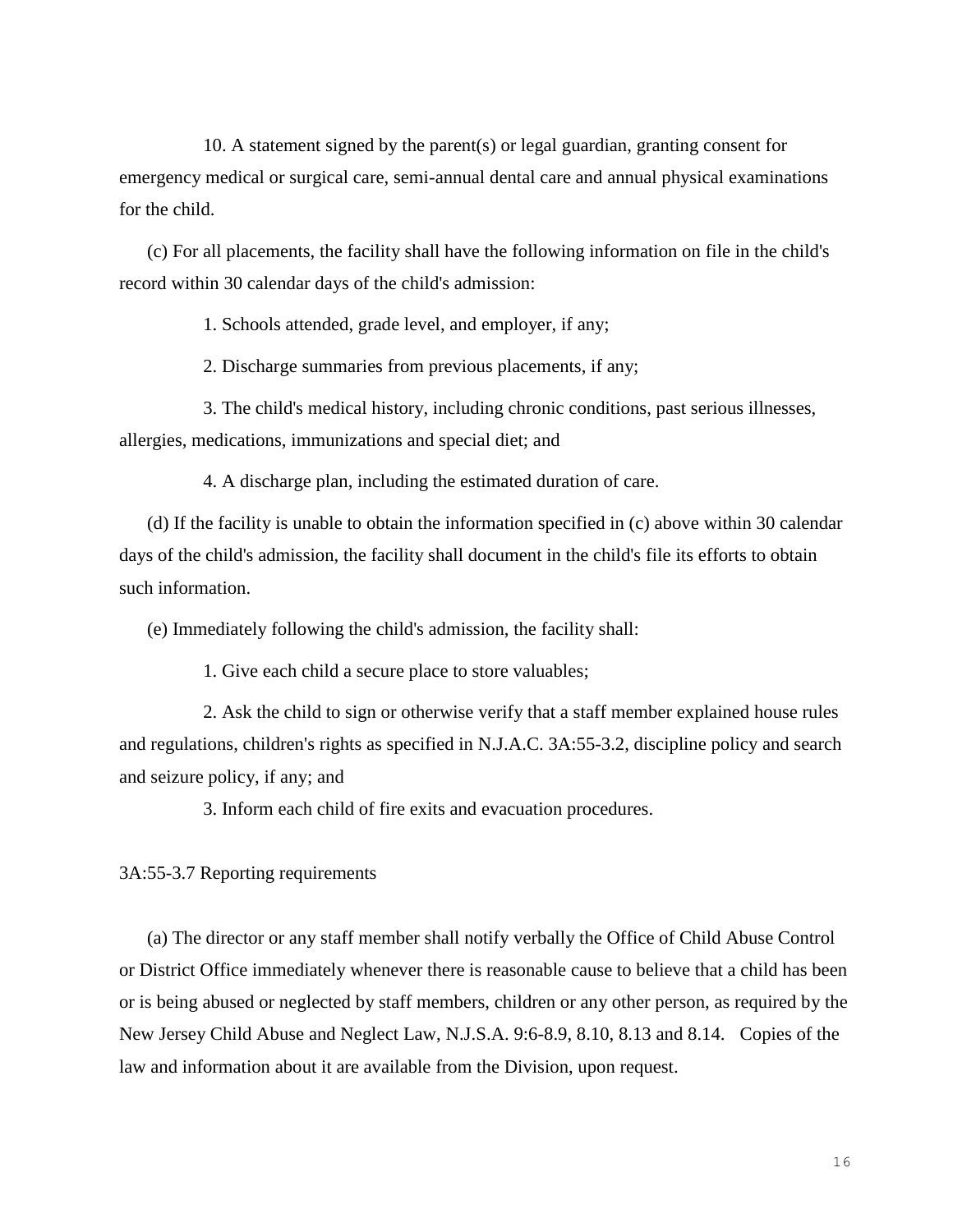(b) The facility shall notify the Bureau verbally of any of the following changes or events by the next working day after the facility learns of their occurrence, to be followed by written notification to the Bureau within five working days:

1. Injury, accident or illness that results in the admittance of a child to a hospital;

2. The death of a child while the child was on the premises of the facility or in the care of a staff member or volunteer;

3. Temporary or permanent closing of the facility; and

4. Any criminal conviction of a staff member, as specified in N.J.A.C. 3A:55-5.1(b).

(c) The facility shall notify the Bureau verbally of any of the following changes or events by the next working day after the facility learns of their occurrence:

1. The occurrence of a reportable disease, as specified in Chapter II of the State Sanitary Code, codified at N.J.A.C. 8:57;

2. Proposed relocation of the facility to a site not approved by local municipal officials and the Bureau, as specified in N.J.A.C. 3A:55-4.1;

3. Damage to the premises of the facility caused by fire, accident or the weather; and

4. Proposed use of space involving rooms not approved by the Bureau, as specified in N.J.A.C. 3A:55-4.1(a)5.

(d) The facility shall notify the Bureau in writing at least 30 calendar days before any of the following proposed changes or events:

1. The anticipated closing or relocation of the facility for any reason other than temporary closings for holidays and vacations;

2. A change or anticipated change of director of the facility;

3. A change of type of children served; or

4. A change of services offered.

(e) The facility shall notify the Division or the appropriate District Office and the child's parents within 24 hours of any unauthorized absence of a child from the facility. For out-of-state facilities, the phone number of the Office of Child Abuse Control is 1-609-292-8799.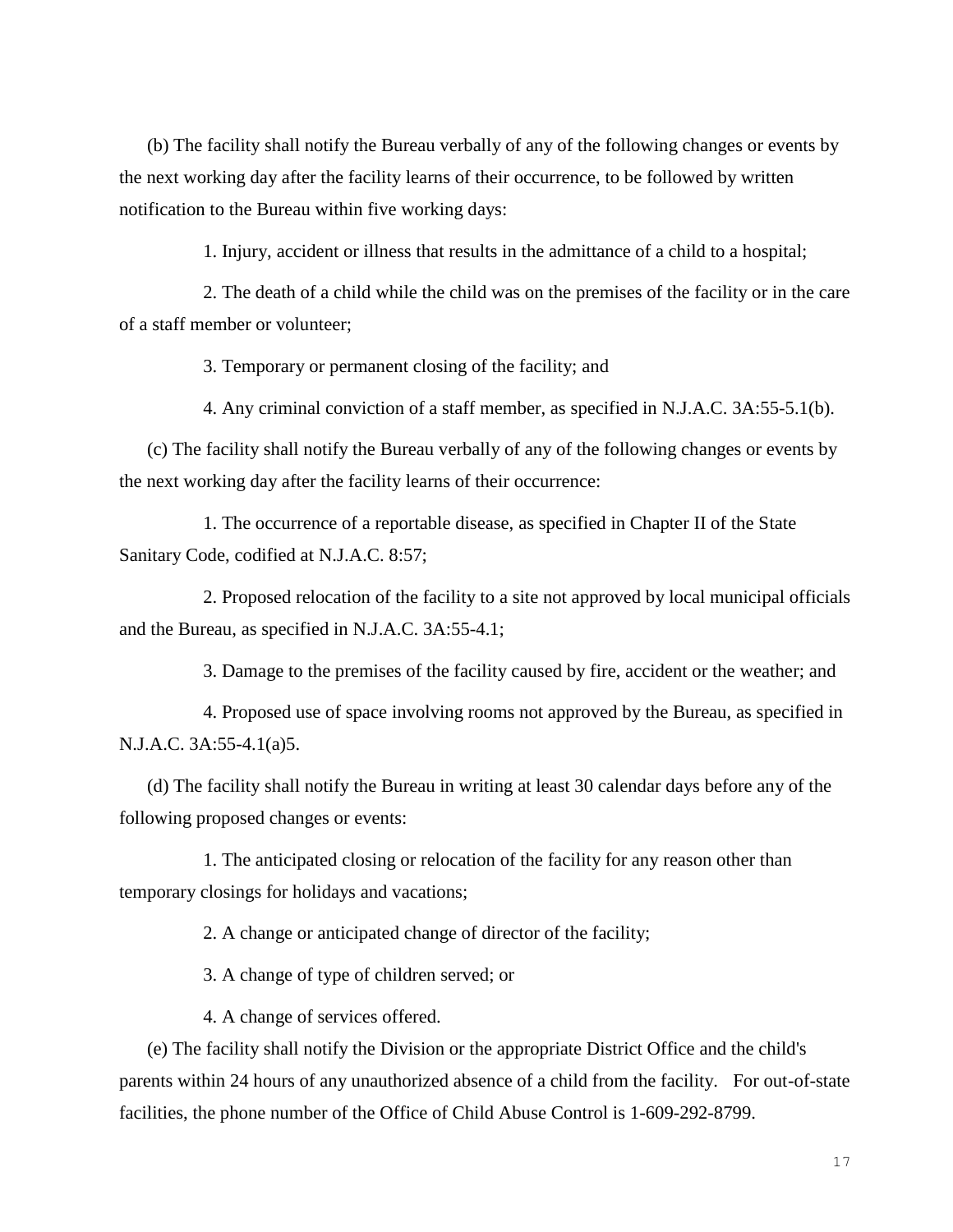#### 3A:55-3.8. Records

(a) The facility's records shall be open for inspection by authorized representatives of the Bureau, the Division's Institutional Abuse Investigation Unit (IAIU), the Division's contracting units and Division case managers provided that they may only secure information about children under the Division's supervision. The facility's records shall also be open to inspection by other agencies pursuant to applicable Federal and state laws, requirements or court order.

(b) Each facility shall maintain on file the following administrative records until the expiration of its regular certificate of approval:

1. The following records shall be maintained in files located at the facility:

i. A copy of this chapter;

ii. A statement of purpose, as specified in N.J.A.C. 3A:55-3.1 and 9.1;

iii. The Life/Safety and Program Inspection/Violation reports and Complaint Investigation Summary reports from the Bureau, if applicable, as well as letters of enforcement or other actions taken against the facility, if applicable, that cover the current certificate of approval period;

iv. The document providing information to parents, as specified in N.J.A.C. 3A:55-3.3(a);

v. A record of each parent's signature attesting to the receipt of the information to parents document, as specified in N.J.A.C. 3A:55-3.3(b) 1;

vi. Documentation of the use of extermination services, if applicable, as specified in N.J.A.C. 3A:55-4.3(a)7;

vii. Policies and procedures regarding behavior management, as specified in N.J.A.C. 3A:55-6.13, 6.14 and 10.14;

viii. A record of in-service training conducted for staff members, as specified in N.J.A.C. 3A:55-5.4 and 10.3;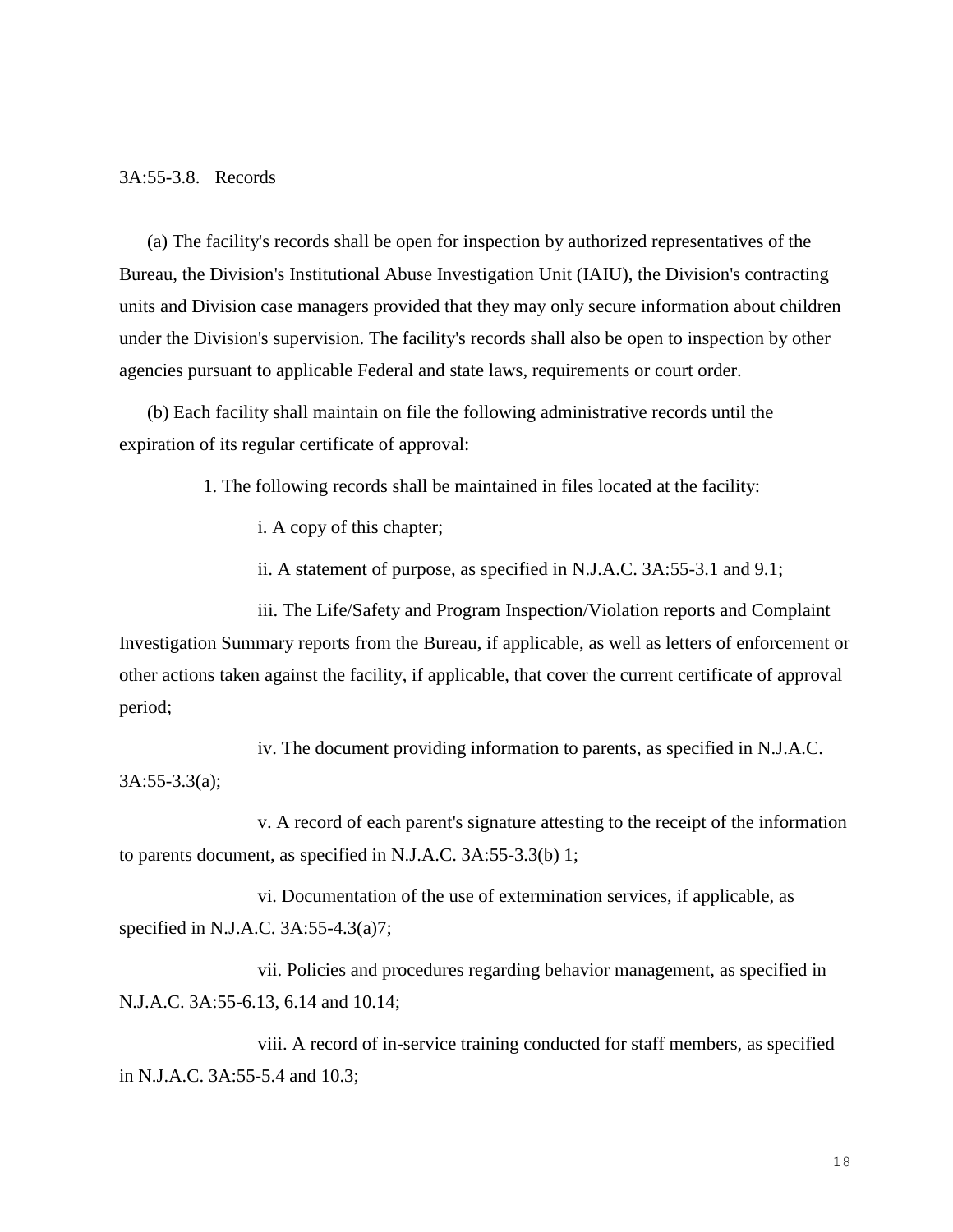ix. A record of all incidents and accidents, recorded on incident and accident report forms, noting all details of the incident and accident and any actions taken by the staff members, as specified in N.J.A.C. 3A:55-6.13, 7.3(b) and 9.3(a) and (b);

x. A copy of the comprehensive health plan, as specified in N.J.A.C. 3A:55-7.1, 10.15 and 10.16;

xi. Copies of menus of food served to the children, including special diets, as specified in N.J.A.C. 3A:55-6.11 and 10.24;

xii. Aggregate statistical information on children served, including the date of each admission, date of each discharge, and reason for each discharge, as specified in N.J.A.C. 3A:55-5.2(a)10;

xiii. A record of signed parental consent for children's participation in fund-raising, publicity, photography, or audiovisual activities related to the facility, as specified in N.J.A.C. 3A:55-3.3(a)12;

xiv. A copy of the children's grievance procedures, as specified in N.J.A.C. 3A:55-3.2(e);

xv. A record of signed parental consent for medical treatment for each child, as specified in N.J.A.C. 3A:55-3.6(b)10;

xvi. A daily log book, in which an on-duty staff member shall comment on the activities and events of each day and staff member response to those events, as specified in N.J.A.C. 3A:55-5.2;

xvii. A daily log book, a separate log book or notation in the child's case record, in which all visits to the child shall be recorded, as specified i N.J.A.C. 3A:55-5.2;

xviii. A copy of the staff members' work schedules and time sheets, as specified in N.J.A.C. 3A:55-5.2;

xix. A medication log book, as specified in N.J.A.C. 3A:55-7.4, 7.5 and 10.20;

xx. A written daily schedule of planned recreational, leisure time and physical exercise activities, as specified in N.J.A.C. 3A:55-6.8(b) and 10.11;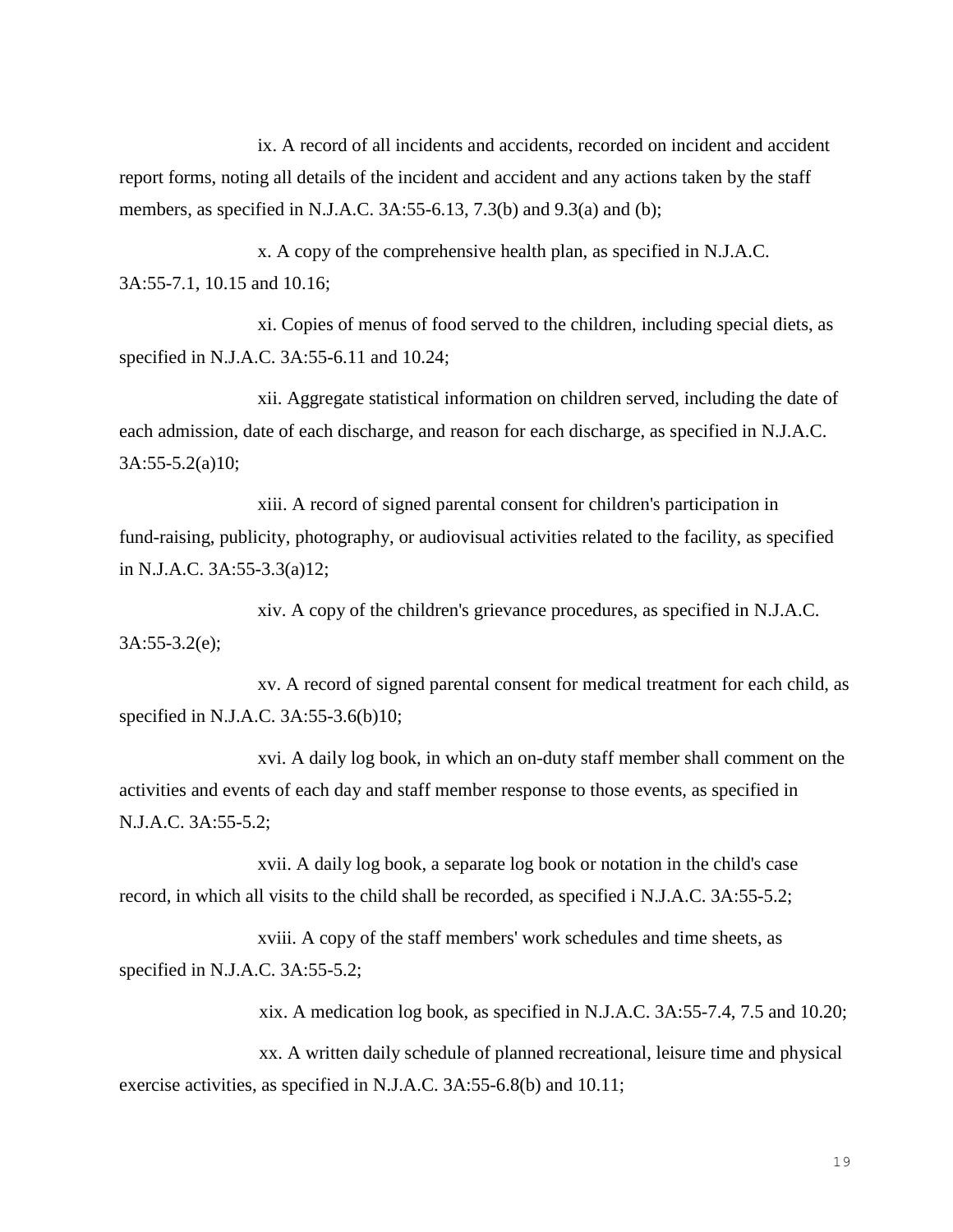xxi. A record of pet vaccinations and the name and address of the licensed veterinarian providing care for the pets, if applicable, as specified in N.J.A.C. 3A:55-6.12;

xxii. A copy of the parenting education curriculum, if applicable, as specified in N.J.A.C. 3A:55-10.8;

xxiii. Documentation of the information received from the National Weather Service and park service, if applicable, as specified in N.J.A.C. 3A:55-9.1(n) and (o);

xxiv. A copy of the plan for emergency evacuation procedures, if applicable, as specified in N.J.A.C. 3A:55-9.2(a);

xxv. A copy of the plan for search and rescue procedures, if applicable, as specified in N.J.A.C. 3A:55-9.2(b);

xxvi. Copies of biking permits, if applicable, as specified in N.J.A.C. 3A:55-9.4(a);

xxvii. Documentation that permission was obtained to enter a cave from the owner or public authority, if applicable, as specified in N.J.A.C. 3A:55-9.6(c);

xxviii. Documentation of the care of horses, if applicable, as specified in N.J.A.C. 3A:55-9.8(d);

xxix. Documentation on the safety of ropes used in climbing, if applicable, as specified in N.J.A.C. 3A:55-9.9(d);

xxx. A copy of the plan for boating activities, if applicable, as specified in N.J.A.C. 3A:55-9.10(b);

xxxi. Copies of all permits, certificates or licenses for camping, if applicable, as specified in N.J.A.C. 3A:55-9.15(a);

xxxii. A copy of the policy for treating snake, animal and insect bites and contact with poisonous plants, if applicable, as specified in N.J.A.C. 3A:55-9.17(c);

xxxiii. A copy of the plan and procedures that enable children to receive an emergency message, and send and receive mail, if applicable, as specified in N.J.A.C. 3A:55-9.20(c);

20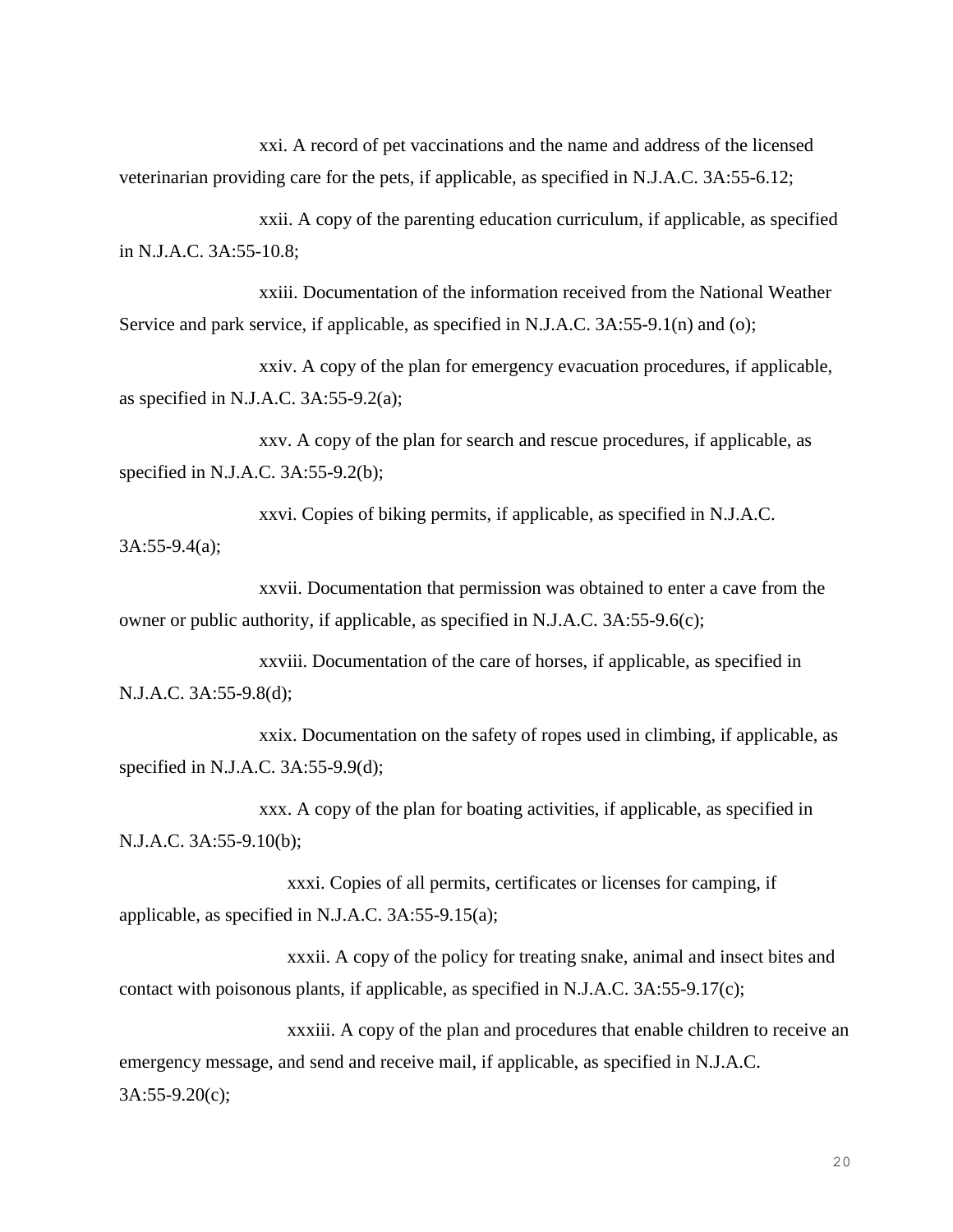xxxiv. Documentation that children were permitted to make free telephone calls, if applicable, as specified in N.J.A.C. 3A:55-9.20(e);

xxxv. A copy of the policy for visiting and communication for parents, if applicable, as specified in N.J.A.C. 3A:55-9.20(g); and

xxxvi. A copy of the feed plan for horses, if applicable, as specified in N.J.A.C. 3A:55-9.8 and 9.16.

2. The following records shall be maintained in files located either at the facility's administrative office or at the facility:

i. A record of comprehensive general liability insurance, as specified in N.J.A.C. 3A:55-3.9;

ii. A record of performance of required monthly fire drills and/or evacuation drills, as specified in N.J.A.C. 3A:55-4.5(c);

iii. A record of training sessions for staff members on evacuation procedures, the use of fire extinguishers, the location of fire alarms, and emergency medical procedures, as specified in N.J.A.C. 3A:55-5.4(a)3;

iv. A copy of the facility's vehicle insurance policy, as specified in N.J.A.C. 3A:55-8.2; and

v. Transportation records, if transportation is provided to children residing in the facility, as specified in N.J.A.C. 3A:55-8.4.

3. For all facilities whose programs are primarily adventure based, the following records shall be maintained on location:

i. A copy of this chapter;

ii. The Life/Safety and Program Inspection/Violation Reports and Complaint Investigation Summary Reports from the Bureau, if applicable, as well as letters of enforcement or other actions taken against the facility, if applicable, that cover the current certificate of approval period;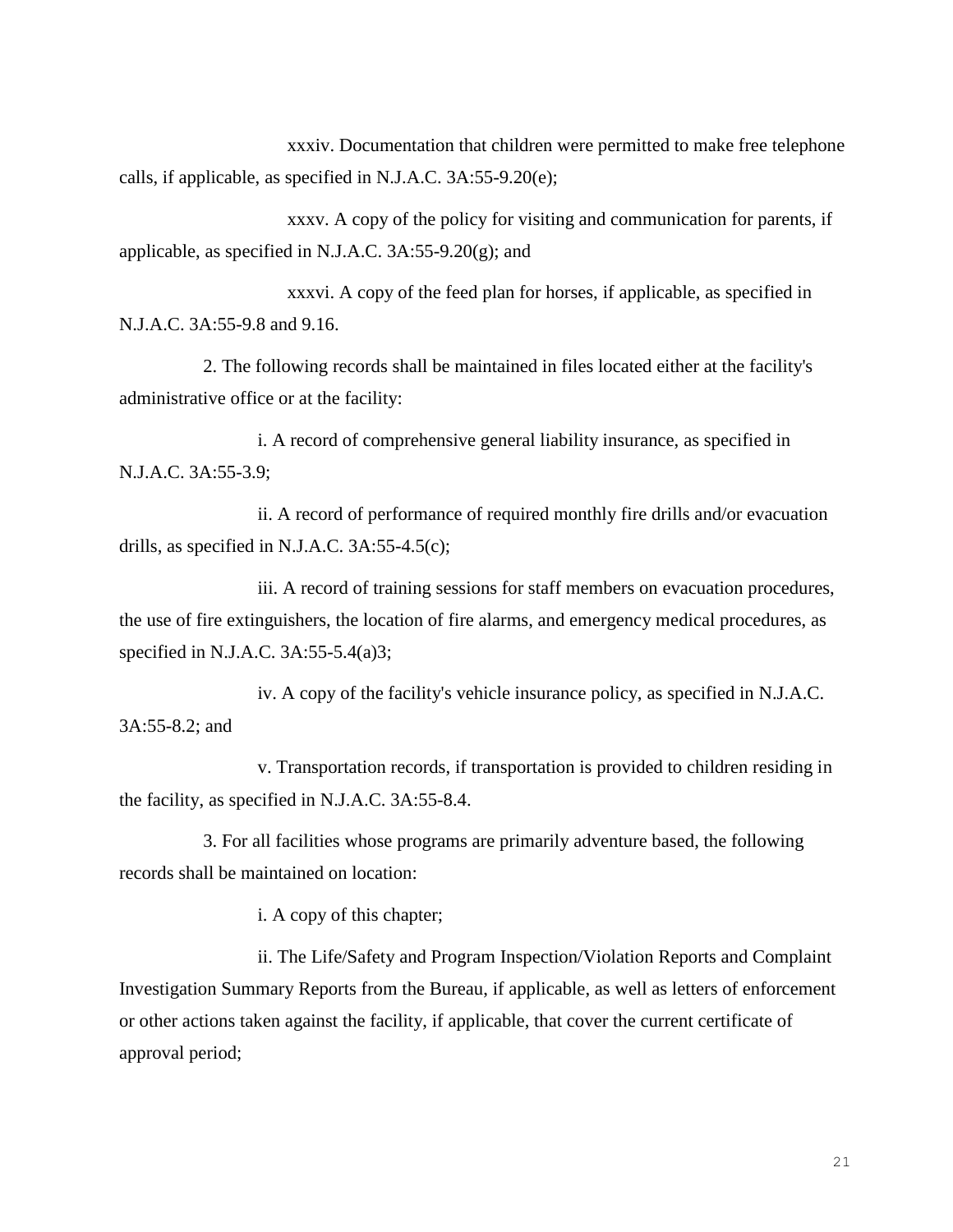iii. Policies and procedures regarding behavior management, as specified in N.J.A.C. 3A:55-6.13, 6.14 and 10.14;

iv. A record of all incidents and accidents, recorded on incident and accident report forms, noting all details of the incident and accident and any actions taken by the staff members, as specified in N.J.A.C. 3A:55-6.13, 7.3(b) and 9.3(a) and (b);

v. Copies of menus of food served to the children, including special diets, as specified in N.J.A.C. 3A:55-6.11 and 10.24;

vi. A record of signed parental consent for children's participation in fund-raising, publicity, photography, or audiovisual activities related to the facility, as specified in N.J.A.C. 3A:55-3.3(a)12;

vii. A record of signed parental consent for medical treatment for each child, as specified in N.J.A.C. 3A:55-3.6(b)10;

viii. A daily log book, in which an on-duty staff member shall comment on the activities and events of each day and staff member response to those events, as specified in N.J.A.C. 3A:55-5.2;

ix. A copy of staff members' work schedules and time sheets, as specified in N.J.A.C. 3A:55-5.2;

x. A medication log book, as specified in N.J.A.C. 3A:55-7.4, 7.5, and 10.20;

xi. A written daily schedule of planned recreational, leisure time and physical exercise activities, as specified in N.J.A.C. 3A:55-6.8(b) and 10.11;

xii. A copy of the plan for emergency evacuation procedures, as specified in N.J.A.C. 3A:55-9.2(a); and

xiii. A copy of the plan for search and rescue procedures, as specified in N.J.A.C. 3A:55-9.2(b).

(c) The facility shall maintain on file the following staff records throughout a staff member's employment and for one year after the staff member has stopped working at the facility: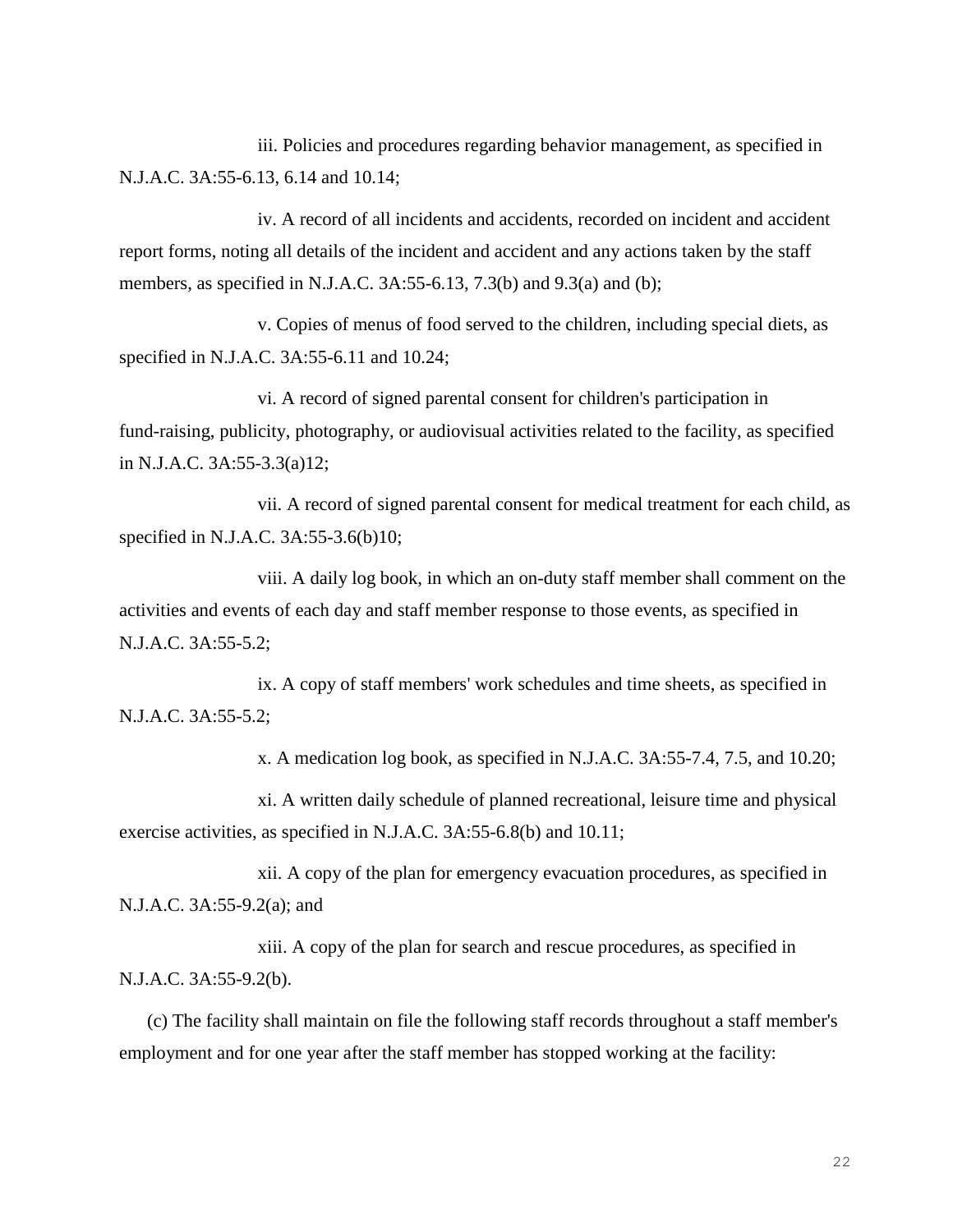1. The following records for the director and all staff members shall be maintained in files located either at the facility's administrative office or at the facility:

i. Applications for employment, with disclosure statement(s), as specified in N.J.A.C. 3A:55-5.1(b) and 9.18;

ii. References on the director and staff members, as specified in N.J.A.C. 3A:55-5.1(b) and 9.18;

iii. A record of each staff member's signature attesting to his or her receipt of the policy statement on the disciplining of children by staff members, as specified in N.J.A.C. 3A:55-3.3(b);

iv. A record of each staff member's signature attesting to his or her receipt of the information to parents document, as specified in N.J.A.C. 3A:55-3.3(b);

v. Health information, as specified in N.J.A.C. 3A:55-7.7; and

vi. Documentation of completion of a Criminal History Record Information background check, as specified in N.J.A.C. 3A:55-5.6, and a Child Abuse Record Information background check, as specified in N.J.A.C. 3A:55-5.7.

2. The following staff records shall be maintained in files located at the facility:

i. Current staff member attendance sheets;

ii. Reasons for discontinuance of employment, if applicable, as specified in N.J.A.C. 3A:55-5.1;

iii. A full written disclosure of the director's and every staff member's background, previous work experience and criminal convictions, if any, as specified in N.J.A.C. 3A:55-5.1(b) and 9.18;

iv. Documentation that every staff member received and reviewed a copy of the facility's statement of purpose, grievance policy, children's bill of rights, fireplace policy, search and seizure policy, and information to parents statement, as specified in N.J.A.C. 3A:55-3.1(b), 3.2(b) to (d), 3.3(b) and 4.4(c)6;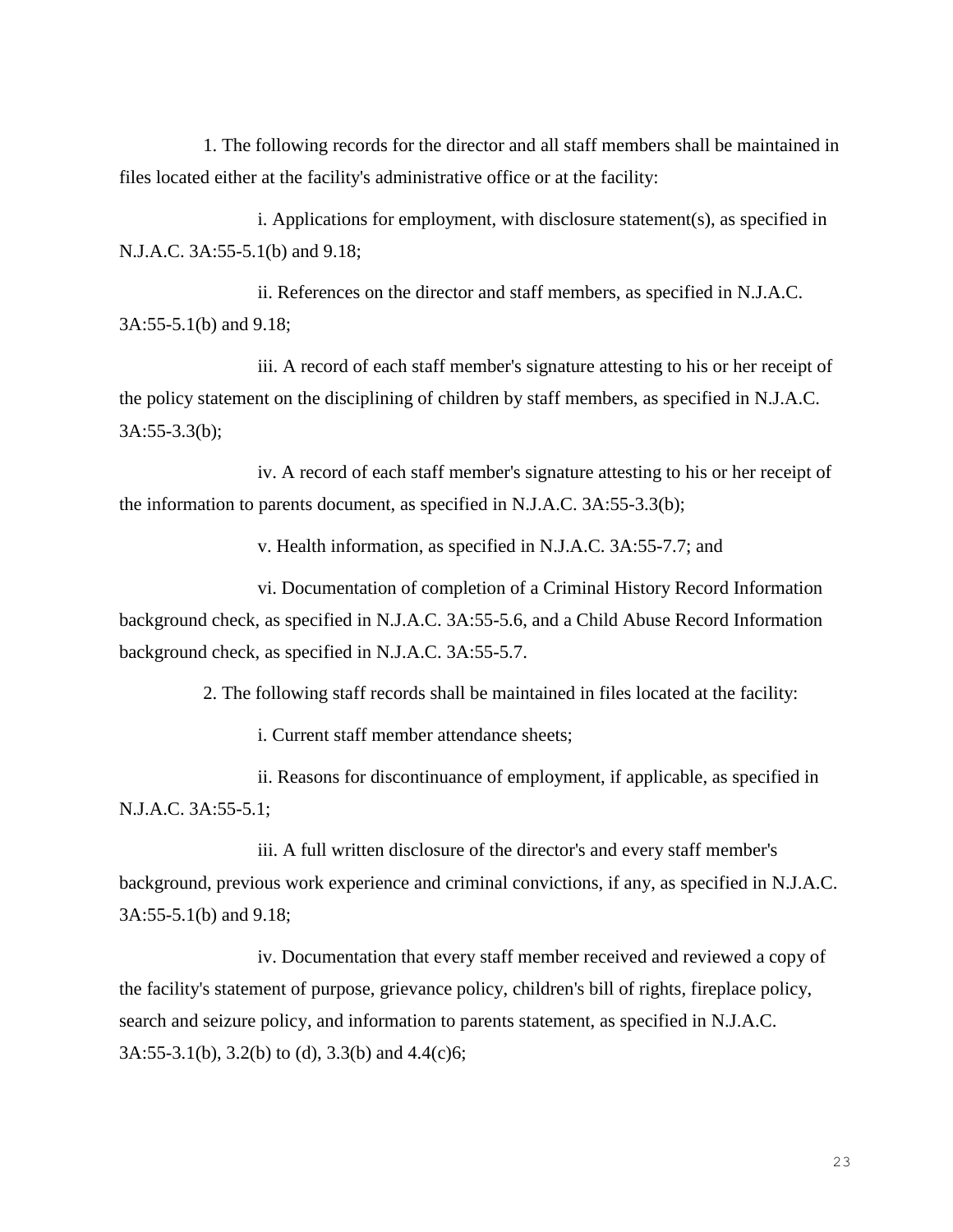v. A written annual performance evaluation, as specified in N.J.A.C. 3A:55-5.2; and

vi. Documentation of training received by staff members, as specified in N.J.A.C. 3A:55-5.4 and 10.3.

(d) The facility shall maintain on file the following children's records during the child's placement at the facility and for at least three years following the discharge of the child:

1. Identifying information, as specified in N.J.A.C. 3A:55-3.6(b) and (c);

2. A copy of each treatment plan developed for the child, as specified in N.J.A.C. 3A:55-6.1, and a copy of the case management plan for facilities that serve pregnant and parenting adolescents, as specified in N.J.A.C. 3A:55-10.4;

3. Education records, as specified in N.J.A.C. 3A:55-6.7;

4. Reports of incidents, including, but not limited to, acts of aggression, violent or destructive behavior, discovery of contraband, suicidal threats, discovery of a weapon, inappropriate sexual behavior, involvement with the police and documentation of efforts made to locate runaways, as specified in N.J.A.C. 3A:55-6.13, 6.14 and 6.15;

5. Reports of accidents, as specified in N.J.A.C. 3A:55-7.3 and 9.3(a) and (b);

6. Documentation of the opening of a child's mail by facility staff, as specified in N.J.A.C. 3A:55-6.6;

7. Medical records, as specified in N.J.A.C. 3A:55-7.2 and 9.17(a) and (b);

8. Explanations of medical treatment, as specified in N.J.A.C. 3A:55-10.19;

9. A discharge summary, as specified in N.J.A.C. 3A:55-6.2 and 10.5;

10. An aftercare plan, as specified in N.J.A.C. 3A:55-6.2 and 10.5;

11. An infant's feeding schedule, as specified in N.J.A.C. 3A:55-10.24;

12. Documentation that an adolescent mother received life skills development training, as specified in *N.J.A.C. 3A:55-10.25*; and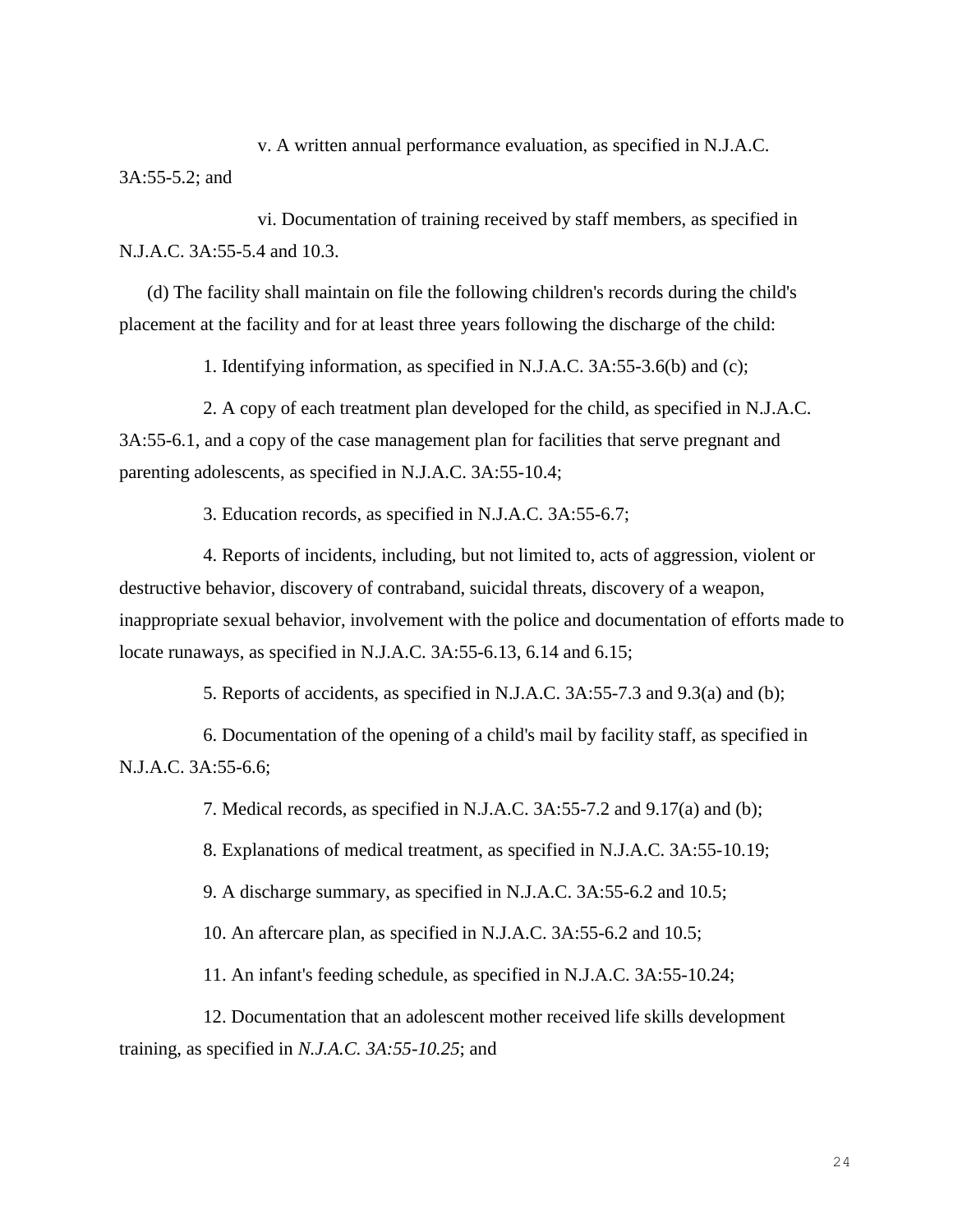13. Documentation that a child received information on adventure activities, as specified in N.J.A.C. 3A:55-9.1(c).

(e) The facility shall ensure the confidentiality of the records for each child enumerated in (d) above, in accordance with New Jersey State law, including N.J.S.A. 9:6-8.10(a) covering abuse and neglect information. The facility shall ensure that all entries in the child's record indicate the entry date and the name and signature of the person making the entry.

# 3A:55-3.9 Comprehensive general liability insurance

The facility shall secure comprehensive general liability insurance coverage and shall maintain on file a copy of the insurance policy

# SUBCHAPTER 4. PHYSICAL FACILITY REQUIREMENTS

3A:55-4.1 Physical facility initial approval requirements for all facilities located in New Jersey

(a) An applicant seeking an initial certificate of approval, as specified in N.J.A.C. 3A:55-2.1, to operate a facility located in New Jersey shall comply with all applicable provisions of the New Jersey Uniform Construction Code, as specified in N.J.A.C. 5:23 and hereinafter referred to as the NJUCC.

1. For newly constructed buildings, for existing buildings whose construction code use group classification would change from that which it had been, or for existing buildings that require major alteration or renovation, the facility shall submit to the Bureau a copy of a Certificate of Occupancy (CO) issued by the municipality in which it is located, reflecting the facility's compliance with provisions of the NJUCC, for one of the following use group classifications:

i. R-2 (Residential) for buildings accommodating children 2 1/2 years of age and older for more than 30 calendar days and having a total occupancy of more than five and fewer than 16 children; or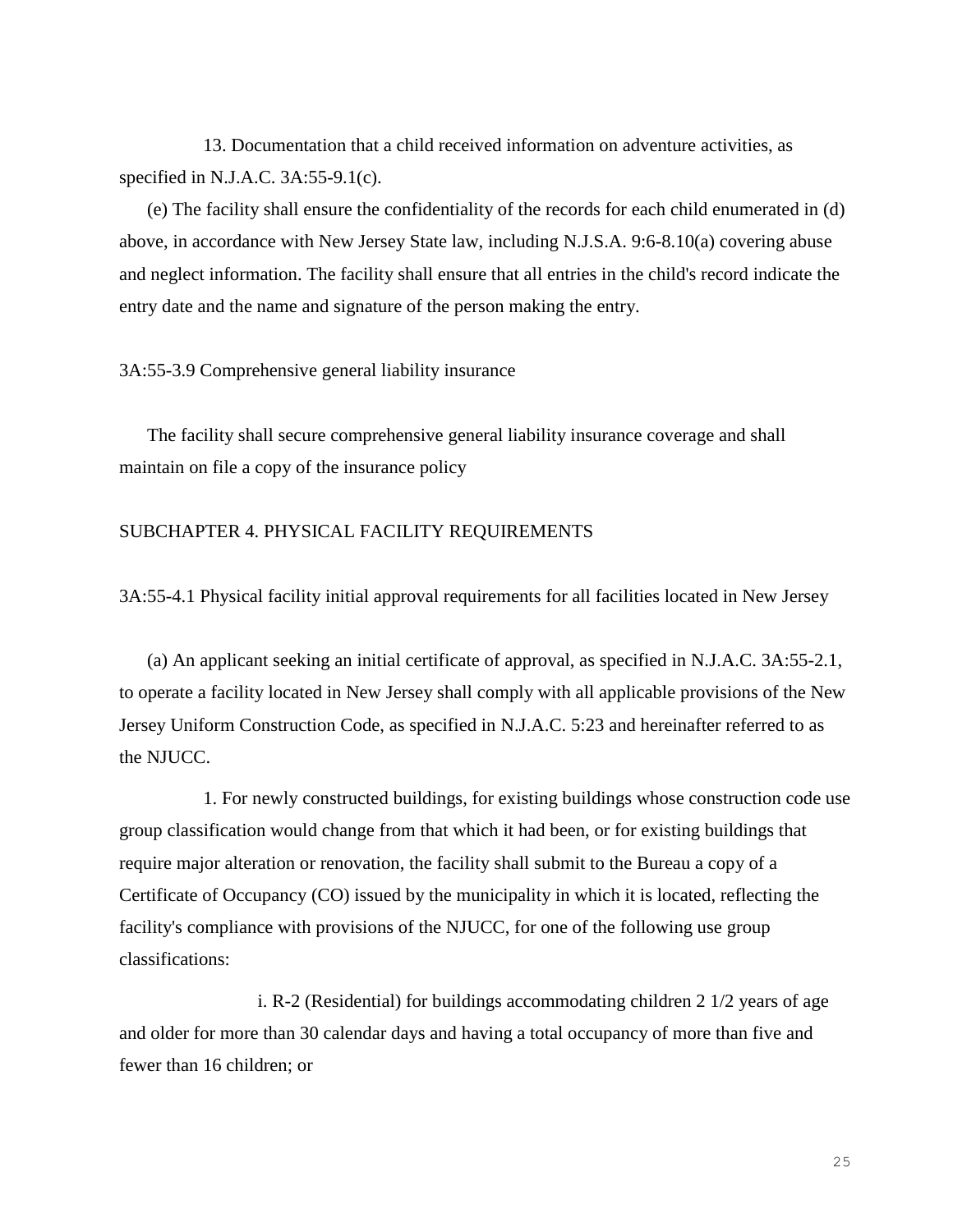ii. I-1 (Institutional) for buildings accommodating 16 or more children over 2 1/2 years of age; or

iii. I-2 (Institutional) for buildings accommodating six or more children who are under 2 1/2 years of age.

2. For facilities that are planning to construct a new building, the facility shall submit to the Bureau:

i. Preliminary architectural drawings for review and comment prior to beginning construction; and

ii. If applicable, revised architectural or final drawings containing all required items listed in the preliminary plan review for final approval from the Bureau before the facility can open.

3. For buildings constructed after the adoption of the NJUCC (1977), whose construction code use group classification is already R-2, I-1 or I-2 and that have not had major alterations or renovations since receipt of the CO, the facility shall obtain the CO issued by the municipality in which it is located at the time the building was originally constructed or approved for use in the NJUCC's R-2, I-1 or I-2 use group classification. The facility shall submit a copy of the building's CO to the Bureau.

4. For existing buildings, whose use prior to the adoption of the NJUCC (before 1977) was and continues to be for a children's residential facility and that have not had major alterations or renovations, the facility shall obtain a Certificate of Continued Occupancy (CCO) or a letter to this effect, issued by the municipality in which it is located, reflecting the building's compliance with provisions of the municipality's construction code requirements that were in effect at the time it was originally constructed or converted for use as a facility. The facility shall submit a copy of the building's CCO or letter reflecting the building's compliance to the Bureau.

5. The facility shall obtain a new CO issued by the municipality in which it is located, reflecting the building's compliance with provisions of the applicable NJUCC use group classification, and submit a copy of the new CO to the Bureau whenever it takes any of the following actions: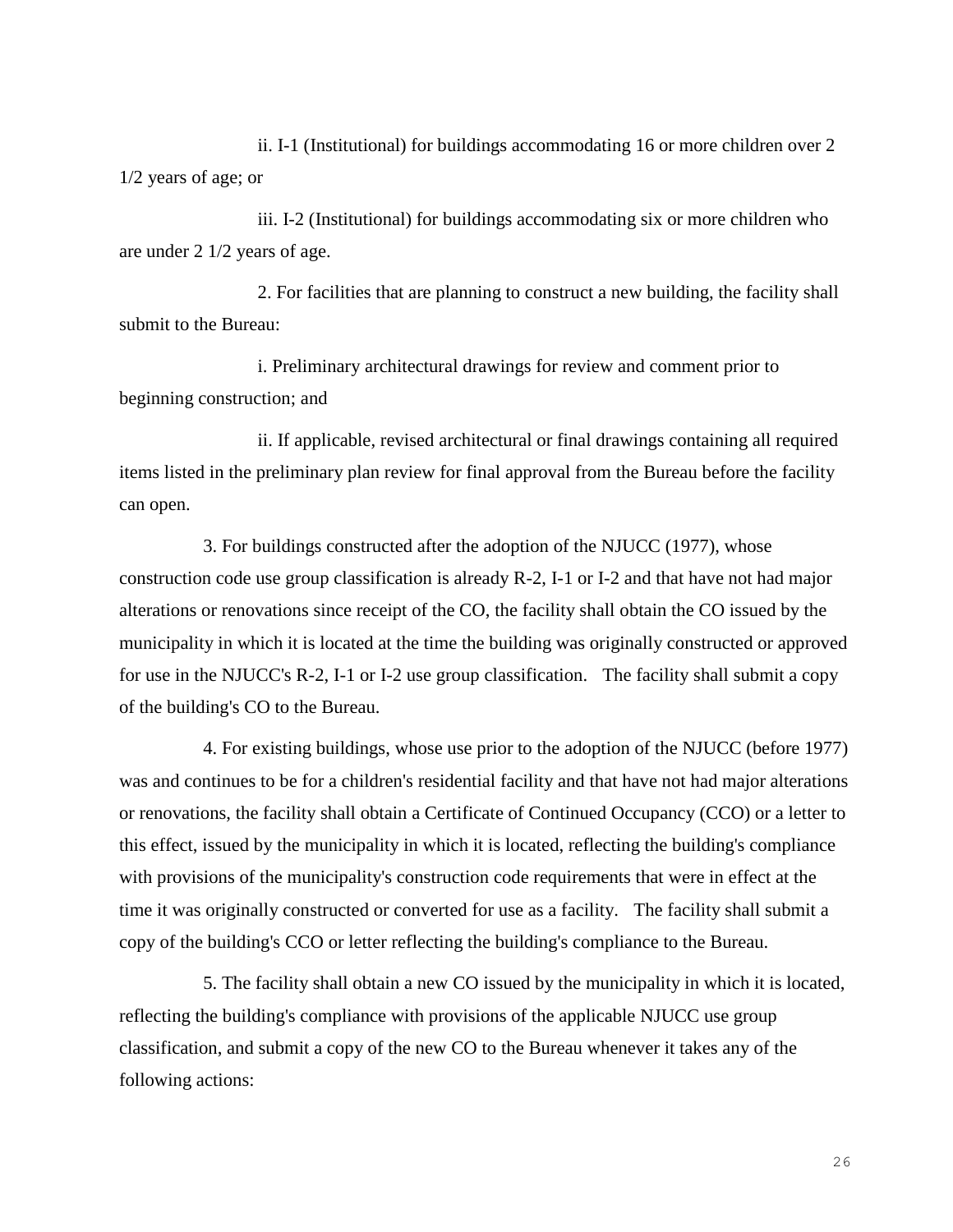i. Changes the building's use group classification to one other than the one prescribed on its original CO;

ii. Makes a major alteration or renovation, as defined by the NJUCC, of the building or premises where the facility is located;

iii. Increases the floor area or the number of stories to the building or premises where the facility is located; or

iv. Relocates to another site.

6. Whenever a municipality grants a facility a written variation from any of the requirements of the NJUCC, the Bureau may accept such variations as meeting the applicable requirements of this manual.

i. When the Bureau does not accept the variation, the non-acceptance shall be based on the best interests of the residents of the facility, and shall include consideration for their health and safety.

ii. Should the facility disagree with the Bureau, the facility may seek a hearing in accordance with N.J.A.C. 3A:55-2.4(a) and the provisions of the Administrative Procedure Act, N.J.S.A. 52:14B-1, as implemented by the Uniform Administrative Procedure Rules, N.J.A.C. 1:1.

(b) An applicant seeking an initial approval, as specified in N.J.A.C. 3A:55-2.1, to operate a facility shall comply with all applicable provisions of the New Jersey Uniform Fire Code, as specified in N.J.A.C. 5:18, 18A and 18B and hereinafter referred to as the NJUFC. The facility shall obtain the building's fire safety inspection certificate issued by the municipality in which it is located, based on a fire inspection conducted within the preceding 12 months, reflecting the facility's compliance with all applicable provisions of the NJUFC. The facility shall submit a copy of the building's fire safety inspection certificate to the Bureau.

(c) An applicant seeking an initial approval, as specified in N.J.A.C. 3A:55-2.1, to operate a facility shall comply with all applicable provisions of the State Sanitary Code, as specified in N.J.A.C. 8:24. The facility shall obtain a certificate or statement of satisfactory health approval issued by the applicable municipal, county or State health agency, based on a health inspection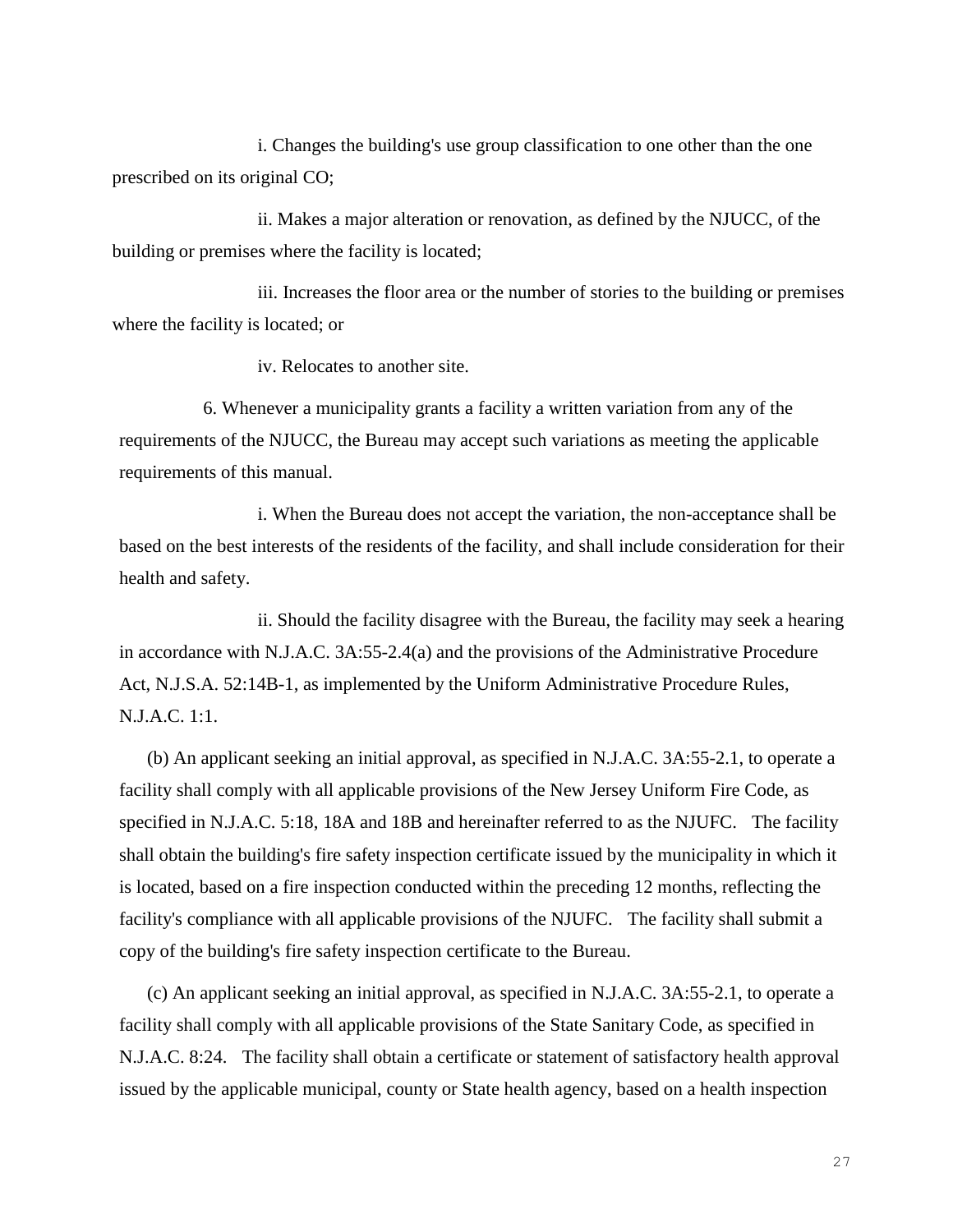conducted within the preceding 12 months, certifying that the facility complies with applicable provisions of local, county and State health codes and poses no health hazard to the children served. The facility shall submit a copy of the certificate or statement of satisfactory health approval to the Bureau.

(d) An applicant seeking the renewal of a certificate of approval to continue operating a facility shall obtain and submit to the Bureau, copies of:

1. A current fire safety inspection certificate for the building; and

2. A current certificate or statement of satisfactory health approval for the facility.

3A:55-4.2 Physical facility initial approval requirements for all facilities located outside of New Jersey

(a) A facility located in a state other than New Jersey shall submit with each application documentation that the facility meets the provisions of all applicable codes governing building, fire, safety and health requirements in the state, county and municipality in which the facility is located.

(b) All facilities located in a state other than New Jersey shall also comply with the physical facility and life-safety requirements specified in N.J.A.C. 3A:55-4, with the exception of N.J.A.C. 3A:55-4.4(c), (f) 3, (g), (h), (i), and (l).

3A:55-4.3 Maintenance and sanitation requirements for all facilities

(a) The facility shall maintain all indoor areas in a safe and sanitary manner by ensuring that:

1. The facility is free of moisture resulting from water leaks or seepage;

2. All Lally columns in areas used by the children have protective padding from the floor to a height of at least 72 inches;

3. Floors, walls, ceilings and other surfaces are kept clean and in good repair;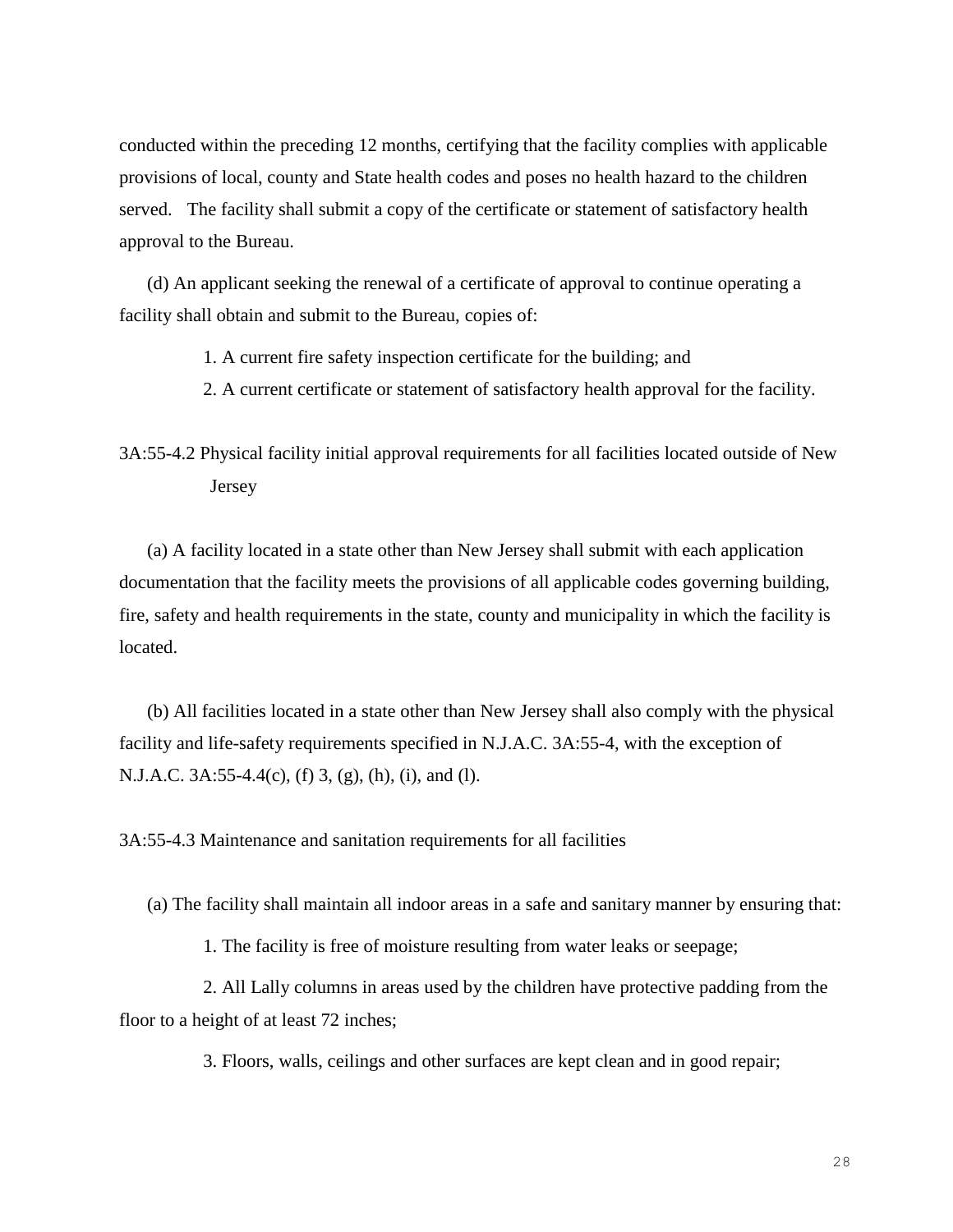4. Stairways are free of hazards such as boxes, loose steps, torn carpeting or raised strips;

5. Carpeting is secured to the floor;

6. Garbage and food receptacles are:

i. Made of durable, leakproof and nonabsorbent materials;

ii. Covered in a secure manner;

iii. Emptied to the outdoor garbage receptacle when filled; and

iv. Lined and maintained in a sanitary manner;

7. The facility is free of rodent or insect infestation. If there is evidence of rodent or insect infestation, immediate action shall be taken to remove such infestation. The facility shall maintain on file a record documenting the use of extermination services in these cases;

8. Toilets, wash basins, kitchen sinks, and other plumbing are maintained in good operating and sanitary condition;

9. All corrosive agents, insecticides, bleaches, detergents, polishes, any products under pressure in an aerosol can, and any toxic substances are stored in a locked cabinet or in an enclosure located in an area not accessible to children. Bleaches, detergents, polishes and specific aerosol products may be made available to children 12 years of age and older with facility supervision;

10. Ventilation outlets are clean and free from obstructions, and filters are replaced when saturated;

11. Walls are painted or otherwise covered whenever there is evidence of:

i. Excessive peeling or chipped paint; or

ii. Heavily soiled conditions; and

12. All shelving is secured and not overloaded.

(b) The facility shall maintain all outdoor areas in a safe and sanitary manner by ensuring that: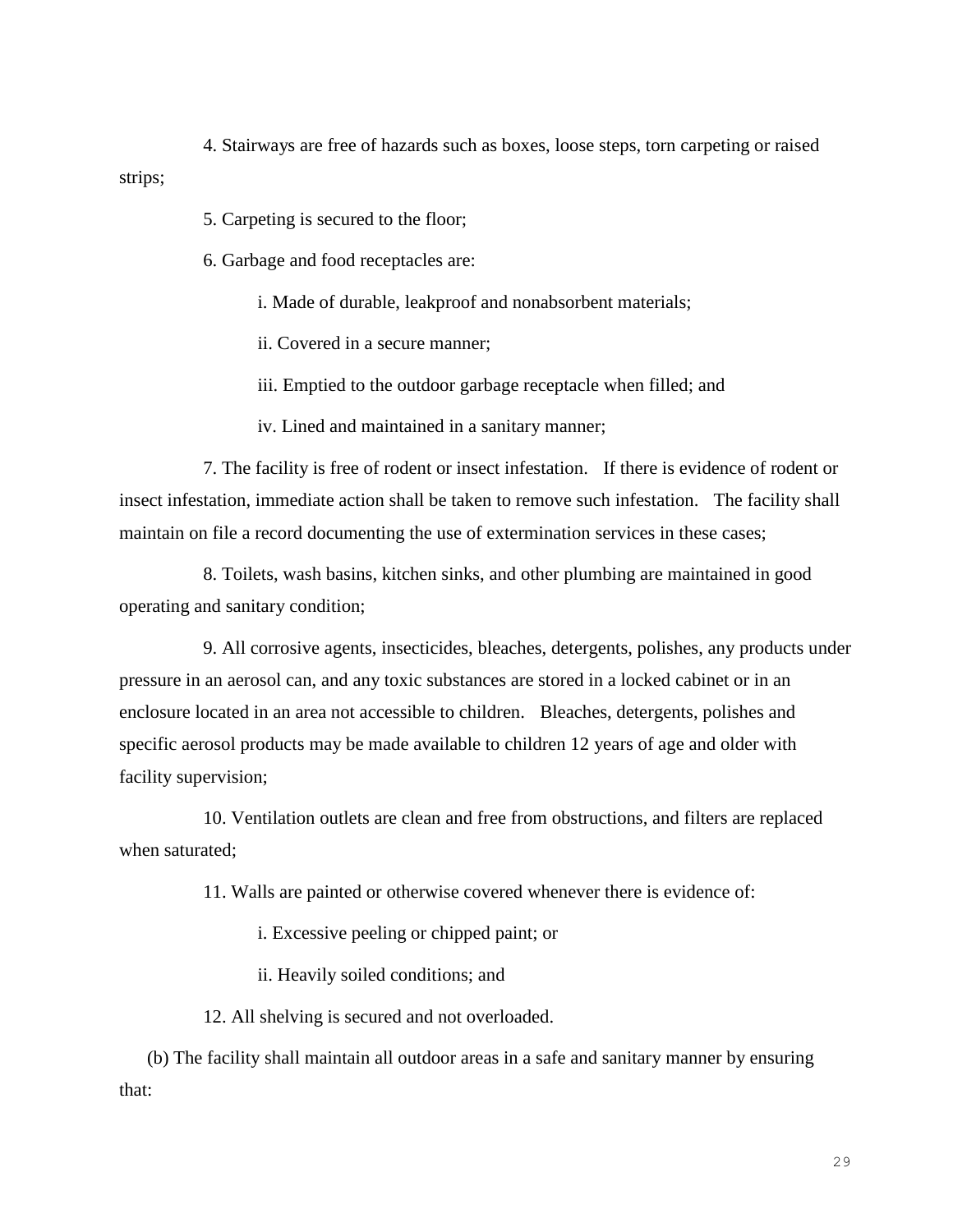1. The building, land and outdoor play area are free from any hazards to the health, safety or welfare of the children;

2. The outdoor play area is graded or provided with drains to dispose of surface water;

3. The building structure is maintained to prevent:

i. Water from entering;

ii. Excessive drafts or heat loss; and

iii. Infestation from rodents and insects;

4. The railings of balconies, landings, porches, or steps are maintained in safe condition;

5. Garbage receptacles are:

i. Made of durable, leakproof and nonabsorbent materials; and

ii. Covered in a secure manner, maintained in a sanitary manner and located in an outdoor area; and

6. All fencing or other natural or man-made barriers or enclosures, shall be maintained in proper condition.

(c) The Bureau shall also require the facility to take whatever steps are necessary to correct any conditions in the facility that may endanger in any way the health, safety and well-being of the children served.

3A:55-4.4 Additional maintenance and sanitation requirements for all facilities located in New Jersey

(a) The facility shall meet the following lighting requirements:

1. All fluorescent tubes and incandescent light bulbs shall have protective covers or shields;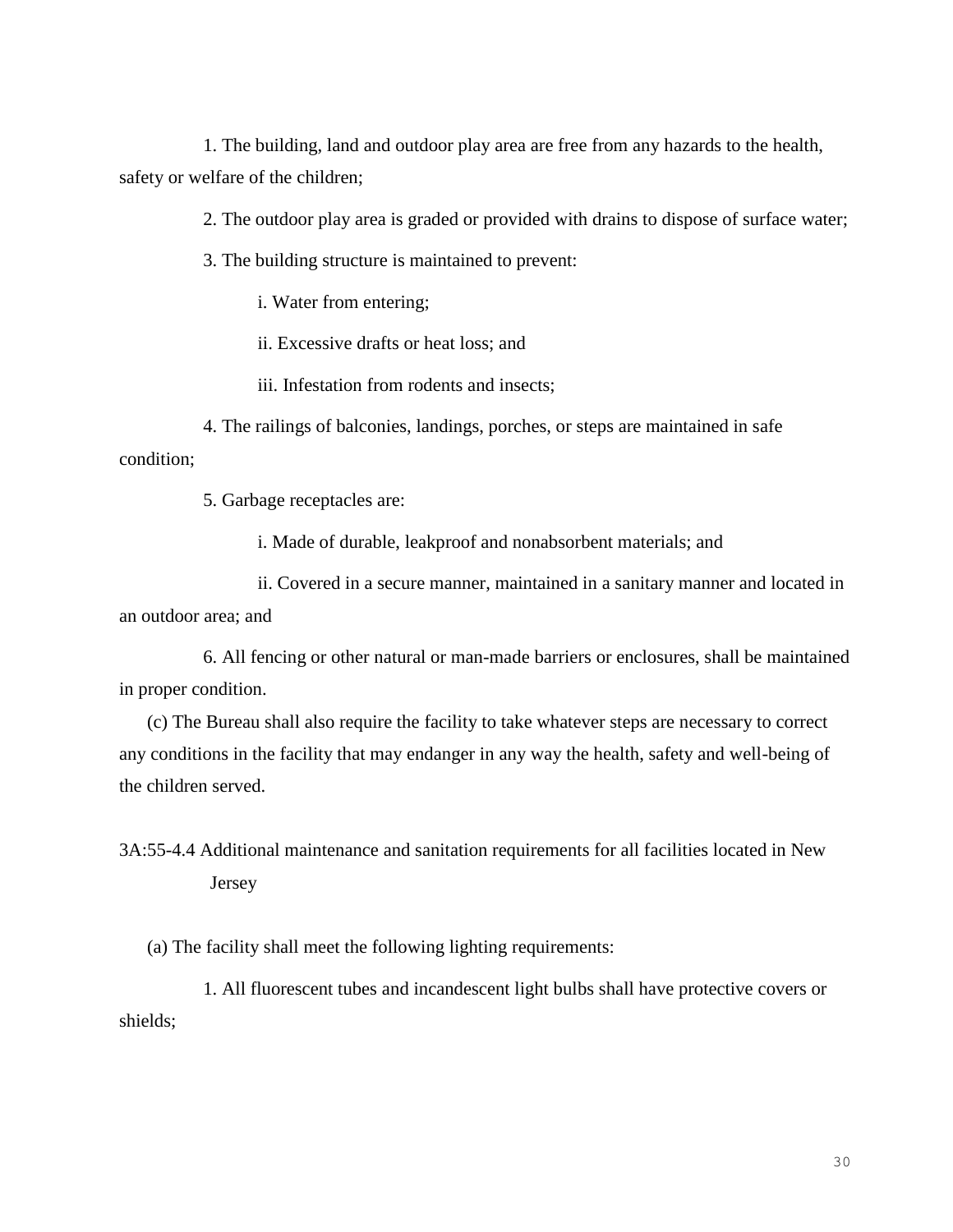2. During activities in the facility, at least 20 foot-candles of natural or artificial light shall be provided in all rooms used by the children. This illumination shall be measured three feet above the floor at the farthest point from the light source; and

3. Parking areas, pedestrian walkways, or other exterior portions of the premises subject to use by children and staff at night shall be illuminated to provide safe entrance to and egress from the facility.

(b) The facility shall meet the following heating requirements:

1. A minimum temperature of 65 degrees Fahrenheit shall be maintained in all rooms used by the children;

2. Working fireplaces, steam and hot water pipes, radiators and electric space heaters shall be protected by screens, guards, insulation or any other suitable, non-combustible protective device; and

3. The facility shall not use portable liquid fuel-burning or wood-burning heating appliances.

(c) The facility shall ensure that fireplaces meet the following requirements:

1. The use of a fireplace for the children served by the facility shall not pose a serious risk of fire hazard to occupants of the facility, as determined by the local fire official;

2. The fireplace shall be approved by the local government construction official and fire official, in accordance with applicable provisions of the NJUCC and the NJUFC, respectively;

3. The facility shall obtain a copy of these certificates or statements of approval and submit them to the Bureau;

4. The facility shall develop guidelines, in conjunction with the local fire official, that ensure proper use of the fireplace, safety procedures, and an action plan to be followed in the event of an emergency;

5. The guidelines specified in (c)4 above shall include, but not be limited to, staff member supervision, storage of wood, storage and safeguarding of matches, instruction in the use of fireplace implements, use of the screen, posting of emergency phone numbers for police and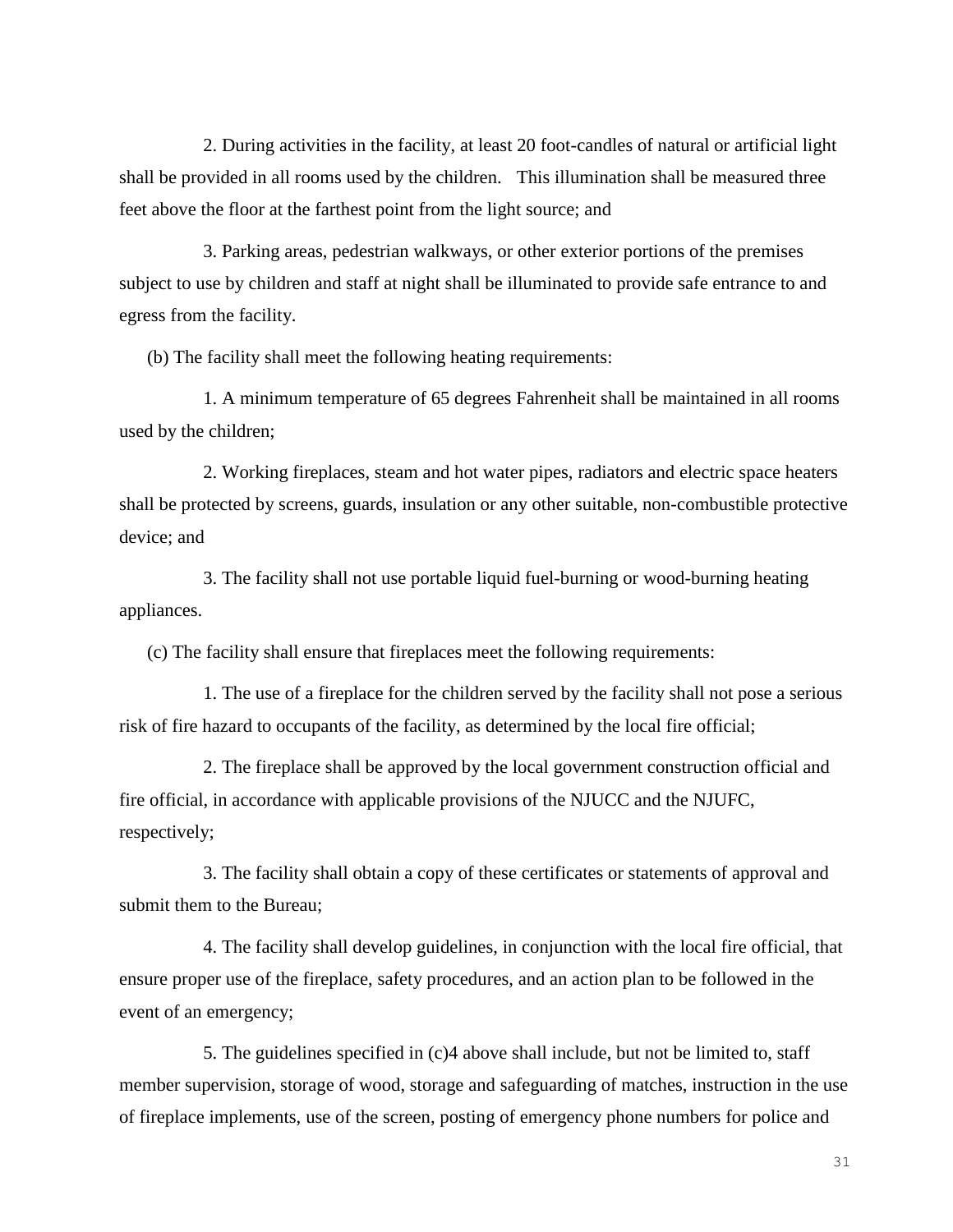fire departments and hospitals, posting of emergency procedures and exits, and methods and safeguards for extinguishing the fire; and

6. The guidelines specified in (c)4 above shall be maintained on file by the facility and reviewed by all staff members and children in the facility.

(d) The facility shall meet the following ventilation requirements:

1. Crawl spaces, attic spaces, and all doors and windows used for natural ventilation shall have insect screening;

2. All floor or window fans that are accessible to the children shall have a grille, screen, mesh or other protective covering designed to prevent a child from coming into contact with the blades of the fan; and

3. Ventilation outlets shall be clean and free from obstructions and filters shall be replaced when saturated.

(e) The facility shall ensure that mirrors, dispensers, and other equipment are fastened securely.

(f) Facilities that serve children with special needs shall ensure that:

1. For non-ambulatory children, the toilet facilities are located on the same floor where the children's bedrooms and activities are located;

2. The width and height of toilets and sinks accommodate the children served; and

3. Grab bars are provided in toilet and bathroom areas, as specified in N.J.A.C. 5:23-7, the Barrier-free Subcode of the NJUCC.

(g) The facility shall not use lead paint on and shall remove lead paint from any interior or exterior surfaces of a building used as a facility, or on any furniture, toys or other equipment used therein, in accordance with the provisions of the State Lead Paint Law, pursuant to N.J.S.A. 24:14A-1 et seq., and with the provisions of the State Sanitary code, as specified in N.J.A.C. 8:51-7. When lead paint is found in areas of a facility not specified in N.J.A.C. 8:51-7, the Bureau shall determine whether the lead paint is hazardous to the health, safety and well-being of the children served and, if considered to be hazardous, the facility shall remove the lead paint hazard.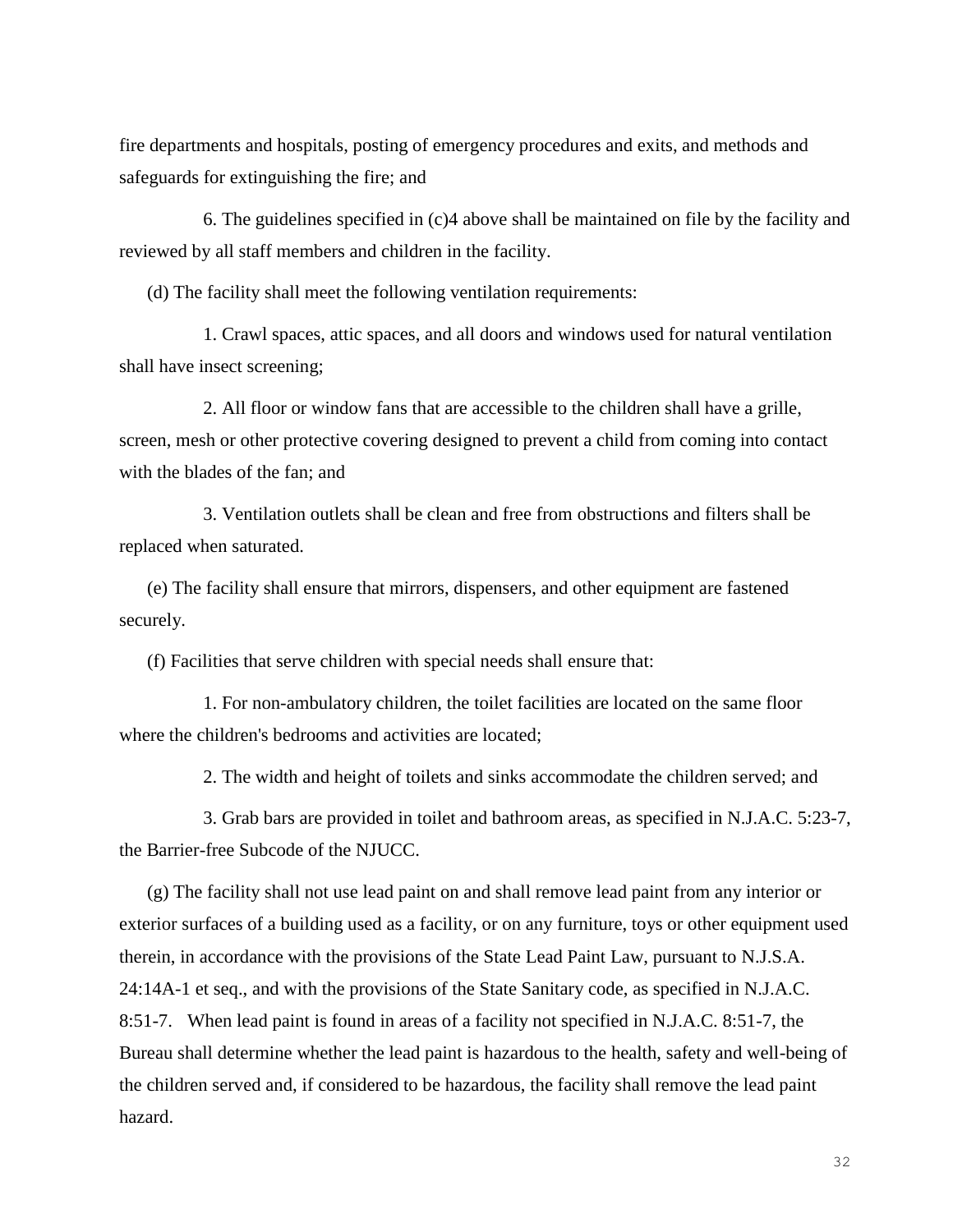(h) The facility shall not use spray coatings containing asbestos on any interior or exterior surfaces of the facility or on any equipment used therein, in accordance with rules of the State Department of Environmental Protection, as specified in N.J.A.C. 7:27-17.2 and with applicable provisions of the Asbestos Hazard Abatement Subcode of the NJUCC, as specified in N.J.A.C. 5:23-8. If the New Jersey Department of Health determines the presence of sprayed-on asbestos-containing materials, and concludes that corrective action must be taken to minimize exposure potential, the facility shall follow the recommendation of the State Health Department for enclosure, removal or other appropriate action to remove the threat or risk of asbestos contamination.

(i) The facility shall ensure that swimming pools and natural bathing places used by the children:

1. Comply with applicable provisions of the Public Recreational Bathing Rules, as specified in N.J.A.C. 8:26, and with applicable provisions of the Building Subcode and Barrier-free Subcode of the NJUCC, as specified in N.J.A.C. 5:23; and

2. Provide for supervision of the children, in accordance with applicable provisions of the New Jersey Youth Camp Safety Act rules, as specified in N.J.A.C. 8:25.

(j) The facility shall ensure that materials and furniture for indoor and outdoor use are of sturdy and safe construction, easy to clean and free of hazards that may be injurious to children.

(k) The facility shall ensure that toilet facilities meet the following requirements:

1. At least one toilet, wash basin and bath tub or shower is provided for every six children in the facility. These facilities shall not be located more than one floor from any bedroom; and

2. A supply of hot tap water not exceeding 110 degrees Fahrenheit and cold running water is provided.

(l) A facility utilizing a kitchen facility or food preparation area shall ensure that the cooking equipment and kitchen facility are kept clean and sanitary and are operated in compliance with applicable provisions of Chapter XII, State Sanitary Code, as codified at N.J.A.C. 8:24.

(m) The facility shall obtain prior approval from the Bureau for all space used by the children.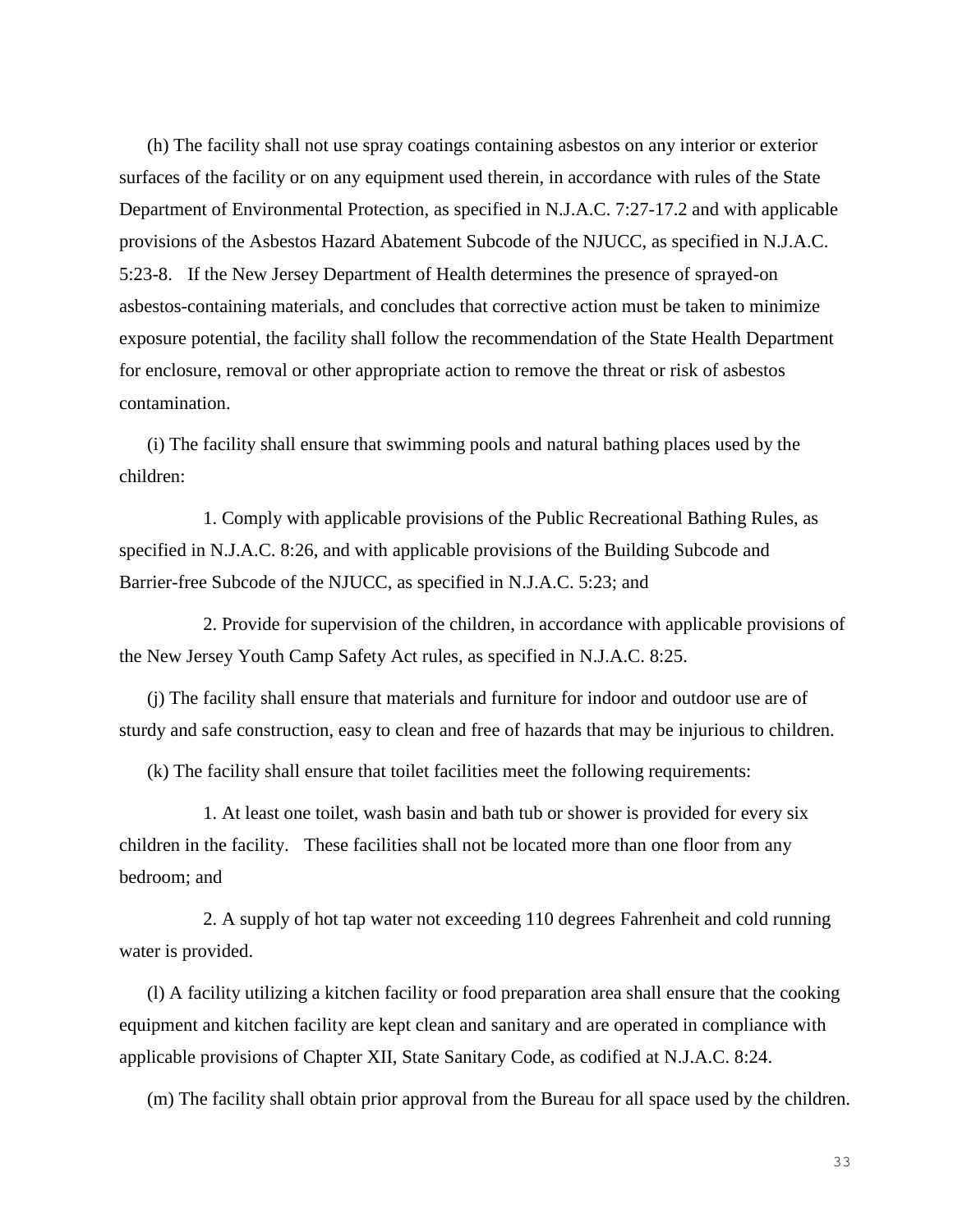(n) The facility shall not care for more children than the number specified in the certificate of approval.

(o) The facility shall meet the following space requirements to ensure the safety, treatment, recreational, dining and sleeping needs of the children, including:

1. Adequate space for the implementation of treatment services, including individual, group and family counseling sessions and treatment team meetings;

2. A recreation room or area that can accommodate indoor individual or group activities;

3. A dining area large enough to accommodate tables and chairs for all the children; and

4. Rooms for sleeping:

i. Any bedroom used by a child shall have a minimum ceiling height of seven feet and six inches.

ii. Any bedroom containing a single bed occupied by one child shall provide a minimum of 70 square feet of floor space, including space that is occupied by furniture.

iii. Any bedroom containing two or more single beds and occupied by more than one child shall provide a minimum of 70 square feet of floor space for the first child and 50 square feet of floor space for each additional child, including space that is occupied by furniture.

iv. Any bedroom containing bunk beds or any combination of single beds and bunk beds shall provide 50 square feet of floor space for each child, including space that is occupied by furniture.

3A:55-4.5 Emergency evacuation instructions, medical emergencies, fire prevention, first aid and equipment

(a) The facility shall prepare and post on each floor written emergency evacuation instructions that include: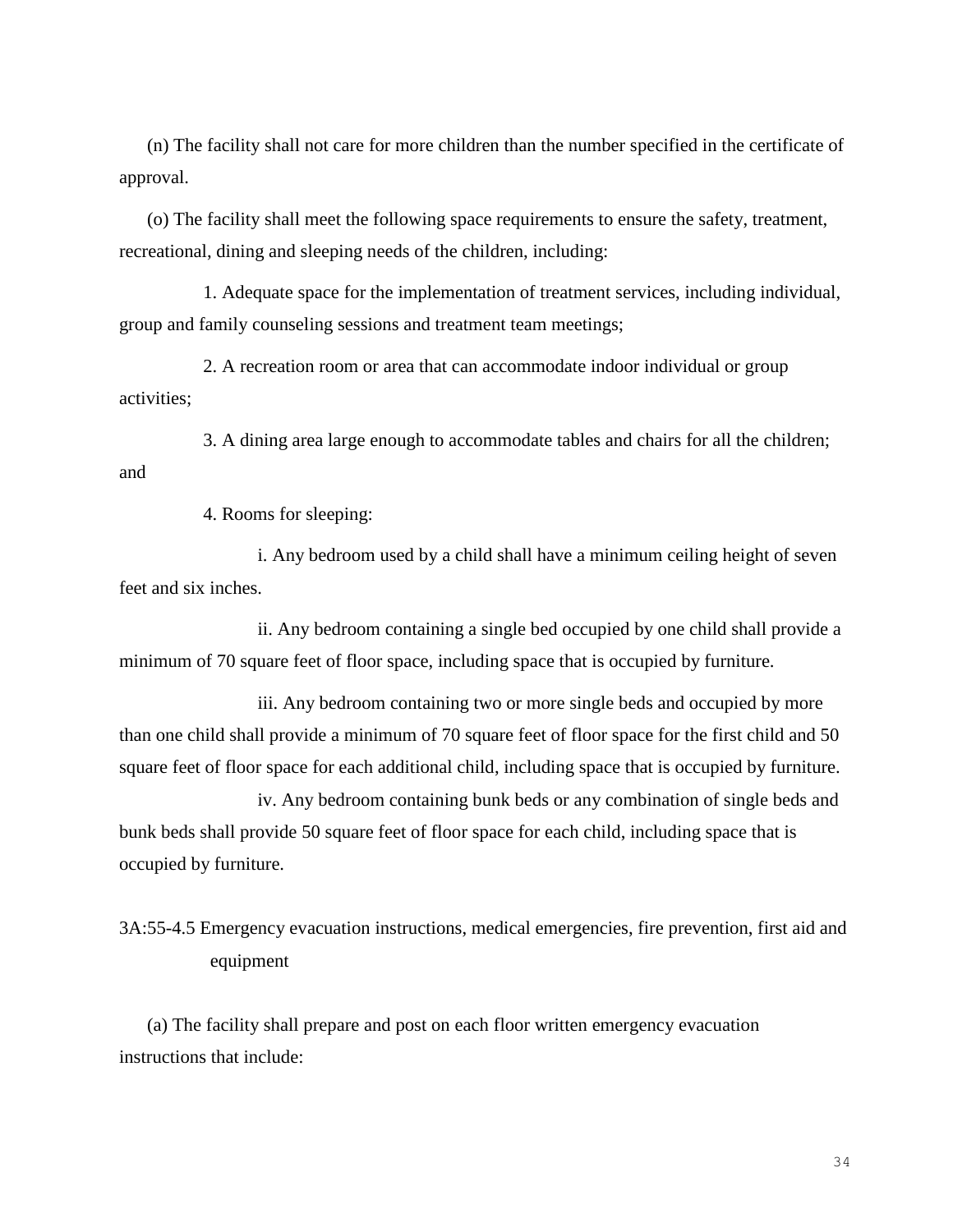1. A diagram showing how the facility is to be evacuated in the event of an emergency; and

2. The location of fire alarms and fire extinguishers.

(b) The facility shall maintain the following information near a staff telephone or other accessible area for use in the event of a medical emergency:

1. The name, address and telephone number of the physician retained by the facility or of the health facility to be used in emergencies;

2. The location of written authorizations from parents for emergency medical care for each child;

3. The procedure for obtaining emergency transportation;

4. The procedure for obtaining substitute or on-call supervision, if needed;

5. The telephone numbers of the local police, fire department, ambulance service and poison control centers; and

6. The location of the first aid kit and any additional first aid supplies.

(c) The facility shall prepare written fire prevention instructions, which specify that:

1. The facility shall conduct fire drills at least once a month, which shall include all staff members and children, and shall inform all staff members and children of the procedures for leaving the building in an emergency situation;

i. Fire drills shall be conducted on all shifts; and

ii. Evacuations should be completed within three minutes. If evacuations are not completed within three minutes, the facility should contact its local fire official for assistance with improving its evacuation time.

2. The facility shall maintain on file a record of each fire drill, which shall include:

i. The date and time of the drill;

ii. The weather condition at the time of evacuation;

iii. A notation of any problems encountered during the drill;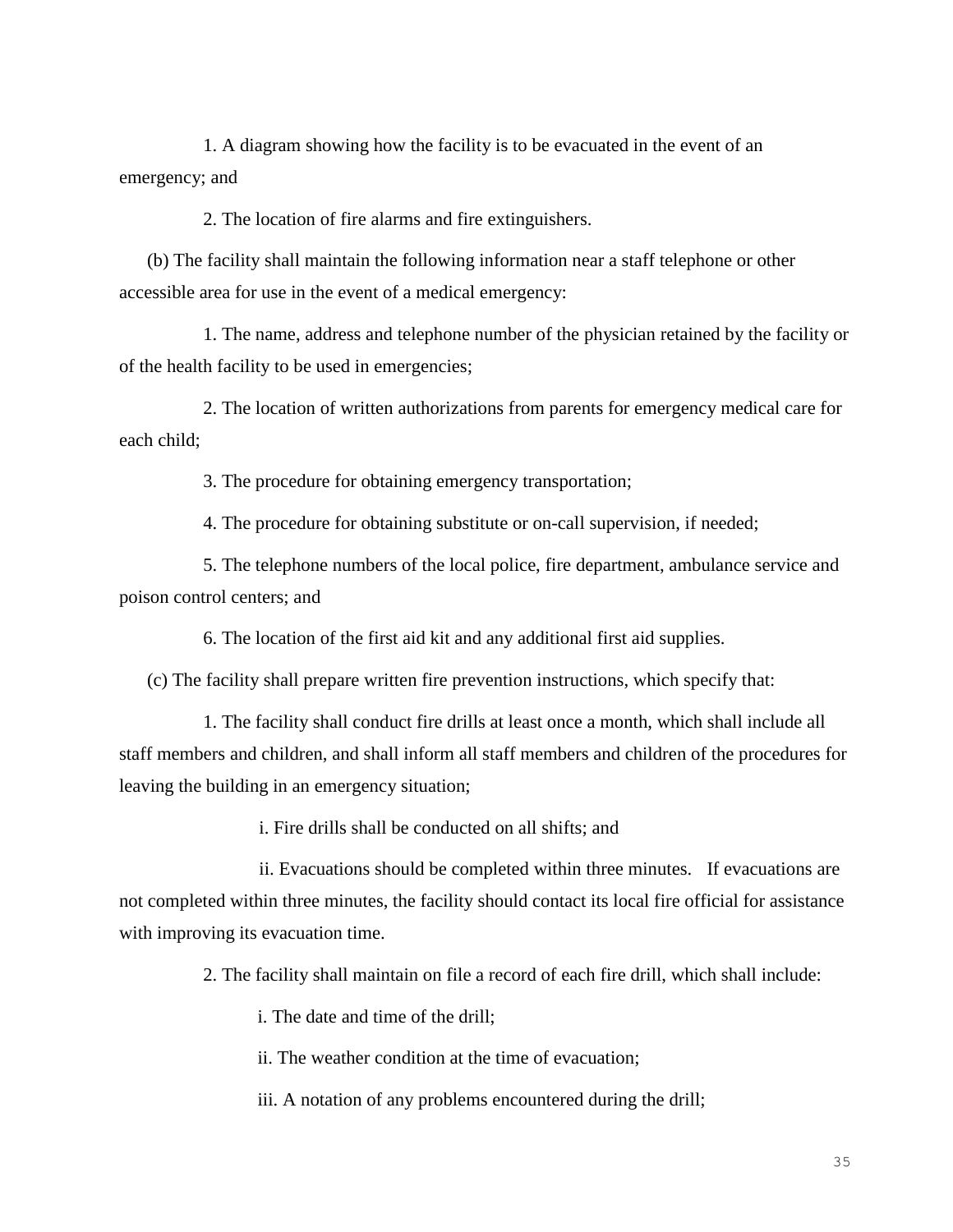iv. The number of participating children and staff members;

v. The total amount of time taken to evacuate the facility; and

vi. The signature of the staff members conducting the drill.

3. Each facility shall ensure that fire protection requirements, including those for boiler/furnace separation, electrical fire alarm systems, emergency lighting and exit signs conform to all applicable provisions of the NJUFC and the NJUCC; and

4. The facility shall ensure that all staff members are trained in the use and operation of fire extinguishers.

(d) The following equipment shall be placed in a location that is convenient and accessible to staff members:

1. A standard first aid kit, which is fully restocked within 24 hours of use; and

2. The American Red Cross First Aid Manual or its equivalent.

3A:55-4.6 Prohibition on the use of tobacco products

(a) The facility shall prohibit the smoking of tobacco products or the use of smokeless tobacco by children.

(b) The facility shall ensure that staff members comply with the provisions of N.J.S.A. 2A:170-51, which prohibits any person from directly or indirectly selling, giving or furnishing to a minor under 18 years of age any cigarettes made of tobacco or any matter or substance that can be smoked, or any cigarette paper or tobacco in any form, including smokeless tobacco.

(c) The facility shall maintain a smoke-free environment in all buildings on the facility premises and in all vehicles used to transport children.

(d) The facility may permit staff members, parents and adult visitors to smoke in a designated area outside the building(s) on the premises of the facility or in vehicles that are not used to transport children.

### SUBCHAPTER 5. STAFF REQUIREMENTS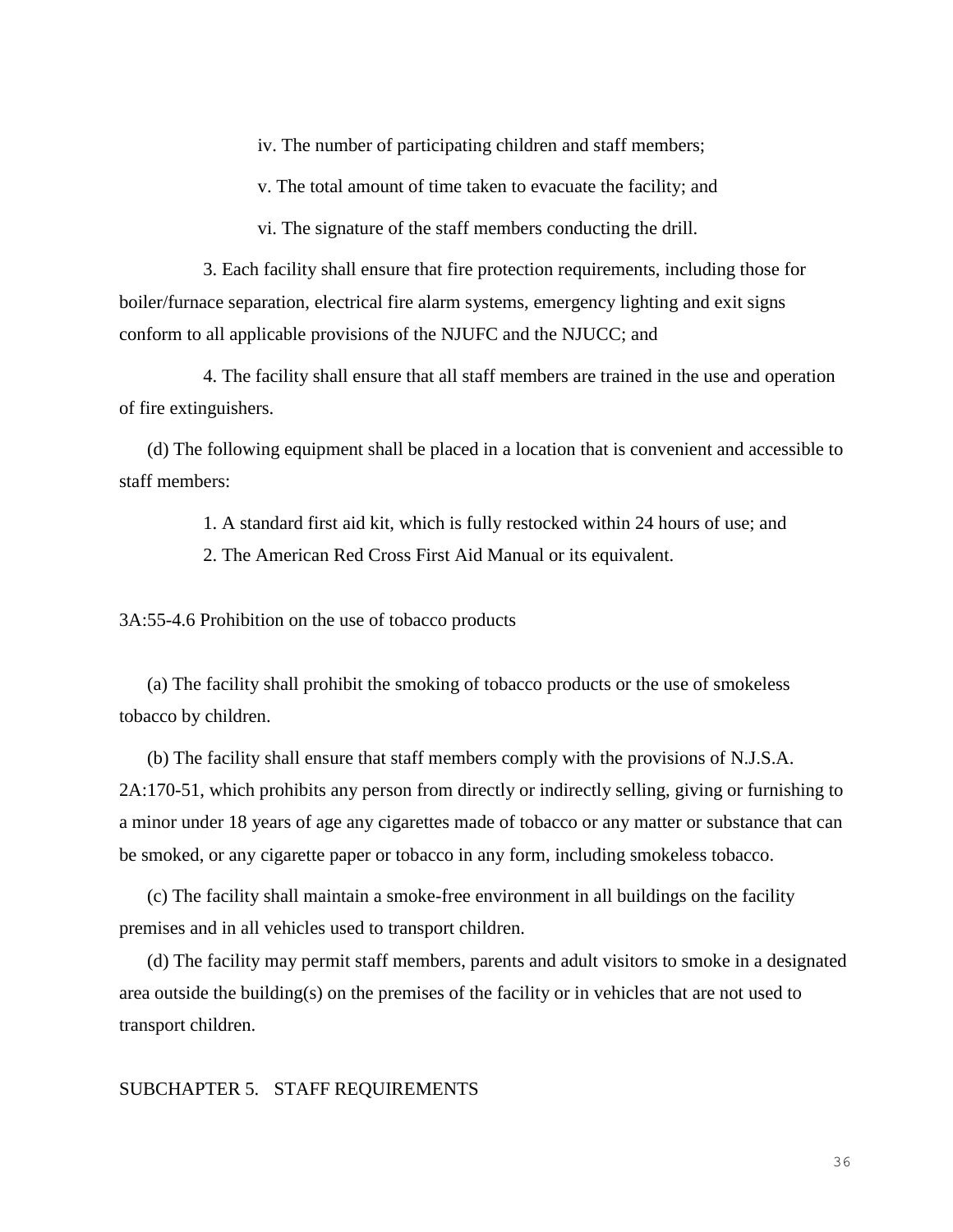3A:55-5.1. General requirements for director and all staff members

(a) The director and every staff member shall:

1. Be of good character and reputation;

2. Be in sufficient physical, mental and emotional health to perform his or her job duties satisfactorily; and

3. Possess skills, attributes and characteristics conducive to and suitable for operating a facility or dealing with children, as applicable.

(b) Prior to hiring or utilizing a director or a staff member who will be working at the facility, the facility shall secure and maintain on file:

1. A signed application for employment from each individual, indicating the applicant's name, address and telephone number, education and work experience, and disclosure of the presence or absence of criminal convictions. The employment application shall be updated to indicate the reasons for discontinuance of employment, if applicable;

2. Two written or two verbal references on each individual. These references shall be secured from former employers or other persons who have knowledge of the individual's work experience or education and who can attest to the individual's suitability to work with children. The verbal references shall be documented in writing by the facility; and

3. Documentation from the Department showing compliance with a Criminal History Record Information background check, as specified in N.J.A.C. 3A:55-5.6, and a Child Abuse Record Information background check, as specified in N.J.A.C. 3A:55-5.7, for the director and each staff member.

(c) Failure by the director or other staff member to comply with the requirements specified in (a) and (b) above, and/or any evidence demonstrating unfitness or unsuitability to fulfill the responsibilities and duties of his or her position or to serve or deal with children in an appropriate manner, shall constitute grounds for one or more of the following actions:

1. Removal of the director or staff member from his or her position by the governing board;

2. Reassignment to other duties that do not involve contact with children;

3. Termination from the facility; or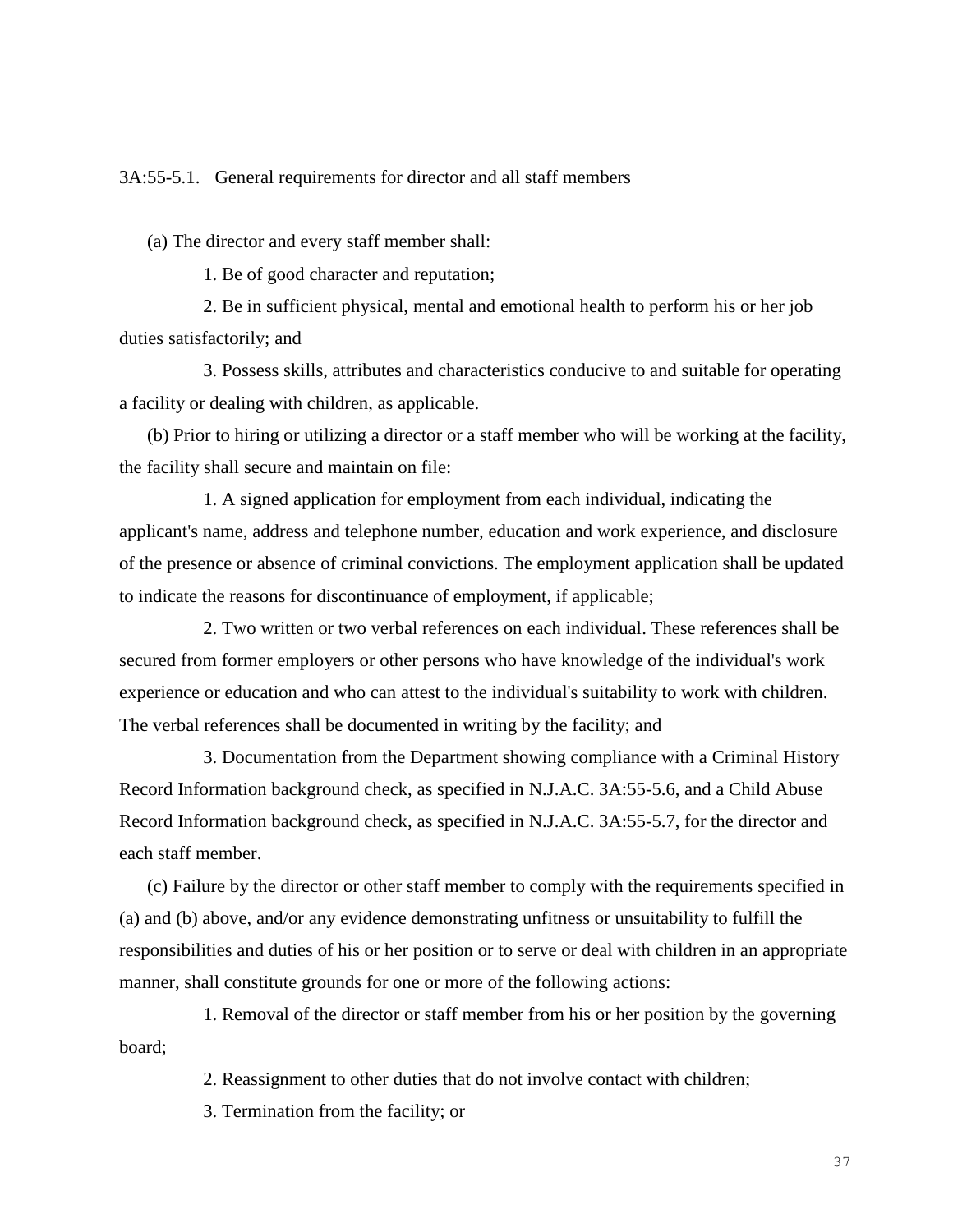4. Denial, refusal to renew, suspension or revocation of the facility's certificate of approval by the Bureau.

(d) The facility shall disclose to the Bureau, in writing, information about and circumstances surrounding any previous denial, suspension, revocation or refusal to renew a certificate of approval or a license to operate a facility either by the Bureau or by the licensing agency of another state. Evidence of a previous denial, suspension, revocation or refusal to renew a certificate of approval or license, shall not in and of itself result in an automatic disqualification of the prospective facility to secure a certificate of approval for another or the same facility, but shall constitute grounds for the Bureau to investigate the circumstances that led to the original negative action and make a determination as to whether to reject or process the new application for a certificate of approval.

(e) Requirements to prevent child abuse or neglect are as follows:

1. The director or any staff member shall verbally notify the Division's Office of Child Abuse Control or appropriate District Office immediately whenever there is reasonable cause to believe that a child has been subjected to abuse or neglect by a staff member, or any other person other than the child's parent or family member, pursuant to the State Child Abuse and Neglect Law (N.J.S.A. 9:6-8.9, 8.10, 8.13 and 8.14). This provision shall also apply to facilities located outside of New Jersey, notwithstanding the child abuse and neglect provisions of the state in which the facility is located;

2. The facility shall report any suspected abuse or neglect of the child by his or her parents or other family members to the Division case manager/supervisor assigned to the family;

3. When reporting to the Division as specified in (g)1 above, the facility shall also notify the parent(s) of the incident(s) reported which might indicate possible abuse or neglect involving the child. Such notification shall be made on the same day on which the incident(s) occurred. The facility shall maintain on file a record of such incident(s) and documentation that the parent(s) have been informed of them;

4. The Division, during the course of investigating an allegation of child abuse and neglect, may determine that immediate, corrective action is necessary to protect the children whenever:

i. The director or staff member has been found by the Division's Institutional Abuse Investigation Unit (IAIU) to pose a risk of harm to children;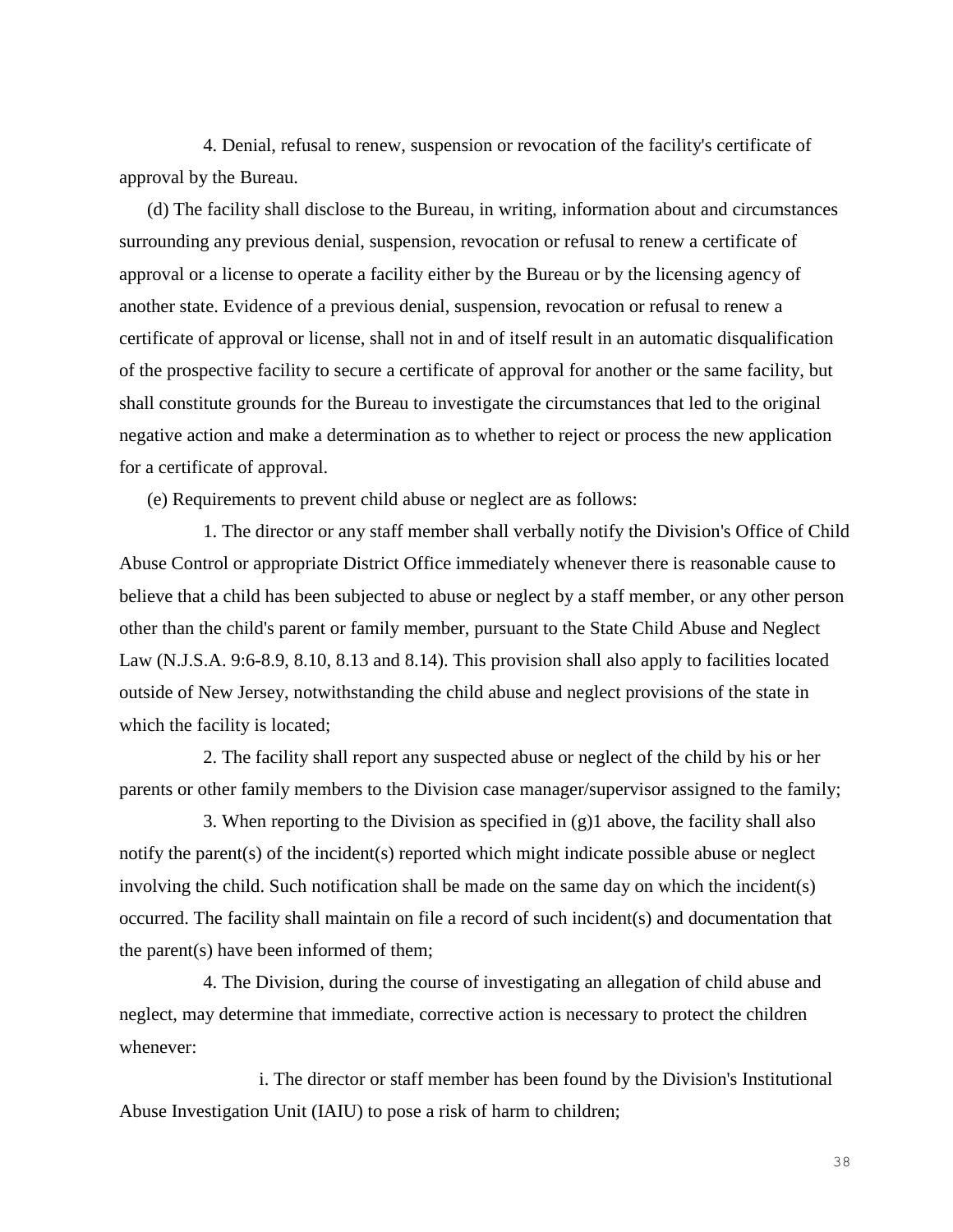ii. The director or staff member has committed an act of child abuse or neglect, as substantiated by the IAIU; or

iii. The director or staff member has been convicted of such acts;

5. Whenever the IAIU makes such a determination, the governing board or director shall carry out the Division's recommendation for immediate remedial action and long term corrective action. Such remedial action may include, but not be limited to:

i. Removal or suspension of the affected director or staff member from the facility or reassignment to other duties that do not involve contact with the children; or

ii. When the director or staff member resides at the facility, removal of the affected employee from the premises;

6. Such suspension, removal or reassignment, as specified in (e)5 above, shall remain in effect until the results of the Division's investigation have been determined, and a final decision in the matter has been rendered by the Division; and

7. If an allegation of child abuse or neglect is substantiated against the director or a staff member, the facility shall immediately terminate the individual's employment at the facility. If an allegation of child abuse or neglect is substantiated against the director, the Division shall deny, suspend, revoke or refuse to renew the certificate of approval, as applicable. The facility may appeal the denial, suspension, revocation or refusal to renew to the Division, as specified in N.J.A.C. 3A:55-2.4.

(f) The facility shall utilize medical, dental, and psychological personnel serving children on either a staff or community provider basis who shall:

1. Be responsible for ensuring that the medical, dental, and psychological needs of the children are met; and

2. Be licensed to practice in the state where the staff member or community provider is located, as required by the laws of that state.

#### 3A:55-5.2 Staff qualifications

(a) Residential child care facilities shall have a full-time administrator or director, social service staff, teaching staff members (if the facility provides an on-grounds educational program), medical and nursing staff, child care staff, a staff member(s) designated to plan and implement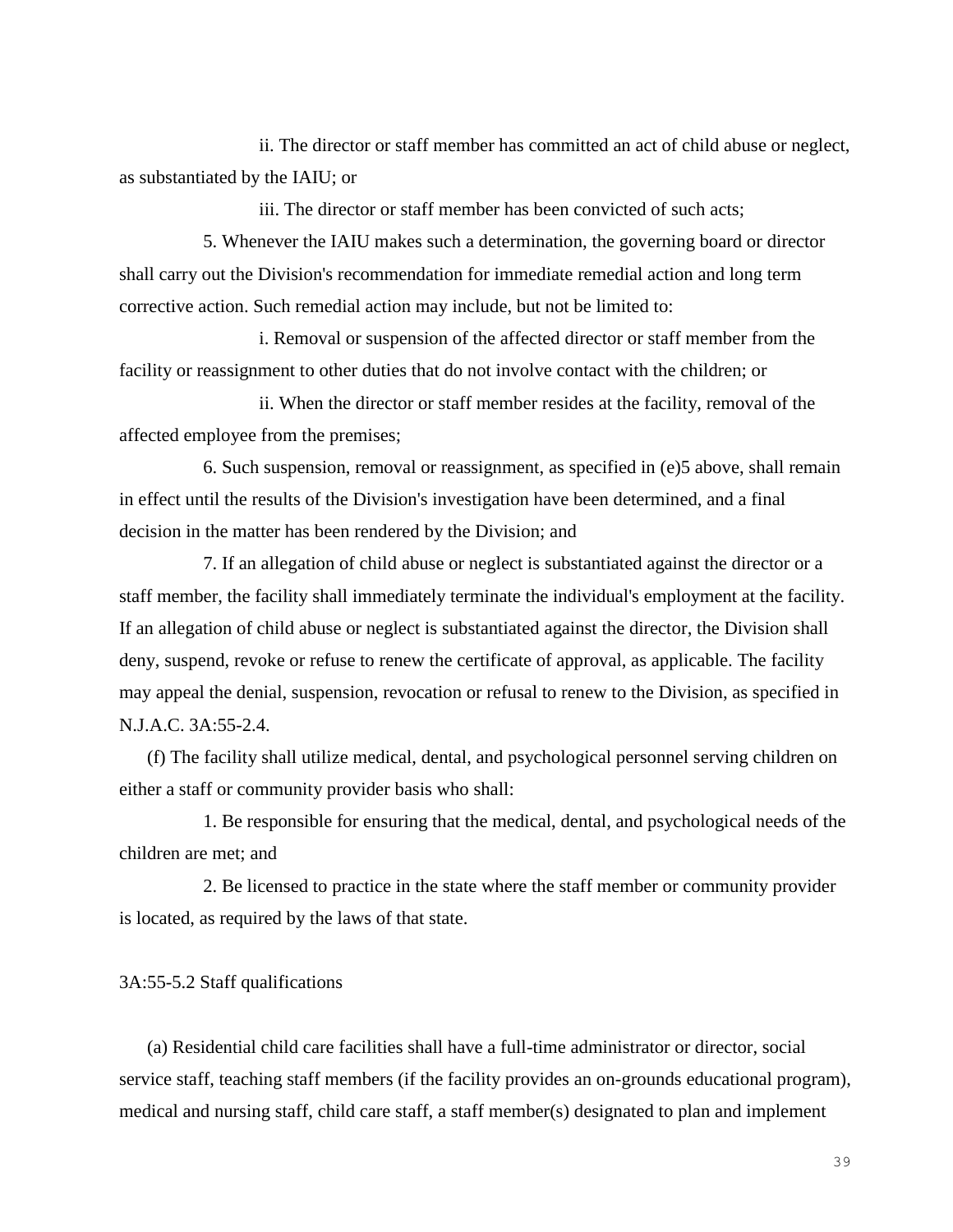the facility's recreational program, a staff member(s) designated to direct and be responsible for food services, and staff who shall be responsible for daily housekeeping and maintenance.

(b) The full-time administrator or director of the facility shall:

1. Be at least 21 years of age;

2. Have one of the following qualifications:

i. A bachelor's degree in social work, psychology or related field from an accredited college or university and four years of professional experience in the human services field, two of which shall have been in a supervisory or administrative position;

ii. A master's degree from an accredited graduate school in social work, psychology, or a related field and three years of professional experience in the human services field;

iii. For publicly operated facilities, meet the requirements of the State Department of Personnel for the position, if applicable;

iv. Meet the requirements for a licensed clinical social worker or a licensed social worker as specified in N.J.A.C. 13:44G-4.1 and 4.2 and have three years of professional experience in the human services field; or

v. Meet the requirements for a certified social worker as specified in N.J.A.C. 13:44G-4.3, have a bachelor's degree in social work, psychology or related field from an accredited college or university and have three years of professional experience in the human services field, one of which shall have been in a supervisory or administrative position;

3. Be responsible for implementing the overall planning, operation, and management of the facility, including the facility's recreational and food programs;

4. Designate staff members to be in charge at all times during his or her absence;

5. Be on call to assist the staff in admissions, emergencies, and/or other responsibilities;

6. Be responsible for ensuring that all staff members receive an annual performance evaluation;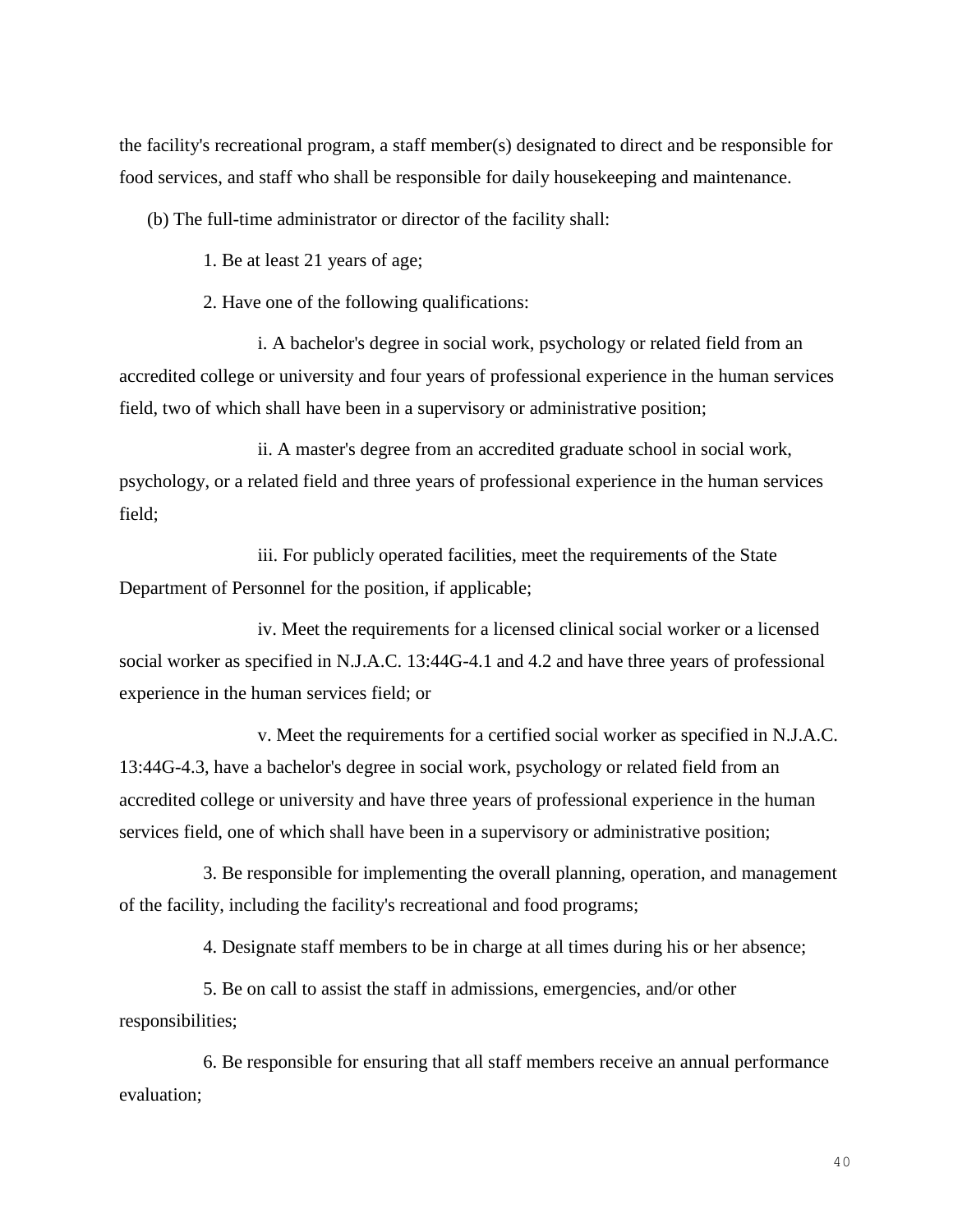7. Be responsible for ensuring that all staff members' work schedules and time sheets are maintained;

8. Be responsible for ensuring that a daily log book, separate log book, or the child's case record contains a written notation of all visits to children;

9. Be responsible for ensuring that on-duty staff members complete entries in the daily log book that reflect the activities and events of each day;

10. Be responsible for maintaining aggregate statistical information on children served, including the date of each admission, date of discharge, and reason for each discharge; and

11. If qualified under (b)2i or ii above, not supervise a licensed clinical social worker, licensed social worker or certified social worker.

(c) The social services/clinical director of the facility shall:

1. Be at least 21 years of age;

2. Have one of the following qualifications:

i. A bachelor's degree in social work, psychology or related field from an accredited college or university and three years of professional clinical experience in the human services field, one year of which shall have been in a supervisory or administrative position;

ii. A master's degree from an accredited graduate school in social work, psychology, or a related field and two years of professional experience in the human services field;

iii. For publicly operated facilities, meet the requirements of the State Department of Personnel for the position, if applicable;

iv. Meet the requirements for a licensed clinical social worker or a licensed social worker as specified in N.J.A.C. 13:44G-4.1 and 4.2 and have three years of professional experience in the human services field; or

v. Meet the requirements for a certified social worker as specified in N.J.A.C. 13:44G-4.3, have a bachelor's degree in social work, psychology or related field from an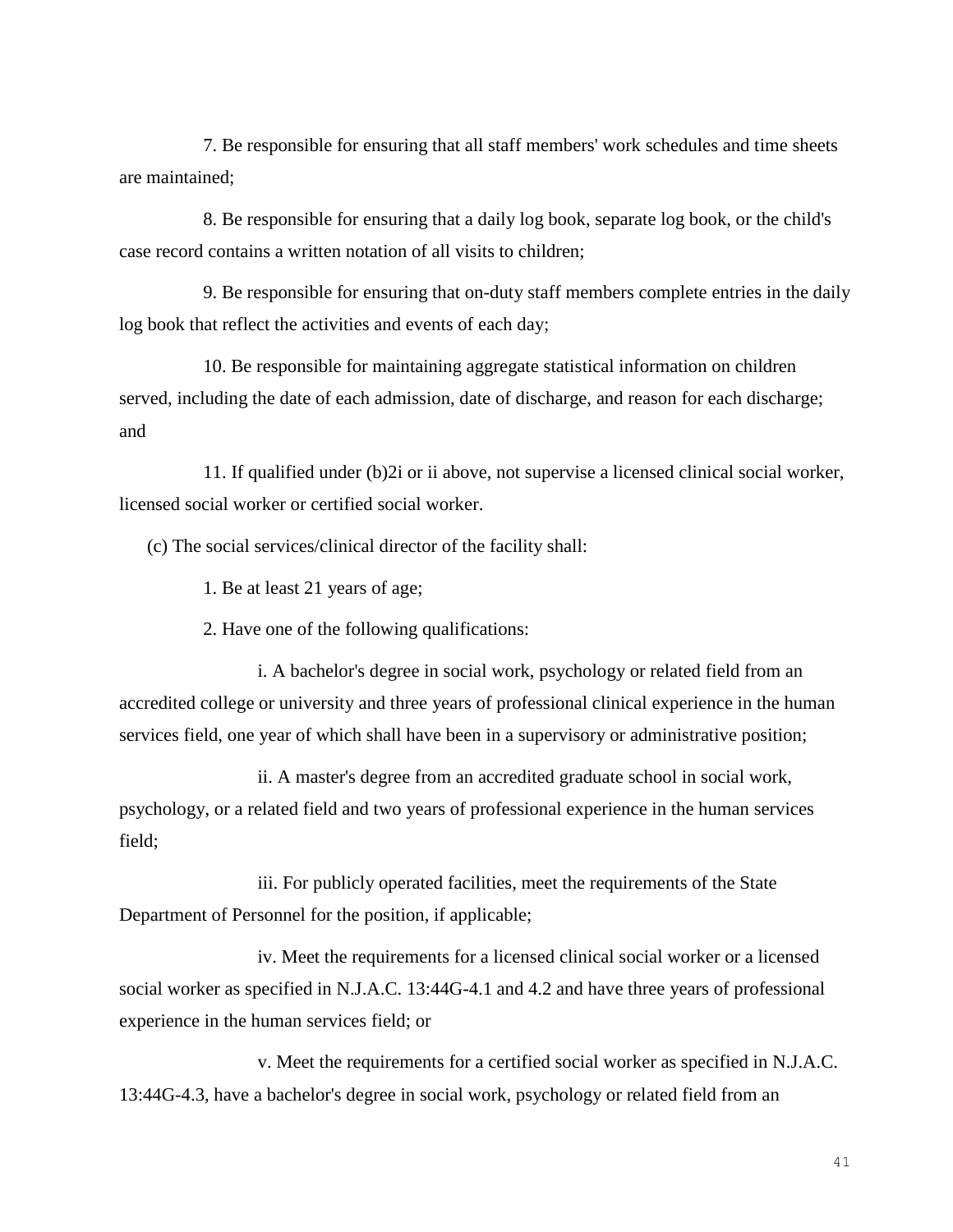accredited college or university and have three years of professional experience in the human services field, one of which shall have been in a supervisory or administrative position;

3. Ensure that any staff member or consultant that utilizes the title or designation of social worker, licensed clinical social worker, licensed social worker, certified social worker or any abbreviations such as LCSW, LSW or CSW, is certified or licensed as specified in N.J.A.C. 13:44G-4.1 and 4.2;

i. All facilities located in a state other than New Jersey shall ensure that social work staff and social work supervisors are certified or licensed pursuant to that state's laws or requirements, if applicable;

4. Be responsible for the overall treatment planning for children;

5. Provide support and technical assistance to the social services staff;

6. Provide clinical supervision to staff and ensure that social services staff receive job performance evaluations; and

7. If qualified under (c)2i or ii above, not supervise a licensed clinical social worker, licensed social worker or certified social worker.

(d) Each social worker or staff member who provides social services shall:

1. Be at least 21 years of age;

2. Provide services for children as outlined in the treatment plan; and

3. Have one of the following qualifications:

i. A bachelor's degree in social work, psychology or related field from an accredited college or university and one year of professional experience in the human services field, but does not meet the qualifications in (c)2iv and v above and provides services as specified in (d)2 above shall:

(1) Only provide social work services in the course of employment with the facility;

(2) Not provide psychotherapeutic counseling to residents;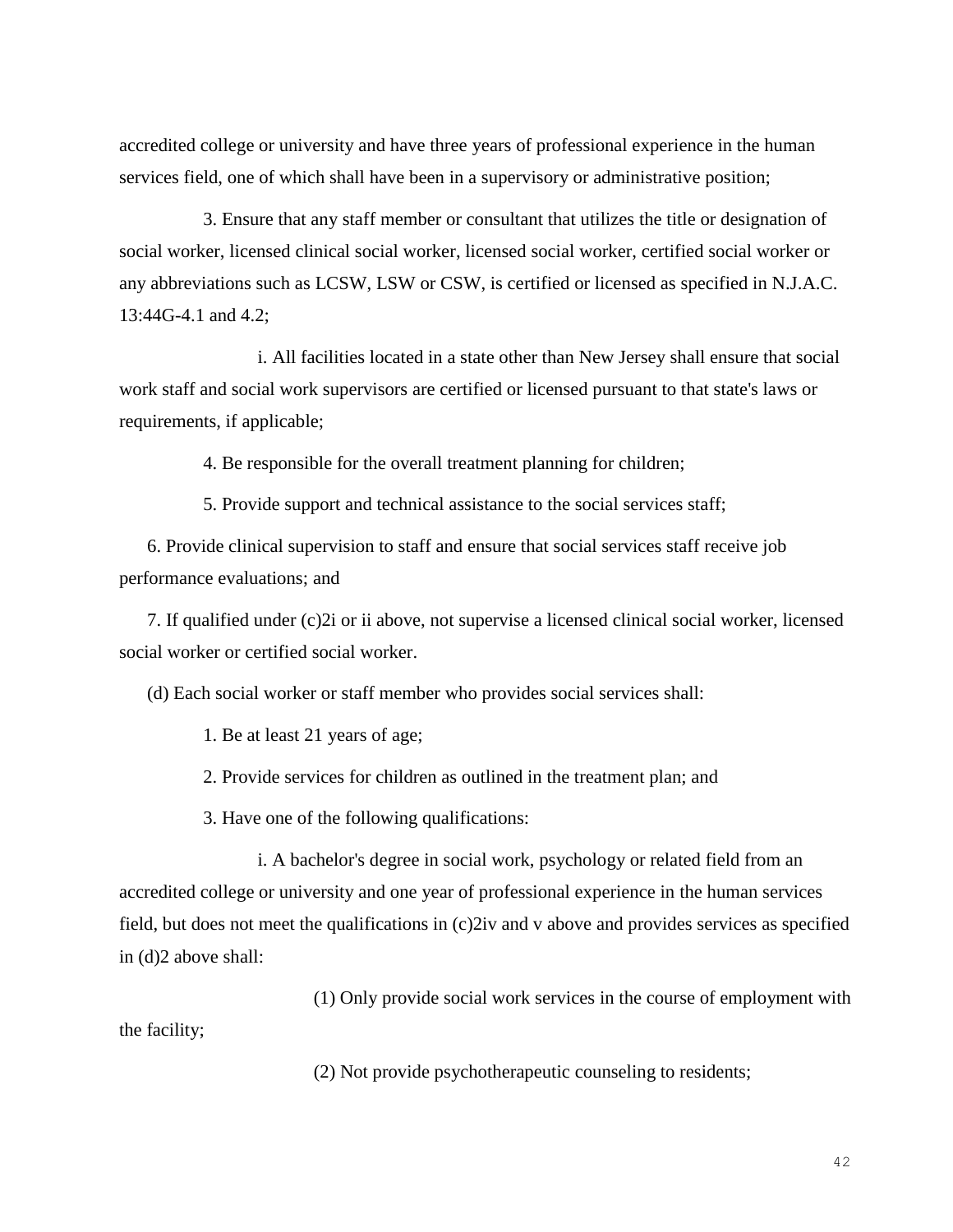(3) Not advertise or represent themselves as a licensed clinical social worker, licensed social worker or certified social worker; or

(4) Not use any title or name, the use of which is restricted by section 4 of P.L. 1991, c.134, the Social Worker's Licensing Act; or

ii. A master's degree from an accredited graduate school in social work, psychology, or a related field, but does not meet the qualifications in (c)2iv and v above and provides services as specified in (d)2 above shall:

(1) Only provide psychotherapeutic counseling under the supervision of a licensed clinical social worker or other State-licensed mental health professional;

(2) Not advertise or represent themselves as a licensed clinical social worker, licensed social worker or certified social worker; or

(3) Not use any title or name, the use of which is restricted by section 4 of P.L. 1991, c.134, the Social Worker's Licensing Act; or

iii. Meet the requirements of the State Department of Personnel for the position, if applicable.

(e) The child care director of the facility shall:

1. Be at least 21 years of age;

2. Have one of the following qualifications:

i. A bachelor's degree in the human services field from an accredited college or university and three years of professional experience in the human services field, two years of which shall have been in a supervisory or administrative position in a residential child care facility, group home or children's shelter;

ii. A master's degree from an accredited graduate school in the human services field and one year of professional experience in the human services field in a residential child care facility, group home or children's shelter; or

iii. For publicly operated facilities, meet the requirements of the State Department of Personnel for the position, if applicable;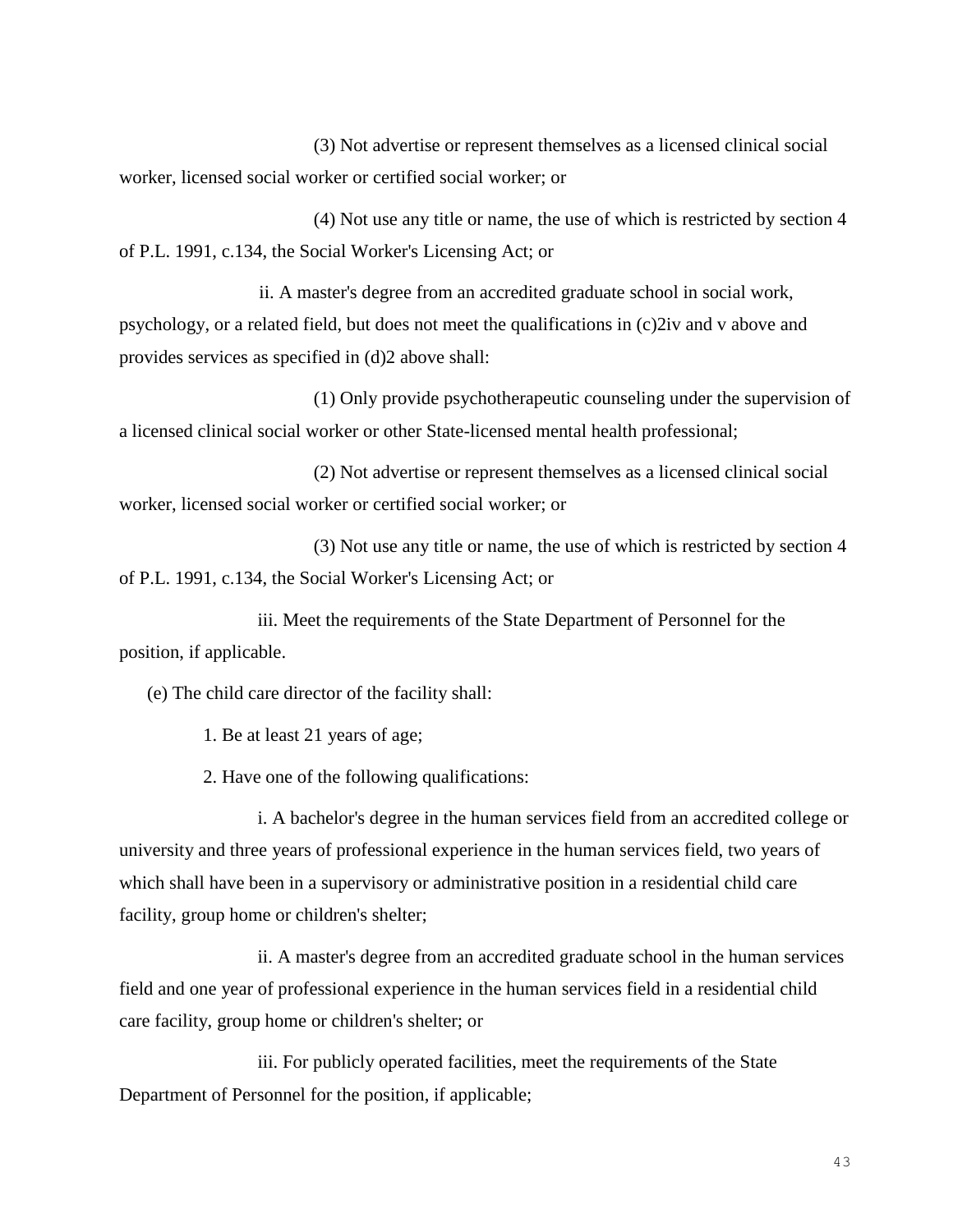3. Be responsible for the daily operation of the child care program; and

4. Ensure that all child care staff receive job performance evaluations.

(f) Each child care staff member shall:

1. Be at least 18 years of age;

2. Provide daily care and supervision of the children;

3. Inform the social service staff members or director of any incidents that may impact on the child's treatment planning, as specified in N.J.A.C. 3A:55-6.1 and 6.2; and

4. Have one of the following qualifications:

i. A high school or high school equivalency diploma and one year of experience working with children in a group setting;

ii. An associate's or bachelor's degree from an accredited college or university in a field that is unrelated to social work or psychology and six months experience working with children in a group setting;

iii. An associate's or bachelor's degree from an accredited college or university in social work, psychology or a related field; or

iv. Meet the requirements of the State Department of Personnel for the position, if applicable.

(g) Each staff member designated to plan and implement the facility's recreational program shall:

1. Be at least 21 years of age;

2. Meet the qualification(s) for child care staff as specified in (f) above; and

3. Have at least three years experience in planning or implementing recreational activities for children in residential child care centers, group homes, children's shelters, children's camps or Boy Scouts/Girl Scouts.

(h) Education staff of the facility including administrative, supervisory and teaching staff shall comply with the staff qualifications, certifications, licenses and experience requirements of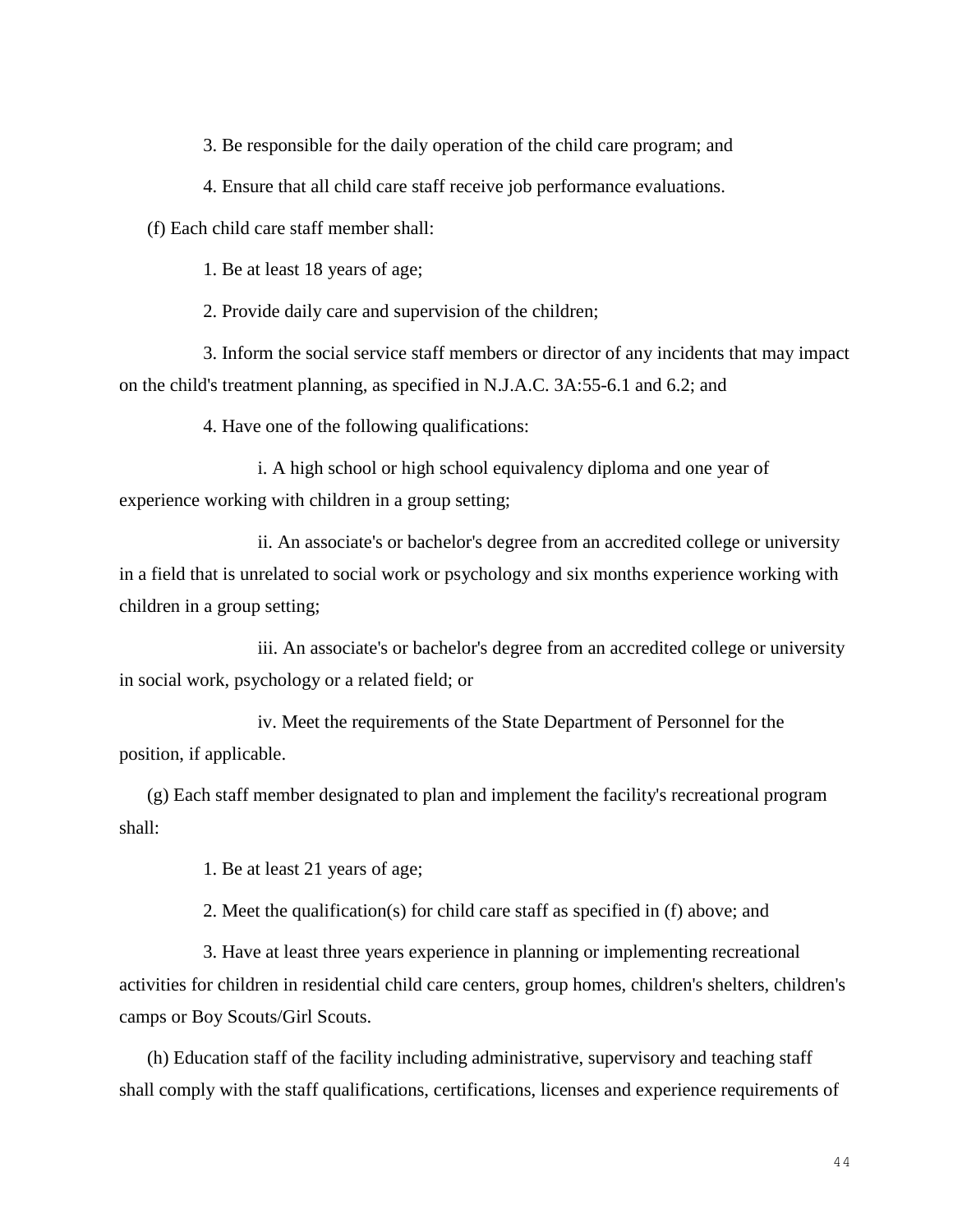the New Jersey Department of Education or the equivalent agency in the state where the facility is located.

(i) Each physician, nurse, dentist, psychologist, speech therapist, physical therapist and occupational therapist employed by the facility or providing services on a contracted basis to the facility shall:

1. Be licensed/credentialed to practice in the state where the staff member or community provider is located, if required by the laws of that state; and

2. Be responsible for ensuring that the needs of the children for medical, dental, psychological, psychiatric or other services are met.

(j) Each staff member designated to direct and be responsible for providing food services shall:

1. Be registered or eligible for registration by the Commission on Dietetic Registration of the American Dietetic Association or meet the applicable requirements established by the state where the facility is located;

2. Meet the requirements of the Child Nutrition Program;

3. Have a bachelor's degree from a college or university with a major in foods, nutrition, food service or institution management, or the equivalent course work for a major in the subject area; and have completed a dietetic internship accredited by the American Dietetic Association or a dietetic traineeship approved by the American Dietetic Association or have one year of full-time, or full-time equivalent, experience in nutrition and/or food service management in a health care setting;

4. Have a master's degree plus six months of full-time, or full-time equivalent, experience in nutrition and/or food service management in a health care setting; or

5. Develop a plan approved by a dietician or dietary consultant who meets the qualifications specified in (j)1 through 4 above.

3A:55-5.3 Staff to child ratios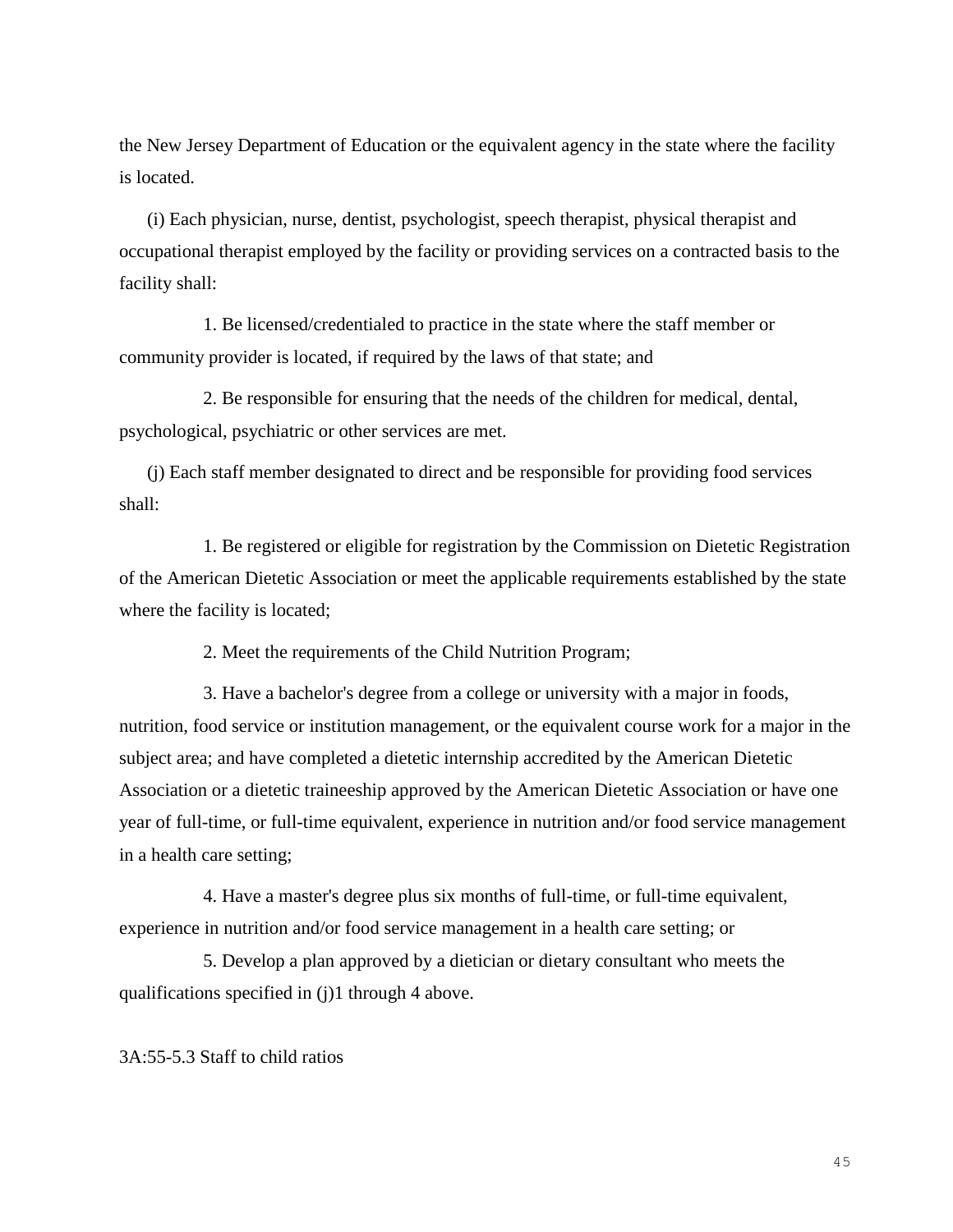(a) Each residential child care facility shall meet the following staff to child ratios:

1. The facility shall have a social services/clinical director when its capacity is more than 80 children;

2. The facility shall have a child care director when its capacity is more than 50 children;

3. There shall be at least one social services worker for every 20 children;

4. There shall be at least one full-time nurse at a facility that serves at least 35 children. A facility that serves fewer than 35 children shall have at least access to a part-time nurse;

5. There shall be at least one child care staff member for every six or fewer children during the waking hours;

6. During sleeping hours, there shall be at least one child care staff member in each living unit in the facility and at least one additional staff member awake and on-duty for each 50 children or fraction thereof, in the facility; and

7. There shall be at least one child care staff member awake and on-duty in living units that are co-educational during sleeping hours.

(b) A facility that has a capacity of 30 or fewer children may utilize the administrator/director of the facility to serve as the director of one other program area, provided that such person meets the qualifications for that position.

3A:55-5.4 Staff training and development

(a) The facility shall develop a training plan and the director shall ensure that all staff members, upon employment, are trained in:

1. The facility's statement of purpose, as specified in N.J.A.C. 3A:55-3.1;

2. The facility's behavior management policy and search and seizure policy, if any, as specified in N.J.A.C. 3A:55-6.14 and 6.15;

3. Emergency procedures, as specified in N.J.A.C. 3A:55-4.5(a), (b) and (c);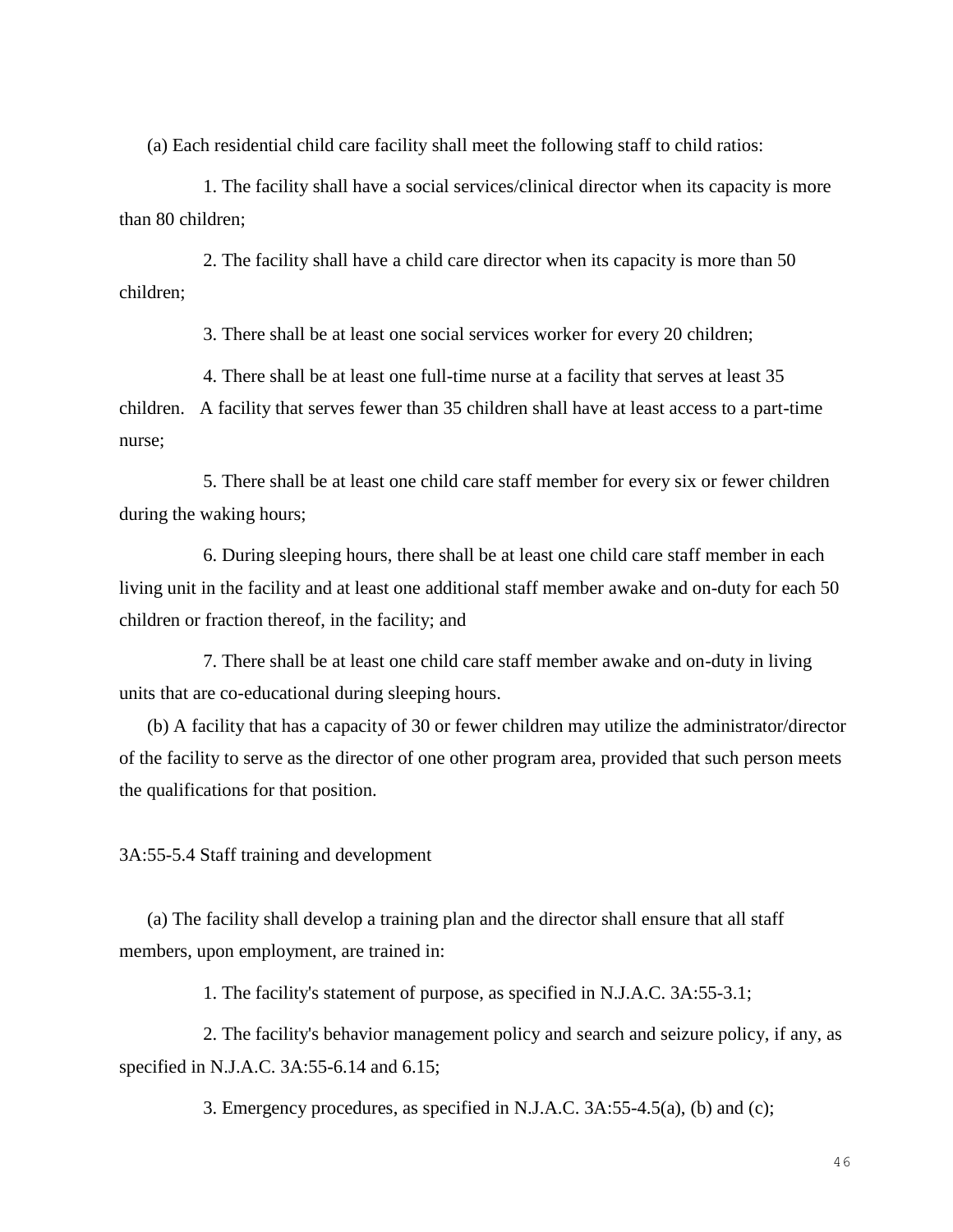4. Protocols for medication, as specified in N.J.A.C. 3A:55-7.4 and 7.5;

5. Infection control procedures, as specified in N.J.A.C. 3A:55-7.8;

6. The facility's techniques for safe physical and mechanical restraint, if applicable, as specified in N.J.A.C. 3A:55-6.13(i) and (k);

7. The facility's policy and procedures for utilizing a behavior management room, if applicable, as specified in N.J.A.C. 3A:55-6.13(m); and

8. The facility's policy and procedures for utilizing exclusion, as specified in N.J.A.C. 3A:55-6.13(j).

(b) The facility shall ensure that every new staff member is accompanied on his or her duties by an experienced staff member as part of an orientation, until the new staff member is familiar with daily routines and operations of the facility.

(c) The facility shall document in each staff member's record that all social service and child care staff members, including full and part-time staff members, receive a minimum of a total of 12 hours of training each year in the following areas:

- 1. The principles of behavior management;
- 2. Alcohol, tobacco and substance abuse;
- 3. Human sexuality and AIDS; and
- 4. Suicide prevention.

(d) The facility's training plan may include in-depth discussions at staff meetings, attendance at workshops, conferences or relevant college courses.

3A:55-5.5. Volunteers and student interns

(a) The facility may use volunteers or student interns to support the activities of regular paid staff members, but shall not use volunteers or student interns to substitute for paid staff members.

(b) The facility shall ensure that volunteers and student interns are briefed fully on any special needs or problems they might encounter while working with the children.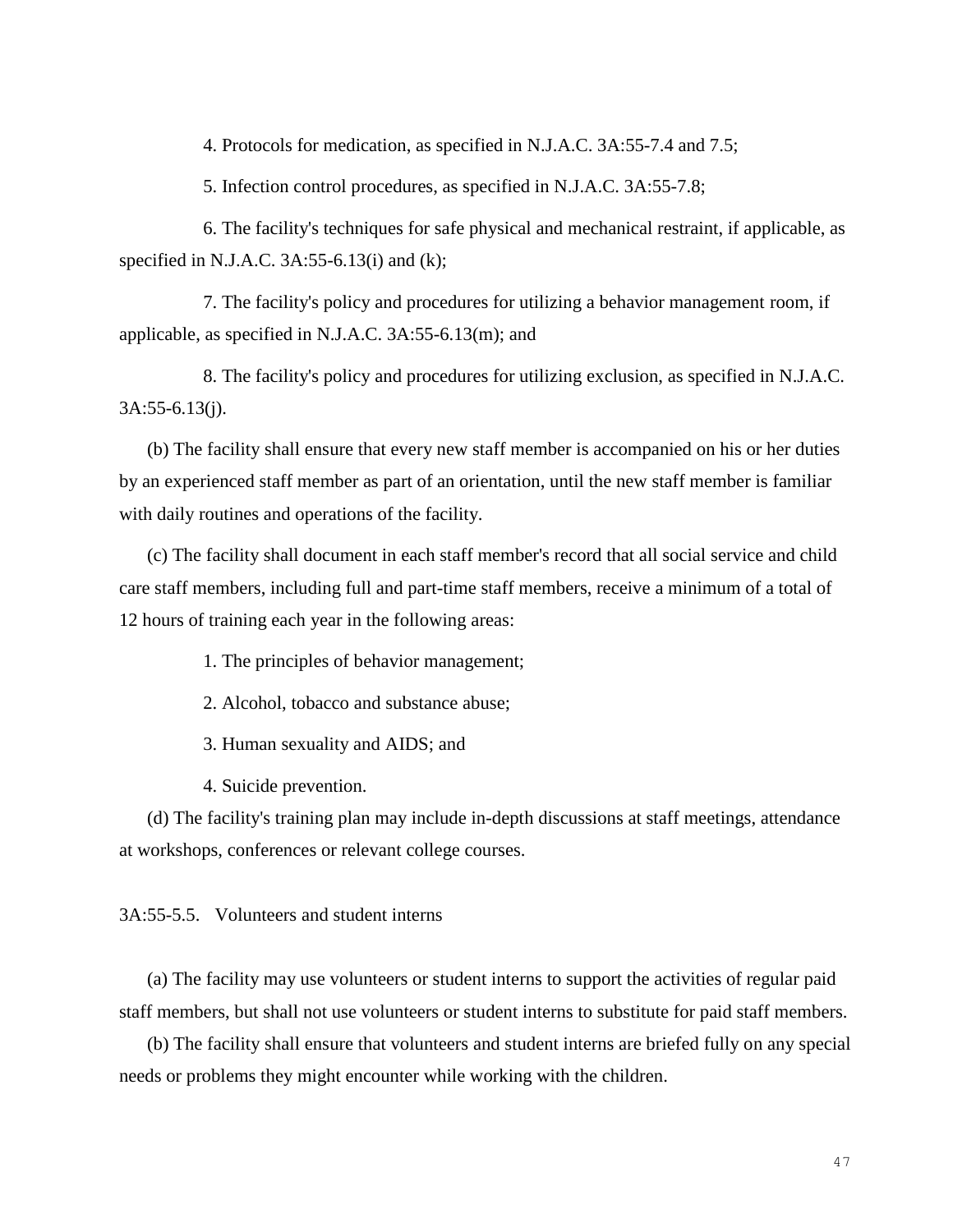(c) The facility shall ensure that volunteers and student interns who have contact with children or parents receive an orientation to the facility's program and are supervised by paid staff members. Volunteers and student interns shall receive authorization from the facility prior to accompanying children off-grounds on trips, medical appointments and visits.

(d) The facility shall require an application, disclosure and references, as specified in N.J.A.C. 3A:55-5.1(b)1 and 2, for volunteers and student interns who provide activities or transportation to a child by themselves.

(e) The facility shall secure and maintain on file documentation from the Department showing compliance with a Criminal History Record Information background check and a Child Abuse Record Information background check, as specified in N.J.A.C. 3A:55-5.1(b)3, for each volunteer and student intern.

### 3A:55-5.6. Criminal History Record Information background checks

(a) As a condition of securing and maintaining a certificate, the facility shall ensure that a State and Federal Criminal History Record Information (CHRI) fingerprint background check, in keeping with P.L. 2003, c.186, is completed for the director and each staff member.

(b) If the director refuses to consent to or cooperate in a CHRI background check, the Division shall deny, suspend, revoke or refuse to renew the certificate, as applicable. The facility may appeal the denial, suspension, revocation or refusal to renew, as specified in N.J.A.C. 3A:55-2.4.

(c) If a staff member refuses to consent to or cooperate in a CHRI background check, the facility shall immediately terminate the staff member's employment at the facility.

(d) If any person identified in (a) above has a record of criminal conviction, the Department of Human Services shall review the record with respect to the type and date of the criminal offense and make a determination as to the suitability of the person to receive a certificate or to administer or work at the facility.

(e) A person shall be disqualified from receiving a certificate or administering or working at a facility if that person ever committed a crime which resulted in a conviction for: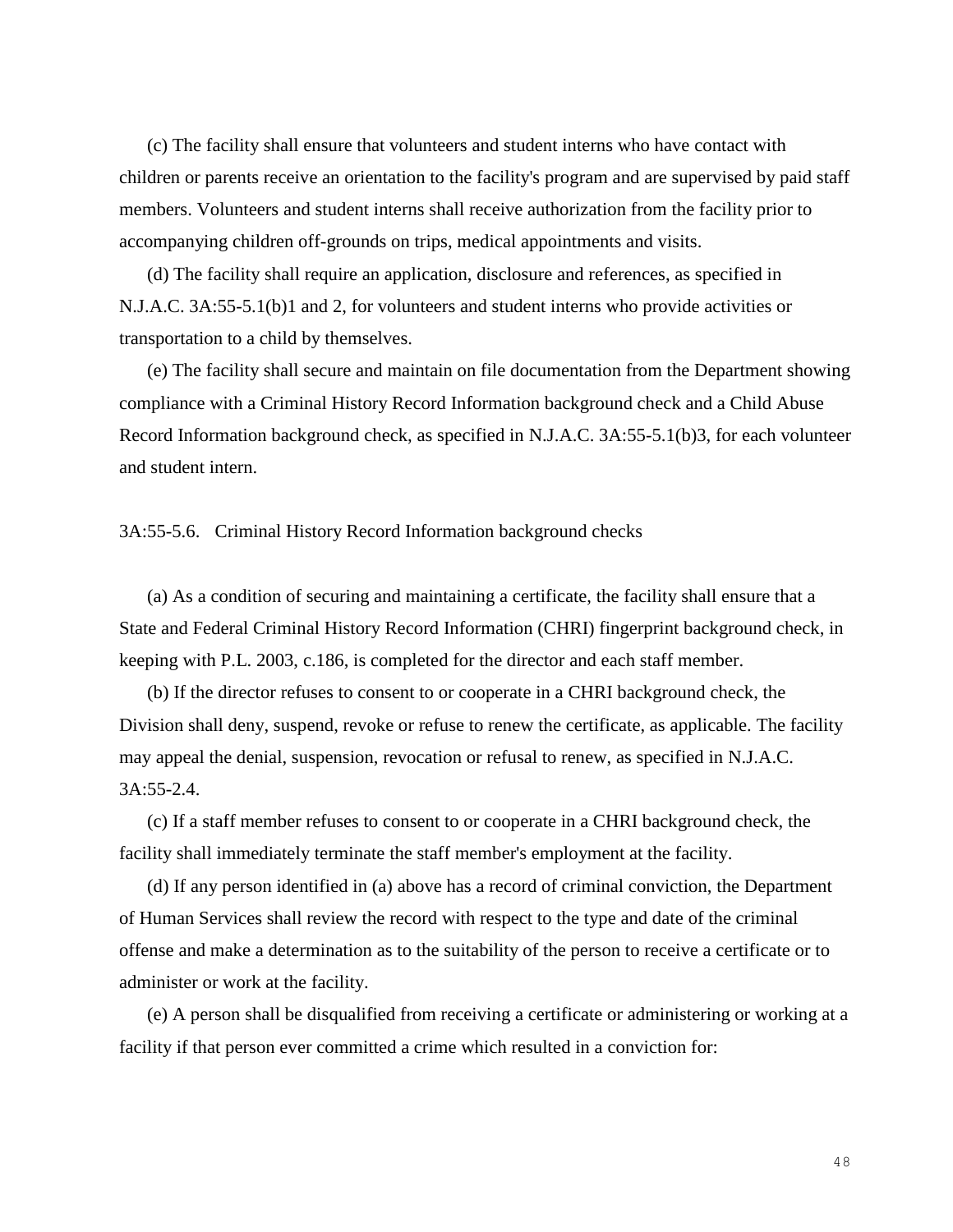1. A crime against a child, including endangering the welfare of a child and child pornography pursuant to N.J.S.A. 2C:24-4, or child molestation as set forth in N.J.S.A. 2C:14-1 et seq.;

2. Abuse, abandonment or neglect of a child pursuant to N.J.S.A. 9:6-3;

3. Endangering the welfare of an incompetent person pursuant to N.J.S.A. 2C:24-7;

4. Sexual assault, criminal sexual contact or lewdness pursuant to N.J.S.A. 2C:14-2 through 14-4;

5. Murder pursuant to N.J.S.A. 2C:11-3 or manslaughter pursuant to N.J.S.A. 2C:11-4;

6. Stalking pursuant to section 1 of P.L. 1992, c.209 ( N.J.S.A. 2C:12-10);

7. Kidnapping and related offenses including criminal restraint, false imprisonment, interference with custody, criminal coercion, or enticing a child into a motor vehicle, structure, or isolated area pursuant to N.J.S.A. 2C:13-1 through 13-5 and section 1 of P.L. 1993, c.291 (N.J.S.A. 2C:13.6);

8. Arson pursuant to N.J.S.A. 2C:17-1, or causing or risking widespread injury or damage, which would constitute a crime of the second degree pursuant to N.J.S.A. 2C:17-2;

9. Aggravated assault, which would constitute a crime of the second or third degree pursuant to subsection b of N.J.S.A. 2C:12-1;

10. Robbery, which would constitute a crime of the first degree pursuant to N.J.S.A.  $2C:15-1$ ;

11. Burglary, which would constitute a crime of the second degree pursuant to N.J.S.A. 2C:18-2;

12. Domestic violence pursuant to P.L. 1991, c.261 (N.J.S.A. 2C:25-17 et seq.);

13. Terroristic threats pursuant to N.J.S.A. 2C:12-3;

14. An attempt or conspiracy to commit any of the crimes or offenses listed in (e)1 through 13 above; or

15. In any other state or jurisdiction, conduct which, if committed in New Jersey, would constitute any of the crimes or offenses described in (e)1 through 14 above.

(f) As an exception to (e) above, the Department may approve the employment at, or administration of, a facility by an individual convicted of a crime specified in (e) above if all of the following conditions are met: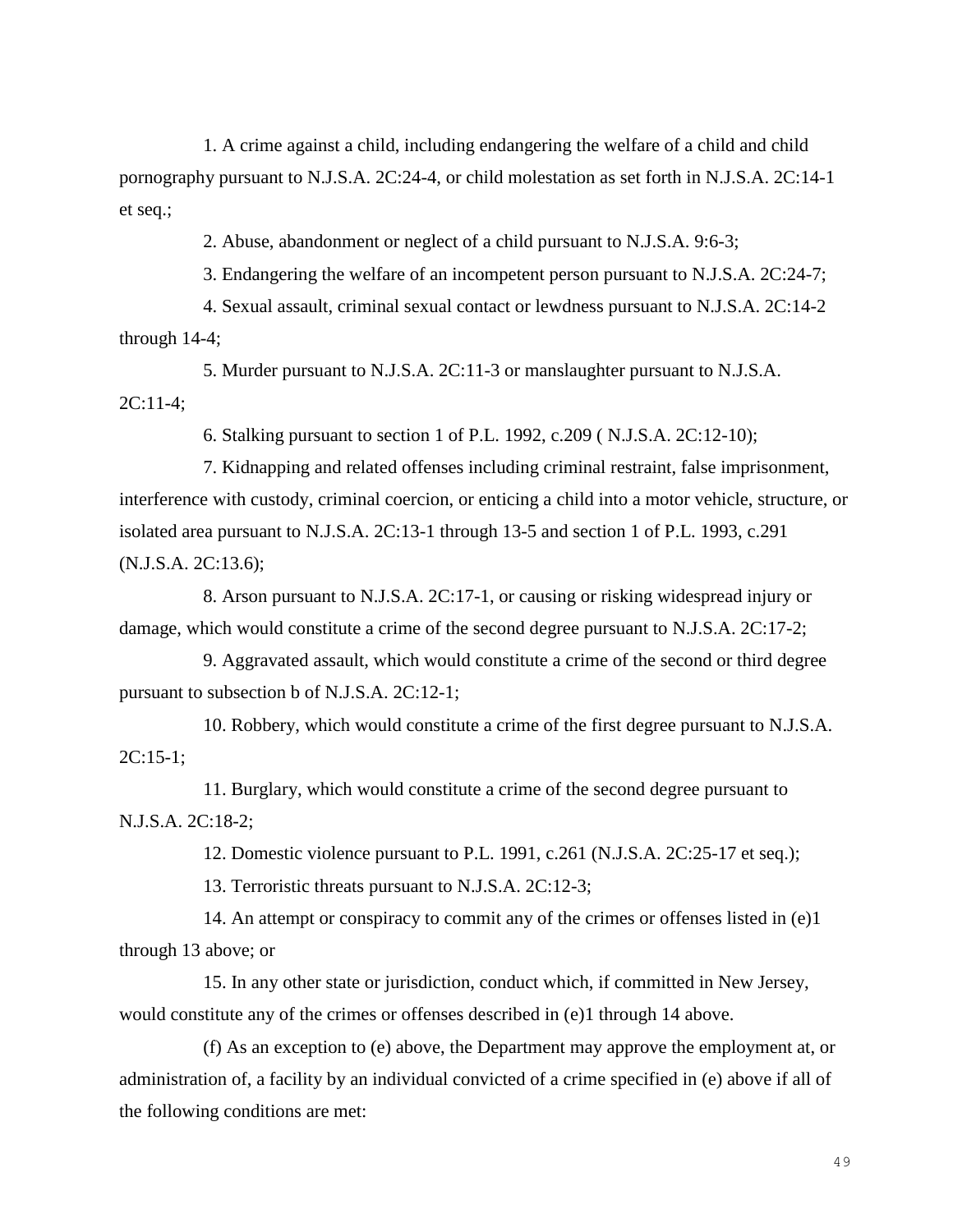1. The Department determines that the crime does not relate adversely to the position the individual is employed in pursuant to the provisions of P.L. 1968, c.282 (N.J.S.A. 2A:168A-1 et seq.);

2. The conviction is not related to a crime committed against a child, as specified in (e) above;

3. The facility documents that the individual's employment or administration of the facility does not create a risk to the safety or well-being of children due to the nature and requirements of the position. As necessary, the facility shall identify restrictions regarding the individual's contact with, care or supervision of children;

4. The facility documents that the individual is uniquely qualified for the position due to specific skills, qualifications, characteristics or prior employment experiences; and

5. The Department determines that the individual has affirmatively demonstrated rehabilitation, pursuant to the factors specified in (g) below.

(g) For crimes and offenses other than those cited in (e) above, an individual may be eligible to receive a certificate or to administer or work at a facility if the individual has affirmatively demonstrated to the Department clear and convincing evidence of rehabilitation.

1. In determining whether an individual has affirmatively demonstrated rehabilitation, the following factors shall be considered:

i. The nature and responsibility of the position at the facility that the convicted individual would hold, has held or currently holds, as the case may be;

ii. The nature and seriousness of the offense;

iii. The circumstances under which the offense occurred;

iv. The date of the offense;

v. The age of the individual when the offense was committed;

vi. Whether the offense was an isolated or repeated incident;

vii. Any social conditions that may have contributed to the offense; and

viii. Any evidence of rehabilitation, including good conduct in prison or in the community, counseling or psychiatric treatment received, acquisition of additional academic or vocational schooling, successful participation in correctional work-release programs, or the recommendation of those who have had the individual under their supervision.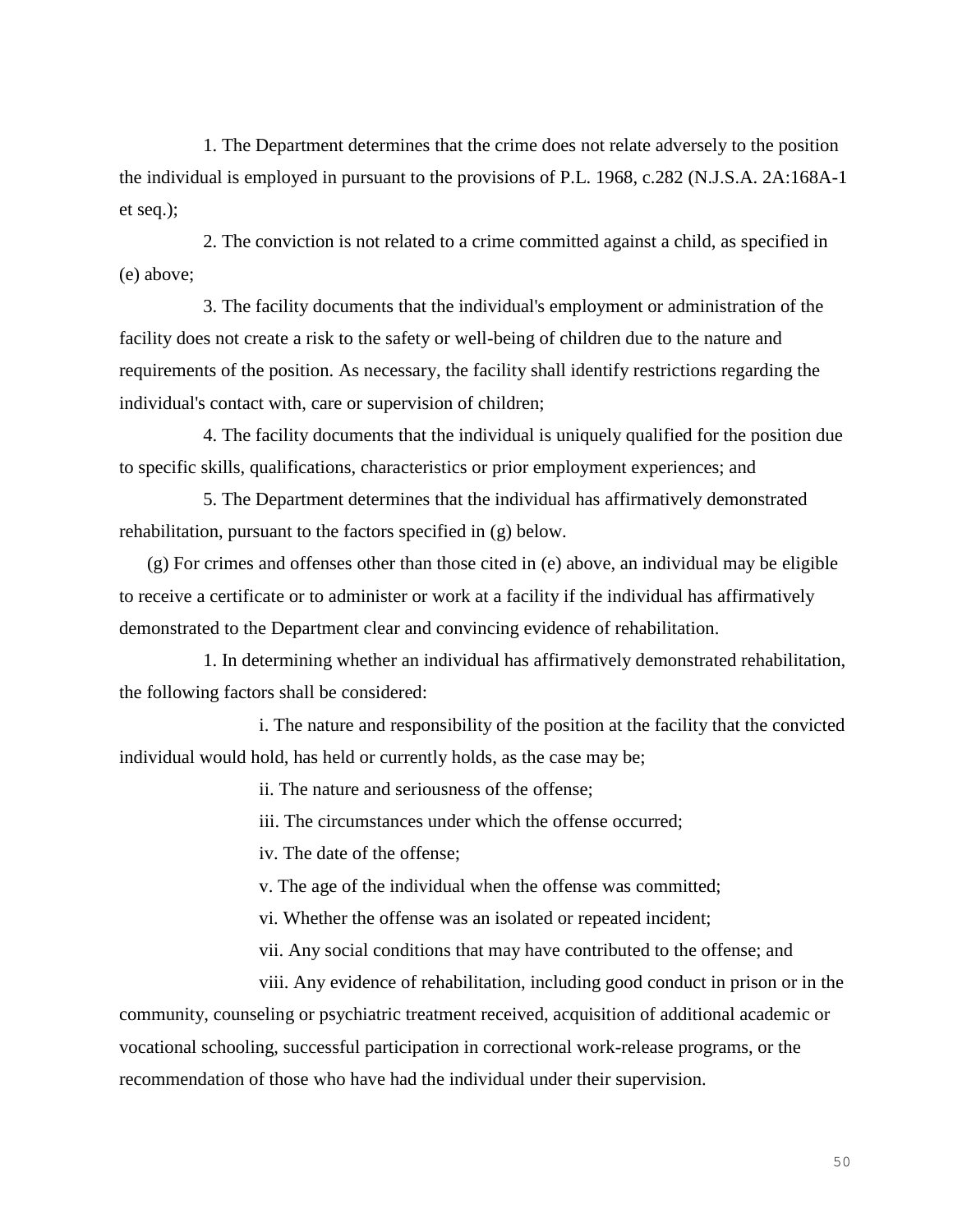2. Upon receipt of documentation submitted by the facility, indicating why the individual at issue should not be precluded from administering or working at the facility, the Department, after assessing the facts on a case-by-case basis, shall make the final determination regarding the individual's rehabilitation, in keeping with the provisions of the State Rehabilitated Convicted Offenders Act, N.J.S.A. 2A:168A-1 et seq.

3. The Department shall make the final determination regarding the suitability of the director of a facility with a criminal conviction other than those cited in (e) above.

4. For a current or prospective staff member with a criminal conviction other than those cited in (e) above, the facility director or the agency's board of directors shall make a determination regarding the individual's suitability upon the Department's determination that the individual has affirmatively demonstrated rehabilitation.

(h) If the director of a facility has knowledge that any individual specified in (a) above has criminal charges pending against the individual, the director shall promptly notify the Department to determine whether or not any action concerning the individual is necessary in order to ensure the safety of the children who are placed in the facility.

(i) If the Department is notified that any individual specified in (a) above is convicted of a crime or offense after the CHRI has been completed, the Department shall make a determination whether to suspend or revoke the certificate or require the facility to terminate the individual's employment, as applicable.

(j) Upon completion of the CHRI for an individual specified in (a) above, the Department shall notify the individual, and the facility as applicable, in writing, of the individual's qualification or disqualification for employment or service under section 4 or 5 of P.L. 2003, c.186 (N.J.S.A. 30:4C-27.19 or 30:4C-27.20).

1. If the individual is disqualified, the convictions that constitute the basis for the disqualification shall be identified in the written notice to the individual.

2. The individual shall have 14 days from the date of the written notice of disqualification to challenge the accuracy of the CHRI.

3. If no challenge is filed or if the determination of the accuracy of the CHRI upholds the disqualification, the Department shall notify the facility that the individual has been disqualified.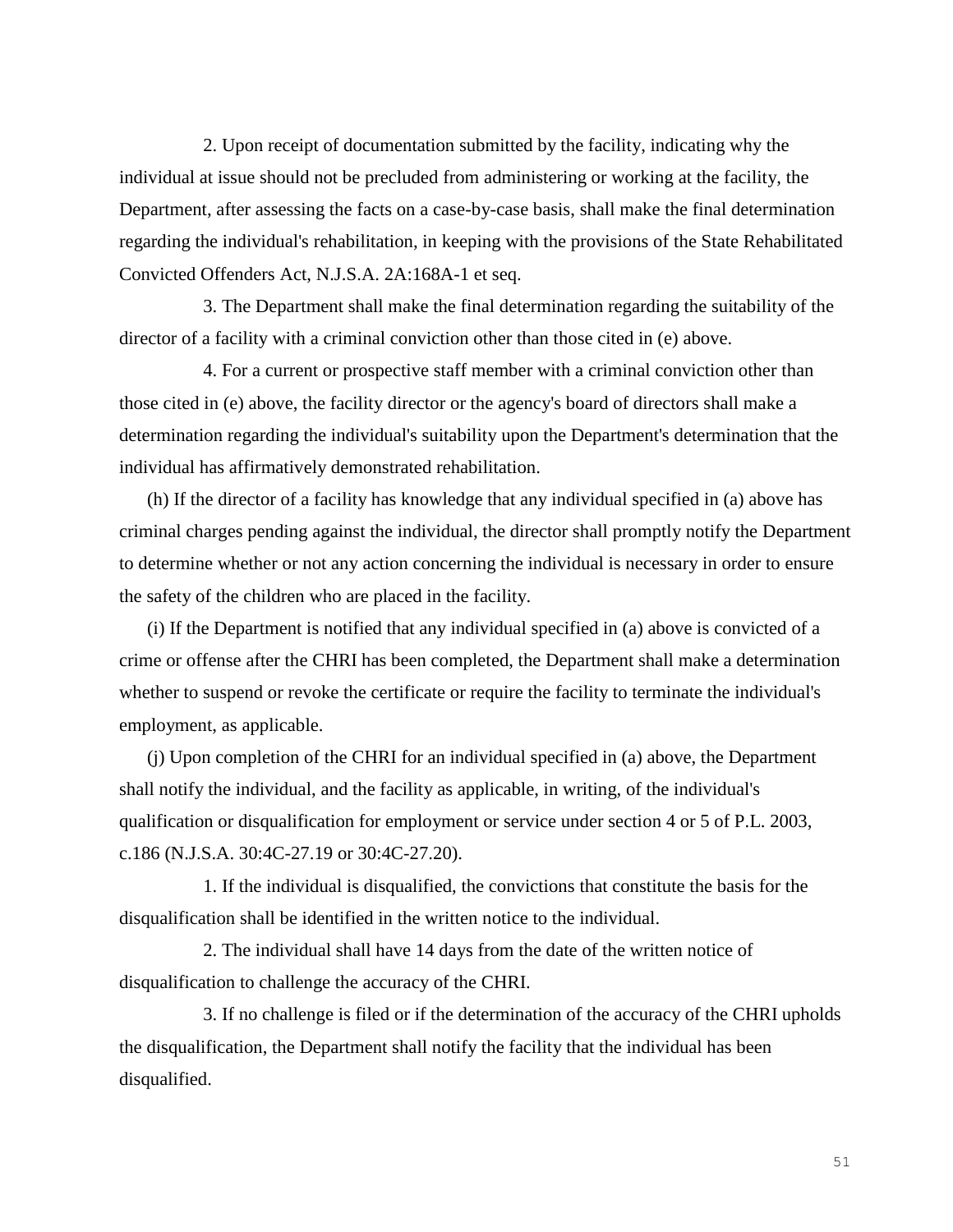4. The facility shall immediately terminate the disqualified individual's employment at the facility.

5. If the disqualified individual is a facility director, the Division shall deny, suspend, revoke or refuse to renew the certificate, as applicable.

(k) A facility that has received an employment application from an individual, or currently employs a director or staff member, shall be immune from liability for acting upon or disclosing information about the disqualification or termination of that individual to another facility seeking to employ that individual, if the facility has:

1. Received notice from the Department or the agency's board of directors, as applicable, that the applicant, director or staff member has been determined by the Department or the board of directors to be disqualified from employment or service at a facility pursuant to P.L. 1968, c.282 (N.J.S.A. 2A:168A-1 et seq.); or

2. Terminated the employment of a staff member because the individual was disqualified from employment or service at the facility on the basis of a conviction of a crime pursuant to P.L. 1968, c.282 (N.J.S.A. 2A:168A-1 et seq.) after commencing employment or service at the facility.

(l) A facility that acts upon or discloses information pursuant to (k) above shall be presumed to be acting in good faith unless it is shown by clear and convincing evidence that the facility acted with actual malice toward the individual who is the subject of the information.

3A:55-5.7. Child Abuse Record Information background checks

(a) As a condition of securing and maintaining a certificate, the facility shall provide written consent to the Division from the director and each staff member for a Child Abuse Record Information (CARI) background check to be conducted.

(b) If the director refuses to consent to or cooperate in a CARI background check, the Division shall deny, suspend, revoke or refuse to renew the certificate, as applicable. The facility may appeal the denial, suspension, revocation or refusal to renew, as specified in N.J.A.C. 3A:55-2.4.

(c) If a staff member refuses to consent to or cooperate in a CARI background check, the facility shall immediately terminate the staff member's employment at the facility.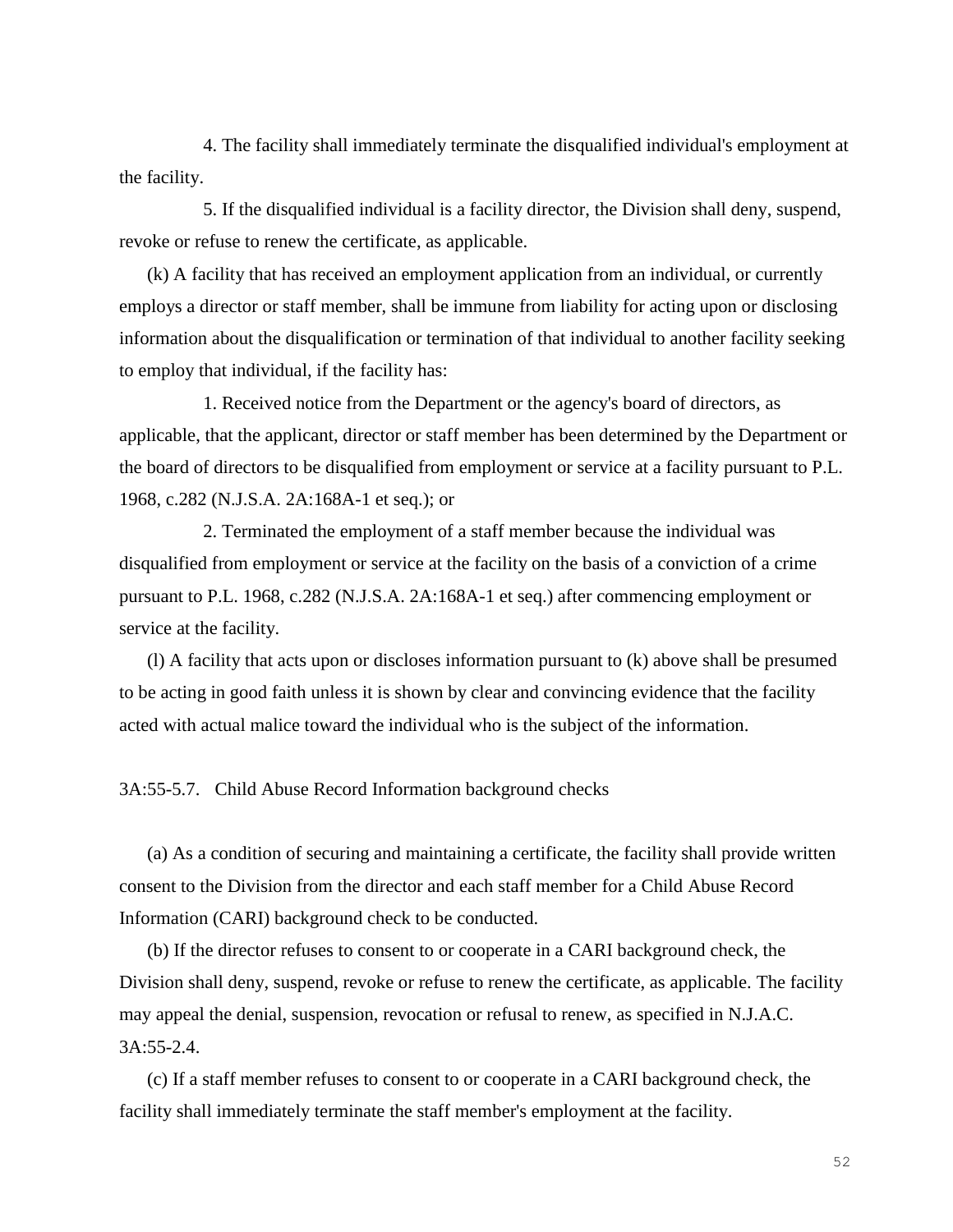(d) Upon receipt of written consent from an individual specified in (a) above, the Division shall conduct a search of its records to determine if an allegation of child abuse or neglect has been substantiated, pursuant to section 4 of P.L. 1971, c.437 (N.J.S.A. 9:6-8.11), against the individual.

1. The Department shall consider incidents of child abuse and neglect that were substantiated on or after June 29, 1995, to ensure that the perpetrator has had an opportunity to appeal a substantiated finding of child abuse or neglect.

2. The Department may consider incidents substantiated prior to June 29, 1995 if the Department, in its judgment, determines that the perpetrator poses a risk of harm to children in a facility. In cases involving incidents substantiated prior to June 29, 1995 in which the Department determines that the individual is disqualified, the Department shall offer the perpetrator an opportunity for a hearing to contest the substantiation.

(e) If the Division determines that an allegation of child abuse or neglect has been substantiated against an individual specified in (a) above, the facility shall immediately terminate the individual's employment at the facility.

(f) If the Division determines that an allegation of child abuse or neglect has been substantiated against a director, the Division shall deny, suspend, revoke or refuse to renew the certificate of approval, as applicable.

1. The facility may appeal the denial, suspension, revocation or refusal to renew, as specified in N.J.A.C. 3A:55-2.4.

2. If the incident was substantiated prior to June 29, 1995, the Division shall notify the individual in writing that the individual may request a hearing to contest the substantiation.

(g) If the Division determines that an allegation of child abuse or neglect has been substantiated against a staff member, the facility shall notify the staff member in writing that the termination of employment is based on a substantiated allegation of child abuse or neglect. If the incident was substantiated prior to June 29, 1995, the facility shall notify the staff member in writing that the staff member may request a hearing to contest the substantiation.

3A:55-5.8. Background check procedures for New Jersey facilities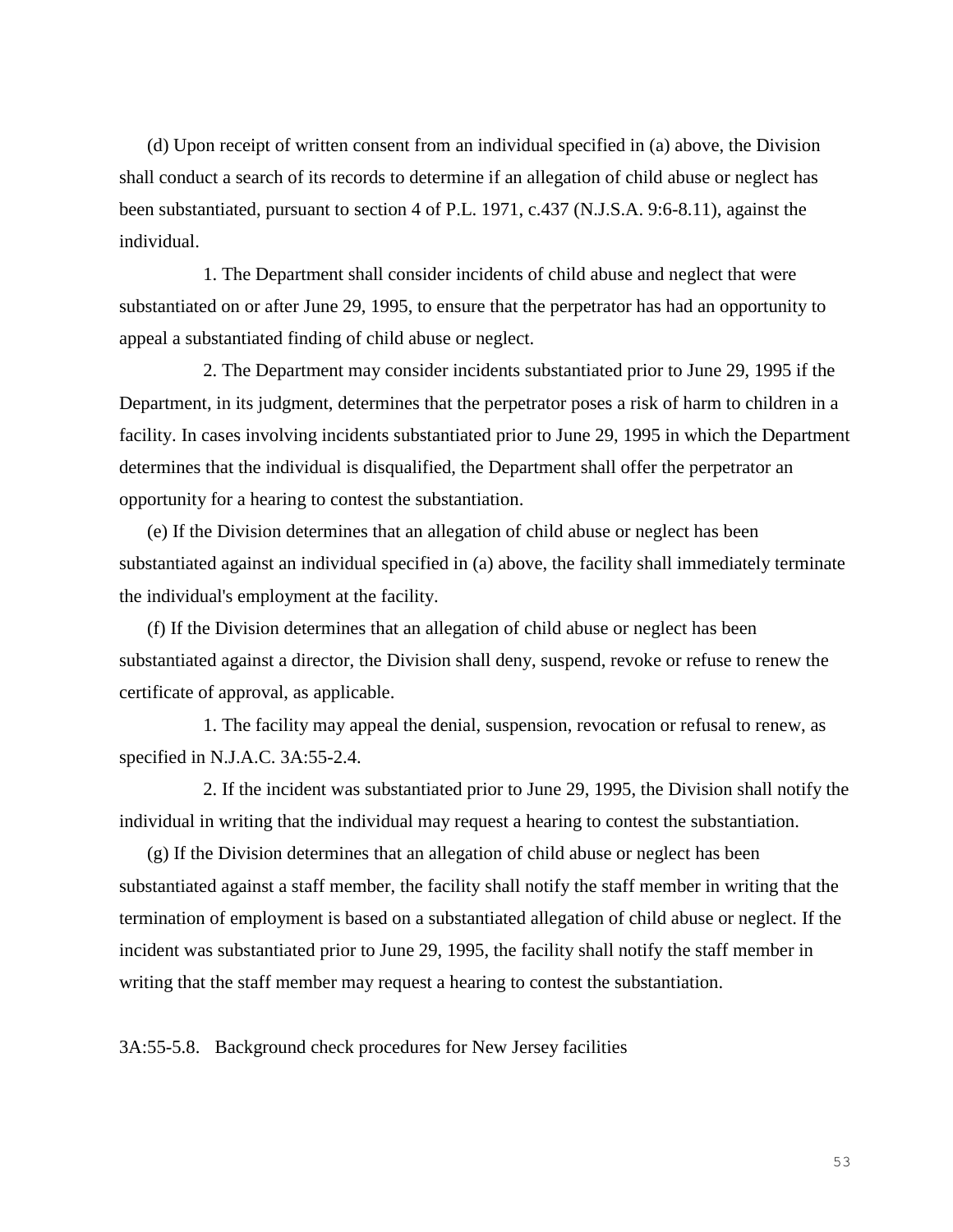(a) Prior to the opening of a new facility located in New Jersey, the facility shall ensure that a request for a Criminal History Record Information (CHRI) background check, as specified in N.J.A.C. 3A:55-5.6, and a Child Abuse Record Information (CARI) background check, as specified in N.J.A.C. 3A:55-5.7, is submitted for each person identified in N.J.A.C. 3A:55-5.6(a) and 5.7(a).

(b) Prior to the first renewal of a certificate on or after March 26, 2004 for an existing facility located in New Jersey, the facility shall ensure that a request for a CHRI background check, as specified in N.J.A.C. 3A:55-5.6, is submitted for the director and each staff member.

(c) Prior to each renewal of a certificate on or after March 26, 2004 for an existing facility located in New Jersey, the facility shall ensure that a request for a CARI background check, as specified in N.J.A.C. 3A:55-5.7, is submitted for the director and each staff member.

(d) Within two weeks after a new staff member begins employment at a facility located in New Jersey, the facility shall ensure that a request for a CHRI background check, as specified in N.J.A.C. 3A:55-5.6, and a CARI background check, as specified in N.J.A.C. 3A:55-5.7, is submitted for the individual.

(e) An individual shall not be left alone as the only adult caring for a child at the facility until documentation from the Department showing compliance with a CHRI check and CARI check for the individual has been received by the facility.

3A:55-5.9. Background check procedures for out-of-state facilities

(a) For a facility located outside New Jersey, the facility shall ensure that the director and each applicant or staff member meet all applicable laws and regulations in that state governing criminal history record background checks and child abuse record information checks that may be required as a condition of employment.

(b) In the event that criminal history record background checks and child abuse record information checks are not mandated in that state, the facility shall require that the director and each applicant or staff member make a disclosure of any criminal conviction. The results of the disclosure shall be made available to the Department, so that the Department can determine the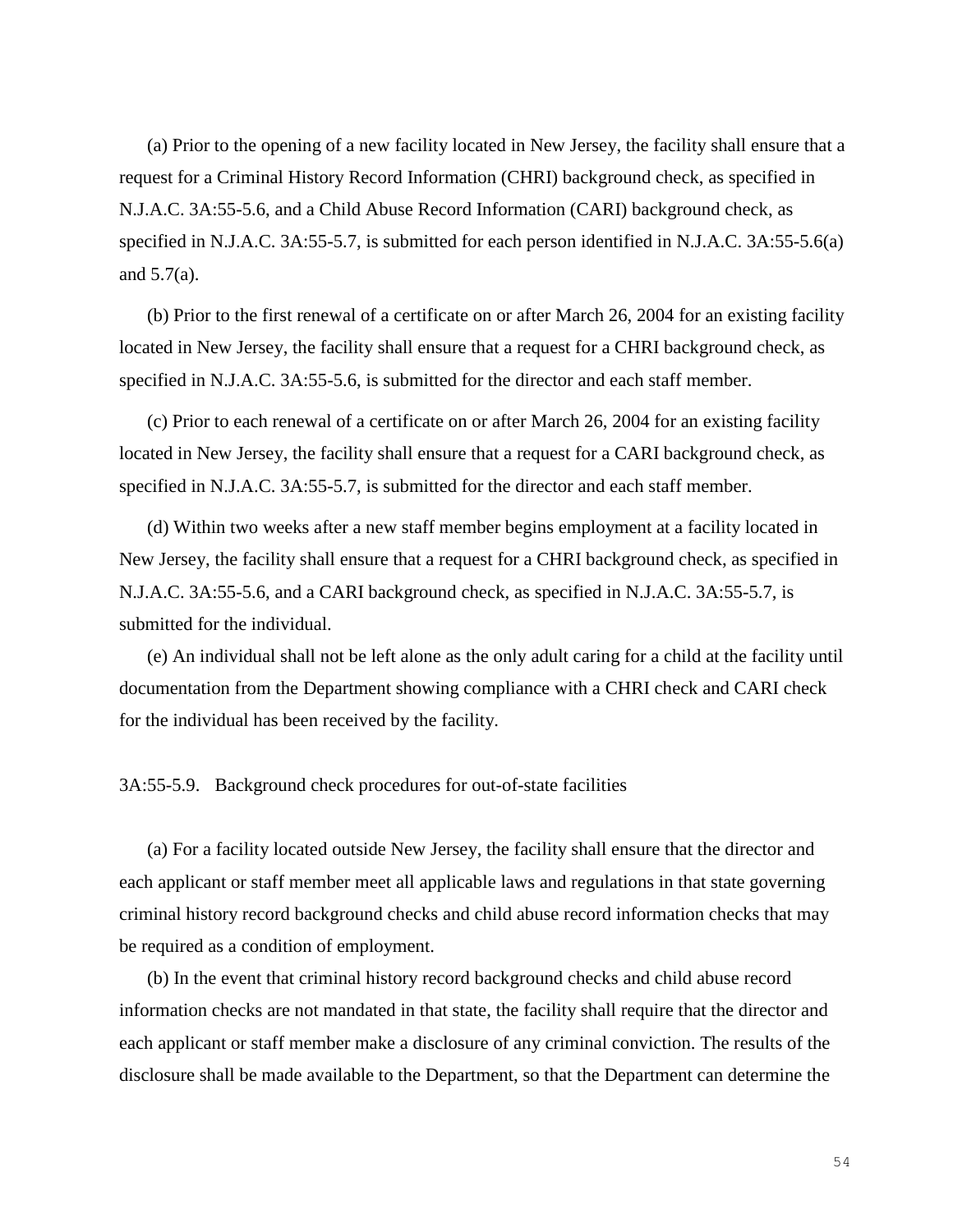suitability of the individual for employment at the facility during the time children who are residents of New Jersey are placed in the facility.

# SUBCHAPTER 6. PROGRAM REQUIREMENTS

3A:55-6.1 Treatment plan for children in residential child care facilities

(a) The facility shall develop, implement and maintain on file a written individual treatment plan for each child. The plan shall delineate how to meet that child's needs and to remediate the problems and behavior in order to assist the child in completing the program.

(b) The facility shall form a treatment team that is responsible for the development of a treatment plan for each child. The treatment team shall consist of each of the following:

1. Staff members representing the clinical and social work components;

2. Staff members representing the child care component;

3. Staff members representing the administration of the facility, if necessary;

4. Representatives from the child's responsible school district and/or current school district, if necessary;

5. The Division's case manager; and

6. The child's parent(s), unless there is an explicit legal or medical basis to exclude them.

(c) The facility shall document in the child's record that the Division's case manager or other placing agency, the child's therapist, parents or legal guardian and the child's responsible and/or current school district, if appropriate, were invited to participate as members of the treatment team and assist in the development of the treatment plan and all subsequent revisions.

(d) The facility shall develop the initial treatment plan within 30 calendar days following a child's admission, commence with the treatment plan for three months, then review or revise the treatment plan at least every six months thereafter.

(e) The treatment plan shall include the following information: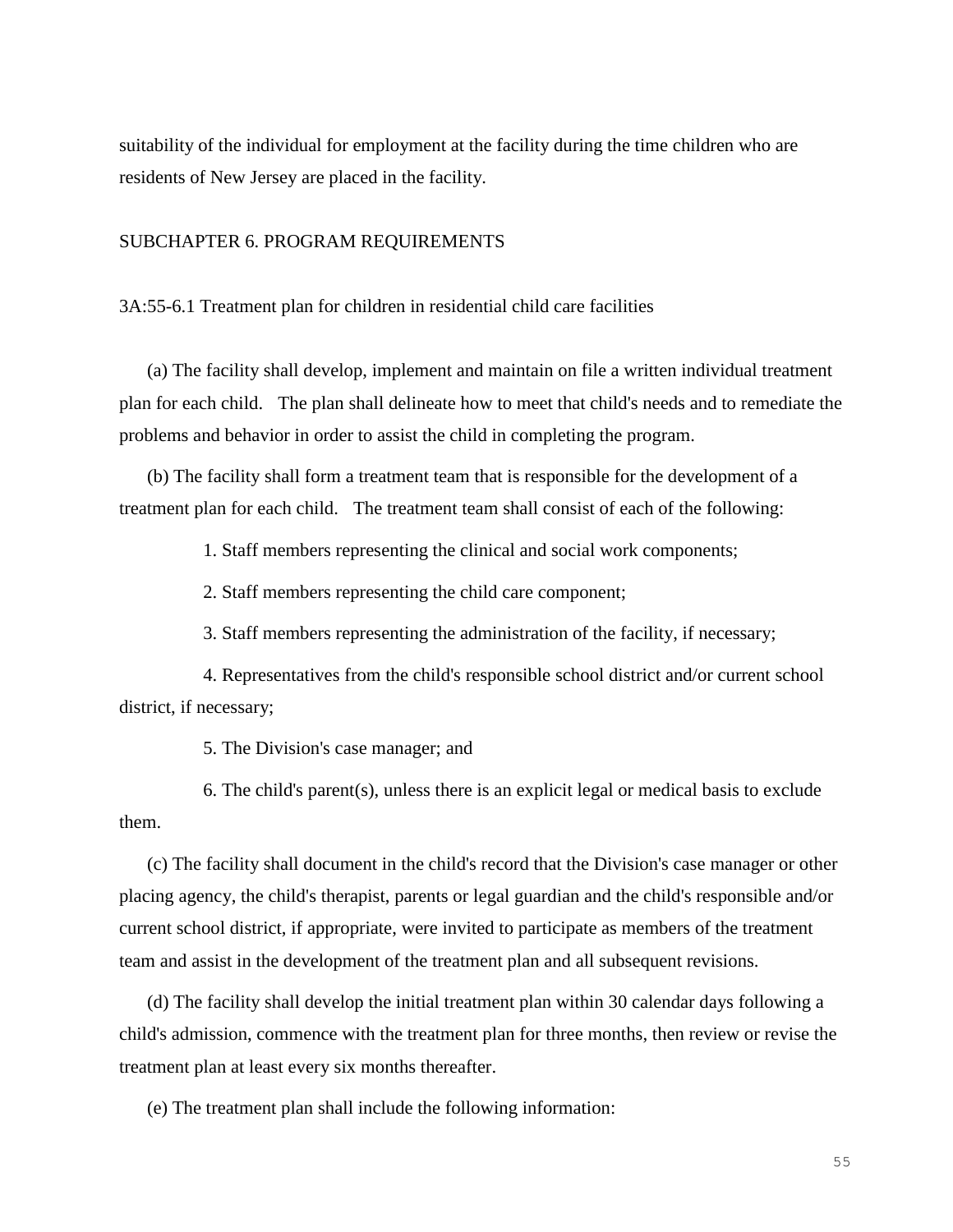1. The name of the child;

2. The date of the child's admission;

3. The date when the plan is developed or revised;

4. The names and titles of all persons attending the development or review meeting;

5. The child's social, familial, emotional, behavioral, and academic strengths and weaknesses;

6. A statement of who can and cannot visit the child (if applicable), and the reason(s) why;

7. Specific treatment goals and measurable objectives in each program area and projected time frames for completing each goal and objective;

8. The name of the staff member responsible for the implementation of techniques to be used to achieve each treatment goal and objective;

9. The techniques to be used to achieve each treatment goal and objective;

10. Criteria to be used to determine whether each treatment goal is achieved;

11. A notation of progress made from the previous plan;

12. Documentation of efforts to achieve timely discharge, including, but not limited to, services needed by parents or other persons to whom the child will be discharged; and

13. For children who are 14 years of age or older, how the child is being prepared for self-sufficiency. This information may be documented in the child's individual education plan (I.E.P.). The documentation shall include, but not be limited to, instruction in:

i. Food preparation;

ii. Budgeting and money management; and

iii. Vocational planning and employment search efforts.

(f) The facility shall send to the Division's case manager or other placing agency a copy of the treatment plan and any revisions to it within 30 calendar days after the treatment planning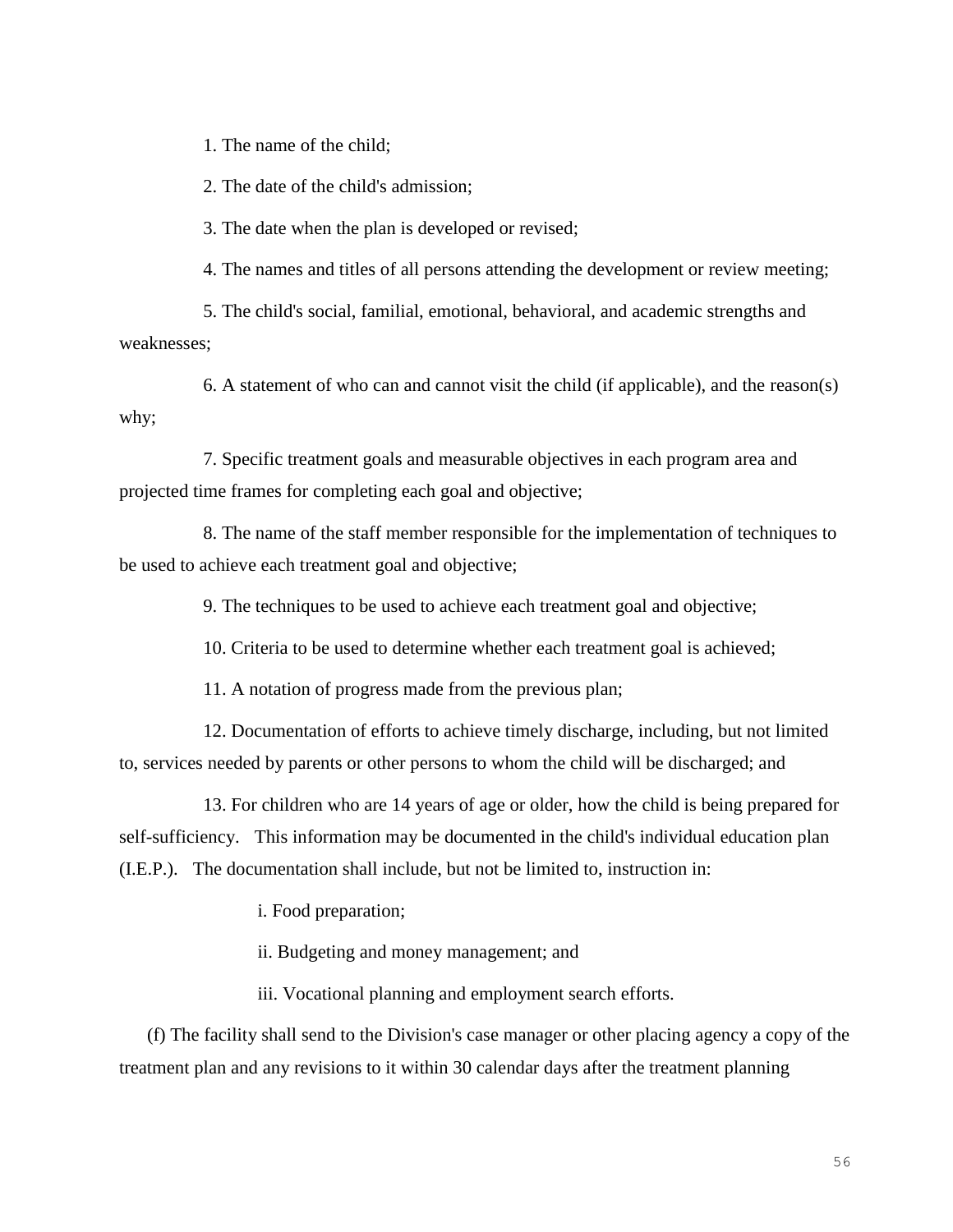meeting and retain a copy of the plan in the child's record for at least three years after the child's discharge.

(g) The facility shall ensure that the child's treatment plan and any revisions to it are explained to the child, his or her parents, and all staff members responsible for the plan's implementation. If the facility does not explain the child's treatment plan to the child's parents, the facility shall document in the child's case record the reasons why the plan was not explained to the parents.

3A:55-6.2 Discharge planning

(a) For discharges that can be anticipated, the facility shall develop a plan with the Division's case manager or other placing agency staff at least 30 days before the child's discharge. The plan shall be sent to the Division's case manager or other placing agency and shall specify the following information:

1. The date of admission;

2. The anticipated or actual date of discharge;

3. Details of the events and circumstances leading to the decision to discharge;

4. The name and address of the individual or agency to whom the child will be discharged and the rationale for planning a discharge to that individual or agency; and

5. An assessment of the child's continuing needs, including, but not limited to, consideration of health care, behavior management and educational or vocational training.

(b) For discharges that were not anticipated at least 30 calendar days ahead of time, the facility shall send the Division's case manager or other placing agency a written plan at least 10 working days prior to the child's discharge. This plan shall specify the following information:

1. The date of admission;

2. Details of the events and circumstances leading to the discharge;

3. Efforts made to locate a runaway, if relevant;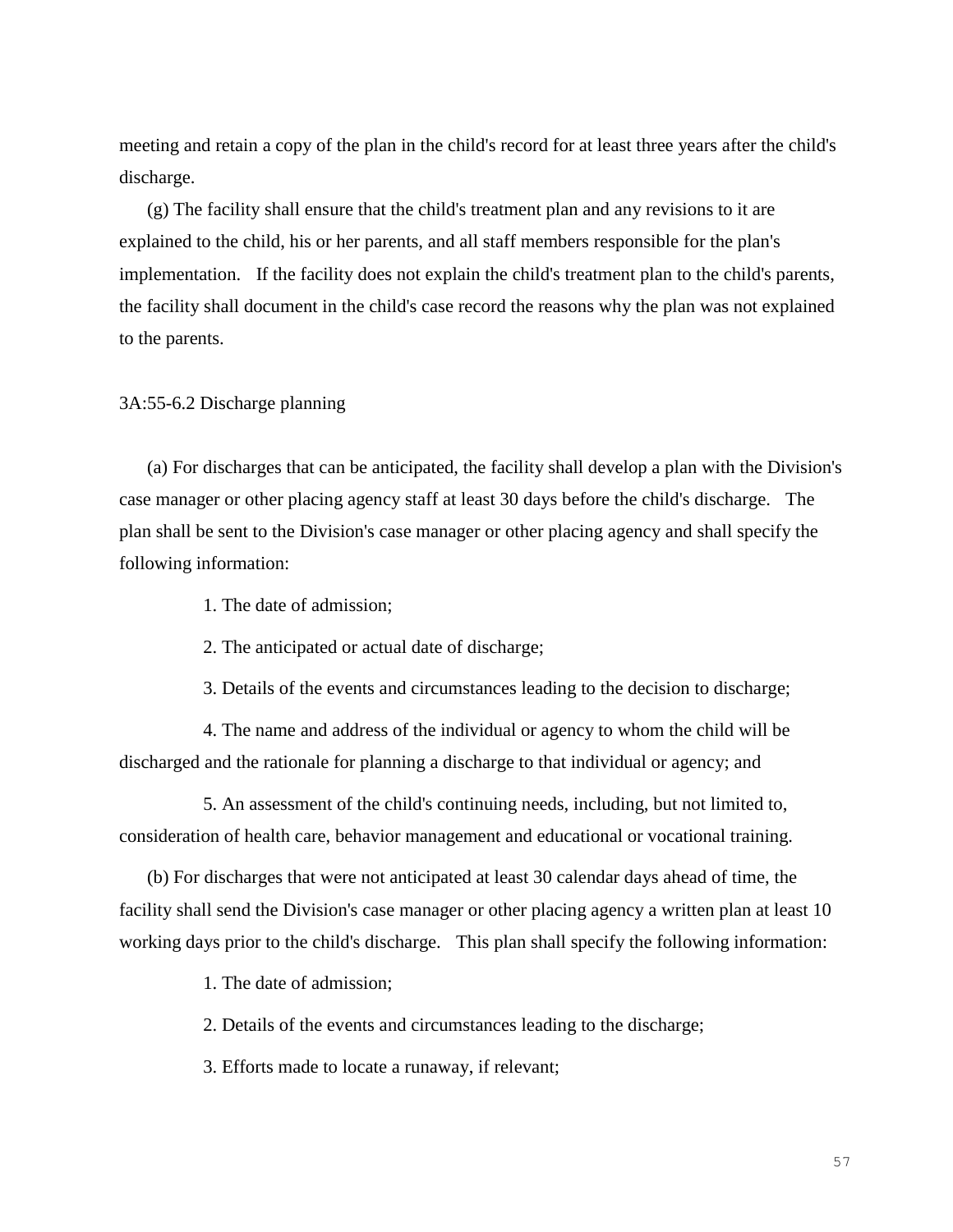4. An assessment of the child's continuing needs including, but not limited to, health care, behavior management and educational and vocational training; and

5. Recommendations for providing follow-up services in the child's new environment. (c) For emergency discharges that result in the immediate placement of the child in a facility such as a detention center, hospital, psychiatric facility or any other placement outside the facility, the facility shall notify the Division's case manager or other placing agency by the next working day by telephone. The facility shall send a written discharge plan within 15 days after the child's discharge. This plan shall specify the information outlined in (b)1 through 5 above.

# 3A:55-6.3 Grouping of children within living units

The facility shall determine the composition and size of children's groups within the living units on the basis of the children's treatment needs, gender, age and level of functioning.

### 3A:55-6.4 Work and employment

(a) The facility shall not allow a child to be responsible for duties assigned to staff members.

(b) The facility may require children to perform work assignments in the facility that have an instructive value, including normal household chores, so long as these assignments are not scheduled to interfere with a child's school program, other aspects of the treatment or case management plan, or any regularly scheduled program activity for the children in the facility.

(c) The facility's staff members may encourage children to hold part-time employment outside the facility, but shall ensure that the work does not interfere with the child's school program, or other aspects of the treatment or case management plan.

1. The facility may require a child to maintain specific academic and behavioral standards as a condition for seeking or maintaining employment.

2. The facility may prohibit a child's employment, if a child does not maintain appropriate academic or behavioral standards, or if the job is determined to be detrimental to his or her health, safety or well-being.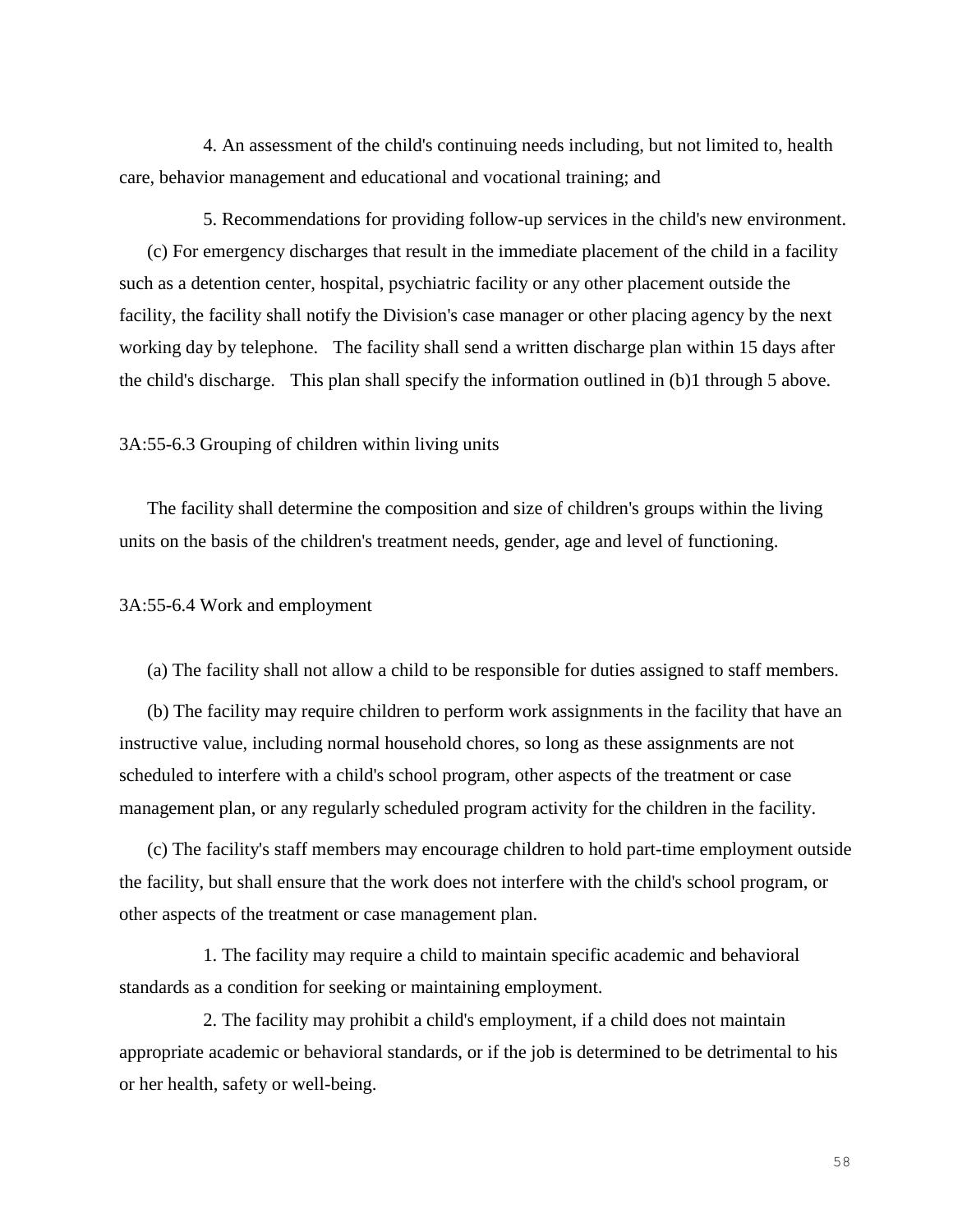3A:55-6.5 Money and allowance

(a) The facility shall provide opportunities for all children to receive an allowance or to earn an allowance up to an amount as specified in their placement contract.

(b) The facility shall not require a child to assume responsibility for expenses for his or her care and treatment, except for amounts needed to pay for damage done to the facility by the child.

1. When a child damages the building or the facility's property, the facility shall identify the child who damaged the building or property in an incident report before requiring the child to pay restitution.

2. The restitution payments shall not exceed 50 percent of a child's weekly income from allowance.

3. Children who are working or have savings shall have the option to make a lump sum payment for intentional damages, if deemed clinically appropriate and consistent with the child's treatment plan.

4. The facility may offer the child the option of performing additional chores in lieu of restitution payments.

3A:55-6.6 Visitation and communication

(a) The treatment team shall determine the family members and friends with whom the child may communicate and visit.

1. The treatment team shall identify visitors with whom the child may have contact at intake and may revise the list at subsequent treatment planning or case management meetings.

2. Between treatment planning or case management meetings, the facility may curtail a child's contact with individuals after consultation with the Division or other placing agency if the facility:

i. Informs the child of the conditions of and reasons for restriction or termination; and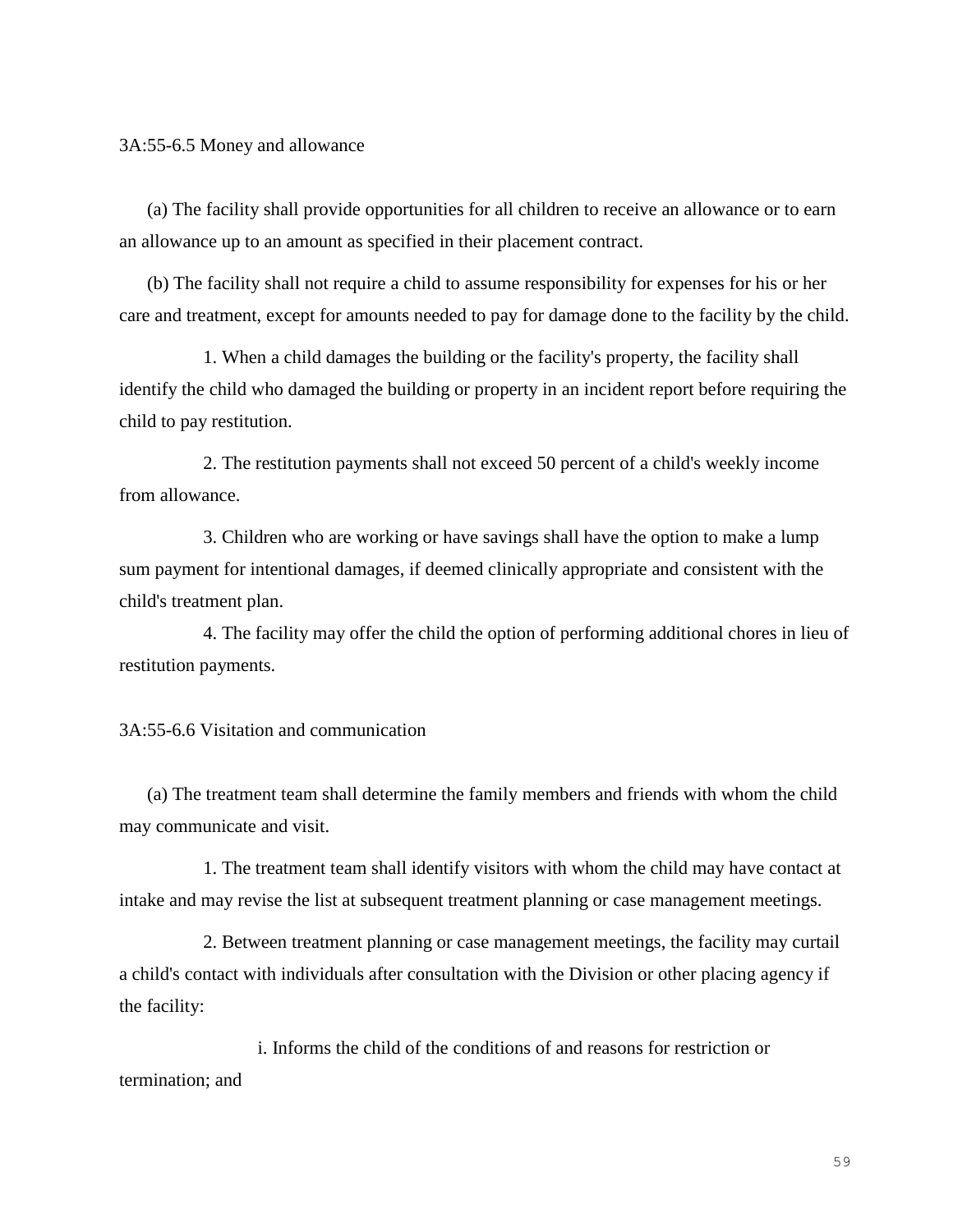ii. Documents in the child's record the reasons for curtailing contact with the specified individuals.

(b) The facility shall develop a visiting policy and explain the visiting policy to the child and parents at intake. The visiting policy shall specify:

1. The hours for visiting family members and how alternative hours may be arranged;

2. That family visits shall not be denied for a child's infraction of rules, but may be denied if such visits would be contrary to the child's treatment plan;

3. That visitors who appear to be under the influence of drugs or alcohol shall not be allowed to visit or to transport the child;

4. That the child may visit his or her Division case manager or other placing agency worker upon reasonable request and that these visits shall not be unreasonably denied; and

5. The hours when a child may visit with friends and whether a child's visits with friends may be curtailed for a child's infraction of the rules.

(c) The facility shall meet the following requirements for the use of the telephone by children:

1. The facility shall permit reasonable access to a telephone by the child for telephone conversations with the Division's case managers or other professional persons or agencies.

i. The child shall not be charged a cost for these telephone calls; and

ii. The facility shall provide adequate privacy for these telephone calls and all other calls but may locate the telephone in an area where a staff member can observe the child's reactions;

2. The facility shall permit reasonable access to the telephone by the child for telephone conversations with his or her parents. The facility may impose restrictions on these conversations if the following conditions exist:

i. The cost of the telephone calls is prohibitive; or

ii. The facility is complying with a court order which limits the child's contact with his or her parents;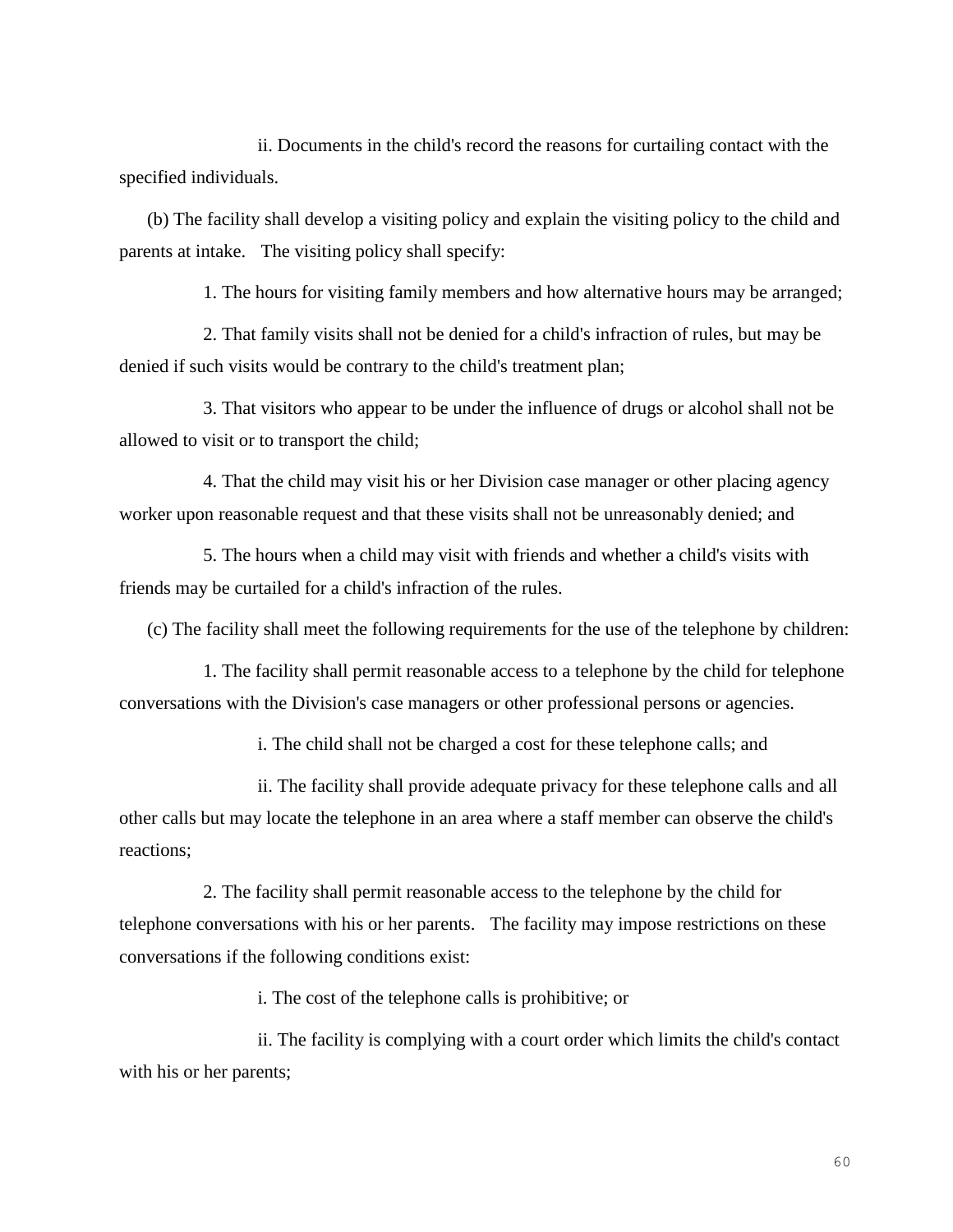3. When the facility imposes restrictions on a child's access to telephone conversations with his or her parents, as specified in (c)2 above, the facility shall:

i. Explain the nature of any restrictions to the child; and

ii. Document the rationale for imposing restrictions in the child's record;

4. The facility shall develop and maintain on file a written policy governing the use of the telephone by children when they communicate with friends. The facility may impose one or more of the following conditions:

i. Restricting the time and duration of telephone calls;

ii. Requiring the child to pay for telephone calls with friends;

iii. Denying the child use of the telephone for infraction of house rules; and

iv. Requesting the child to identify telephone callers; and

5. The facility shall not use tapes or any other mechanical listening devices to monitor a child's telephone calls.

(d) The facility shall not restrict the amount of mail a child sends or receives, unless a court order stipulates such restriction.

1. The child shall receive a postage allowance and writing materials for corresponding with family, friends and other persons who have a positive impact on the child's treatment.

2. No staff member shall open the child's parcels or letters or read the child's letters unless the child is physically incapable of doing so, and then only in the presence of both the child and another staff member.

3. A staff member may ask a child to open parcels and letters in the staff member's presence along with at least one other staff member only if he or she suspects the contents to be contraband, as specified in N.J.A.C. 3A:55-6.15.

i. If the child refuses to comply with the staff member's request, the facility shall store the parcel or letter in a secure place until the child complies or is discharged.

ii. The facility shall document the rationale for and the outcome of all incidents when a staff member asks a child to open mail in a staff member's presence.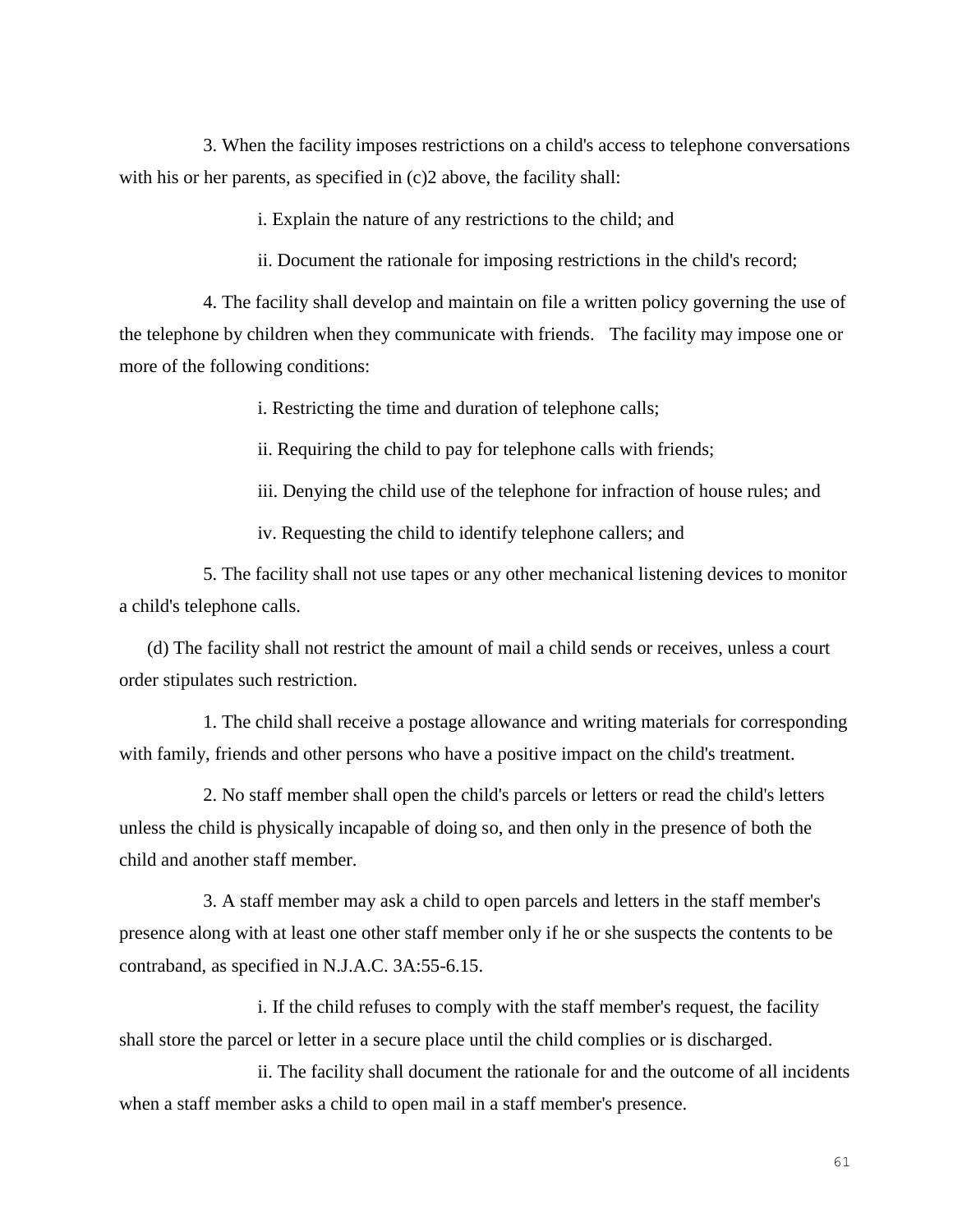#### 3A:55-6.7 Education

(a) Facilities located in New Jersey shall ensure that school-age children receive educational instruction to which they are entitled under provisions of Federal and State education laws and regulations.

(b) Facilities located in other states shall ensure that school-age children receive educational instruction to which they are entitled under provisions of education laws and regulations of the state in which they are located.

(c) Education shall be provided either in a public school or private educational institution in the community or in an approved on-grounds school operated by the facility.

(d) The facility shall ensure that any child who is legally not attending school is either gainfully employed or enrolled in a training program that teaches necessary life skills or methods of job acquisition.

(e) The facility shall provide or utilize on-grounds or community vocational education services appropriate to the age, skill level, interests and abilities of those children who require such services.

(f) Requirements for facilities operating on-grounds education programs are as follows:

1. The facility shall provide an education program that ensures instruction is given to each school-age child in all specific curriculum areas identified in the Individualized Education Plan, as required by Federal education law, or in the child's treatment plan; and

2. The facility shall inform the child's appropriate school district if its on-grounds education program cannot provide instruction in all specific curriculum areas, as specified in (f)1 above.

(g) Requirements for facilities using off-grounds education programs are as follows:

1. When the facility determines that the child is ready to attend a public or community school, the facility shall make efforts to place the child in that setting and document such efforts in the child's record; and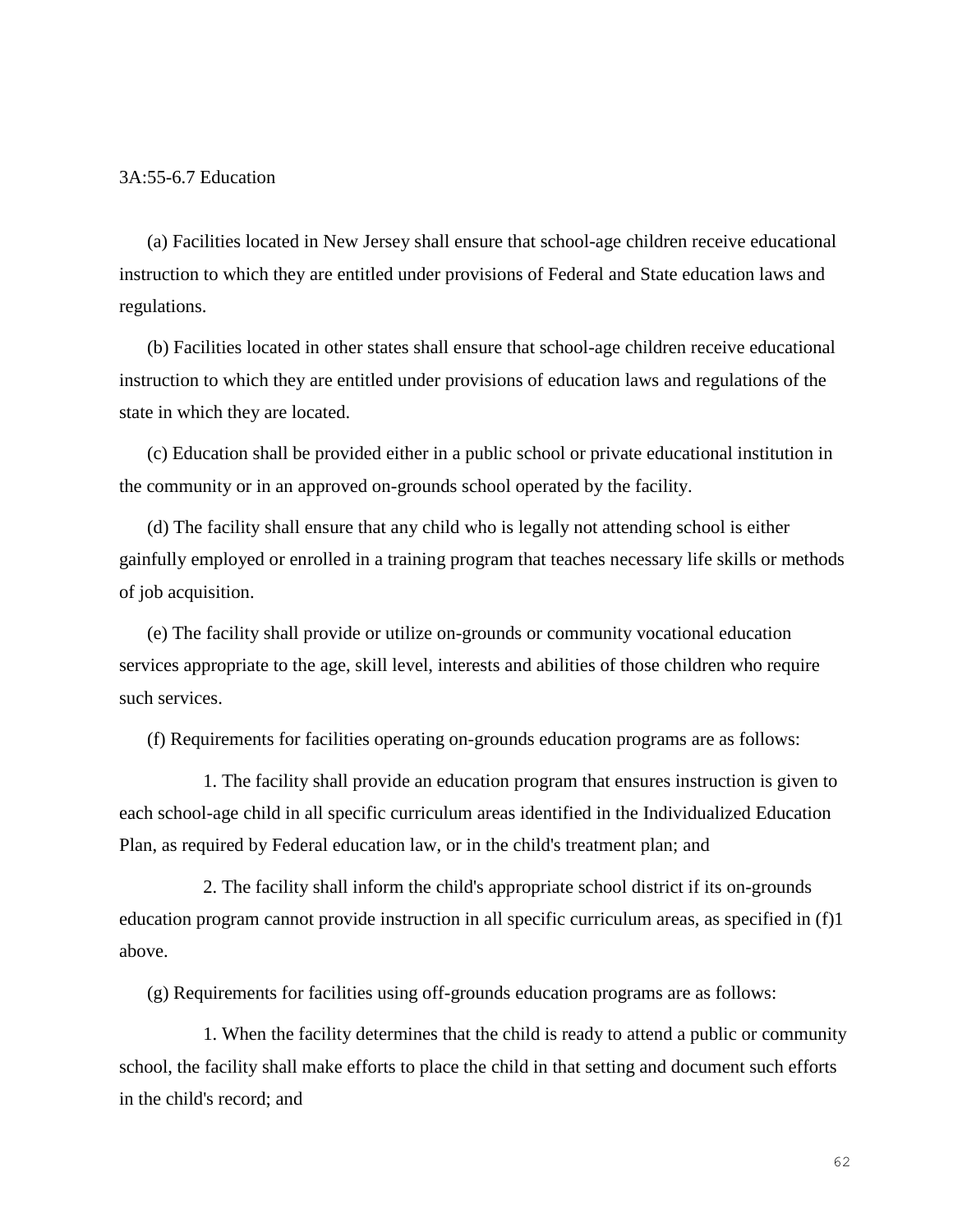2. When a child attends school in the community, the facility shall maintain regular contact with the teachers and other appropriate personnel concerning the child's progress.

(h) Requirements for facilities providing vocational programs are as follows:

1. A facility providing a vocational program shall ensure that the vocational services for a child include the following information:

i. Vocational evaluation;

ii. Formulation of vocational goals;

iii. Development of a vocational training plan; and

iv. Provision of skills training, employment counseling, job development and placement services or referral to appropriate sources providing these services.

(i) A facility with an on-grounds education program(s) shall maintain on file copies of all approvals and accreditations of its program and physical facilities from the department of education of the state in which it is located.

(j) The child's education record shall include:

1. Information used in the identification, classification and instruction of the child prior to developing a course of study or training to meet the child's academic or vocational needs, including records from the school district of residence and from previously attended residential facilities;

2. Initial and revised Individualized Education Plans, when legally required for the child;

3. Results of educational testing and evaluations of the child;

4. Reports of the child's academic functioning, completed at regular intervals;

5. A vocational training plan for the child; and

6. If the child attends school in the community, quarterly academic progress reports obtained from the community school.

# 3A:55-6.8 Recreation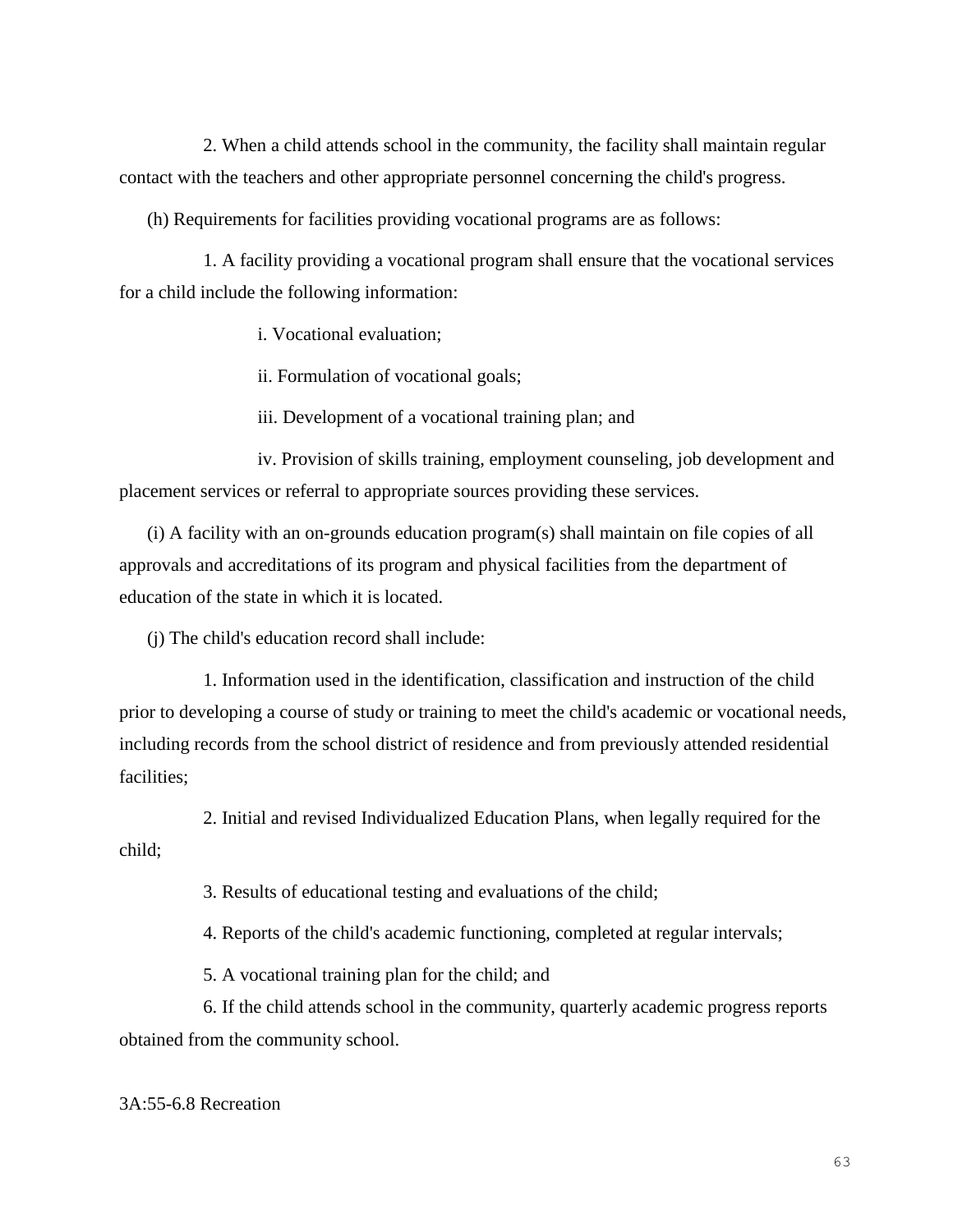(a) The facility shall plan or provide a balanced on-grounds and off-grounds recreation program. The recreation program shall include planned individual and group activities.

(b) The facility shall have a written schedule of daily planned recreational and leisure time activities.

1. The facility shall ensure that this schedule is developed with input from staff members and children.

2. The facility shall keep these schedules on file for 90 calendar days.

3A:55-6.9 Religion

(a) If a facility's program has a particular religious orientation, the facility shall maintain on file in the facility a written description of its religious orientation and any religious practices or restrictions that are observed. Before the child's admission, the facility shall give this description to the child and the parents and discuss its religious orientation, if any.

(b) The facility shall ensure that each child is afforded the opportunity to participate freely in religious activities and/or services in accordance with his or her own faith or with that of his or her parents.

(c) The facility shall ensure that each child is permitted to attend religious activities and services provided either in the community or on site, and the facility shall arrange for or directly provide transportation, if necessary, for any child who wishes to attend religious activities or services unless deemed clinically inappropriate.

(d) The facility shall not coerce or require children to participate in religious activities.

1. The facility shall not punish children who choose not to participate in religious activities.

2. The facility shall not give special rewards to children for participating in religious activities.

3A:55-6.10 Rest, bedroom and sleep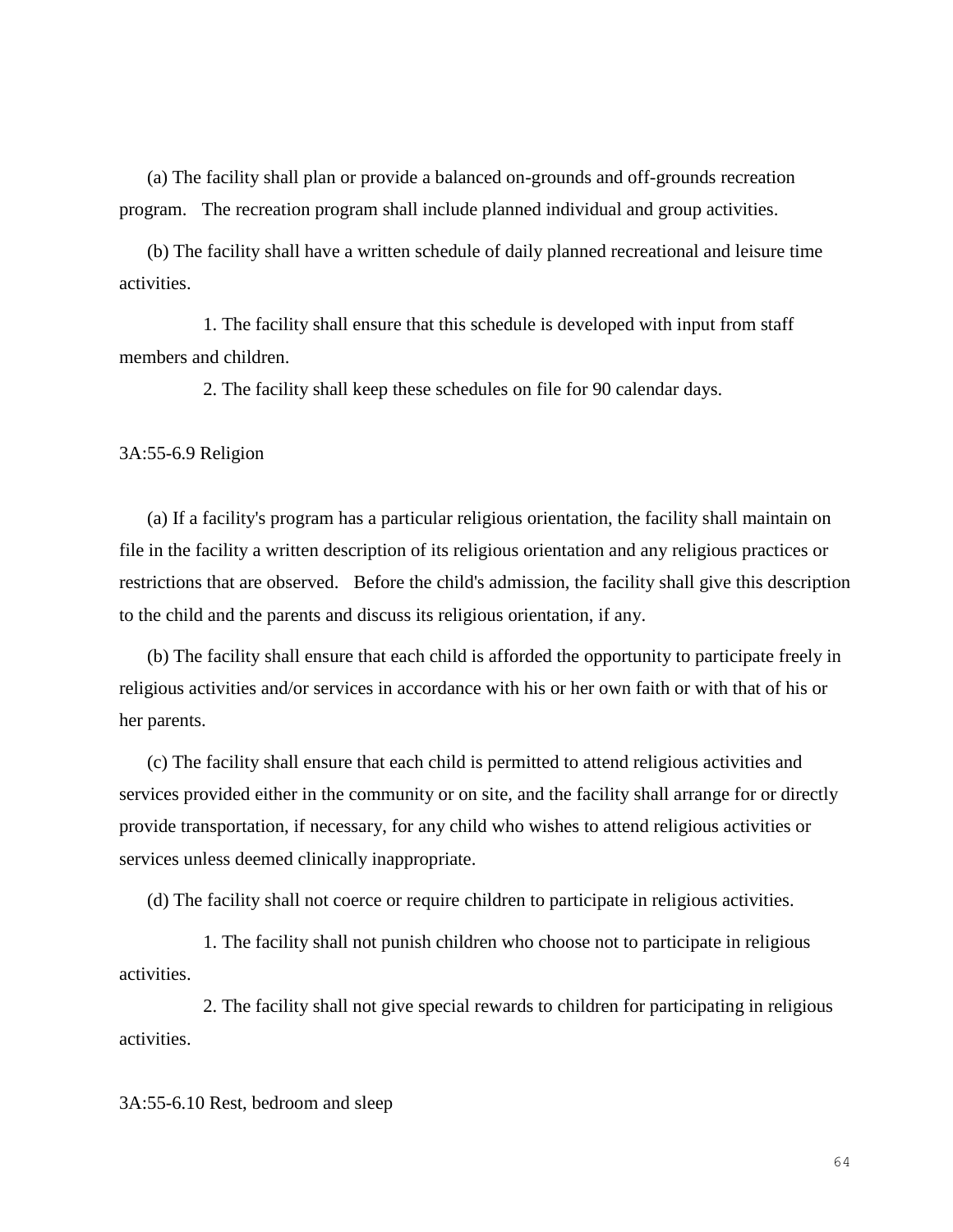(a) The facility shall ensure that:

1. Each child is provided with a standard household bed or crib, as age appropriate, in sanitary condition;

2. Each set of bunk beds:

i. Is limited to two in height;

ii. Has railings on the top bunk that are no more than 3 1/2 inches from the top of the bed frame; and

iii. Has mattresses that are at least five inches from the top of the railing;

3. Each bed or crib is equipped with a firm, sanitary, fire retardant mattress and waterproof mattress cover;

4. Each child is provided with sanitary bed linens that are changed weekly, a blanket or other suitable covering that is cleaned or replaced, as necessary, and a pillow;

5. Two or more children do not share the same bed;

6. Children do not share the same bedroom with an adult, unless the adult is their mother and they are in placement in a facility that provides services to pregnant and parenting adolescents;

7. A child does not sleep on the same bed or crib that another child has occupied unless the bed linen is changed;

8. Children who are five years of age or older occupy a bedroom only with members of the same sex;

9. Each bedroom occupied by children has natural light and ventilation provided by one or more windows opening directly to the exterior;

10. An unfinished attic or basement is not used for sleeping purposes;

11. All rooms used as bedrooms are not used for any other purpose;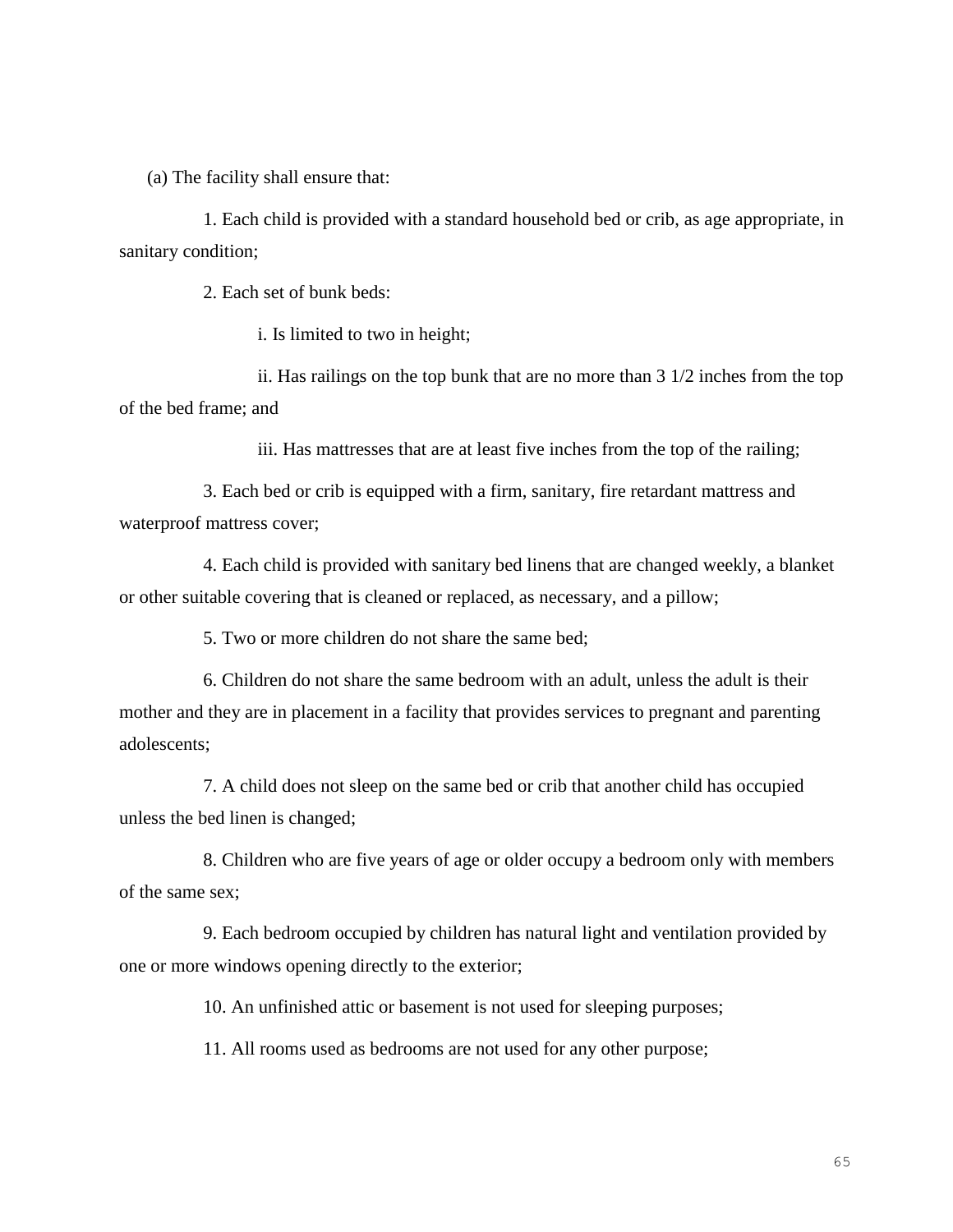12. Each child is provided with a chest of drawers or some other permanent arrangement for storage of clothing and other personal belongings, including closet space or the equivalent;

13. Each child is permitted reasonable freedom to express his or her personal tastes in the decoration of his or her bedroom or bedroom area;

14. Each child has the opportunity for at least eight hours of uninterrupted sleep each night. Schedules for waking and retiring shall be adapted according to the ages, physical condition and characteristics of the children in each group;

15. The facility does not permit more than four children to occupy a designated bedroom space for sleeping. If partitions are used to designate a bedroom space, the facility shall ensure that the arrangement and height of partitions shall provide privacy for the occupants of the space;

16. Every bedroom is provided with a reading lamp or other means of artificial light for quiet activities; and

17. Every bedroom window is equipped with screens, curtains, blinds or shades.

3A:55-6.11 Food and nutrition for children

(a) The facility shall ensure that each child is provided with three nutritious meals daily, either in the facility itself or in the community.

1. The facility shall make daily snacks available for children who desire them, unless there is a medical reason not to provide them.

2. The facility shall select, store, prepare and serve food in a sanitary and palatable manner.

3. The facility shall prepare and date menus and keep the menus on file at the facility for a minimum of 90 calendar days.

4. The facility shall provide place settings and eating utensils for children.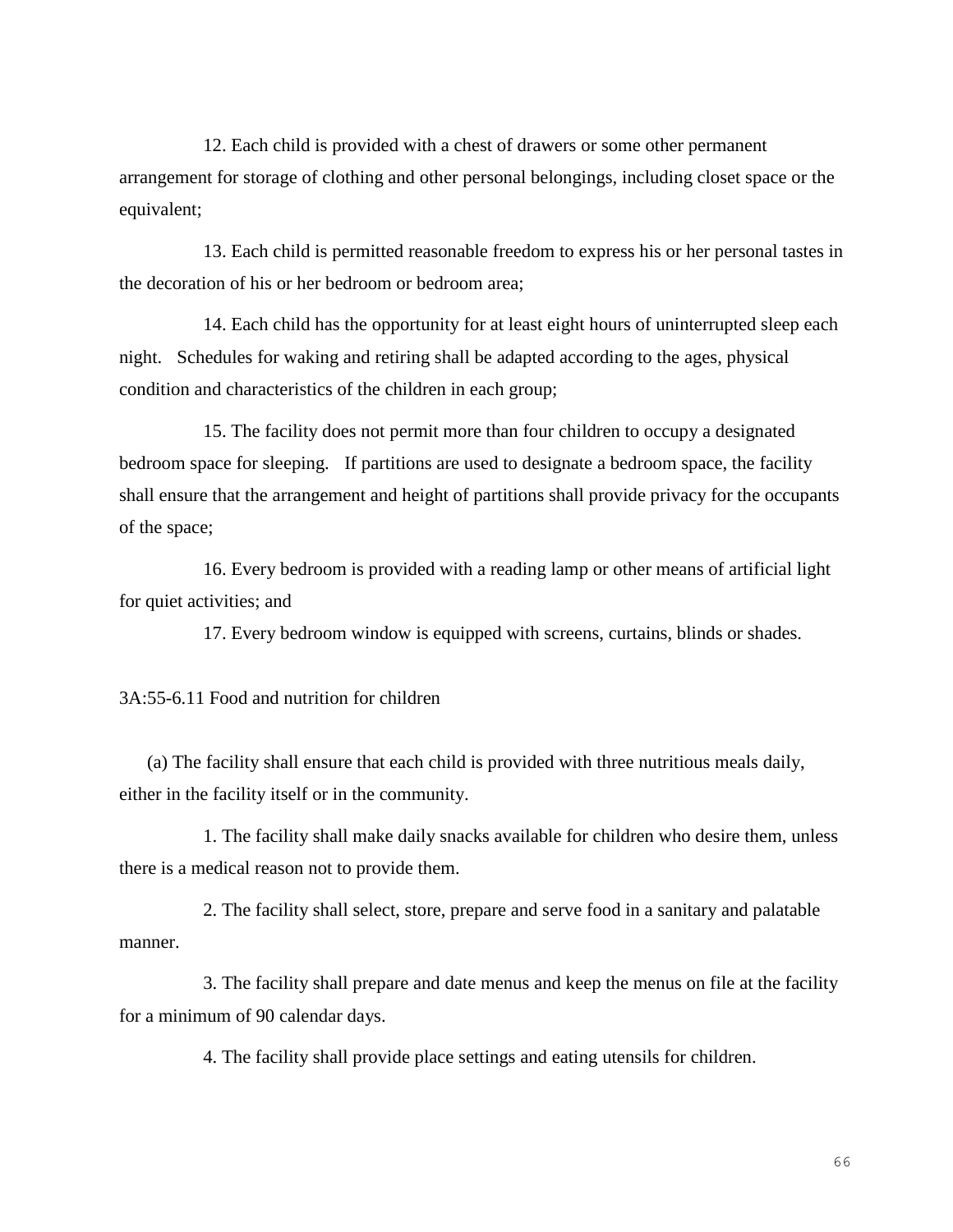5. The facility shall serve meals in a manner that makes mealtime a pleasant social experience.

6. The facility shall not force-feed or otherwise coerce a child to eat, except by order of a physician.

(b) The facility shall ensure that the daily diet for each child includes a balance of foods from the four basic food groups.

1. The facility shall ensure that each meal contains a sufficient amount of food for each child.

2. The facility shall make available, as necessary, an alternate choice of food for each meal served for children on special diets or children who because of religious beliefs, cannot eat particular foods.

3. The facility shall follow individualized diets and feeding schedules that are submitted to the facility by the child's physician or registered dietician.

3A:55-6.12 Pets

(a) The facility shall ensure that pets kept by or located in the facility regardless of ownership, shall be:

1. Domesticated and non-aggressive;

2. Free from disease;

3. Vaccinated, if applicable, as prescribed by law or as recommended by a licensed veterinarian. The record of the vaccinations shall be maintained on file at the facility, along with the name and address of the licensed veterinarian providing care for the pet;

4. If sick, removed from the area occupied by children, until the pet has been examined by a licensed veterinarian;

5. Effectively controlled by leash, command or cage; and

6. Prohibited from toilet facilities for staff members and children.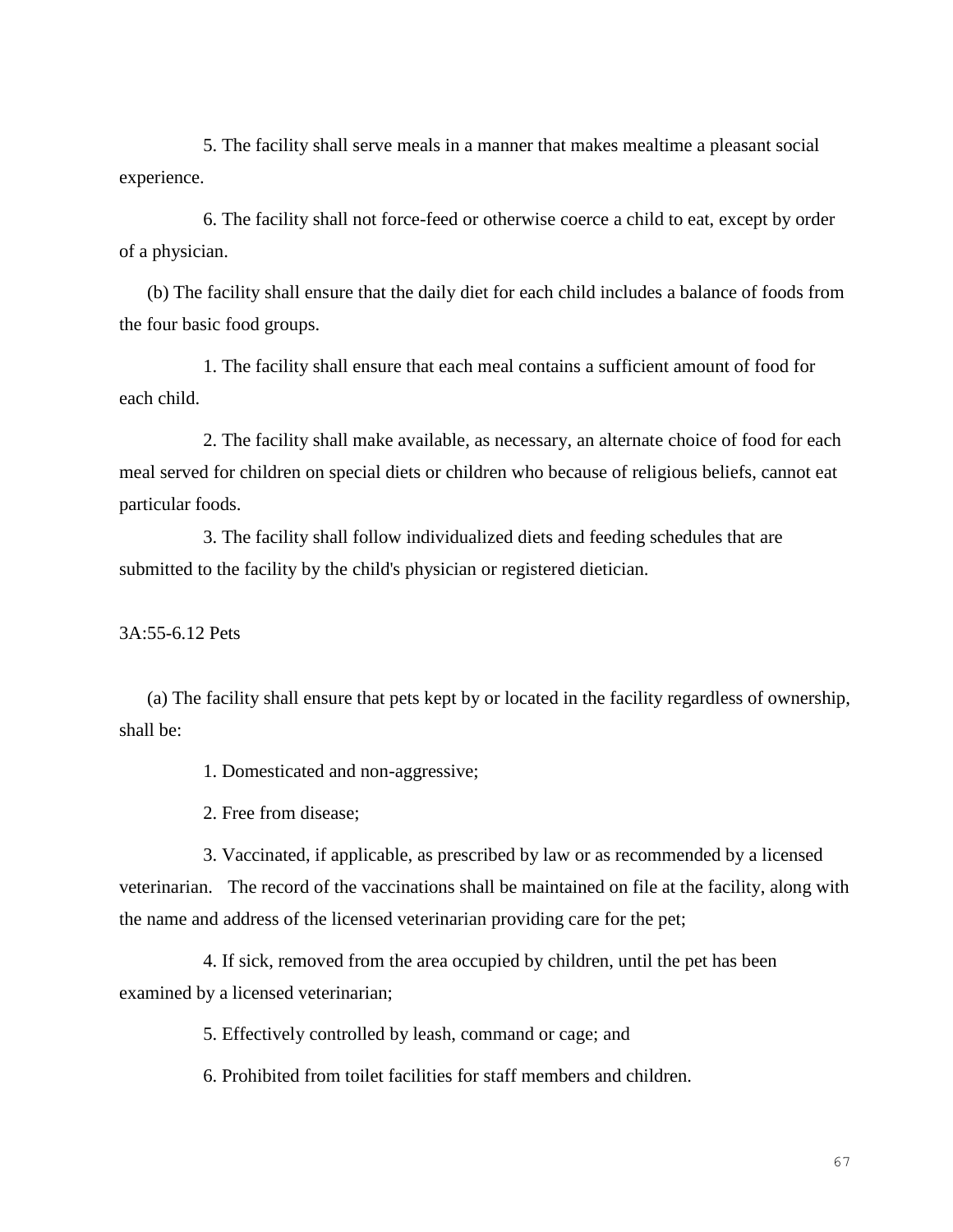(b) The facility shall ensure that animal waste is disposed of in a manner that prevents the material from becoming a community health or nuisance problem. Accepted methods include:

1. Burial;

2. Disposal in sealed plastic bags; and

3. Utilization of:

i. A municipally approved trash removal system; or

ii. A sewage system for feces.

(c) The facility shall ensure that all pet dishes, food and equipment used for pets are kept out of the facility's food preparation and food serving areas when food is being prepared or served.

(d) If a pet poses a health hazard to children, the facility shall take corrective action that is approved by the licensing agency.

(e) The facility shall ensure that pregnant adolescents are not permitted to clean a cat's litter box.

3A:55-6.13 Restrictive behavior management practices

(a) Facilities that choose to utilize restrictive behavior management practices shall develop policies and procedures that assist children in gaining control of their behavior, protect the children from self-harm, protect other children or staff members, and prevent the destruction of property.

(b) The facility shall:

1. Obtain written approval from the Bureau for any restrictive behavior management practice that the facility plans to utilize prior to its implementation with children; and

2. Not utilize restrictive behavior management practices as a means of punishment, for the convenience of staff members, or as a substitute for a treatment program.

(c) Prior to the child's admission, the facility shall: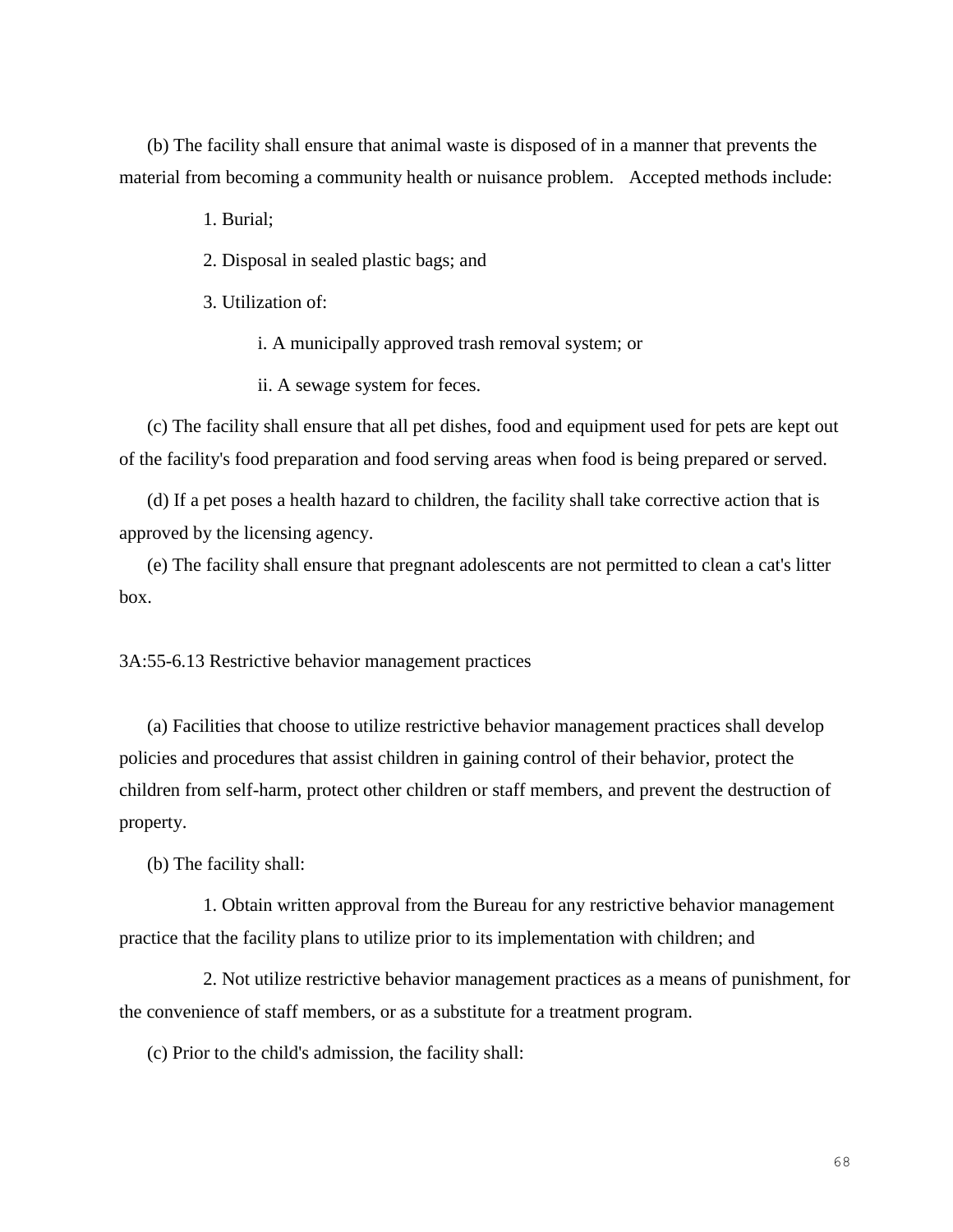1. Explain to the parents, the child, and the Division's case manager or other placing agency any restrictive behavior management practice that is used, the circumstances under which it will be employed, and the possible risks involved; and

2. Obtain written consent for the use of all types of restrictive behavior management practices the facility uses from the child's parents.

(d) The facility shall ensure that the consent form is written in plain language and that either a translated version or an interpreter is available to explain it to non-English speaking or hearing impaired parents.

(e) Whenever the parents refuse to consent to a restrictive behavior management practice, revoke their consent for the practice, or cannot be located to give consent, the facility shall:

1. Refrain from utilizing the practice unless the child presents an imminent danger to self or others, and apply other, non-restrictive interventions until such consent is obtained; and

2. Request that the Division's case manager and the placing agency obtain the necessary consent, either through administrative action pursuant to an agreement between the parent, the Division and the other placing agency or through legal action, if necessary to protect the best interests of the child.

(f) The facility shall maintain a copy of all signed consent forms in the child's records.

(g) At least 10 working days before each staffing or treatment planning meeting, the facility shall send a letter to the child's parents and to the Division's case manager and other placing agency, which shall:

1. Inform them of the frequency and duration of any restrictive behavior management practice that was used with the child;

2. Describe how the child responded to the restrictive behavior management practice; and

3. Invite them to the treatment planning meeting to discuss the child's program and treatment status. If they do not attend the treatment plan meeting, the facility shall send the parents a written summary of the treatment plan meeting and a copy of the child's treatment plan.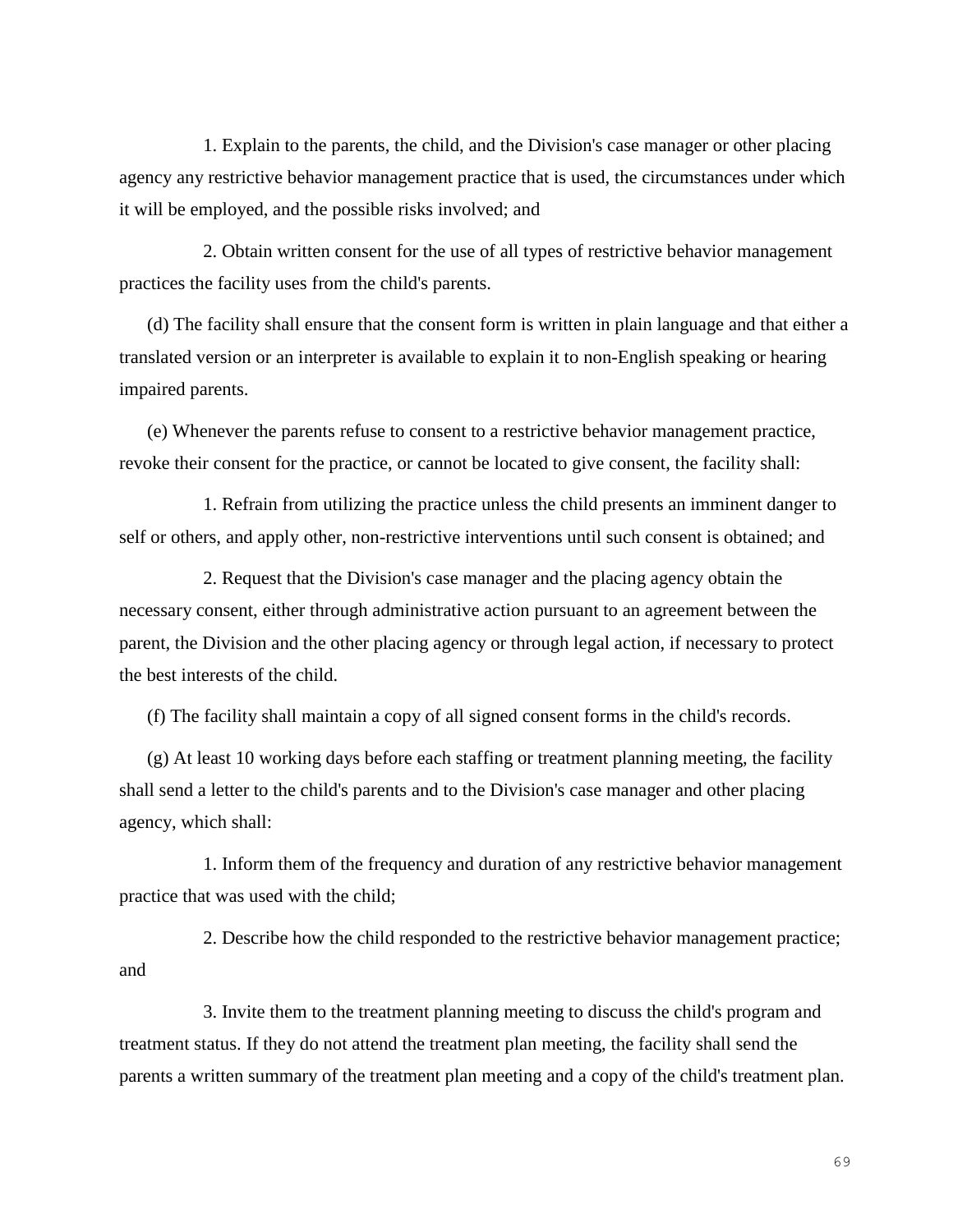(h) The facility shall develop and maintain on file in the administrative office a policy indicating which restrictive behavior management practices the facility uses.

(i) Facilities that utilize physical restraint with children shall:

1. Ensure that physical restraint is used only to protect a child from self-harm, or to protect other children or staff members, or to prevent the destruction of property when the child fails to respond to non-restrictive behavior management interventions;

2. Ensure that staff members use only physical restraint techniques and holds, such as the basket hold or restraining the child in the prone position. These techniques and holds shall only be used when the child:

i. Has received a medical examination that documents that the child is in good health; and

ii. Does not have a documented respiratory ailment such as asthma, a spinal condition, fracture, seizure disorder or other physical condition that would preclude the child from being restrained, unless the physician authorizes such techniques;

3. Ensure that a child is released from restraint as soon as he or she has gained control;

4. Document each physical restraint incident in an incident report that reflects the following:

i. The name of the child;

ii. Date and time of day the restraint occurred;

iii. Name of all staff members involved in the restraint;

iv. Precipitating factors that led to the restraint;

v. Other non-restraint interventions attempted;

vi. Time the restraint ended;

vii. Condition of the child upon release; and

viii. Medical review by the nurse or physician if injury to the child is

suspected;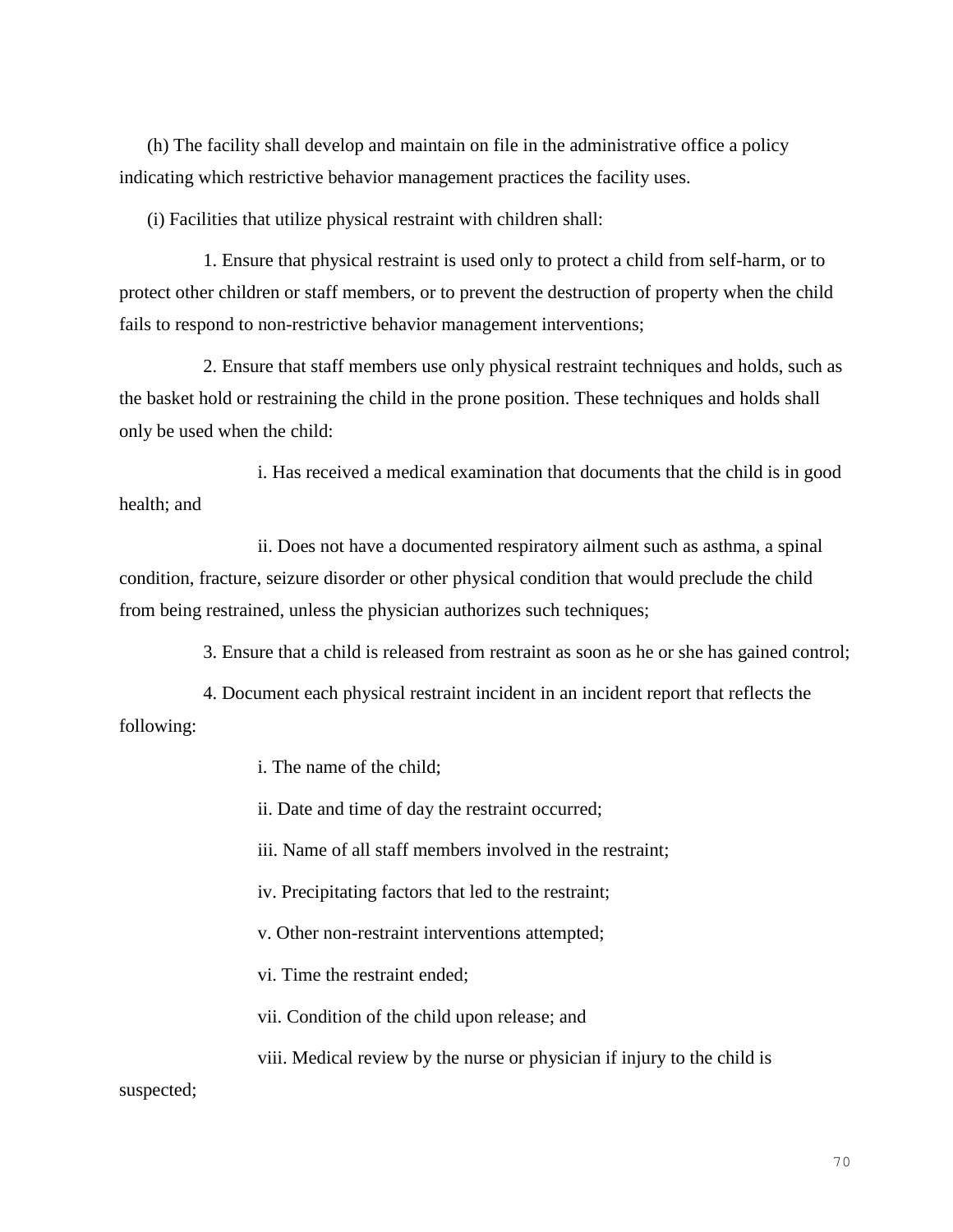5. Ensure that all restraint incidents are:

i. Reviewed by a supervisory staff member within one working day after the incident; and

ii. Discussed with the staff member involved in the restraint when the restraint is deemed improper within one working day after the incident;

6. Ensure that staff members who are involved in the restraint of a child receive training in safe techniques for physical restraint; and

7. Prohibit staff members from utilizing the following practices during a physical restraint:

i. Pulling a child's hair;

ii. Pinching a child's skin;

iii. Twisting a child's arm or leg in such a manner that would cause the child

pain;

iv. Kneeling or sitting on the chest or back of a child;

v. Placing a choke hold on a child;

vi. Bending back a child's fingers;

vii. Intentionally shoving a child into walls and objects; and

viii. Allowing other children to assist in the restraint.

(j) Facilities that utilize exclusion shall:

1. Inform staff members through written policy of the circumstances when exclusion may be utilized as a behavior management intervention, such as:

i. Disruptive behavior, including fighting, name calling and pushing;

ii. Increased agitation on the part of the child;

iii. Non-compliant behavior or failure to participate in the program; and

iv. Uncontrollable emotional outbursts such as crying, screaming and inappropriate laughter;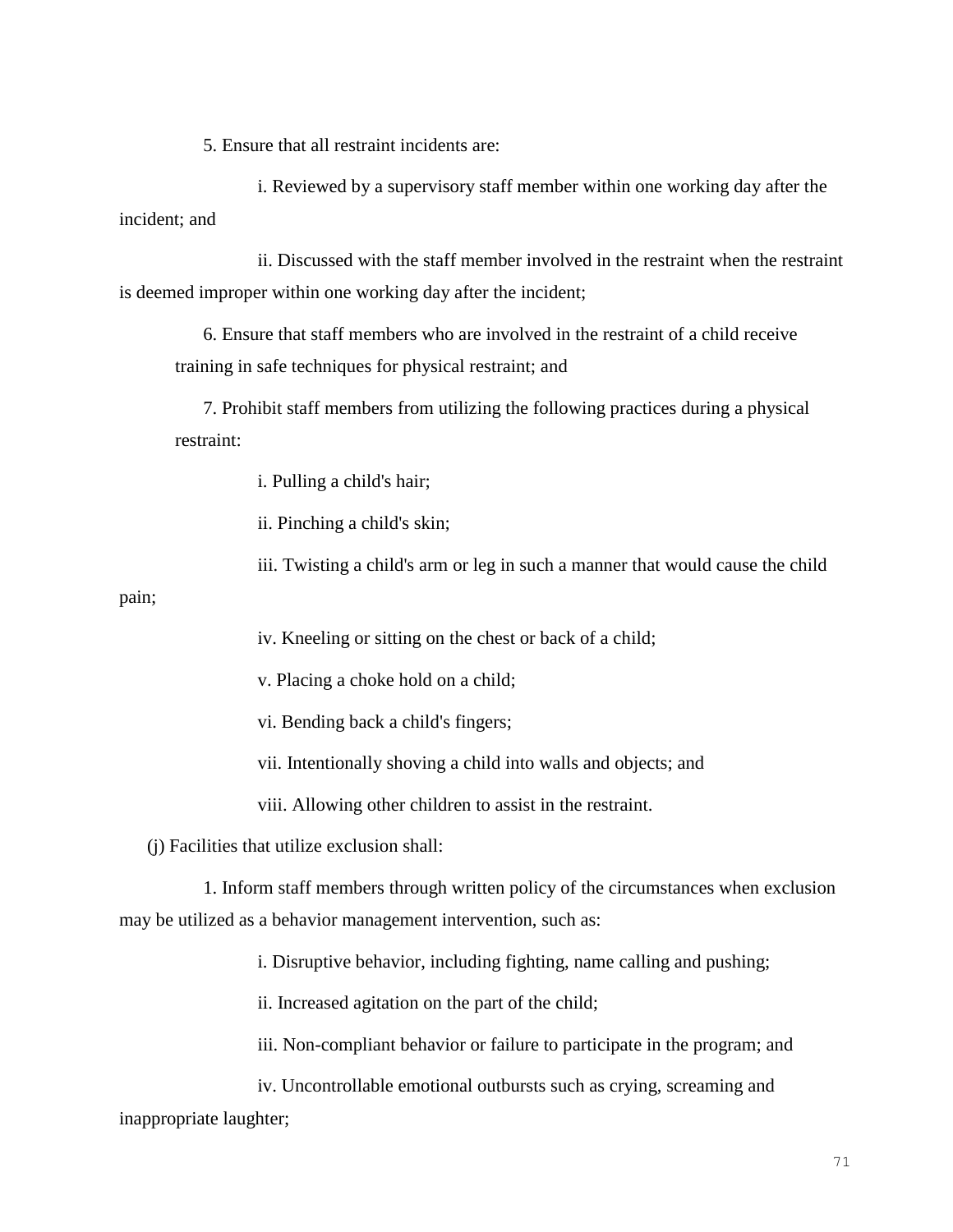2. Ensure that the child being excluded is not engaging in suicidal behavior;

3. Prohibit more than one child from being excluded in a room or area at a time;

4. Ensure that at least one staff member is responsible to make visual contact with the child every 15 minutes and is within hearing distance of the child when the child is removed from the group;

5. Ensure that the facility does not utilize a closet, bathroom, unfinished basement, unfinished attic, locked room or other unapproved area when excluding a child from the group;

6. Ensure that the exclusion of a child from the other children does not exceed 30 consecutive minutes, unless there is direct verbal contact by a staff member to assess if the child is ready to return to the other children prior to the end of the 30 minutes and a child is not excluded from the group for more than a total of two hours in a 24-hour period;

7. Document each exclusion of a child in an incident report that reflects the following:

- i. The name of the child;
- ii. Date and time of day the exclusion occurred;
- iii. Name of all staff members observing the child;
- iv. Precipitating factors that led to the exclusion;
- v. Other interventions attempted;
- vi. Time the exclusion ended; and
- vii. Condition of the child upon release; and

8. Ensure that the child is reintroduced to the group in a sensitive and non-punitive manner as soon as he or she has gained control.

(k) Facilities that utilize mechanical restraint, in addition to taking the precautions listed for physical restraint in (i)1 through 7 above, shall:

1. Ensure that only leather restraints and soft handcuffs are utilized;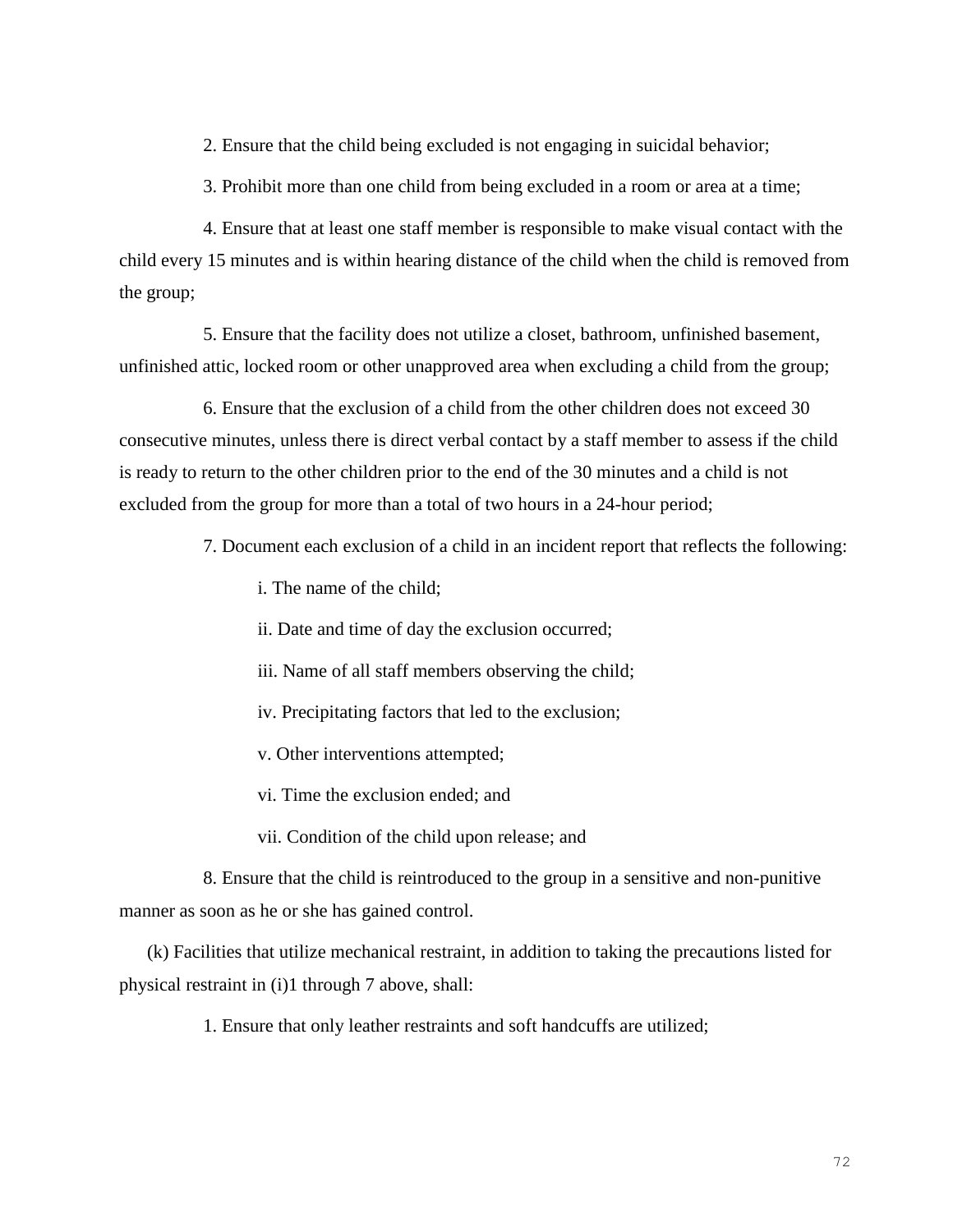2. Discuss with the facility's staff physician or consulting physician the appropriateness of utilizing mechanical restraints with the child and secure the physician's initial approval before utilizing such restraint for the child;

3. Document in the child's treatment plan or record that other less restrictive practices have been considered and attempted before mechanical restraint was applied;

4. Ensure that staff utilizing mechanical restraints have received training in the administration of these restraints;

5. Instruct staff in the policies/procedures regarding the mechanical restraint, including the obligation to secure approval for each implementation of a mechanical restraint from the administrator and/or staff physician or consulting physician prior to implementing a mechanical restraint. Such approval shall be:

i. Documented in writing through signature by the administrator and/or staff physician or consulting physician; and

ii. Filed in the child's case record;

6. Ensure that the child is protected and handled in a manner which avoids injury when applying mechanical restraint;

7. Ensure that no more than one child is mechanically restrained in the same room or area at the same time;

8. Ensure that a staff member(s) remains at arm's length of the child and maintains visual contact at all times during the restraint or maintains visual contact utilizing a Bureau-approved television monitoring system;

9. Ensure that staff check the child's arms and legs every 15 minutes to prevent circulation problems;

10. Ensure that the child has access to toilet facilities;

11. Ensure that the child has access to all scheduled meals during the period restraints are being used;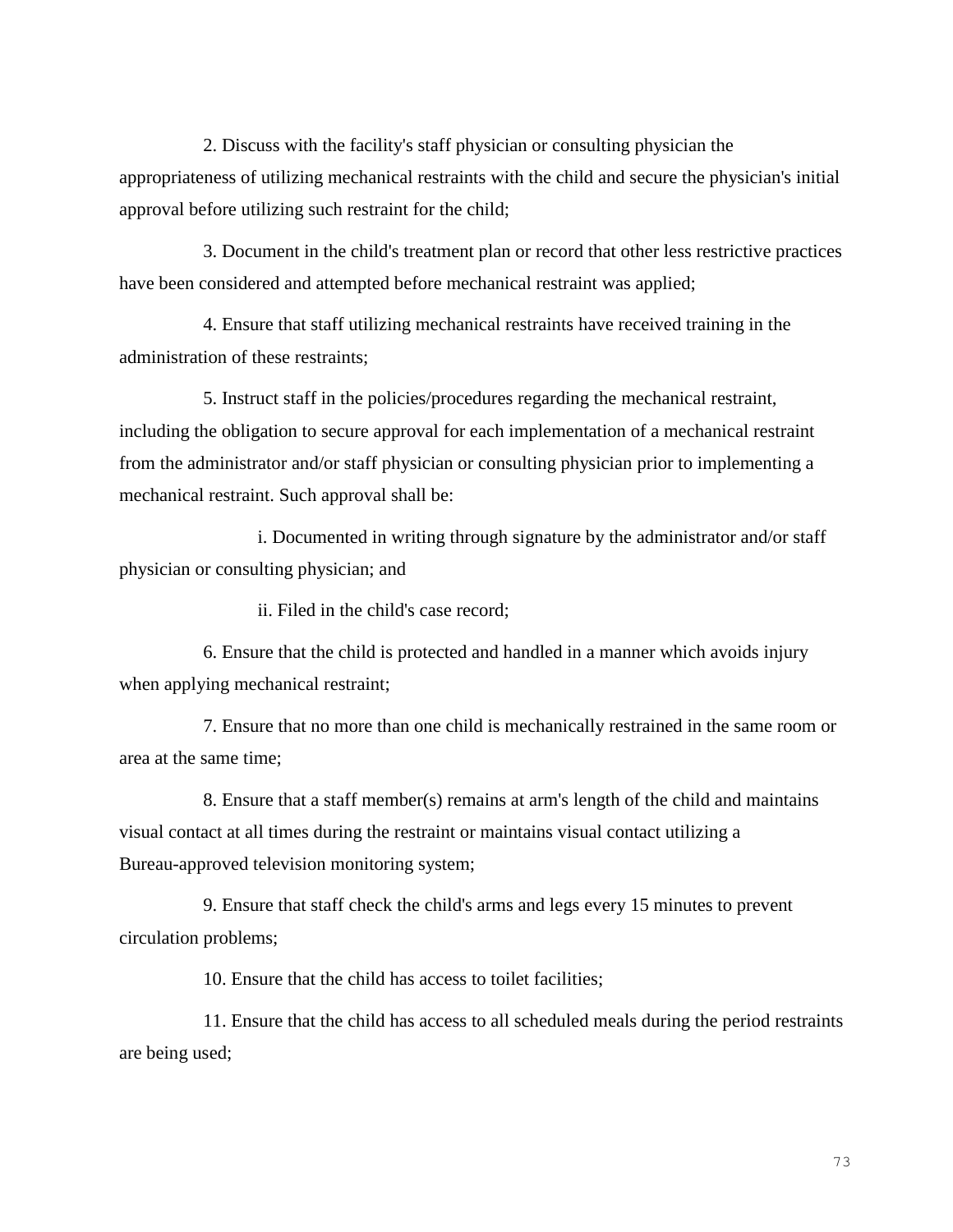12. Limit the use of mechanical restraint to no more than two consecutive hours and no more than four hours in a 24-hour period unless approval from a physician is obtained. The facility may request approval from the physician to exceed the time frame limitations for mechanical restraint when it appears that a child needs additional time to gain control of his or her behavior. A written copy of the physician's order to extend the time a child is placed in mechanical restraints shall be filed in the child's case record;

13. Have the child checked by a nurse or physician immediately afterward to ensure that the child has not suffered an injury. If a nurse or physician is not on grounds, the administrator on duty or staff member in charge shall immediately:

i. Contact the facility's on-call medical staff or the consulting physician; or

ii. Arrange a medical examination at the local hospital or clinic;

14. Explore other treatment options for a child whenever mechanical restraint proves ineffective or accelerates destructive/self-injurious behavior, including, but not limited to:

i. One-to-one staff supervision;

ii. Psychotropic medication, provided it is approved and prescribed by a physician; and/or

iii. Psychiatric hospitalization; and

15. Prohibit the use of the following types of mechanical restraints:

i. Straight jackets;

ii. Leg irons;

iii. Papoose boards;

iv. Ropes;

v. Metal handcuffs;

vi. Body wraps;

vii. Body tubes;

viii. Teflon handcuffs;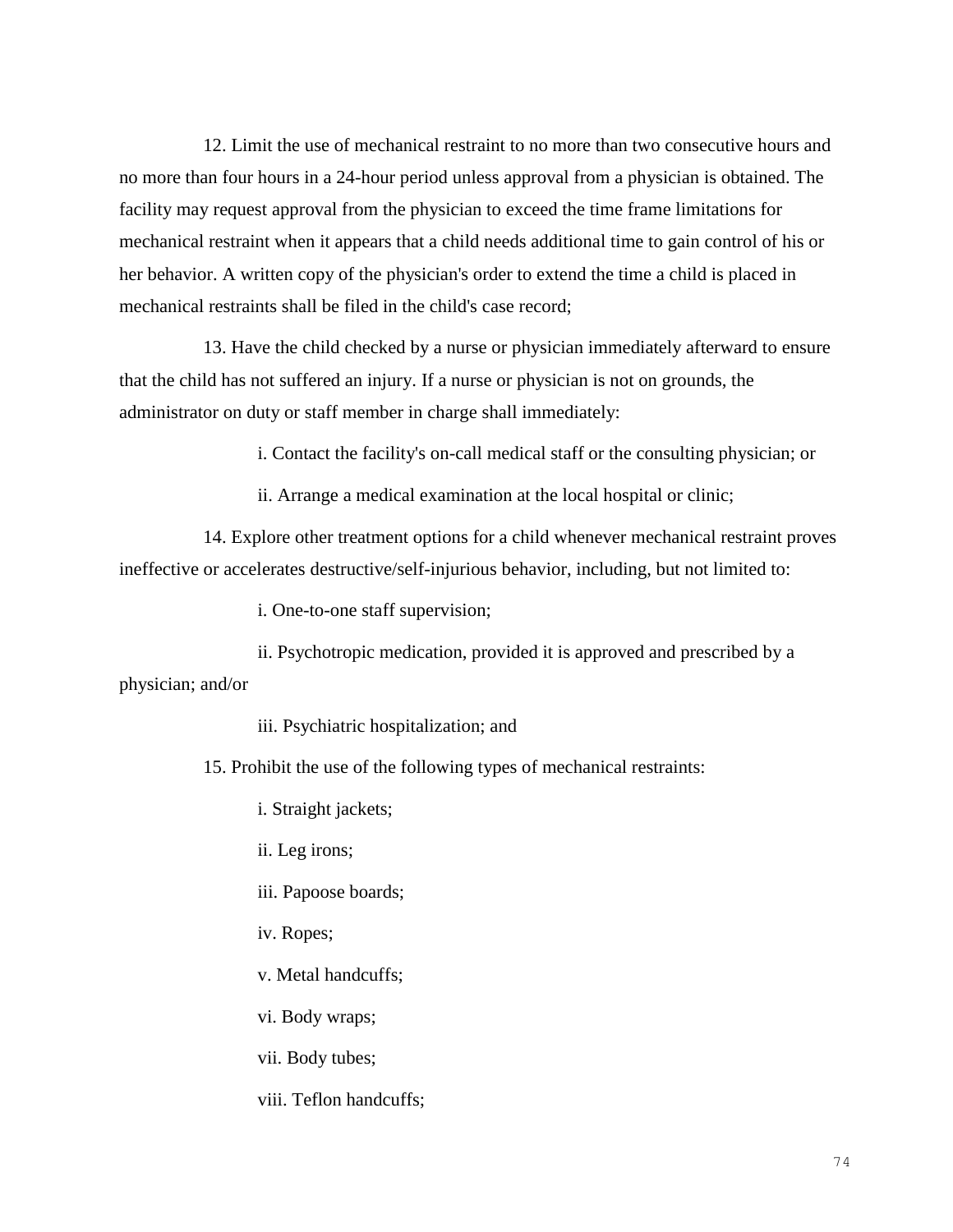ix. Blanketing; and

x. Four and five point restraint.

(l) A facility that is accredited by the Joint Commission on Accreditation of Health Care Organizations (JCAHO) as a psychiatric hospital or facility and has a current contract with the Division may use four and five point restraint with a child. When the facility uses four or five point restraint, the facility shall comply with all the requirements for physical and mechanical restraint, with the exception of (k)15x above.

(m) A facility utilizing a behavior management room shall:

1. Ensure that the room:

i. Is unlocked at all times during its use;

ii. Is used for only one child at a time;

iii. Has floor space that provides a minimum of 70 square feet;

iv. Has a ceiling height of at least seven feet and six inches;

v. Has durable padded covering secured on the walls at least up to the six-foot level. The covering shall be made of a material that is fire retardant;

vi. Provides a minimum of 10 foot-candles of light in all areas of the room. All lighting fixtures shall have a protective covering to prevent tampering by a child;

vii. Has a door that is padded and equipped with a safety glass window to provide visibility of the room; and

viii. Has adequate ventilation that complies with local and state regulations;

2. Establish a written policy regarding the use of the behavior management room for children. This written policy shall specify:

i. Criteria for the use of this room, including those types of behavior that could result in the child's isolation;

ii. Those staff members who are authorized to place a child in the room;

iii. Procedures for ensuring the child's safety while confined in the room;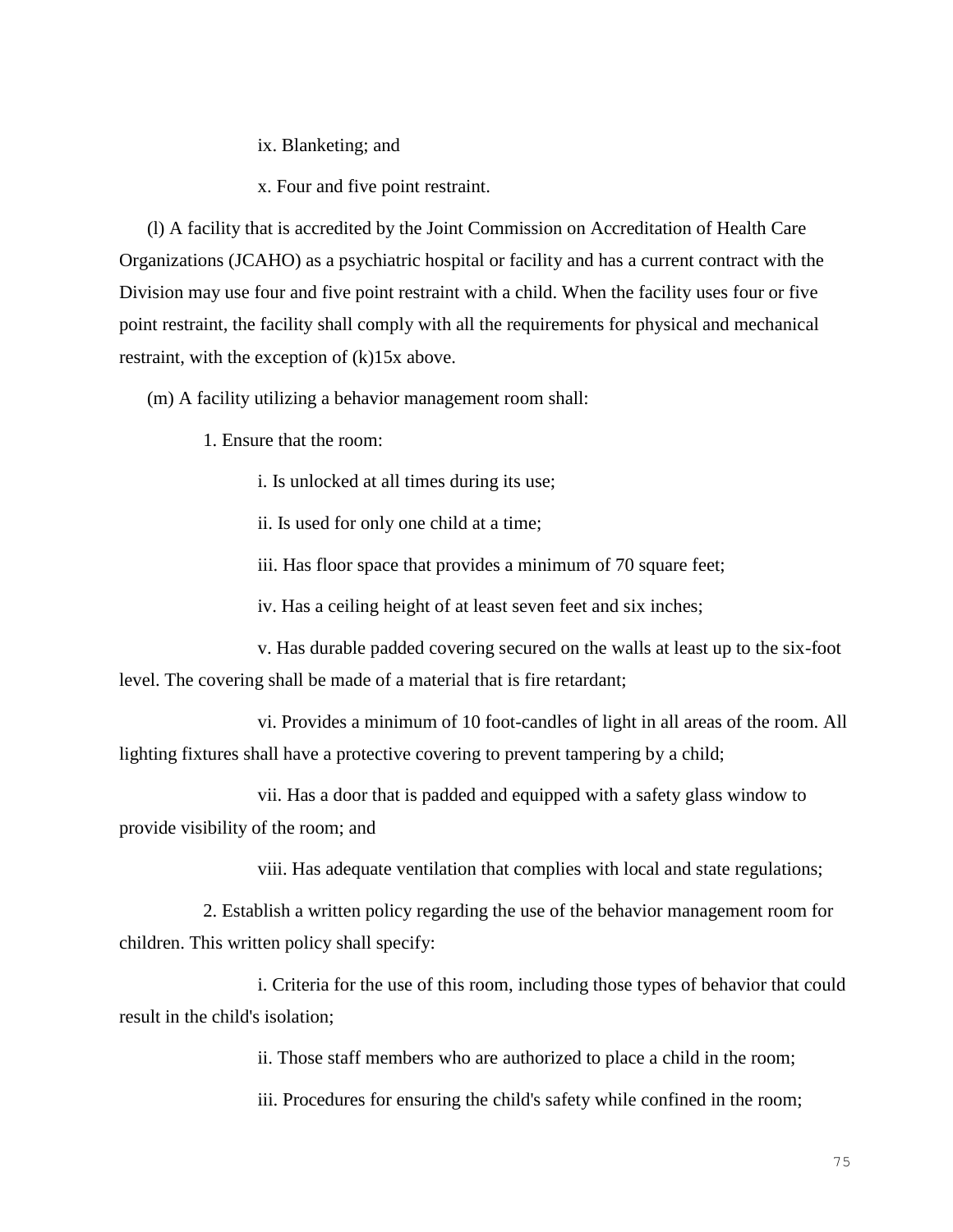iv. Procedures for helping the child re-enter the group; and

v. Time frames governing a child's isolation in the room;

3. Ensure that no child remains in such a room for more than two consecutive hours or for more than four hours in a 24-hour period unless approval from a physician is obtained. The facility may request approval from the physician to exceed the time frame limitations for the use of the behavior management room when it appears that a child needs additional time to gain control of his or her behavior. A written copy of the physician's order to extend the time a child remains in the behavior management room shall be filed in the child's case record;

4. Ensure that objects such as belts, matches, pens or other potentially harmful objects are removed from the child prior to the child's placement in the behavior management room;

5. Ensure that there is no minimum length of time for placement when children are isolated in such a room;

6. Ensure that a staff member:

i. Maintains constant visual contact with any child considered to be at high risk if left unattended in such a room; and

ii. Visually observes a child not considered a high risk in such a room at least every 15 minutes to ensure the safety of the child;

7. Ensure that the child has access to toilet facilities;

8. Prohibit the use of a behavior management room for non-violent or non-assaultive offenses or behaviors or for practices to:

i. Prevent runaways;

ii. Seclude a child who is ill;

iii. Punish a child for stealing, cursing, or failing to cooperate with house rules;

iv. Facilitate supervision for the convenience of staff; and/or

v. Permit a child to eat his or her meals in such a room;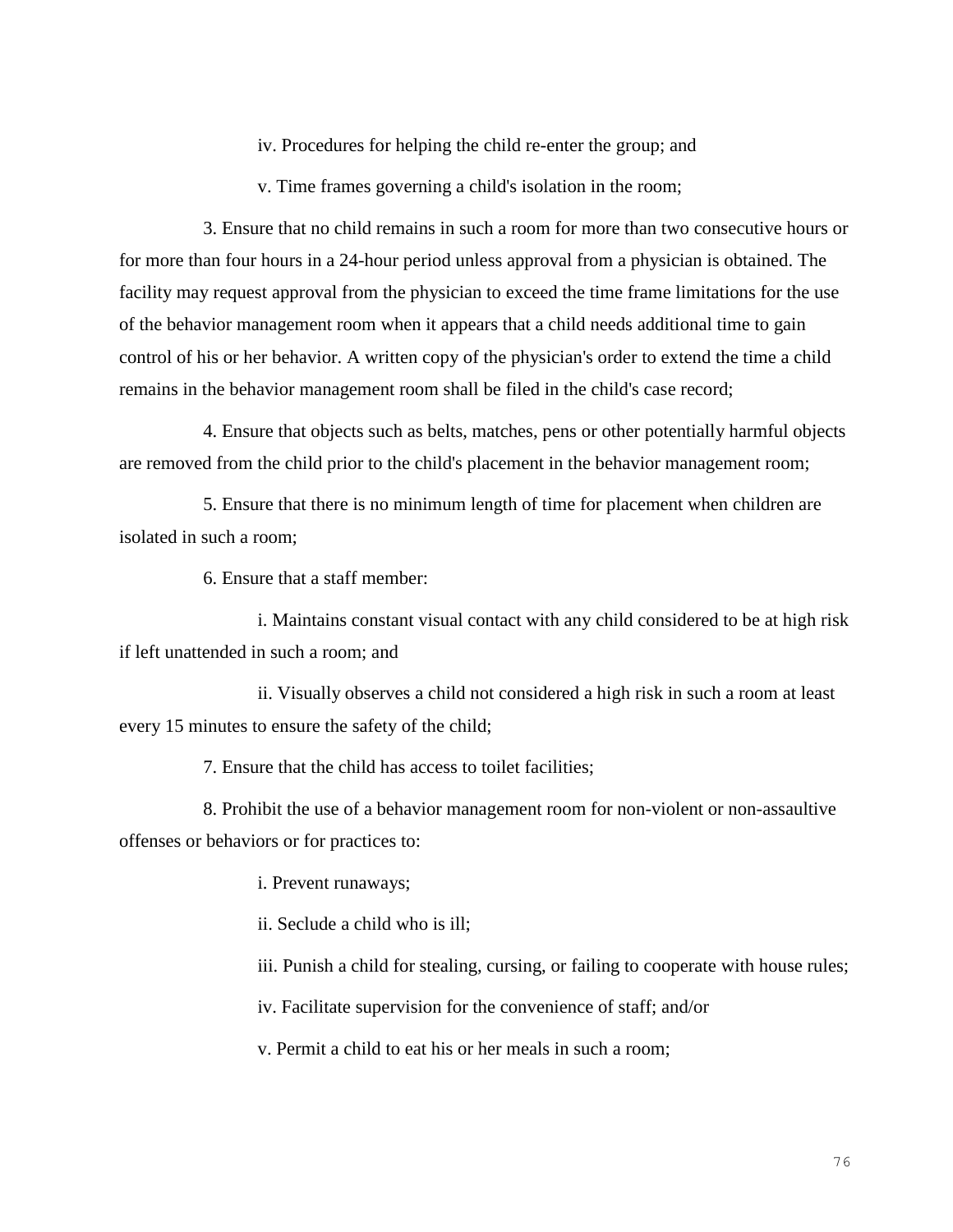9. Maintain a log book detailing each use of the behavior management room. This log book shall contain the following:

i. The name of the child;

ii. The date and time of day that the child was placed in such a room;

iii. The signature of the supervising staff member authorizing placement;

iv. A description of the behavior precipitating the decision to place the child in such a room;

v. The time(s) the observing staff member checked on the child in such a room, including a description of the child's behavior and signature of the staff member responsible for observing the child;

vi. The time that the child was removed from such a room;

vii. The child's condition and appearance at the time of removal; and

viii. The child's behavior upon return to the group; and

10. Maintain a copy of the log book entry as identified in (m)9 above in the child's record.

(n) Facilities that are operated by the Division shall adhere to all the restrictive behavior management practices policies that are developed, implemented and promulgated by the Department and the Division.

3A:55-6.14 Discipline and control

(a) The facility shall develop house rules to help the children develop self-control and conform to acceptable patterns of social behavior.

1. The facility shall put the house rules in writing.

2. The house rules shall include a rationale for such rules and delineate the consequences for infractions.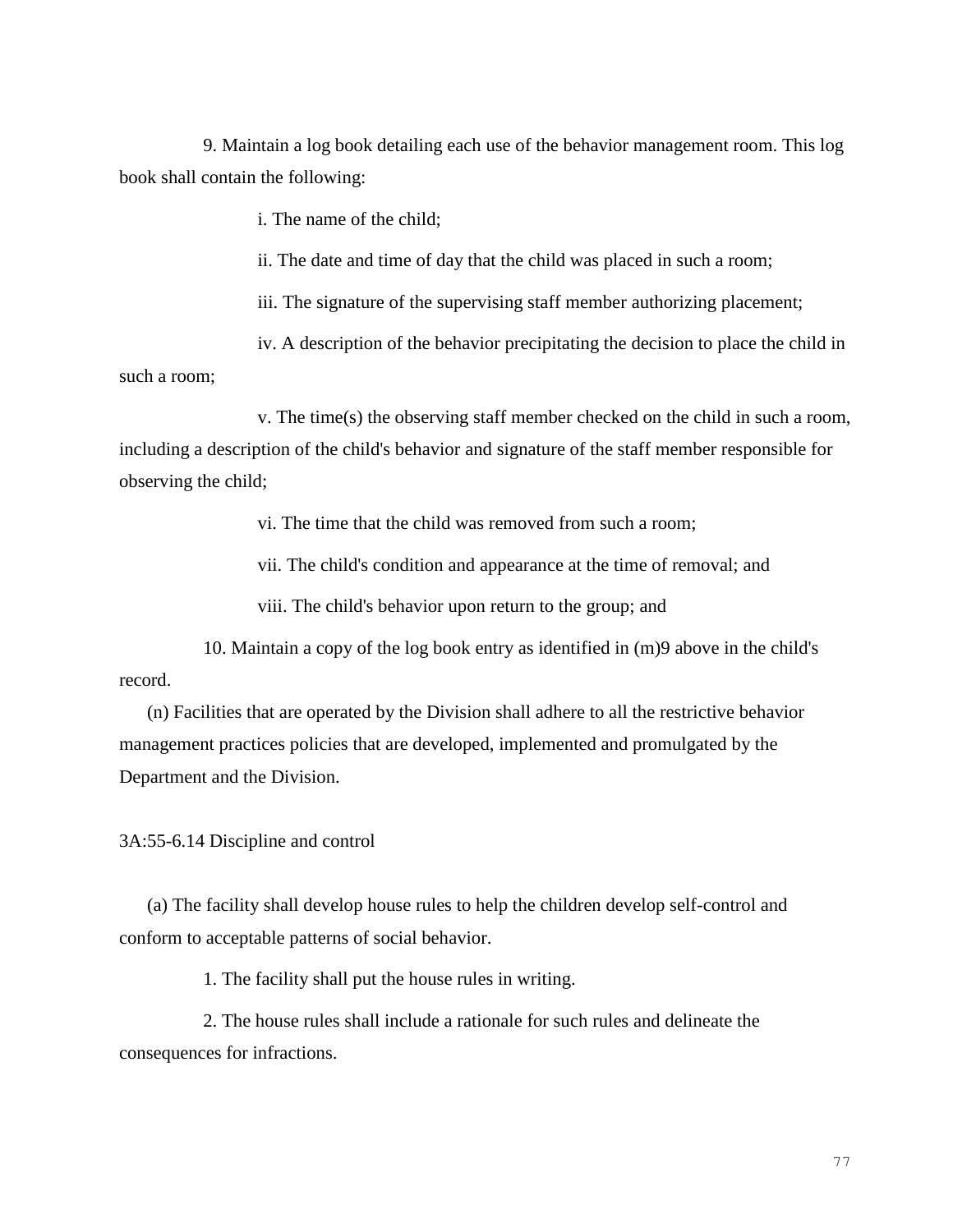3. The facility shall explain its disciplinary practices individually with each child at the time the child is placed in the facility.

4. The rules shall be maintained on file in the facility and made available to parents.

5. The house rules may be incorporated in the child's bill of rights, as specified in N.J.A.C. 3A:55-3.2.

(b) The facility shall assign responsibility for the discipline, control, and supervision of children to staff members and shall not delegate that responsibility to other children.

(c) The facility shall not threaten discipline or administer discipline to a child for the misbehavior of another child or group of children.

(d) The facility shall prohibit the following types of punishment from being used on a child:

1. Any type or threat of physical hitting or the use of corporal punishment;

2. Forced physical exercise or forcing a child to take an uncomfortable position;

3. Subjection to verbal abuse, ridicule, humiliation, or other forms of degradation;

4. Deprivation of meals, sleep, mail, clothing appropriate to the season or time of day, or verbal communication;

5. Mechanical or chemical restraint;

6. Assignment of overly strenuous physical work;

7. Exclusion from any essential program or treatment service, such as education or clinical treatment;

8. Refusal of entry to the residence;

9. Temporary suspension and return of a child from the facility to a parent, relative, foster home, or shelter, unless approved by the Division or other placing agency; and

10. Seclusion in a locked room.

3A:55-6.15 Search and seizure of weapons and contraband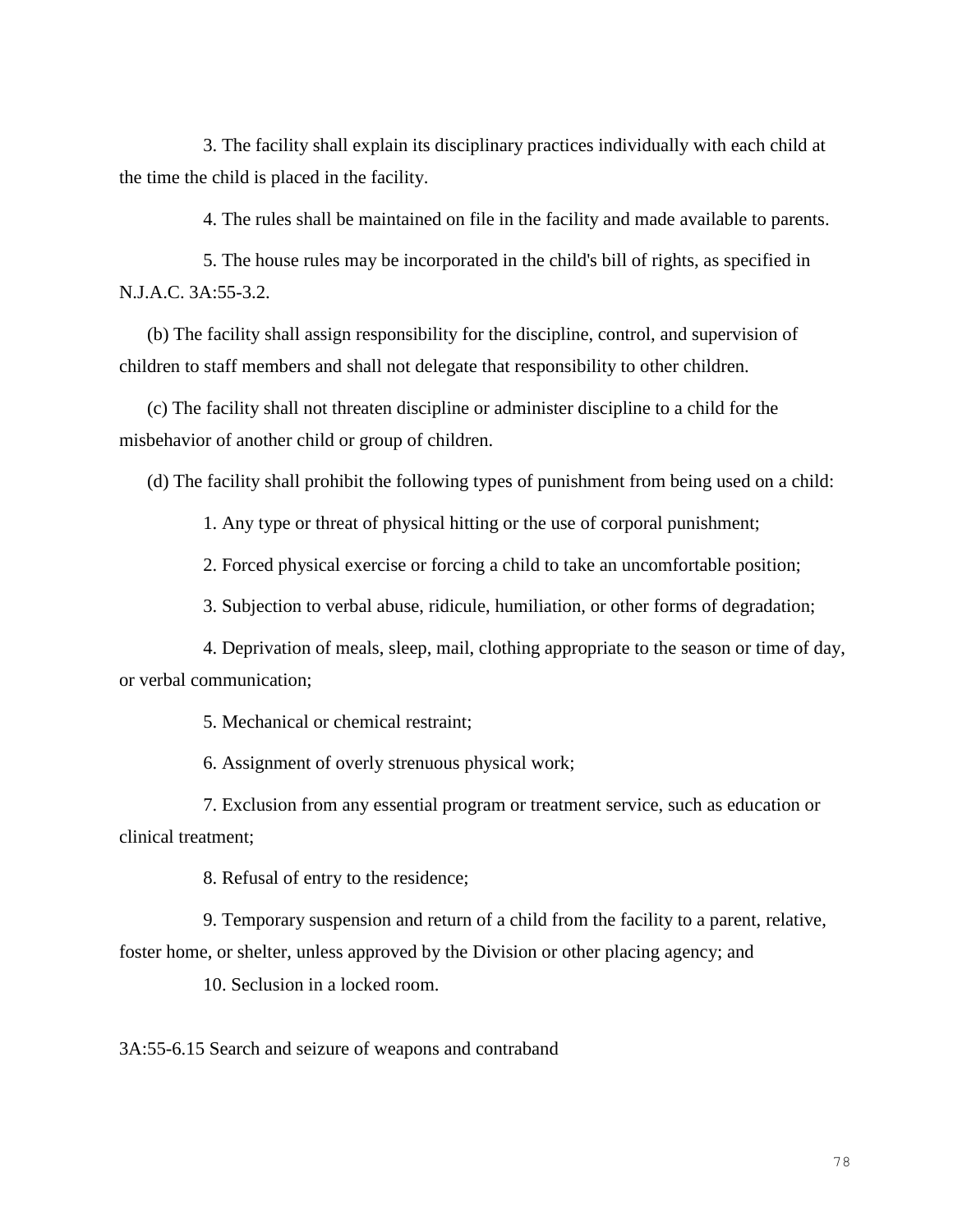(a) Facilities may conduct searches for weapons or contraband, provided that they maintain on file in the facility written policies and procedures that are consistent with the requirements of this chapter.

1. The facility shall define contraband to include illegal drugs, unauthorized property, stolen property or items otherwise obtained illegally.

2. The facility shall post the policy in an area conspicuous to children, explain the policy and distribute copies of the written policy to children and their parents upon admission and when changes are made to the policy.

3. The facility shall specify the actions that it will take when weapons or contraband are found.

(b) The facility shall prohibit all staff members, consultants and volunteers from strip searching a child for any reason.

(c) The facility shall permit frisk searches (surface searches of the outer clothing) of a child only when there is reasonable suspicion that the child is in possession of a weapon.

1. The facility shall prohibit staff members from reaching into a child's pockets unless the frisk search confirms the reasonable belief that the child is in possession of a weapon.

2. The facility shall not frisk search a child who is suspected of possessing contraband other than a weapon, but may frisk search a child who is suspected of possessing illegal drugs when:

i. The facility has met the requirements, as specified in (d) below;

ii. The child refuses to empty his or her pockets or belongings; and

iii. The police refuse to respond to the facility's request to conduct a lawful

search.

3. The facility shall not frisk search a child who is suspected of possessing contraband other than a weapon or illegal drugs.

4. The facility shall ensure that a frisk search is conducted:

79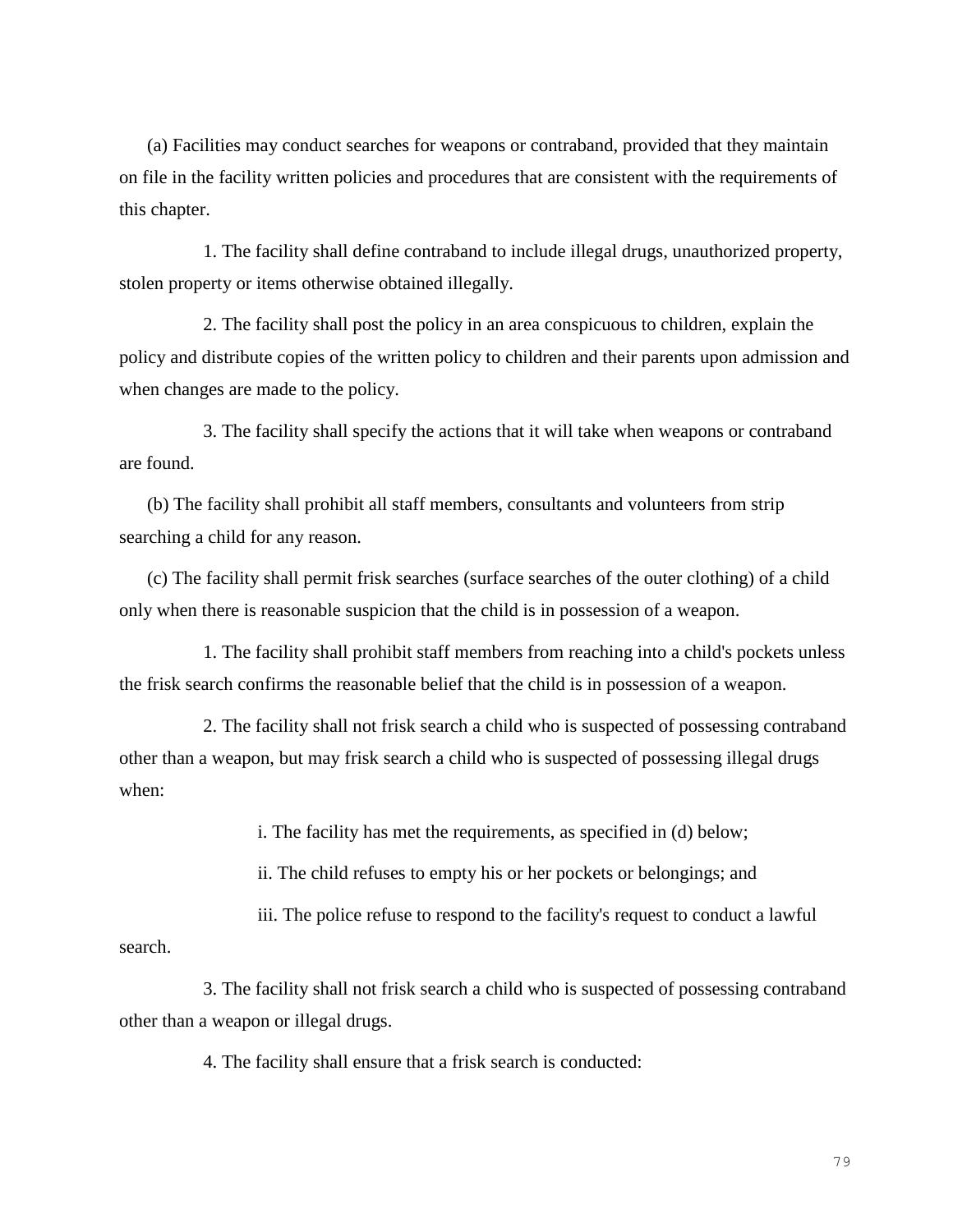i. In the presence of two staff members, one of whom has supervisory or administrative responsibilities in the facility; and

ii. Only by staff members of the same sex as the child. If same sex staff members are not available, staff members shall provide one-to-one supervision of the child, until the search can be properly conducted.

5. The facility may choose to use an electronic "wand" or other similar noncontact device on a child who is suspected of possessing a weapon.

i. The facility shall obtain written approval from the Bureau for the use of an electronic "wand" or other noncontact device prior to its use with children;

ii. The facility shall maintain on file a written policy that outlines the use of an electronic "wand" or other similar noncontact device;

iii. The facility shall inform children and parent(s) that an electronic "wand" or other similar noncontact device may be used to search for a weapon; and

iv. All staff members who use an electronic "wand" or other similar noncontact device shall be instructed in its use.

(d) When the facility has reasonable suspicion that a child is carrying illegal drugs or other contraband in a garment, pocket, purse, or other possession within the child's immediate control, the facility shall ensure that the staff member:

1. Asks the child to empty voluntarily any garment, pocket, purse or other possession;

2. Inspects all such items that are in plain view; and

3. If necessary, summons a law enforcement officer to conduct a lawful search of the possessions within the child's immediate control whenever the child refuses a voluntary search by the facility staff member.

(e) If a facility has reasonable suspicion that a child's room or other possessions not within a child's immediate possession or control contain contraband, stolen property or weapons, the facility may conduct an unannounced search if: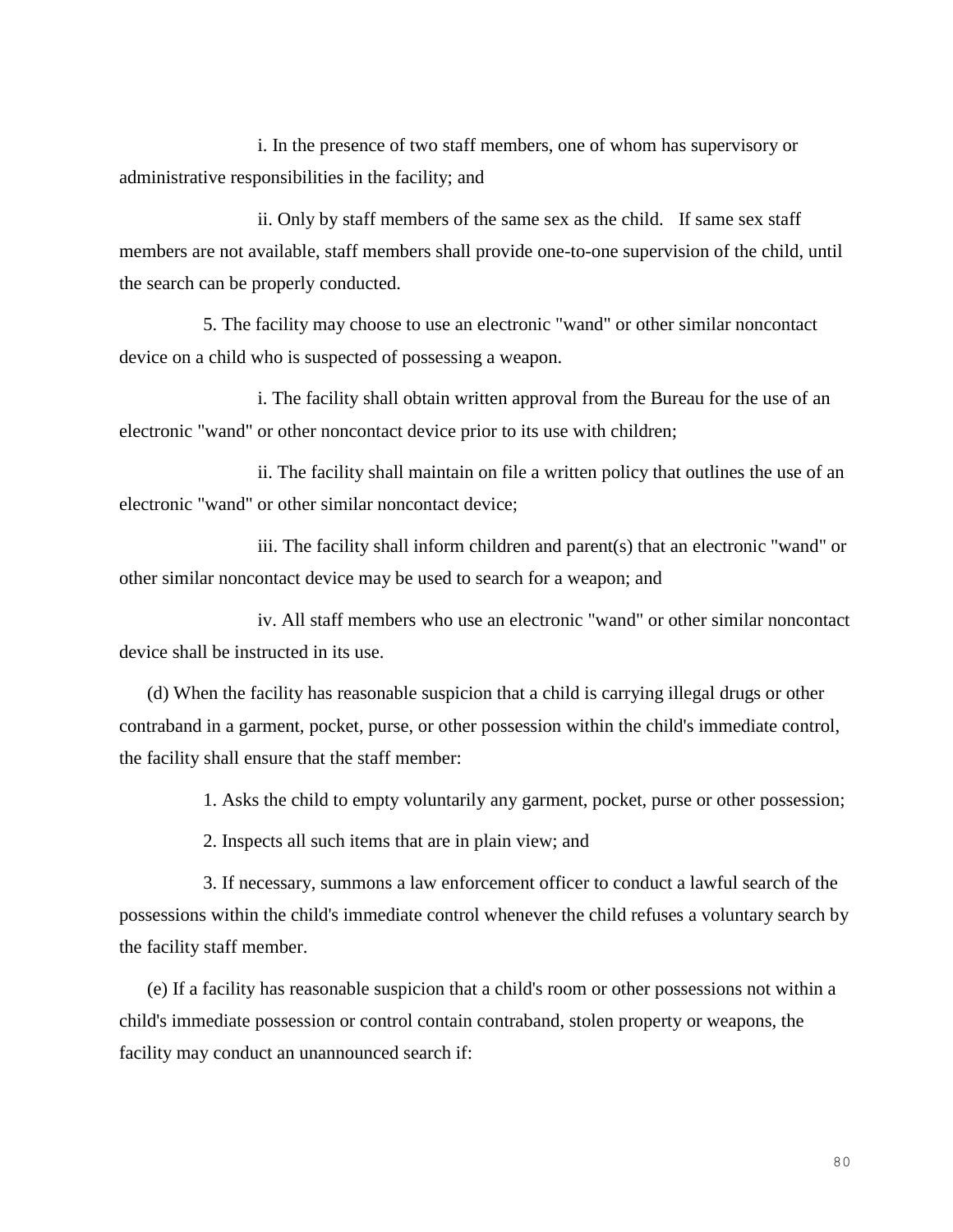1. The facility has explained and documented this practice to the child and his or her parents, as specified in N.J.A.C. 3A:55-3.2 and 3.6;

2. The search is conducted in the presence of two staff members, one of whom has supervisory or administrative responsibility; and

3. The facility allows the child an opportunity to be present during a search. If the child declines the opportunity, the staff members may conduct the search in the child's absence.

(f) When unannounced room searches occur, as specified in (e) above, the facility shall verify which child is responsible for any weapon or contraband brought into the facility before imposing a disciplinary action or sanction on the child.

(g) Before a facility conducts a blood or urine screening on a child to determine substance abuse, the facility shall ensure that:

1. Substance abuse screenings are conducted only under the following limited circumstances:

i. When screening is ordered by the court;

ii. When the facility is specifically designated as a drug treatment facility; or

iii. When ordered by a physician who has determined that such screening is necessary through review of the child's previous case history and current behavior; and

2. Substance abuse screenings are conducted only if:

i. The facility has informed the child and parents, if available, beforehand about the screening;

ii. The facility uses a licensed laboratory, clinic or an FDA-approved home drug screening/testing kit to conduct the screening, including drawing the sample and completing the analysis;

iii. The facility ensures that the child has privacy when a urine sample is collected, unless the facility documents that the child has a history of falsifying samples. If the child has such a history, the facility shall request appropriate medical staff or a staff member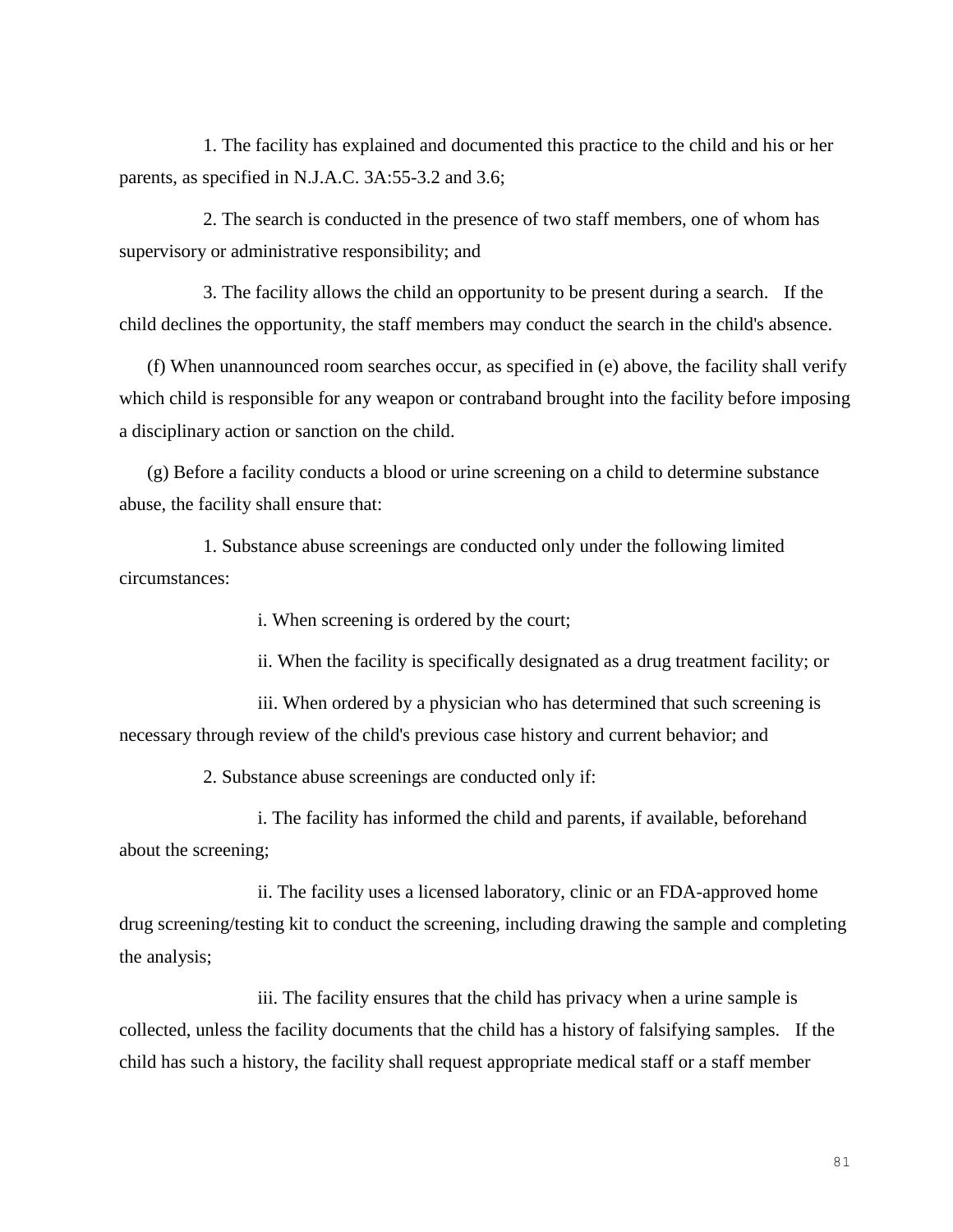from the facility of the same sex as the child to witness or verify that the child is not falsifying samples; and

iv. The facility verifies the accuracy of all positive tests through a second screening; and

3. Substance abuse screenings are discontinued whenever previous screenings result in three consecutive negative readings after the initial positive reading was documented, unless a court order requires continued screenings.

(h) The facility shall maintain on file an incident report for every instance involving a frisk search, the use of an electronic "wand" or other similar noncontact device, a staff member's request for a child to empty a possession within the child's immediate control, a room search resulting in the discovery of weapons, illegal drugs or other contraband, and blood or urine screening.

3A:55-6.16 Firearms and weapons

(a) The facility shall not maintain any firearm, chemical or other weapon within or on the grounds of the facility.

(b) The facility shall prohibit any staff member or child to possess any firearm, chemical or other weapon within or on the grounds of the facility.

3A:55-6.17 Aversive conditioning procedures

A facility that utilizes aversive conditioning procedures with developmentally disabled children shall first obtain written approval from the Bureau prior to their implementation with children.

### SUBCHAPTER 7. HEALTH REQUIREMENTS

3A:55-7.1 Comprehensive health plan for children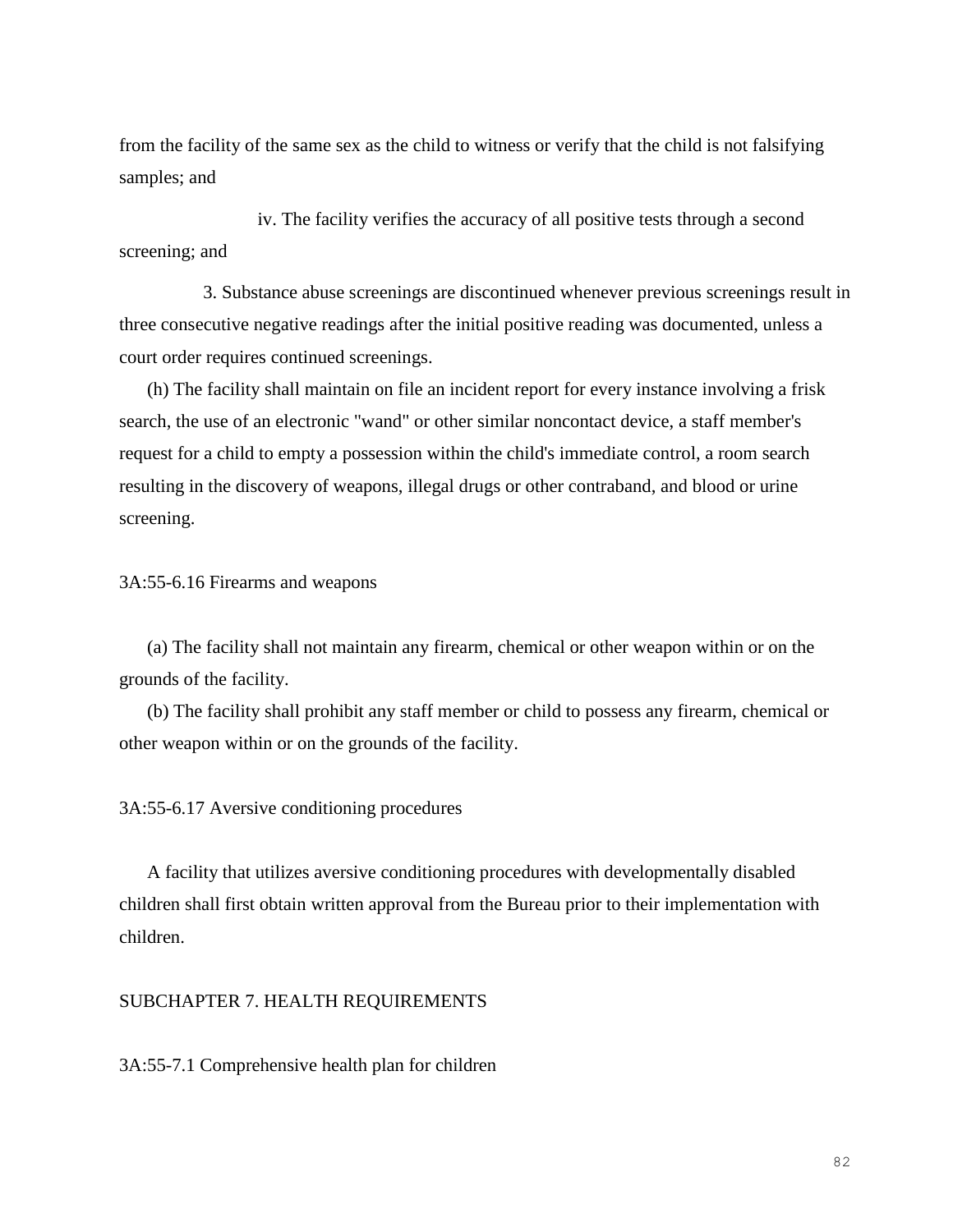(a) The facility shall prepare and implement a comprehensive health plan to ensure that each child's medical, dental, and other health needs are met adequately and promptly.

1. The facility shall identify a physician or health care organization who will assume responsibility for routine medical care of each child.

2. The facility shall arrange for emergency, routine and follow-up medical care for each child.

3A:55-7.2 Health care and medical treatment for children

(a) Within 72 hours after admission, the facility shall ensure that each child receives a medical examination, as defined in (d) below, unless the child had received such a medical examination within 30 calendar days prior to his or her placement.

(b) When the facility suspects that a child is ill or carrying a contagious disease, the child shall be examined by a physician prior to admission.

(c) When the facility suspects that a child has been abused or neglected, the facility shall ensure that the child is examined by a physician immediately upon admission.

(d) The facility shall ensure that each child receives an annual comprehensive physical examination and shall maintain a copy of the results of this physical examination in the child's record.

1. The physical examination shall include, but not be limited to:

i. A measurement of height and weight;

ii. A determination of blood pressure;

iii. An objective vision screening which uses a Titmus or Snellen test, or

equivalent;

iv. A hearing screening using an audiometer and, if indicated, tympanometry;

v. A hematocrit or Hemoglobin test, if indicated; and

vi. A urinalysis, if indicated.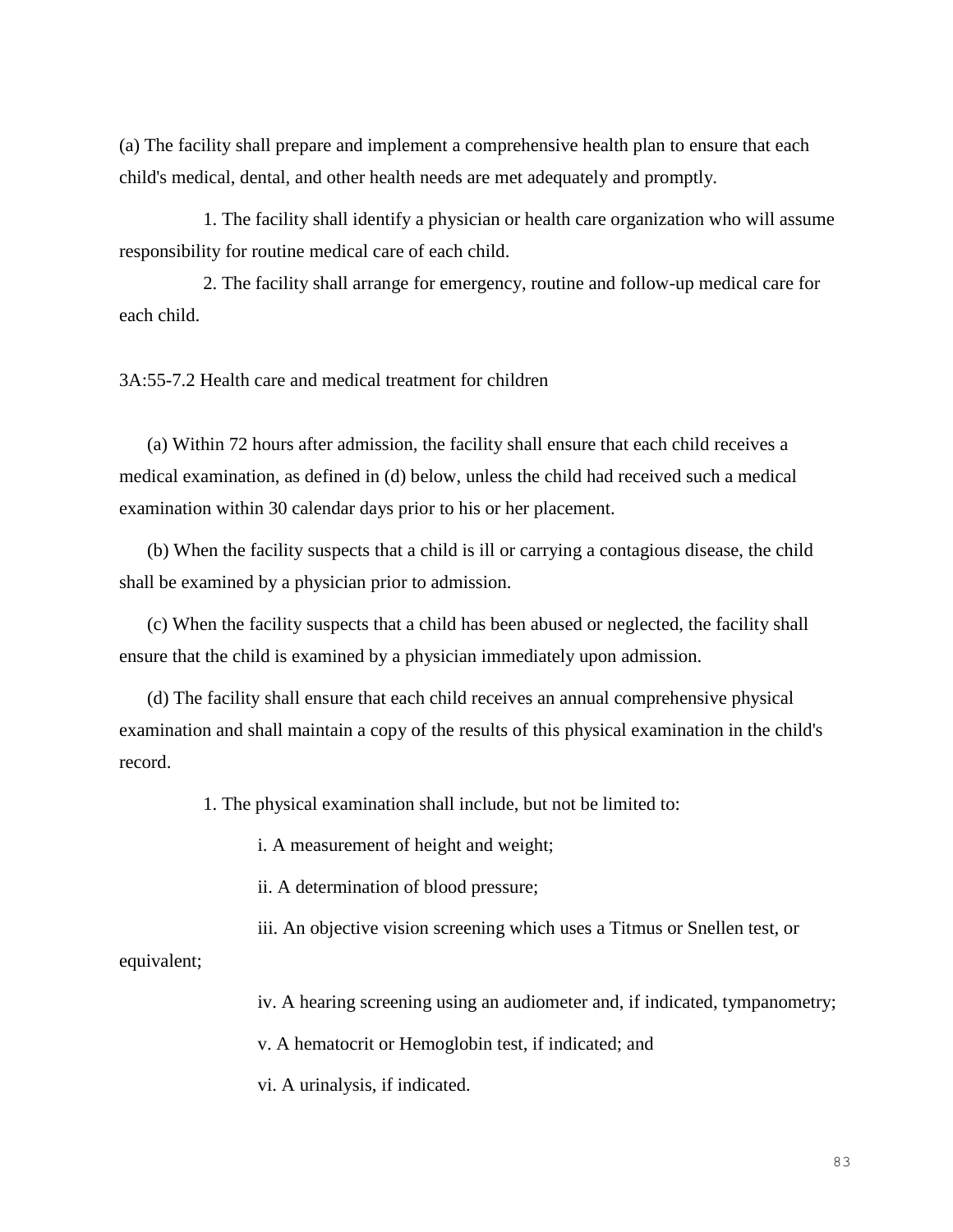2. The facility may use vision and hearing screening tests completed at the child's school if these tests meet the requirements specified in (d)1iii and iv above.

3. The facility shall ensure that eye glasses, orthopedic apparatus or other equipment are available to each child who requires them.

4. The facility shall ensure that all children 13 years of age and under receive a Mantoux tuberculin skin test unless they have had tuberculosis, and ensure follow-up with the physician if test results are positive.

5. The facility shall ensure that all children are appropriately immunized.

(e) The facility shall ensure that each child receives a dental examination within three months following admission and at least semi-annually thereafter.

(f) The facility shall ensure that children between two and six years of age receive developmental evaluations by a physician, nurse or other appropriate health official.

3A:55-7.3 General medical practices

(a) The facility shall ensure that any medical, dental, psychological or psychiatric treatment or medication administered to a child is explained to the child.

(b) When a serious accident or illness occurs to a child, the facility shall take the necessary emergency action and notify the child's parents and the Division's case manager or other placing agency immediately. The facility shall document these incidents in the child's record.

(c) When a child or staff member has a communicable disease, as specified in the table in (c)3 below, the facility shall:

1. Obtain a written statement from a licensed physician treating the child or staff member, confirming the diagnosis and indicating that there is no risk to the child or staff member, or to others before the child or staff member participates in group activities;

2. Isolate the child or staff member posing a risk to others; and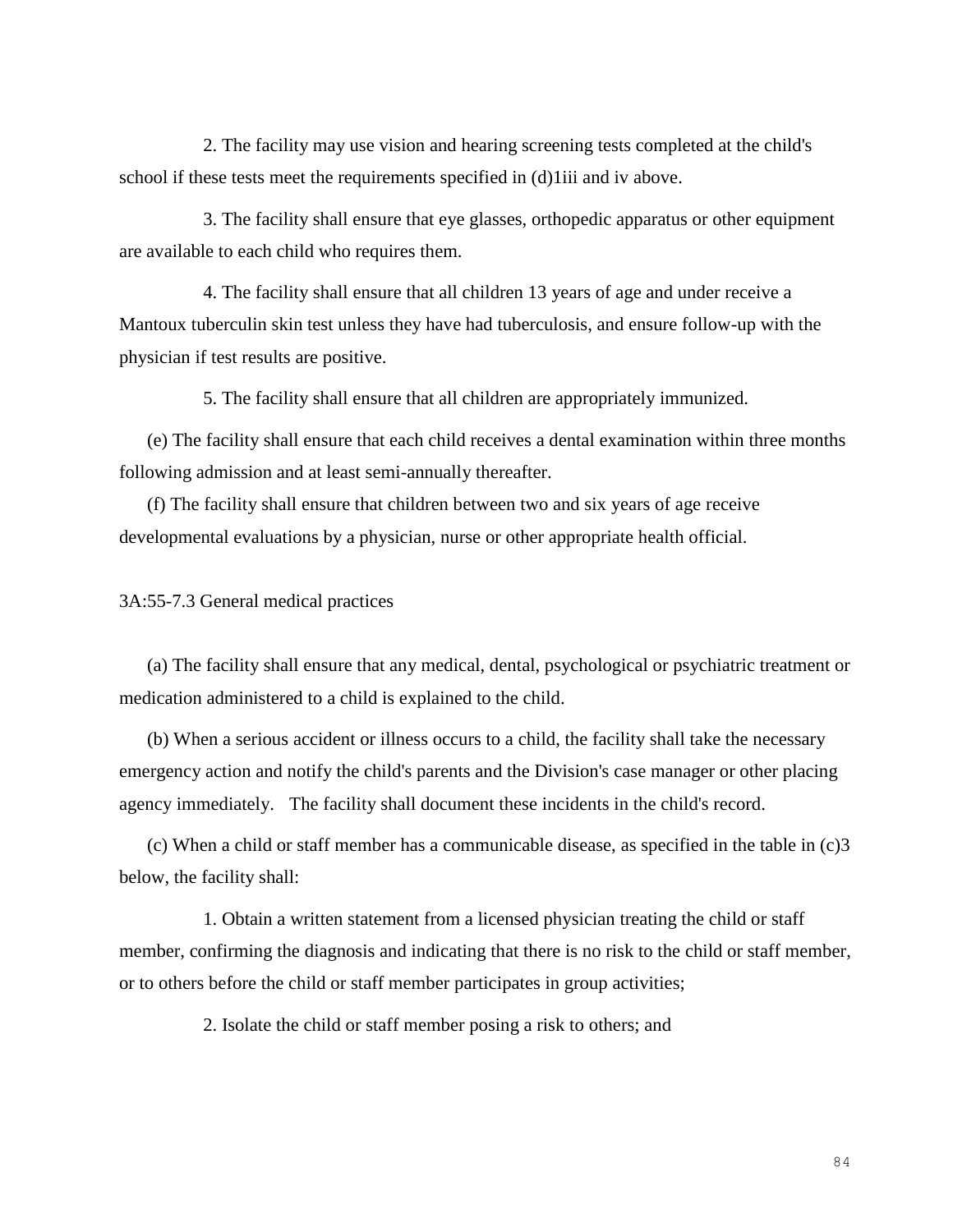3. Contact the New Jersey State Department of Health, the local health department or other appropriate public health authority when the child or staff member has a reportable disease, as specified in the table below.

#### TABLE OF COMMUNICABLE DISEASES

| Respiratory illnesses                                          | Gastro-intestinal | Contact        |
|----------------------------------------------------------------|-------------------|----------------|
|                                                                | illnesses         | illnesses      |
| Chicken pox                                                    | Giardia lamblia * | Impeti         |
|                                                                |                   | go             |
| German measles *                                               | Hepatitis $A^*$   | Lice           |
| Hemophilus influenzae *                                        | Salmonella *      | <b>Scabies</b> |
| Measles *                                                      | Shigella *        |                |
| Meningococcus *                                                |                   |                |
| Mumps *                                                        |                   |                |
| Strep throat                                                   |                   |                |
| Tuberculosis *                                                 |                   |                |
| Whooping cough *                                               |                   |                |
|                                                                |                   |                |
| * Reportable diseases, as specified in N.J.A.C. 3A:55-7.3(c)3. |                   |                |

3A:55-7.4 Medication other than psychotropic medication

(a) The facility shall administer prescription medication to a child only when the medication is authorized by a physician.

(b) The facility shall limit the dispensing of non-prescription over-the-counter medication to the following types, which shall be dispensed in accordance with the recommended dosage, age or weight of the child, as indicated on the label:

1. Antihistamines or decongestants;

2. Acetaminophens (or other age-approved aspirin substitutes);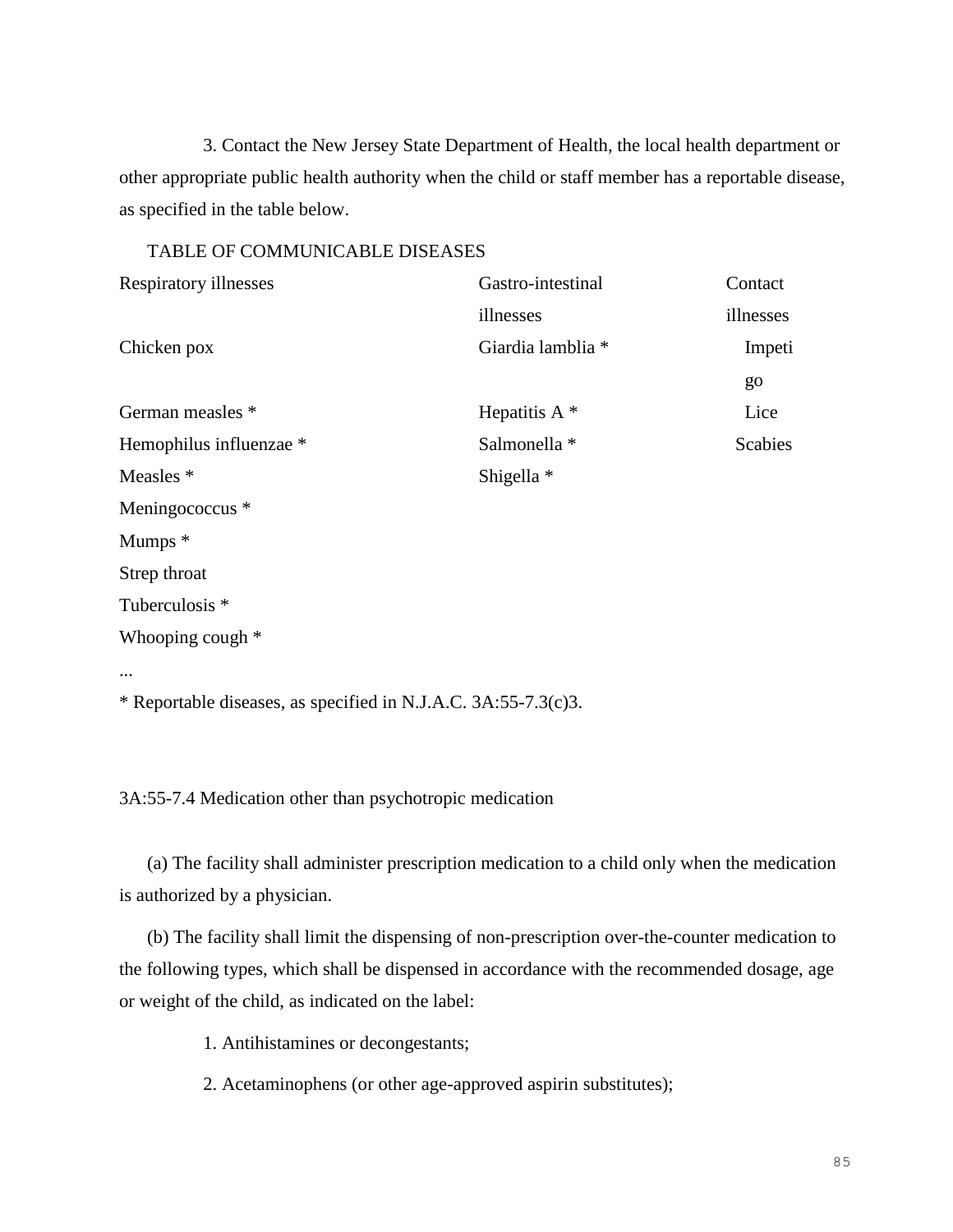3. Cough suppressants; and

4. Topical ointments.

(c) The facility may permit the dispensing of non-prescription medication other than those listed in (b) above if the child's physician authorizes it in writing.

(d) The facility shall maintain a medication log book that contains the following information:

1. The name of the child receiving medication, whether prescription or non-prescription;

2. The type of medication, dosage, and intervals between dosages;

3. What to do if a dosage is missed;

4. The reason for the medication;

5. The date and time the medication was administered;

6. Possible side effects of the medication, if any; and

7. The signature and title of the staff member dispensing the medication.

(e) The facility shall encourage the self-administration of medication by properly trained and supervised children whenever their intellectual, emotional and physical capabilities make such practice appropriate and feasible. This shall be documented in each child's treatment plan.

(f) The facility shall ensure that the following procedures for storage of medication are followed:

1. The facility shall keep all prescription and non-prescription medication in a locked cabinet or container, or, as needed, in a locked box in a refrigerator. The facility shall ensure that the keys to the locked cabinets, containers and locked boxes are adequately safeguarded and maintained by staff members and are kept out of reach of children;

2. All outdated stocks and prescriptions no longer in use shall be disposed of safely as follows:

i. Liquid medication shall be poured down the drain, the bottles rinsed out and then disposed of in the trash; and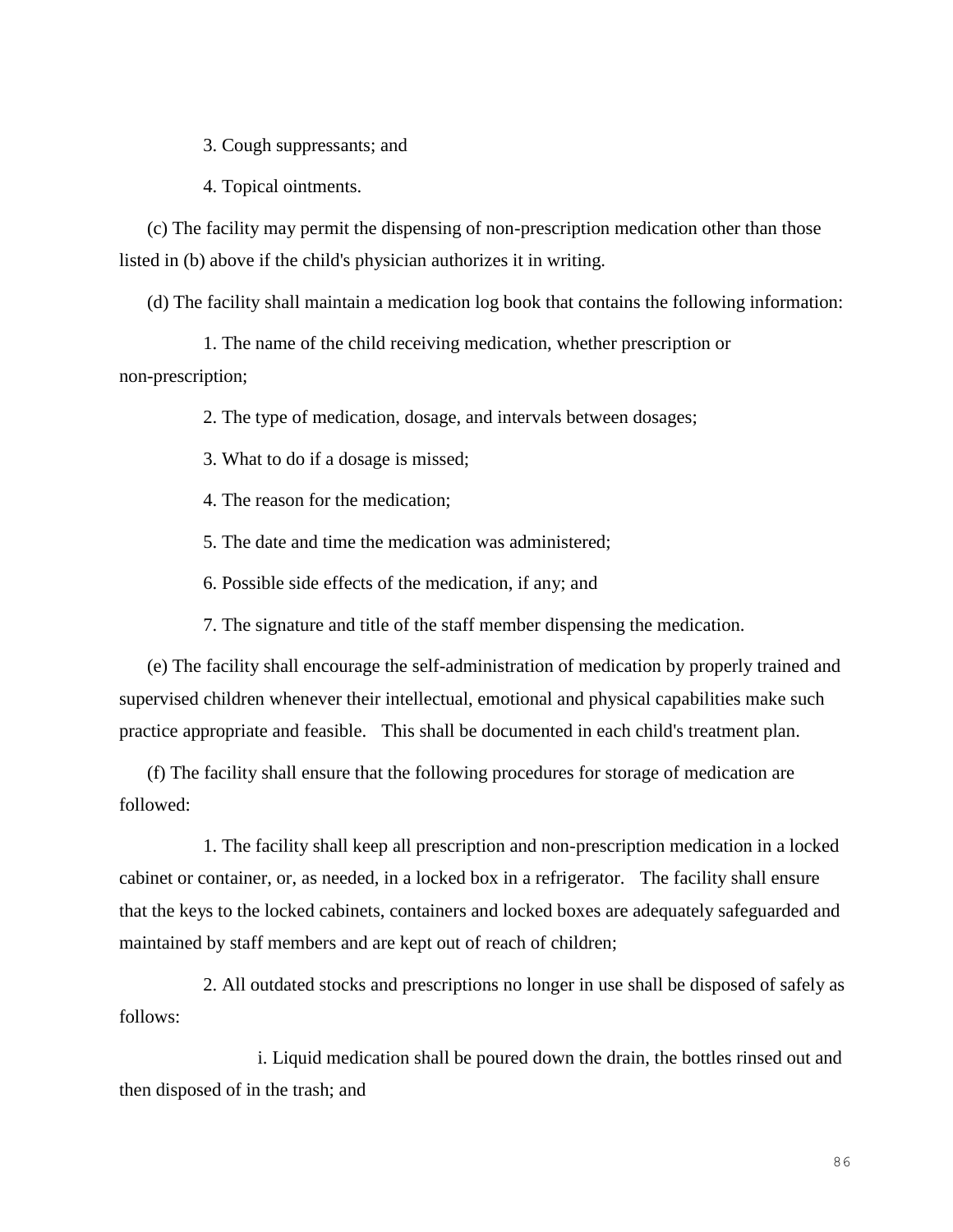ii. Pills, tablets and capsules shall be flushed down the toilet before the bottle or packet is disposed of in the trash;

3. The telephone number of the regional poison control center shall be posted at all medication-dispensing stations and by each telephone; and

4. Staff members shall have access to medical supplies at all times.

(g) In situations where the facility determines that an adolescent is capable of self-administration of prescription birth control-related supplies, the facility may allow the adolescent to maintain such supplies amongst her personal possessions, so long as the facility:

1. Provides a locked cabinet or box for storage; and

2. Documents in the treatment plan the rationale and arrangements for the adolescent to maintain prescription birth control-related supplies.

#### 3A:55-7.5 Psychotropic medication

(a) The facility shall not administer medication to children as a punishment, for the convenience of staff members or as a substitute for a treatment program.

(b) The facility shall ensure that a pre-treatment clinical assessment, based on behaviors exhibited by the child and observed by staff members, is conducted by a licensed physician before psychotropic medication is prescribed. This pre-treatment clinical assessment shall include at least the following information:

1. A comprehensive drug history, including consideration of the use of all prescription and non-prescription drugs by the child as well as a history of cardiac, liver, renal, central nervous system or other diseases, a history of drug allergies and dietary information;

2. A laboratory work-up, including, but not limited to:

i. A complete blood count. If the medication prescribed requires routine follow-up blood work, this blood count test shall be administered prior to the child's beginning his or her medication regimen. If the medication prescribed does not require routine follow-up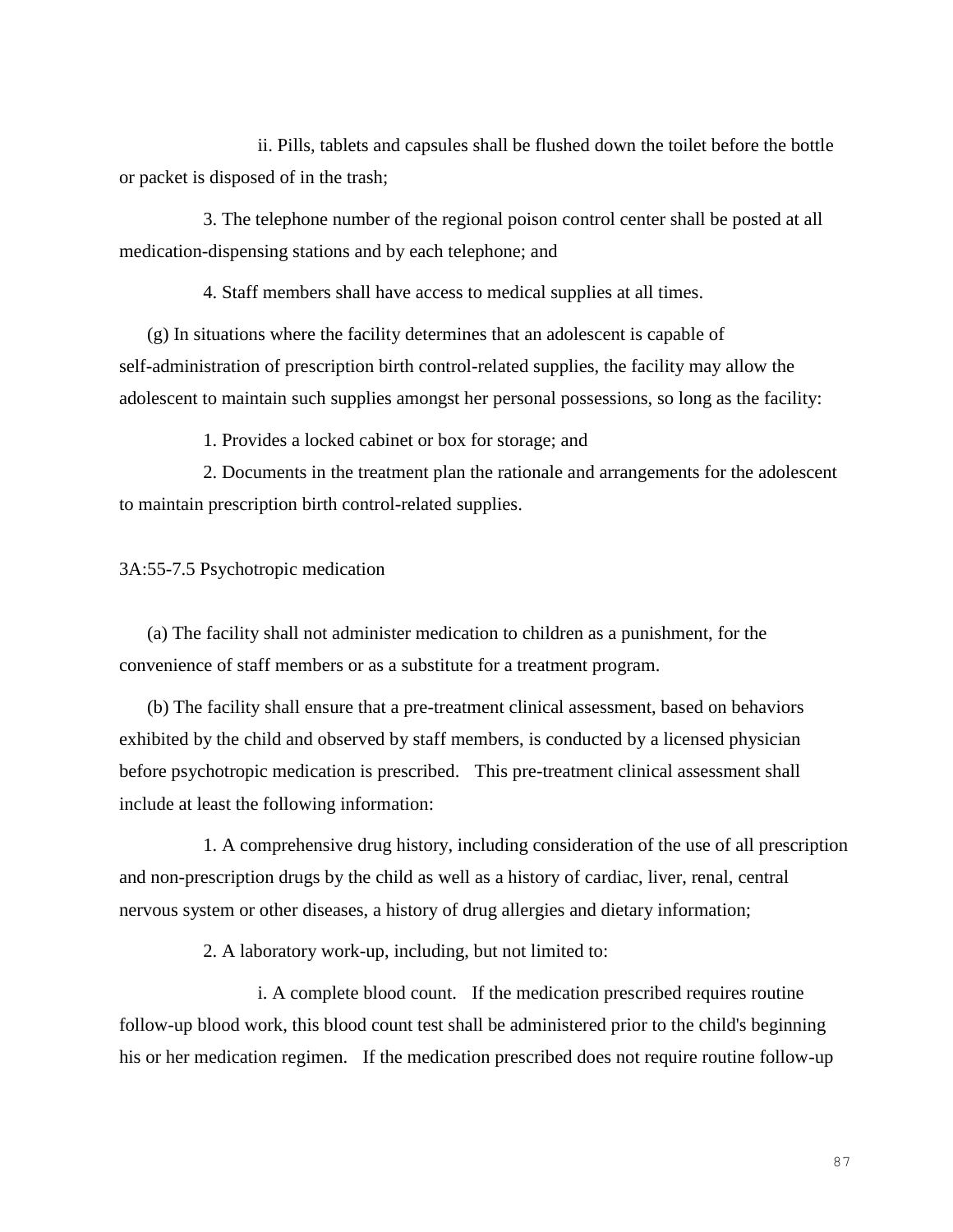blood work, a new blood count test is not required as long as the child has had a blood count test within one year of admission, unless the physician determines otherwise;

ii. Urinalysis;

iii. Blood screening to include an assessment of liver and renal functions, if indicated; and

iv. Cardiogram (EKG) and electroencephalogram (EEG), as indicated, on children with previous histories of cardiac abnormalities or central nervous system disorders; and

3. A written description of:

i. Non-pharmacological interventions that were considered or attempted to address the child's behavior;

ii. The purpose of the medication, the specific behavior(s) of the child to be modified and ways in which progress towards the treatment objectives will be measured;

iii. The dosage; and

iv. How possible side effects will be monitored and reported to the physician who prescribed the medication.

(c) Within two weeks after admission, the facility shall ensure that all children already receiving psychotropic medication receive a clinical assessment by a physician as specified in (b) above. The facility may extend this two-week time period up to 30 days in which a child receives a clinical assessment, provided that:

1. The facility has the necessary amount(s) of medication to administer to the child during any extended time period;

2. The facility has consulted with the physician who previously prescribed the medication; and

3. The facility documents the consultation in (c)2 above in the child's record.

(d) The facility shall not be obligated to comply with (b) above and (e) below, for a pre-treatment clinical assessment and informed consent for psychotropic medication, other than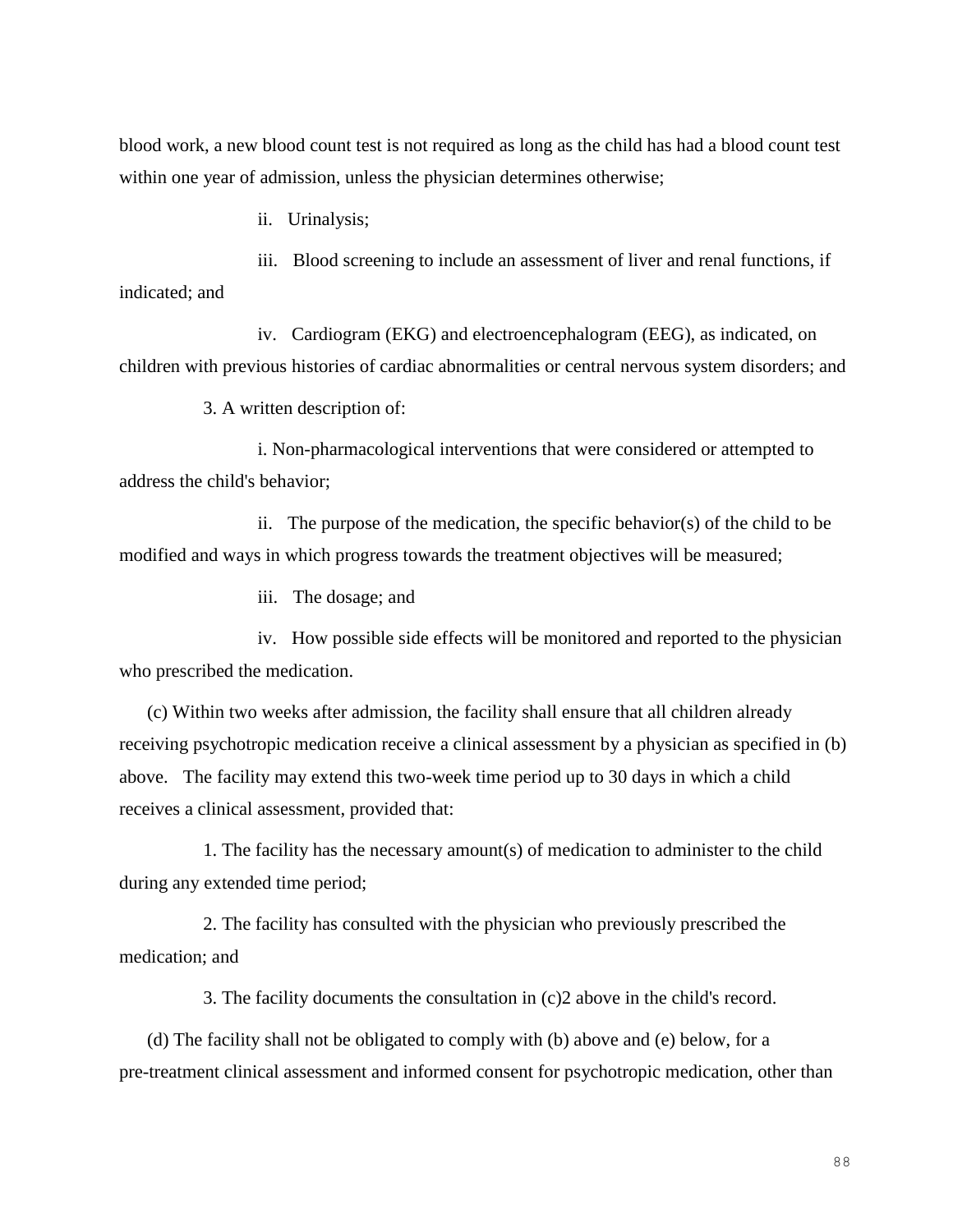long-acting drugs, if the treating physician certifies in the child's clinical record that the child presents a danger to self and/or others.

1. The initial decision to administer emergency medication shall be based on a personal examination of the child by a physician.

2. The initial administration of emergency medication may extend for a maximum period of 72 hours.

3. A physician may authorize the administration of medication for an additional 72 hours upon determination that the continuance of medication on an emergency basis is clinically necessary. This authorization may be given by telephone, provided that it is countersigned by the physician and certified as to the necessity in the child's clinical record within 24 hours. If this medication is then deemed necessary for the child's treatment while in the facility, the physician shall complete the pre-treatment clinical assessment as specified in (b) above.

4. The facility's staff members shall document on a separate reporting form that the psychotropic medication was administered in an emergency situation. The documentation shall identify possible side effects to be monitored as described in (b)3iv above.

(e) Before administering psychotropic medication, the facility shall obtain written informed consent from the child's parent(s) or legal guardian, and from all children 14 years of age and older consistent with their age and level of functioning unless the facility documents that the child lacks the capacity for informed consent. In cases where both a parent and legal guardian exist, the facility shall seek written informed consent from the legal guardian.

1. A physician, registered nurse or staff member trained in administering psychotropic medication shall obtain written informed consent.

2. The person requesting written informed consent shall ensure that parents, guardians and children are informed about:

i. The behavior or symptoms which the medication is intended to modify;

ii. The dosage;

iii. Any change in type of medication; and

iv. How possible side effects of the medication will be treated.

89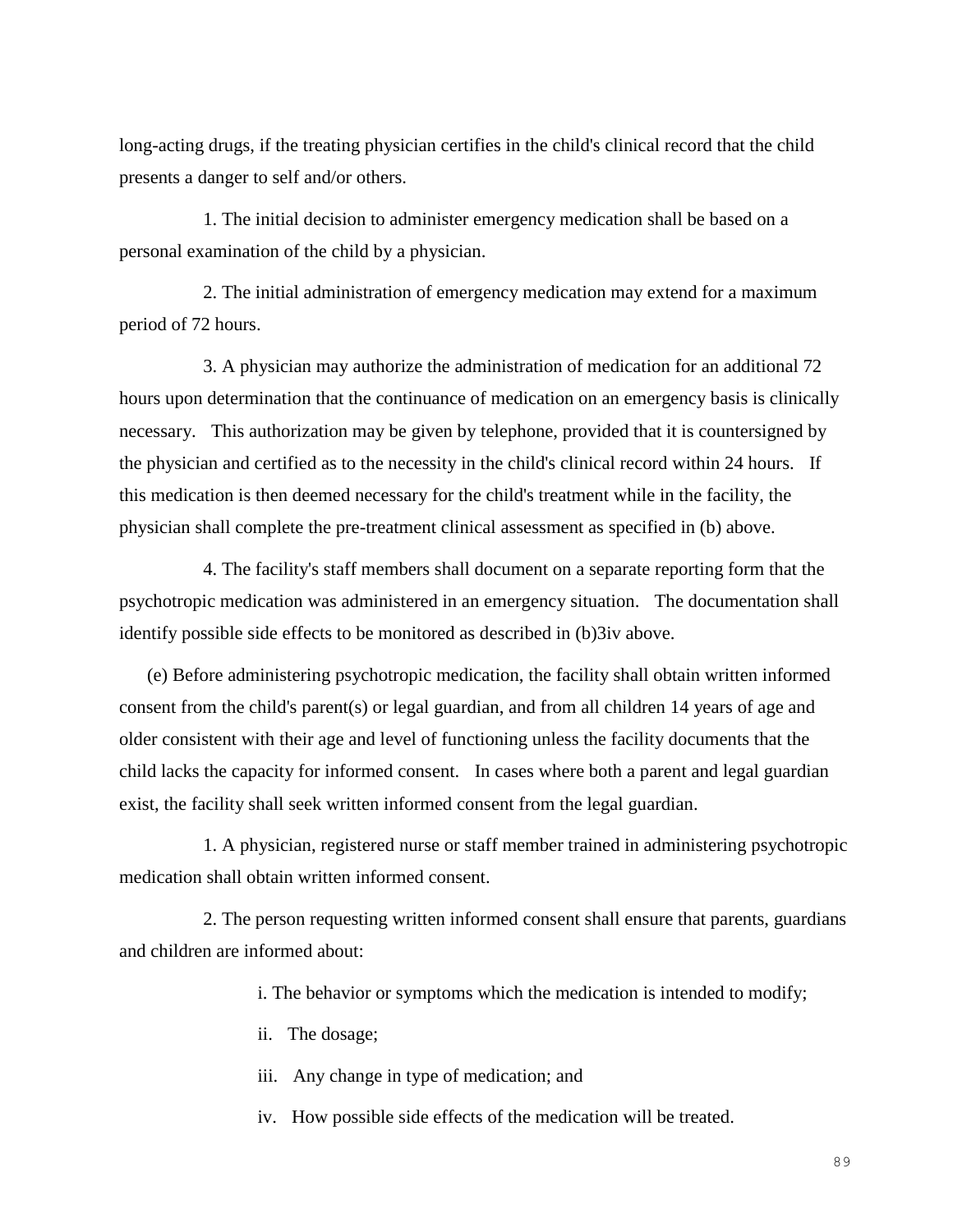3. When a request for written informed consent is made by a staff member, the staff member shall inform the parent that a physician is available for consultation regarding the proposed medication.

4. The facility may obtain verbal informed consent by telephone from the child's parents when the facility, physician, registered nurse or staff member is unable to obtain written informed consent, provided that:

i. The facility documents the telephone call in the child's record; and

ii. The facility obtains the written informed consent from the child's parents or legal guardian within 24 hours of receiving the verbal informed consent.

5. If the facility cannot obtain written informed consent or verbal informed consent, the facility shall use certified mail, return receipt requested, and shall send the request to the parent's or legal guardian's last known address at least 10 calendar days before the proposed date for the commencement of treatment. The written notice shall specify:

i. The proposed date for beginning of treatment; and

ii. That a failure to respond by the proposed date for the beginning of treatment shall empower the director, after consultation with the Division's case manager or other placing agency, to grant consent for the medication.

6. The facility shall document all methods for requesting written consent in the child's record.

(f) When a parent, legal guardian or child refuses or revokes consent for medication, the following procedures shall apply:

1. The treating physician or his or her designee shall speak to the child or the parent or both to respond to the concerns about the medication. This person shall explain the child's condition, the reasons for prescribing the medication, the benefits and risks of taking the medication, and the advantages and disadvantages of alternative courses of action;

2. If the child or parent continues to refuse or revoke consent to medication and the physician or his or her designee still believes that medication is a necessary part of the child's treatment plan: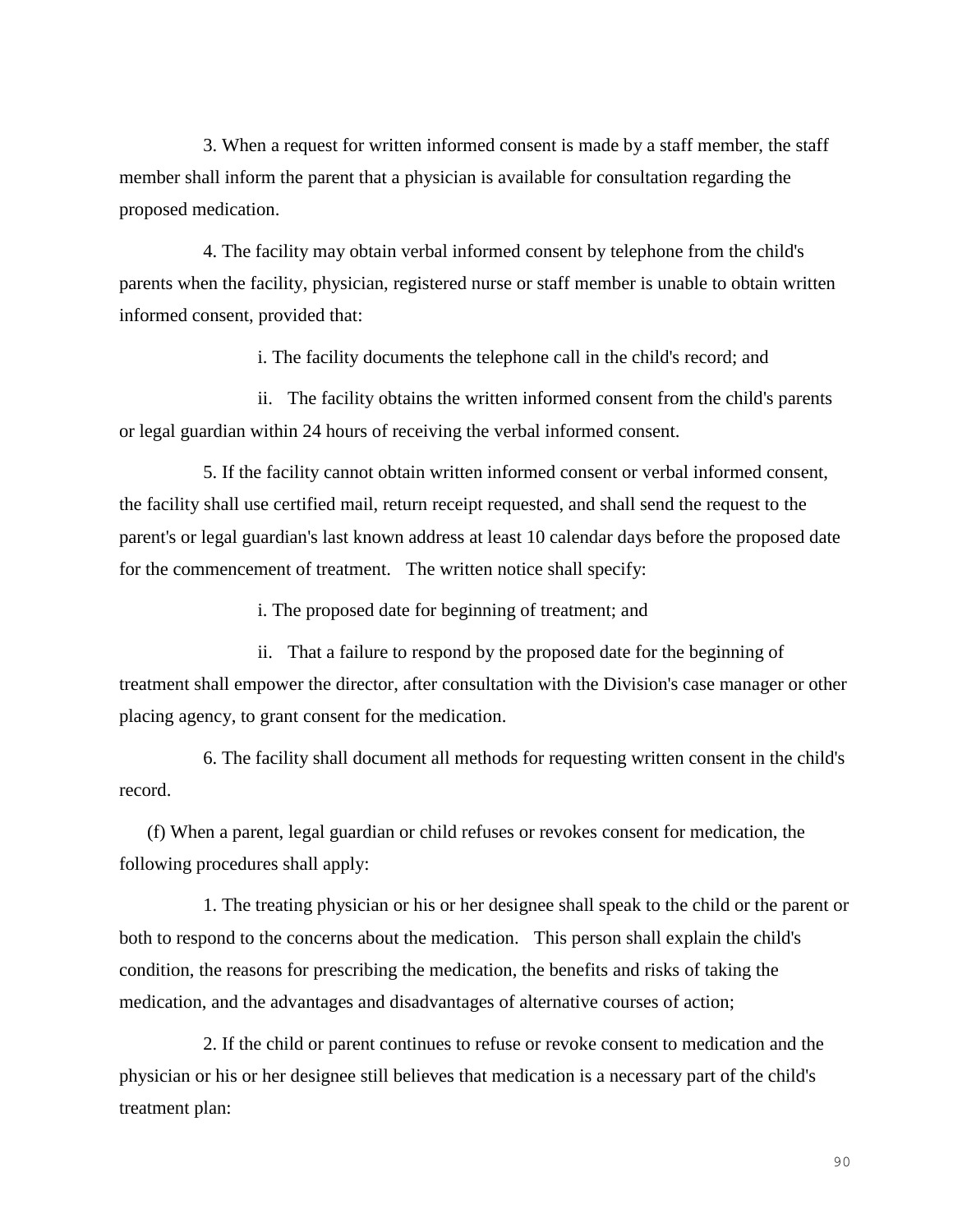i. The director of the facility shall advise the child and the parent that the matter will be discussed at a meeting with the child's treatment team and shall invite the child and parent to attend such meeting;

ii. The director of the facility may suggest that the child and parent discuss the matter with a person of their own choosing, such as a relative, attorney, physician, or mental health clinician;

iii. The treatment team shall meet to discuss the treating physician's recommendations and the response of the child or parent; and

iv. The treatment team shall attempt to formulate a viable treatment plan that is acceptable to the child and parent;

3. If, after the treatment team meeting, the child or parent continues to refuse or revoke consent to medication and the treating physician still believes that medication is a necessary part of the child's treatment plan, the facility shall obtain an independent psychiatric review. The psychiatrist conducting this independent assessment shall review the child's clinical record, conduct a personal examination of the child, provide a written report for the child's treatment team, and, if the parent or child is refusing or has revoked consent to medication, speak with the parent or child, respectively; and

4. If the child or parent continues to refuse or revoke consent to medication, and the facility feels that the child cannot be adequately treated without the medication, the facility may initiate an emergency discharge, as specified in N.J.A.C. 3A:55-6.2(b) and 10.5.

(g) The facility shall administer psychotropic drugs in the following manner:

1. Psychotropic medication shall be dispensed only by licensed pharmacists and prescriptions shall always be labeled to reflect the following information:

- i. The name and address of the dispensing pharmacy;
- ii. The full name of the pharmacist;
- iii. The full name of the child;
- iv. Instructions for use, including the dosage and frequency;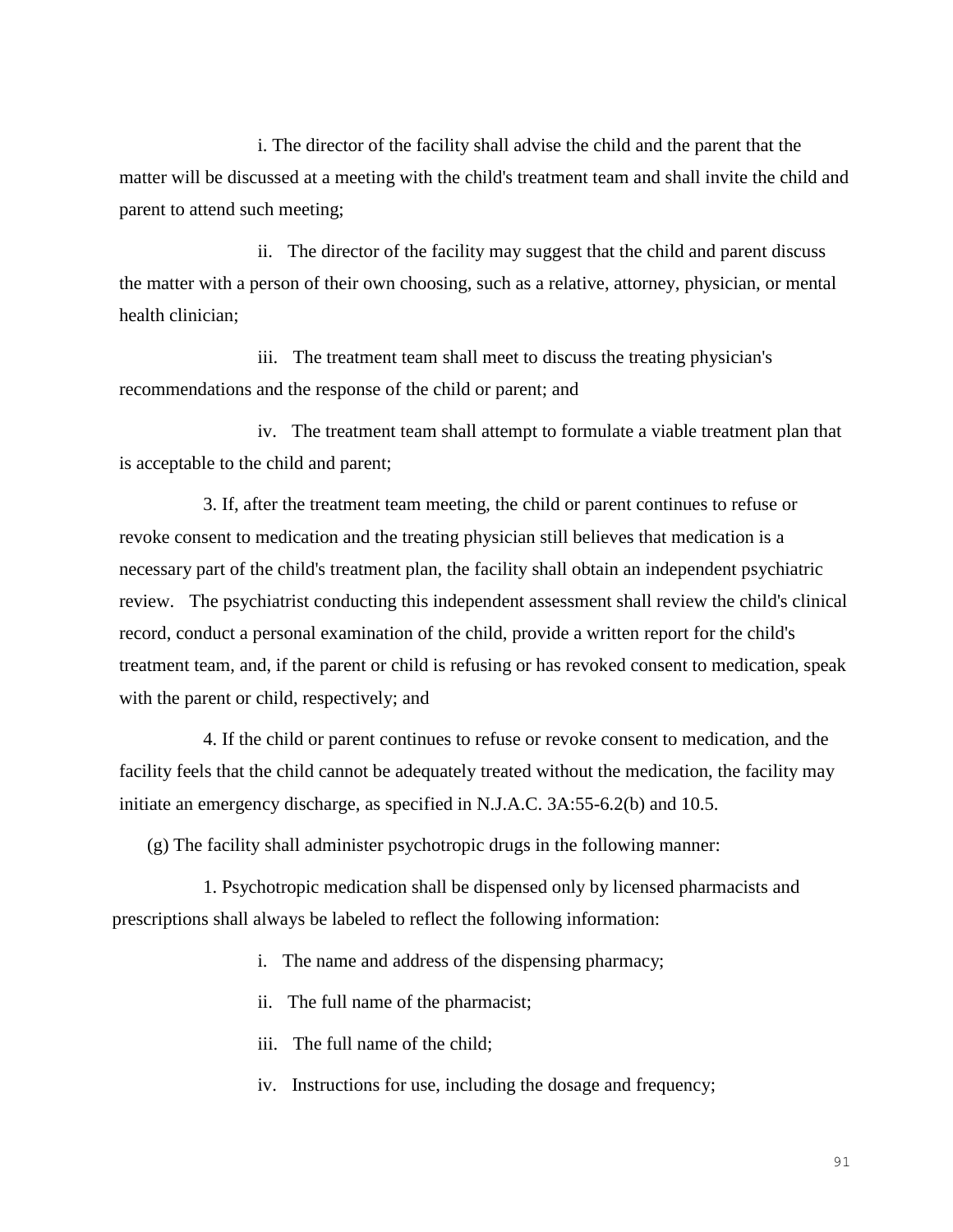- v. The prescription file number;
- vi. The dispensing date;
- vii. The prescribing physician's full name;
- viii. The name and strength of the medication;
- ix. The quantity dispensed; and

x. Any cautionary information appropriate to the particular medication;

2. The facility shall encourage the self-administration of medication by properly trained and supervised children whenever their intellectual, emotional, and physical capabilities make such practice appropriate and feasible. The child's capability for self-administration of psychotropic medication shall be documented in the child's treatment plan; and

3. The facility shall ensure that psychotropic medication is stored as specified in N.J.A.C. 3A:55-7.4(f).

(h) The facility shall ensure that all children receiving psychotropic medication are monitored in the following manner:

1. Staff members directly involved with the child shall record daily progress towards treatment goals and objectives and observed side effects which are identified in the pre-treatment clinical assessment;

2. Staff members shall notify the prescribing physician immediately, when side effects are observed;

3. The facility shall ensure that:

i. The physician or his or her designee reviews the child's behavior, well-being and status towards treatment goals and objectives, side effects and reason for continuing the medication every 30 days;

ii. The review is documented in the child's medical record; and

iii. The facility informs the child, parents, legal guardian, the Division's case manager or other placing agency in writing about the outcome of a negative review.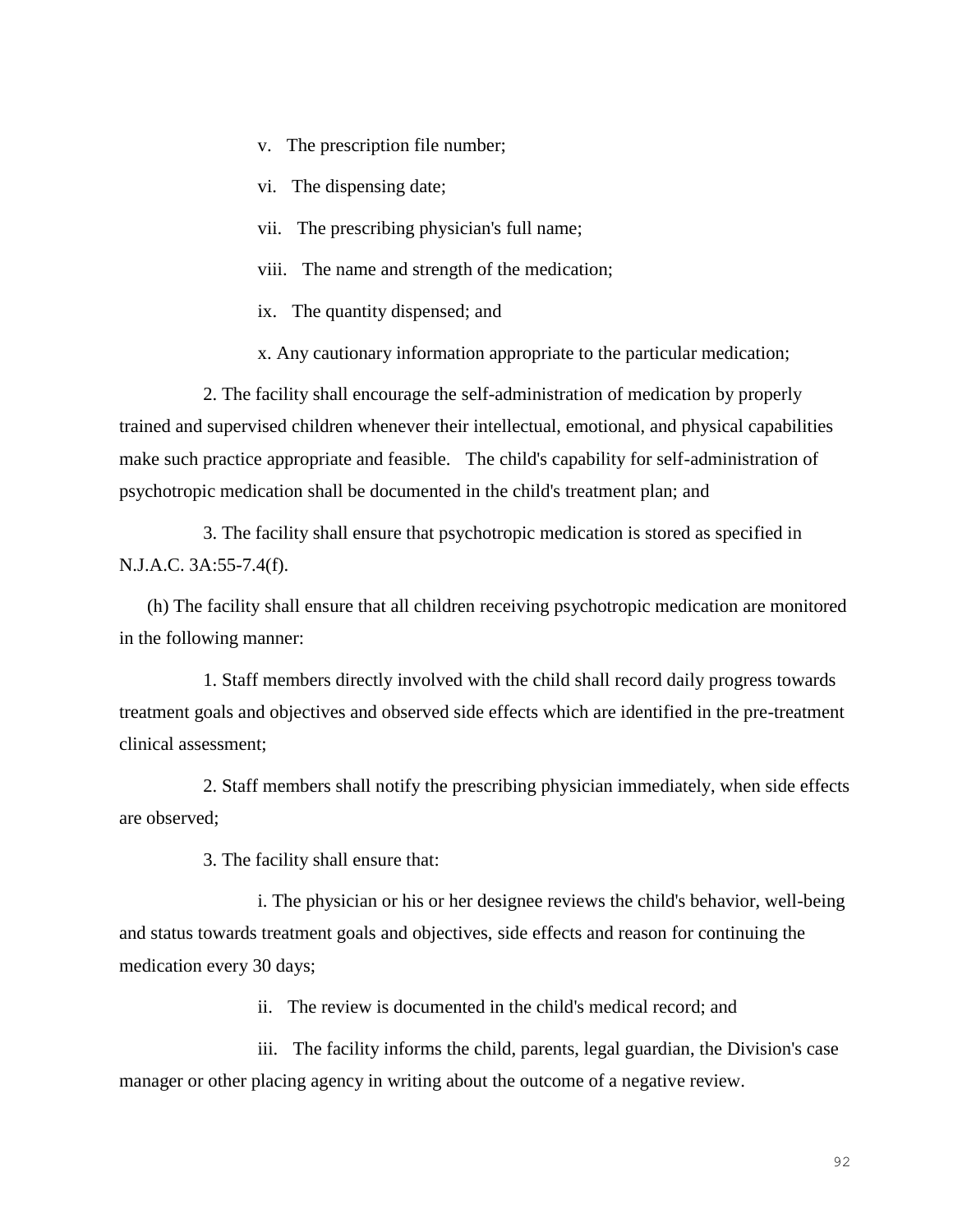(i) The facility shall ensure that each staff member involved in administering psychotropic medication receives the following training:

1. Indications for drug use; and

2. Therapeutic effects and side effects.

(j) The facility shall record all information about a child's psychotropic medication, as specified in N.J.A.C. 3A:55-7.4(d), and the facility shall ensure that the child's medication record is available to the physician for review when additional medication is prescribed.

3A:55-7.6 Health education and physical care for children

(a) The facility shall ensure that children receive training in personal care, hygiene and grooming habits.

1. The facility shall discuss the physiological changes experienced during adolescence with children in the facility.

2. The facility shall instruct children about sexually responsible behavior including how to protect themselves from pregnancy and sexually transmitted diseases including AIDS.

3. The facility shall instruct all children about the health and social consequences of smoking tobacco products, smokeless tobacco, alcohol and drug abuse.

(b) The facility shall ensure that children are provided with the following:

1. Individual towels and washcloths;

2. Soap and toilet paper; and

3. Hygiene supplies that are age appropriate for their needs, such as toothpaste, mouthwash, deodorant, shampoo, razors, shaving cream and feminine hygiene articles.

(c) For children unable to provide for their own personal care and hygiene, the facility shall bathe and groom them, and provide other personal hygiene services that are necessary to meet their needs.

(d) The facility may permit residents to maintain over-the-counter cosmetics, acne preparations and personal hygiene supplies among their personal possessions.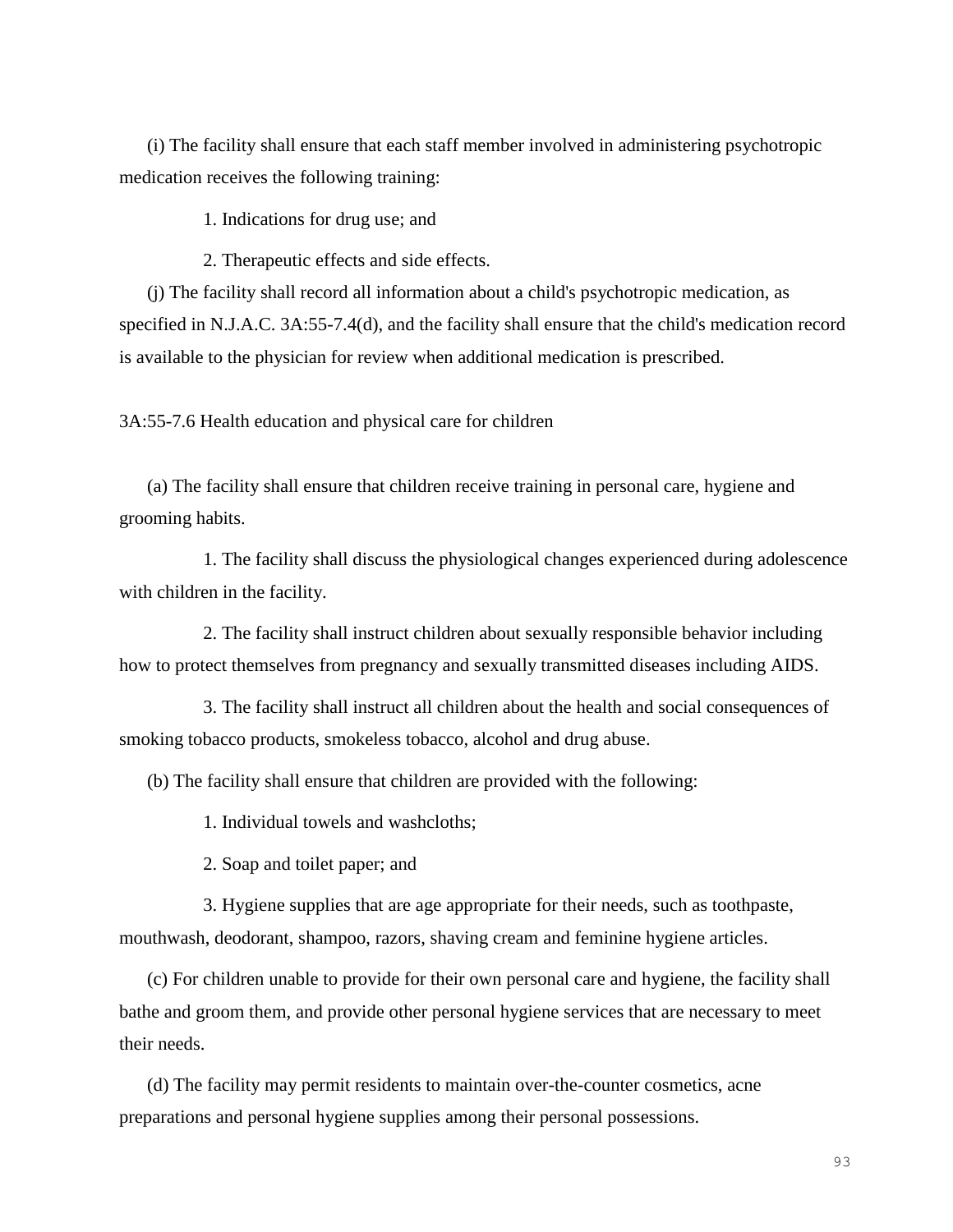(e) The facility shall take measures to ensure that each child has an adequate personal supply of clean, well-fitting and attractive clothing and footwear appropriate to his or her age, gender, individual needs, community standards, and season.

1. The facility shall ensure that each child's clothing is kept clean and in good repair. The facility may require children 12 years of age and older to do their own laundry.

2. The facility shall not require children to wear any article of clothing that would explicitly identify them as a resident of the facility.

3A:55-7.7 Health requirements for staff

(a) Before working for a facility each staff member who comes in contact with the children for the equivalent of eight hours a week or more shall submit a written statement from a licensed physician indicating that he or she is in good health and poses no health risk to persons at the facility. Such statement shall be based on a medical examination conducted within the six months immediately preceding such person's association with the facility.

(b) Prior to or upon beginning work or having contact with the children for the equivalent of at least eight hours a week at the facility, each staff member shall take a Mantoux tuberculin skin test with five TU (tuberculin units) of PPD tuberculin. If the staff member has had a previous positive Mantoux tuberculin skin test the staff member shall have a chest x-ray taken in lieu of the Mantoux tuberculin skin test. The staff member shall submit to the facility written documentation of the results of the test or x-ray.

1. If the Mantoux tuberculin skin test result is insignificant (zero to nine millimeters (mm) of induration), no further testing shall be required. The Bureau or facility may, at any time, require a staff member to retake the Mantoux tuberculin skin test, if there is a reason to believe or suspect that the staff member may have contracted tuberculosis or if the State Department of Health recommends retesting.

2. If the Mantoux tuberculin skin test result is significant (10 or more mm of induration), the individual shall have a chest x-ray taken. If the chest x-ray shows positive results, the facility shall require that the staff member obtain a written statement from a physician certifying that he or she poses no threat of tuberculosis contagion before allowing the staff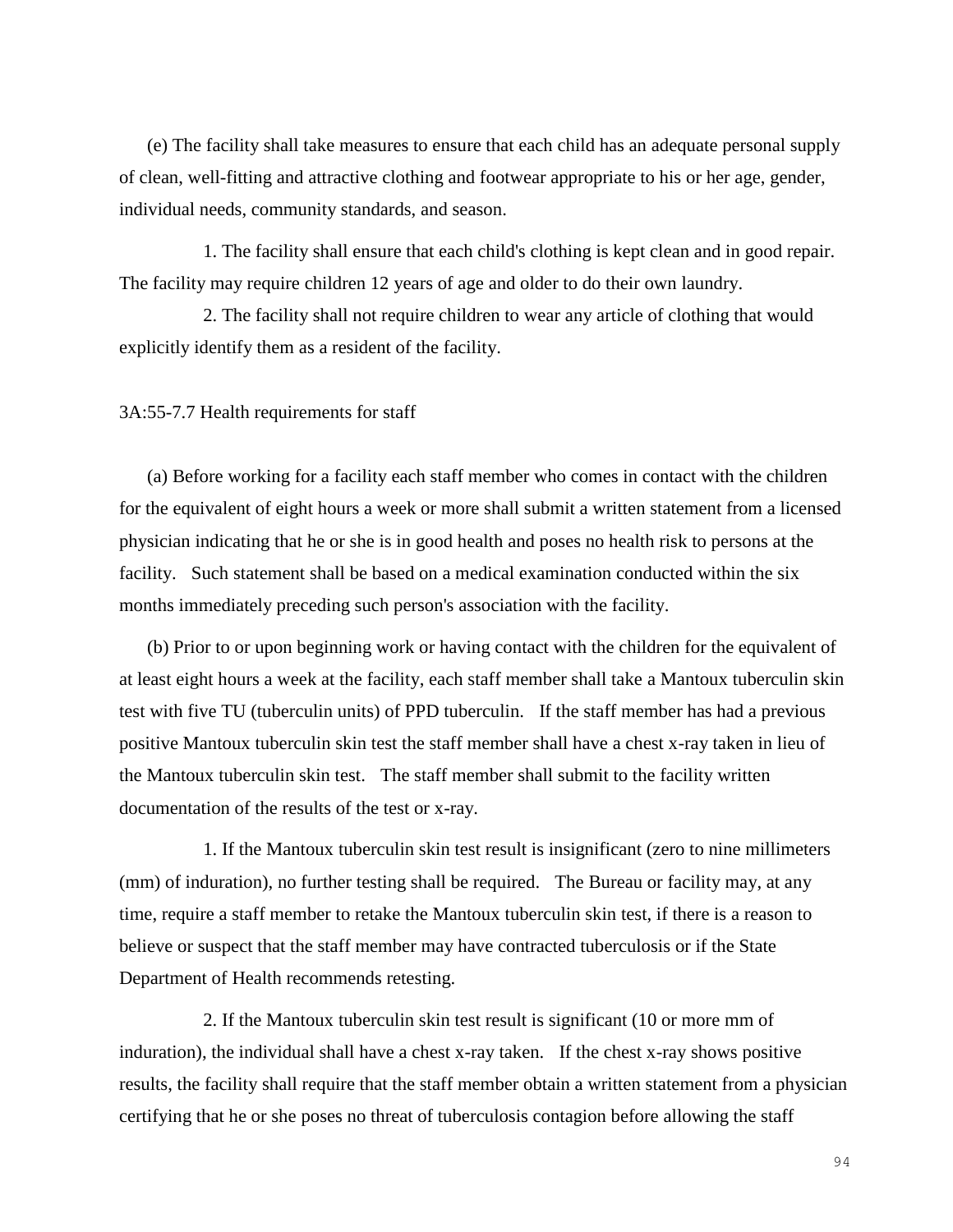member to come in contact with the children. The facility shall ensure that the staff member adheres to the recommended follow-up testing, if any, by the physician.

3. The facility shall prohibit any staff member who fails to submit satisfactory results from having contact with the children at the facility.

(c) The facility shall maintain on file the results of each staff member's:

1. Mantoux tuberculin skin test or chest x-ray when indicated; and

2. Physical examination.

(d) The facility shall exclude a staff member who appears to be physically, emotionally or mentally impaired or who appears to have a drug-induced or alcohol-induced condition that would endanger the health, safety and well-being of the children or other staff members. The facility shall document the action taken to exclude the staff member and maintain such documentation in the staff member's personnel record. The facility shall not permit the staff member to reassume duties until the condition is no longer present as specified in N.J.A.C. 3A:55-5.1(a).

3A:55-7.8 Environmental sanitation and staff hygiene

(a) Staff members shall use disposable rubber gloves, which shall be discarded after each use, when coming into contact with blood, vomit, urine, fecal matter or other body secretions.

(b) The facility shall ensure that areas in the facility, bedding, furniture, carpeting and clothing, that come into contact with blood, vomit, urine, fecal matter or other body secretions are disinfected with a commercially prepared disinfectant that indicates it kills bacteria, viruses and parasites. This solution shall be used in accordance with label instructions.

(c) The following equipment items or surfaces shall be washed and disinfected after an incident, as specified in (b) above:

1. Toilet seats;

2. Sinks and faucets;

3. Mops that were used in the clean-up;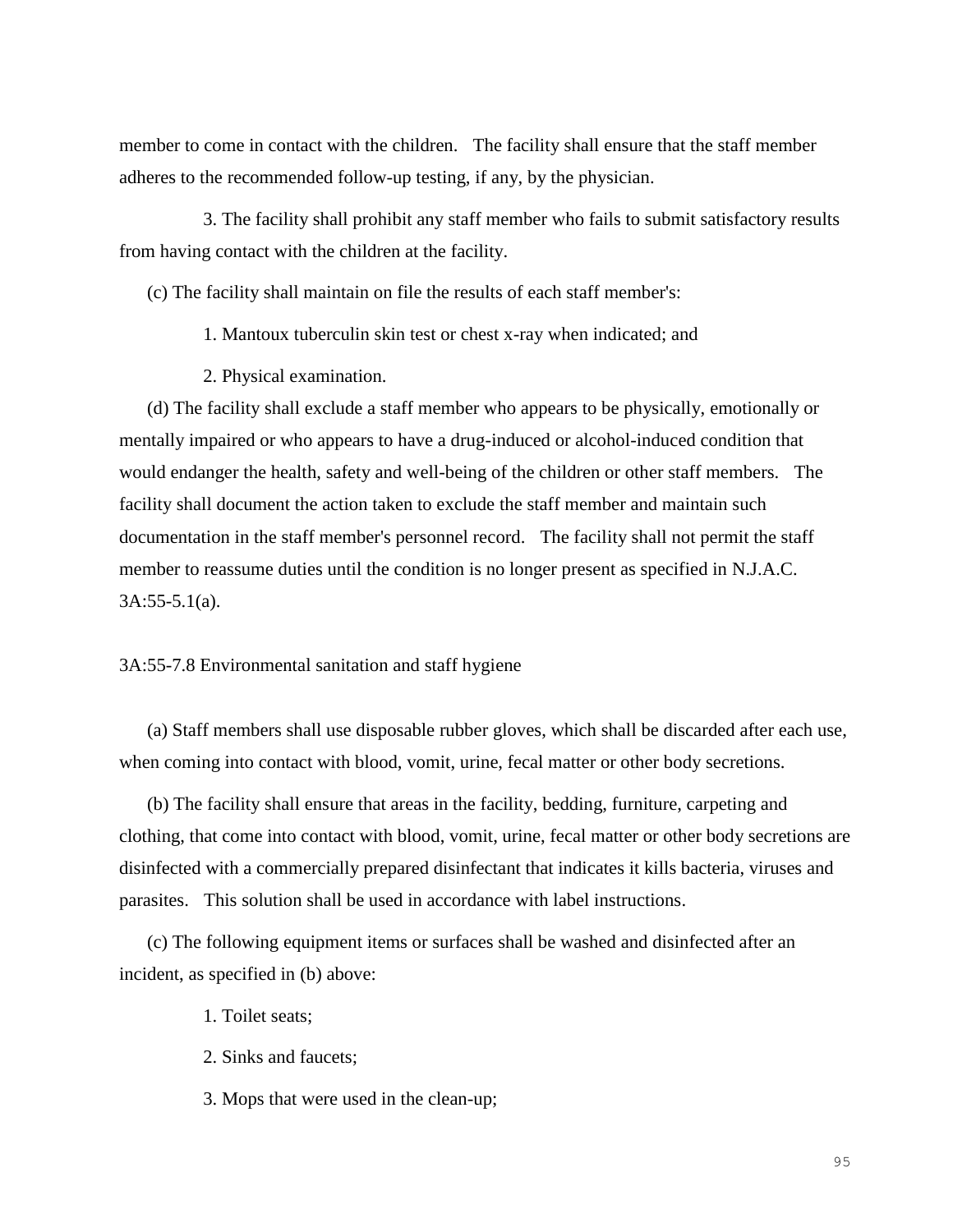4. Washcloths, towels and sponges that were used in the clean-up; and

5. Thermometers.

#### SUBCHAPTER 8. TRANSPORTATION REQUIREMENTS

3A:55-8.1 General requirements

(a) The provisions of this subchapter shall apply to each facility that provides or arranges transportation for children:

1. To or from the facility or between other prearranged sites and the facility; or

2. In connection with an activity (such as a field trip) conducted by or under the auspices of the facility.

(b) Each facility as specified in (a) above shall also comply with applicable provisions of the New Jersey Division of Motor Vehicles law, pursuant to N.J.S.A. 39:1-1 et seq. and rules promulgated thereunder, as specified in N.J.A.C. 13.

(c) The facility may authorize staff members to utilize their own private passenger vehicles to transport children from the facility to and from scheduled field trips or to transport children from the facility to a hospital, clinic or office for medical treatment. However, staff members may be authorized to do so only if:

1. The vehicle has a capacity of eight or fewer persons;

2. The driver possesses a valid automobile driver's license issued by the New Jersey Division of Motor Vehicles, hereinafter referred to as the DMV, or a valid automobile driver's license issued by an approved out-of-State motor vehicle agency for the state in which the driver is a legal resident;

3. The vehicle has a valid motor vehicle inspection sticker issued by the DMV or by an approved out-of-State motor vehicle agency for the state in which the car is legally registered;

4. The vehicle owner possesses liability insurance at least at the minimum amounts required by the New Jersey State insurance law, pursuant to N.J.S.A. 17:28-1.1a or at least the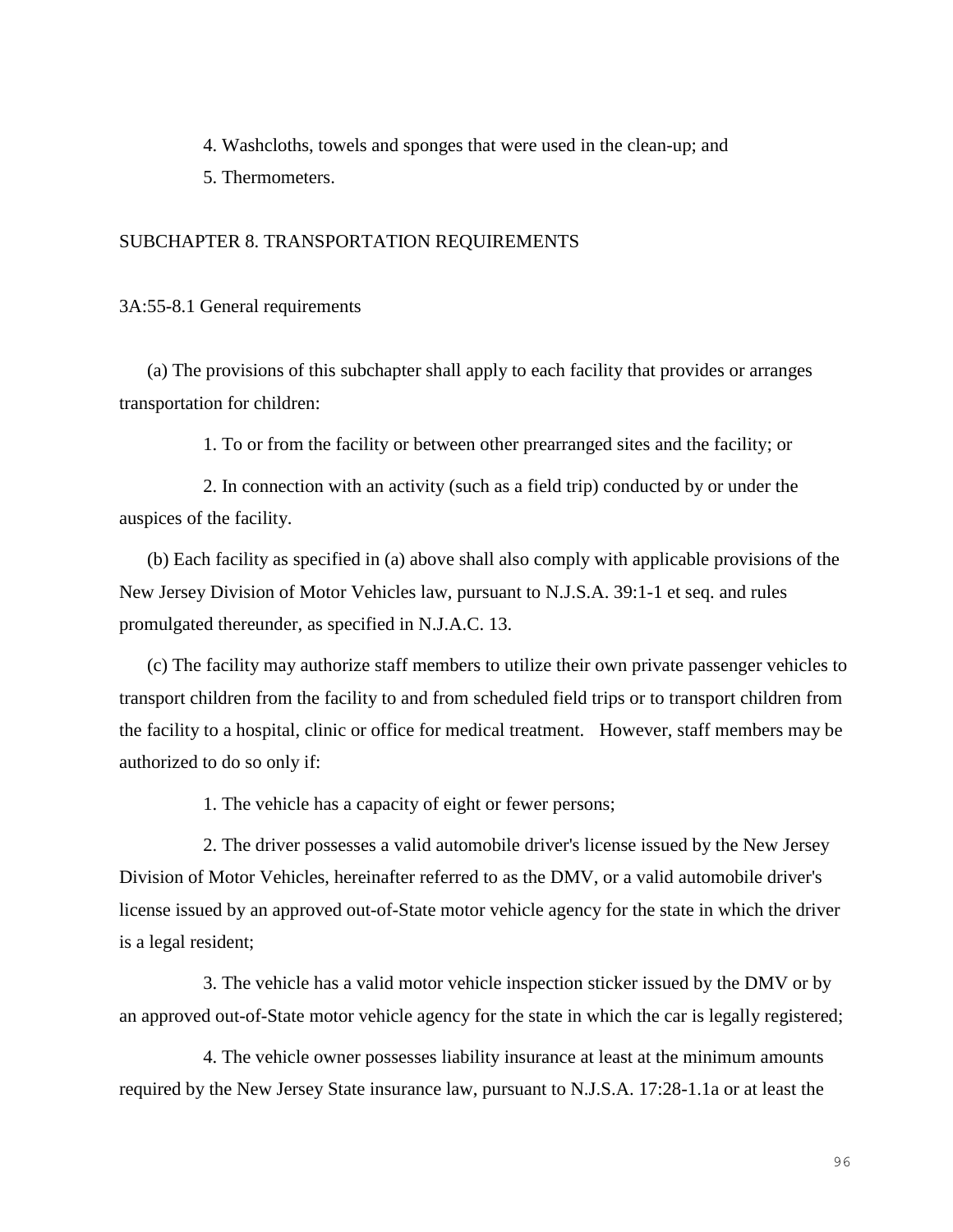minimum amounts required by a state other than New Jersey in which the car is legally registered;

5. The facility maintains transportation records on every vehicle utilized for the above, as specified in N.J.A.C. 3A:55-8.4; and

6. The facility ensures that staff members apply the safety practices specified in (d) and (e) below.

(d) The facility shall ensure that all vehicles used to transport children:

1. Are maintained in clean and safe condition;

2. Are free from tobacco smoke and the use of smokeless tobacco while children are passengers;

3. Have a maximum seating capacity that does not exceed the number of seat belts (unless the vehicle is not required by law to have seat belts);

4. Have seats and back rests securely fastened;

5. Have all seats that are facing sideways or backwards bolted down;

6. Have seats upholstered with springs or foam rubber;

7. Have an operable heater capable of maintaining a temperature of 50 degrees Fahrenheit; and

8. Are equipped with:

i. A triangular portable red reflector device;

ii. All season radial or snow tires from November 15 through April 1 (for New Jersey-based facilities only); and

iii. A removable, moisture-proof and dust-proof first-aid kit, which shall be located in the vehicle.

(e) The facility shall ensure that the following safety practices are followed:

1. A staff member is always present when an adolescent, child or infant is in the vehicle;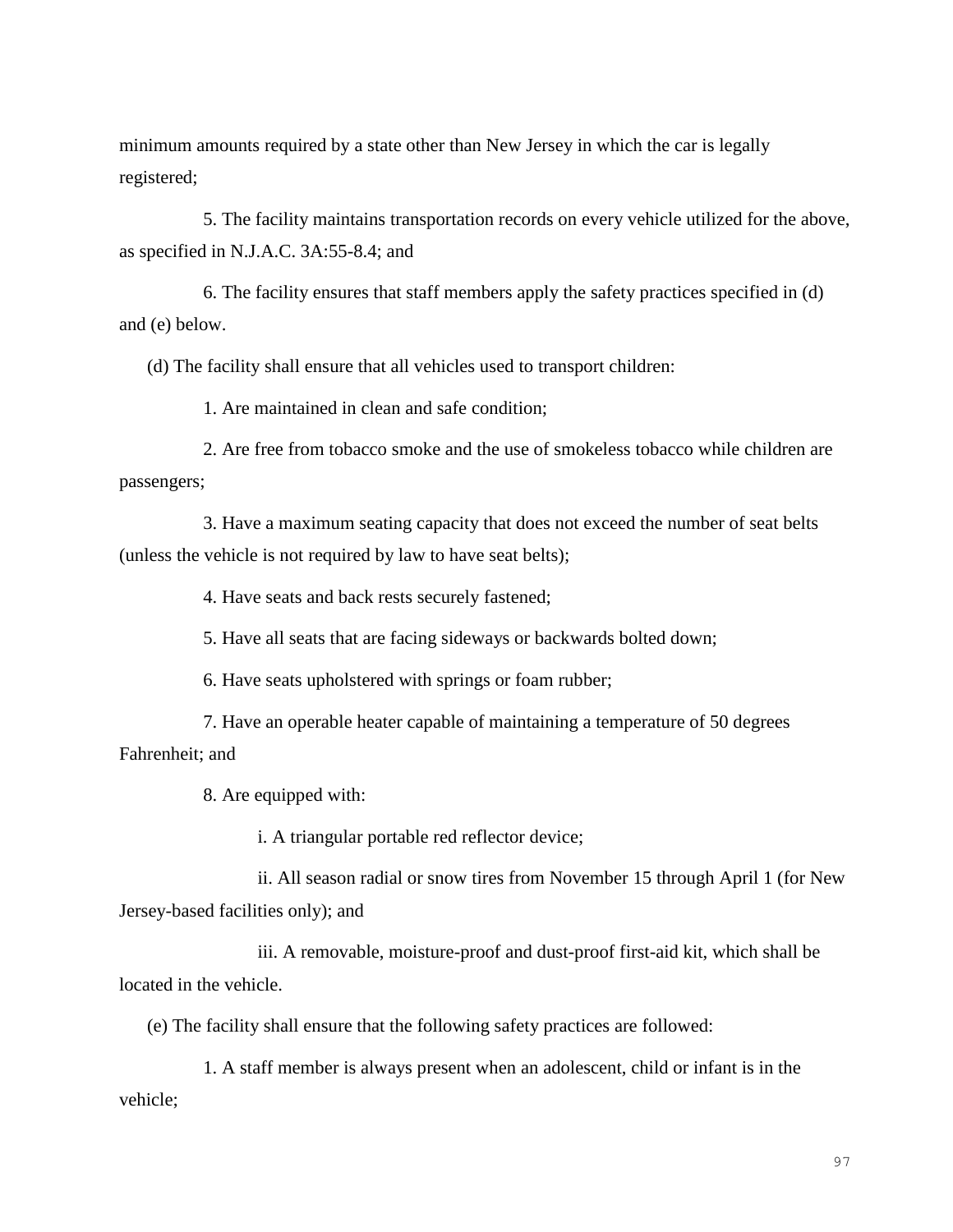2. All passengers who are over one and one-half years of age are secured in a car seat or an operable seat belt while the vehicle is in motion;

3. All passengers who are one and one-half years of age or younger are secured in car seats (child passenger restraint systems) that meet Federal motor vehicle safety standards in accordance with provisions of the New Jersey Division of Motor Vehicles law, pursuant to N.J.S.A. 39:3-76.2a;

4. All adolescents, children and infants are loaded and unloaded from the curbside of the vehicle; and

5. Children are not permitted to ride in the back or beds of trucks.

(f) When transporting more than six children below six years of age, the facility shall ensure that one adult in addition to the driver remains in the vehicle.

(g) When transporting more than four infants without their adolescent mothers, the facility shall ensure that one adult in addition to the driver remains in the vehicle.

(h) The facility shall maintain transportation records, as specified in N.J.A.C. 3A:55-8.4.

(i) If the facility utilizes a Type I School Bus, Type II School Bus or a Type II School Vehicle, the facility shall:

1. Meet all applicable rules of the DMV, New Jersey Department of Education and New Jersey Department of Human Services; and

2. Ensure that the drivers of such vehicles possess a valid Class B license for the New Jersey Type I School Bus, or possess a valid Class C license for the New Jersey Type II School Bus or an out-of-State equivalent license, as approved by the DMV.

(j) The facility shall limit travel for an adventure activity in program vehicles including cars, vans and wagon trains by:

1. Scheduling at least one full day of rest after every five days of travel;

2. Ensuring that no staff member drives for more than four hours without a 30-minute break; and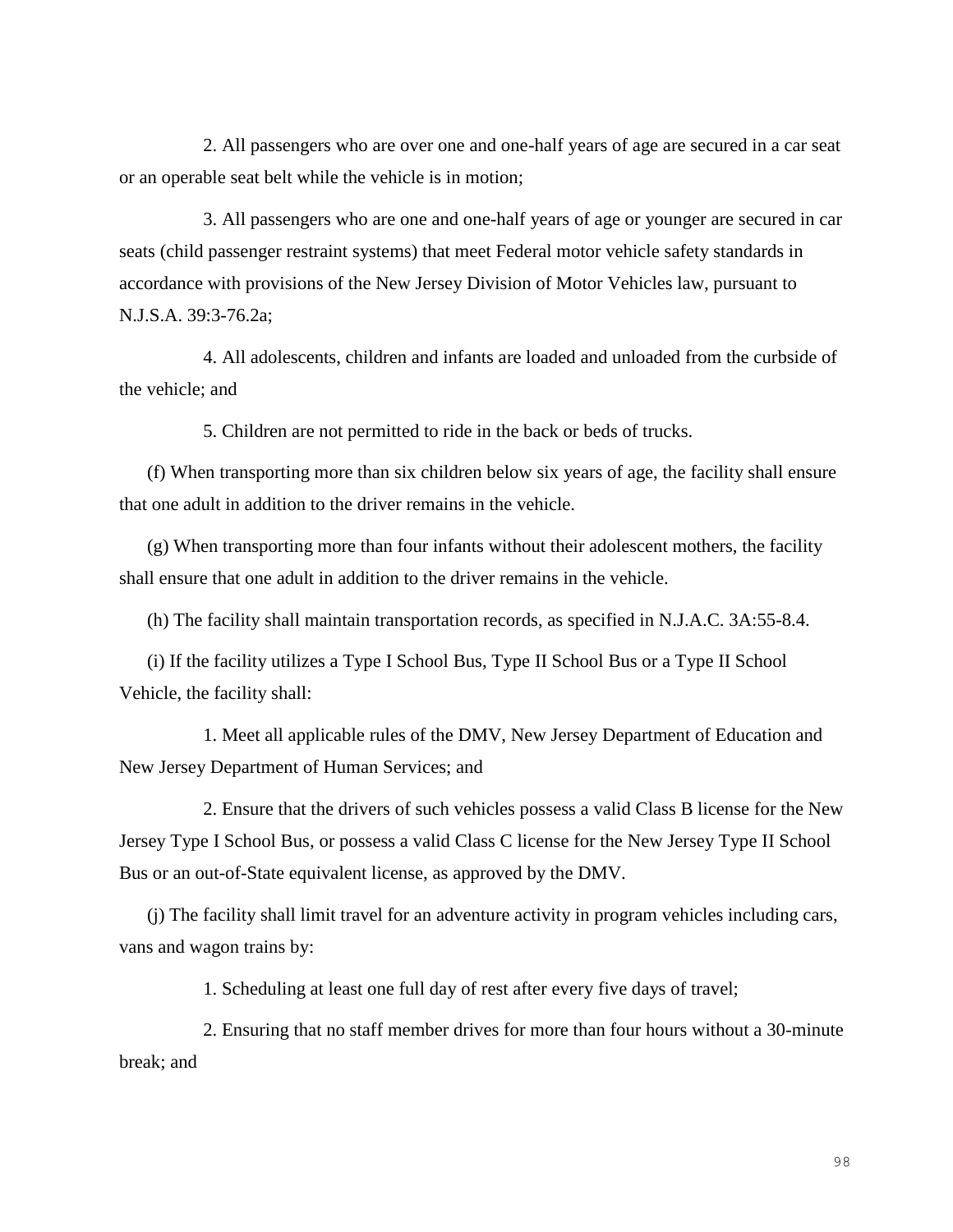3. Prohibiting scheduled driving between 11:00 P.M. and 6:00 A.M., unless it is necessary to complete an emergency evacuation.

#### 3A:55-8.2 Vehicle insurance requirements

(a) The facility shall maintain vehicle liability insurance for bodily injury or death in amounts established in accordance with the Administrative Procedure Act, N.J.S.A. 52:14B-1 et seq., and the provisions of N.J.A.C. 1:30 by the Department of Human Services per accident for every vehicle that is:

1. Owned or leased by the facility; and

2. Utilized to transport children residing in the facility.

(b) If the facility contracts for transportation services, the facility shall ensure that the contracted company maintains insurance coverage as identified in (a) above.

# 3A:55-8.3 Additional requirements for transporting physically handicapped, non-ambulatory children

(a) Facilities providing or arranging for transportation services for physically handicapped children who are non-ambulatory shall have a vehicle that has a ramp device or hydraulic lift with a lift minimum pay load of 600 pounds. Any ramp device that is installed shall:

1. Have a non-skid surface;

2. Be securely stored and protected from the elements when not in use; and

3. Have at least three feet of length for each foot of incline.

(b) If wheelchairs are used, the facility shall ensure that:

1. All wheelchairs are securely fastened and face forward;

2. All wheelchair passengers are secured with a seat belt;

3. Arrangements for wheelchairs do not impede access to emergency and exit doors;

and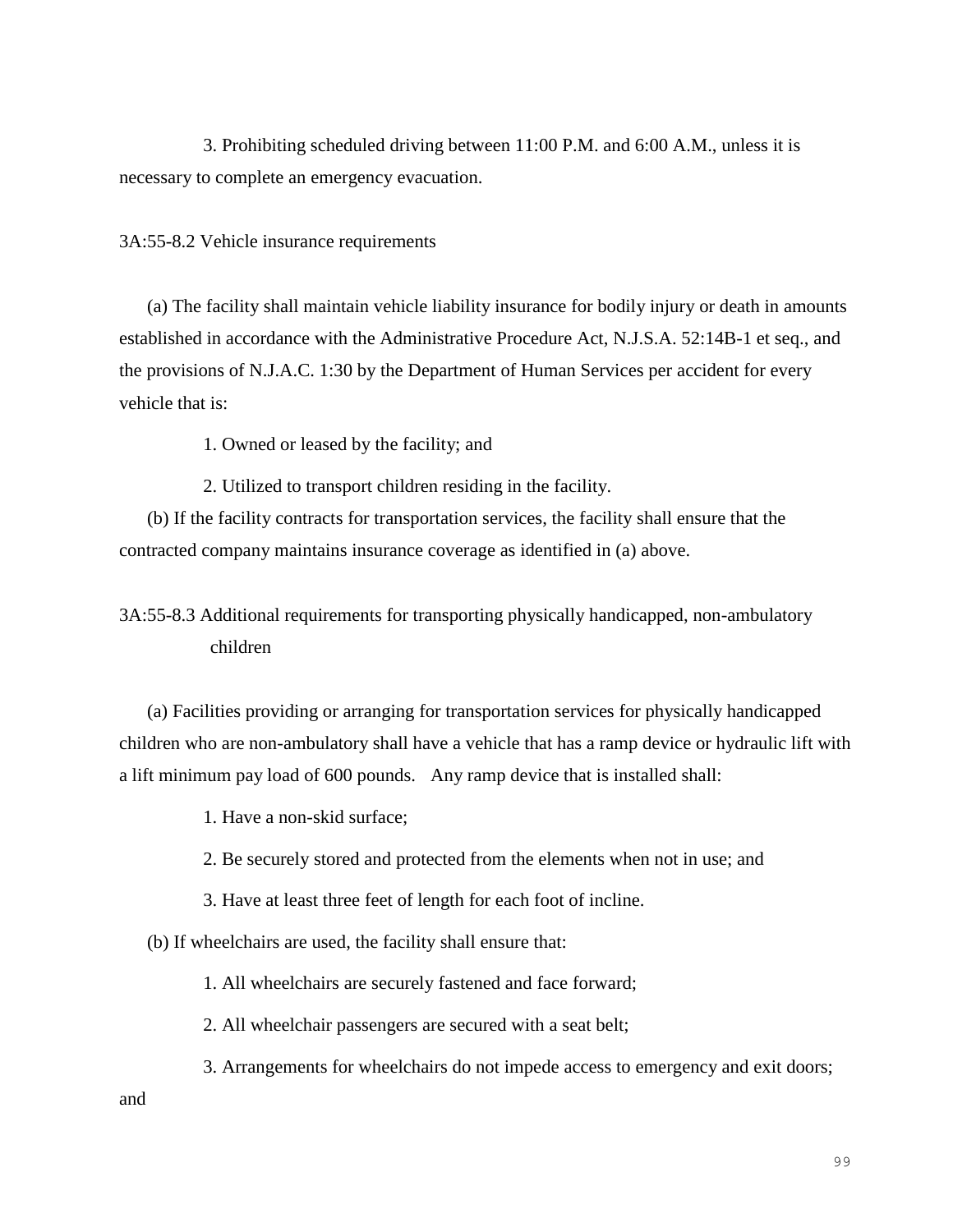4. Any aisle leading from a wheelchair position to the emergency or exit door has a minimum width of 30 inches.

3A:55-8.4 Record requirements

(a) The facility shall ensure that each person who is authorized to transport children possesses a valid driver's license.

(b) The facility shall maintain on file the following:

1. A photostatic copy of the registration of each vehicle used to transport children;

2. A copy of the insurance policy for every vehicle owned, leased, contracted or utilized by the facility; and

3. The name and address of the lessor or contractor furnishing a vehicle to the facility, if applicable.

(c) The facility shall maintain maintenance records for all vehicles used by the facility for the transportation of children, including repair and inspection records, and shall retain them for the lifetime of the vehicles.

(d) The facility shall develop and maintain on file a record of all trips where the facility's vehicles are used for transporting children that documents:

1. The date and time each staff member drove;

2. Incidents of the day; and

3. Names of the children who attended the trip.

## SUBCHAPTER 9. ADVENTURE ACTIVITIES

3A:55-9.1 General requirements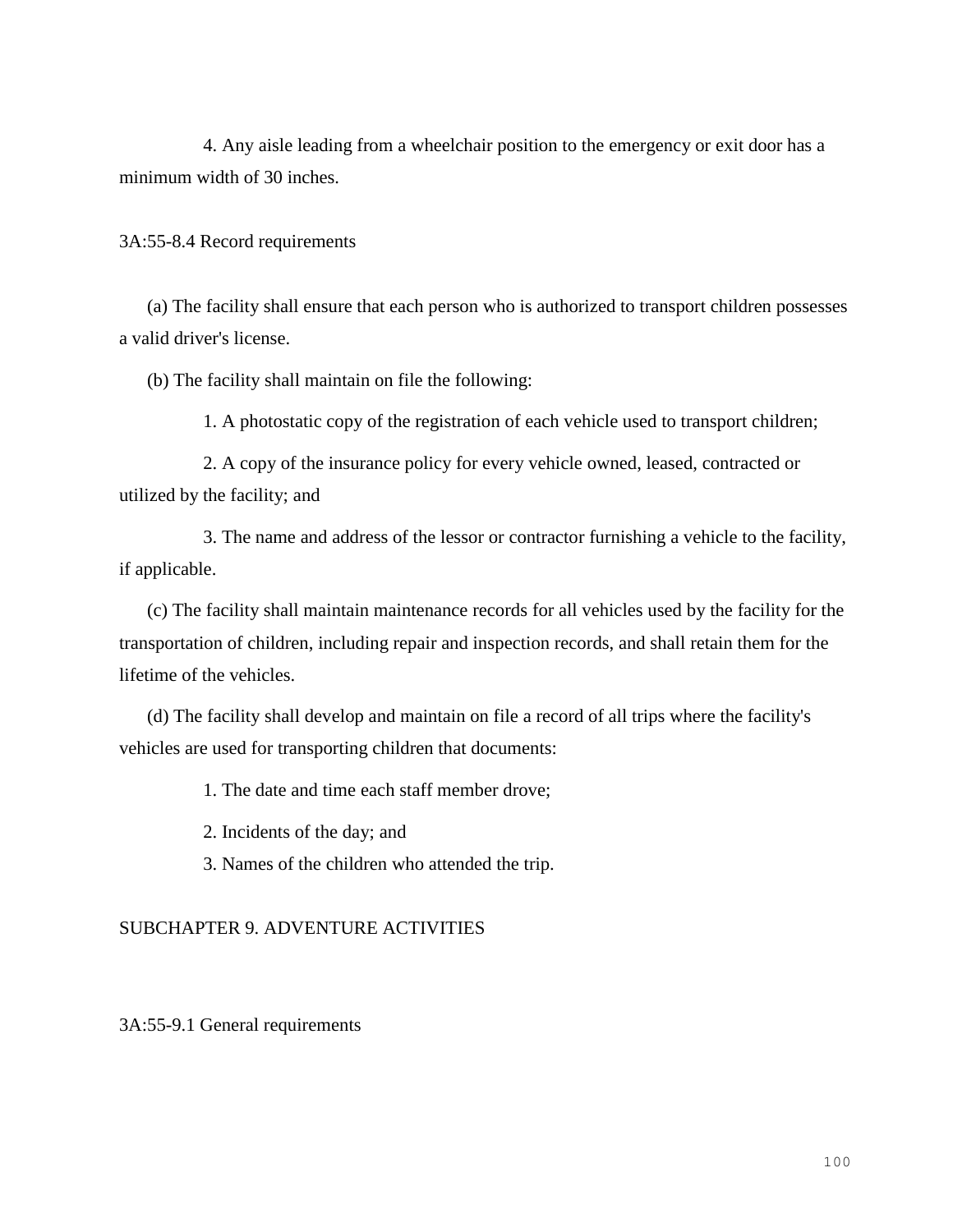(a) The requirements of this subchapter shall apply to any facility that provides or contracts for adventure activities that may include, but are not limited to:

1. Biking;

- 2. Canoeing, kayaking and tubing;
- 3. Caving;
- 4. Hiking;
- 5. Horseback riding;
- 6. Ropes initiatives and rock climbing;
- 7. Sailing and boating;
- 8. Snow skiing;
- 9. Solos;
- 10. Swimming;
- 11. Water skiing; and
- 12. Camping.

(b) All facilities whose program consists primarily of adventure activities shall maintain on file a written statement of purpose that shall identify the following:

- 1. The facility's philosophy, goals, and objectives;
- 2. Characteristics of the children to be served;

3. Types of adventure activities that a child may participate in and other treatment services provided to the children, including those provided directly by the facility and those services that may be provided in cooperation with community agencies or outside individuals;

- 4. Procedures for implementing those services; and
- 5. Criteria for successful completion of the program.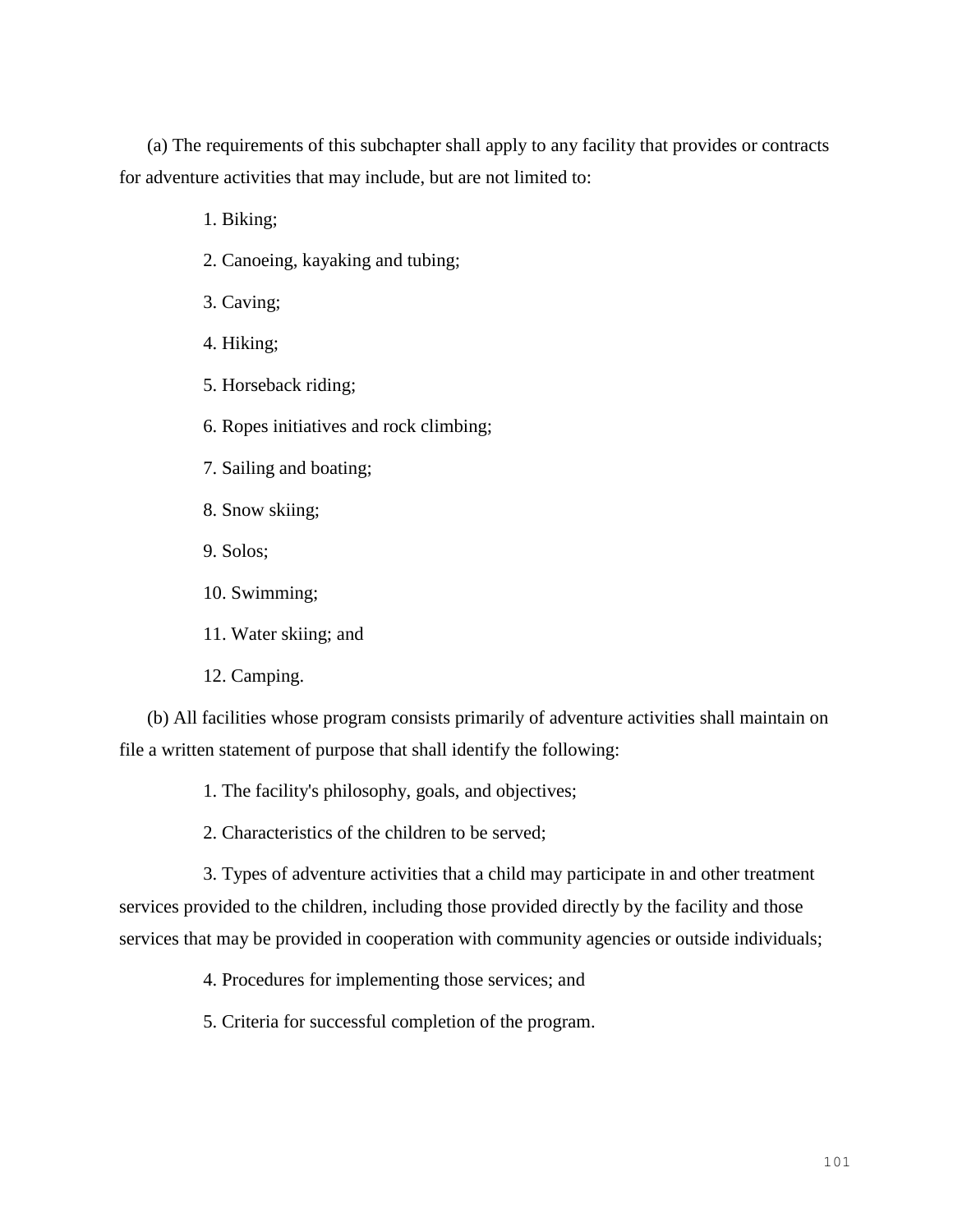(c) For facilities whose program consists primarily of adventure activities, the facility shall describe to the child and the parents prior to admission to the facility, the types of adventure activities in which the child will be asked to participate. This discussion shall include:

1. An explanation of the anticipated benefits of the activity;

2. A description of the potential risks of the activity, as well as an explanation of how the facility will take precautions to minimize risks; and

3. A statement that the facility will not force or coerce a child to participate in any adventure activity, as specified in (i) below.

(d) For facilities whose program does not consist primarily of adventure activities, the facility shall discuss with the child and his or her parents the information specified above before the child is scheduled to participate in the activity.

(e) The facility shall document in the child's record that a staff member discussed the information specified in (c) and (d) above.

(f) The facility shall maintain on file at the facility's administrative office a list of all children and staff members who participate in an adventure activity that occurs away from the grounds of the facility.

(g) The facility shall have a fully-stocked first aid kit that is activity-appropriate and available whenever an activity occurs off-grounds.

(h) The facility shall ensure that all children and staff members receive instruction about the value of the activity and necessary safety precautions, such as how to prevent dehydration, frostbite, heat exhaustion, hyperthermia, hypothermia, poisoning from plants and animals, sun poisoning, snow blindness, or drowning.

(i) The facility shall not force or coerce a child to participate in any adventure activity, but may require a child to observe an adventure activity to assist the child in overcoming his or her fears of a particular activity or to foster an interest in participating in a particular activity.

(j) The facility shall not engage in any activities requiring or involving firearms nor permit staff to have firearms.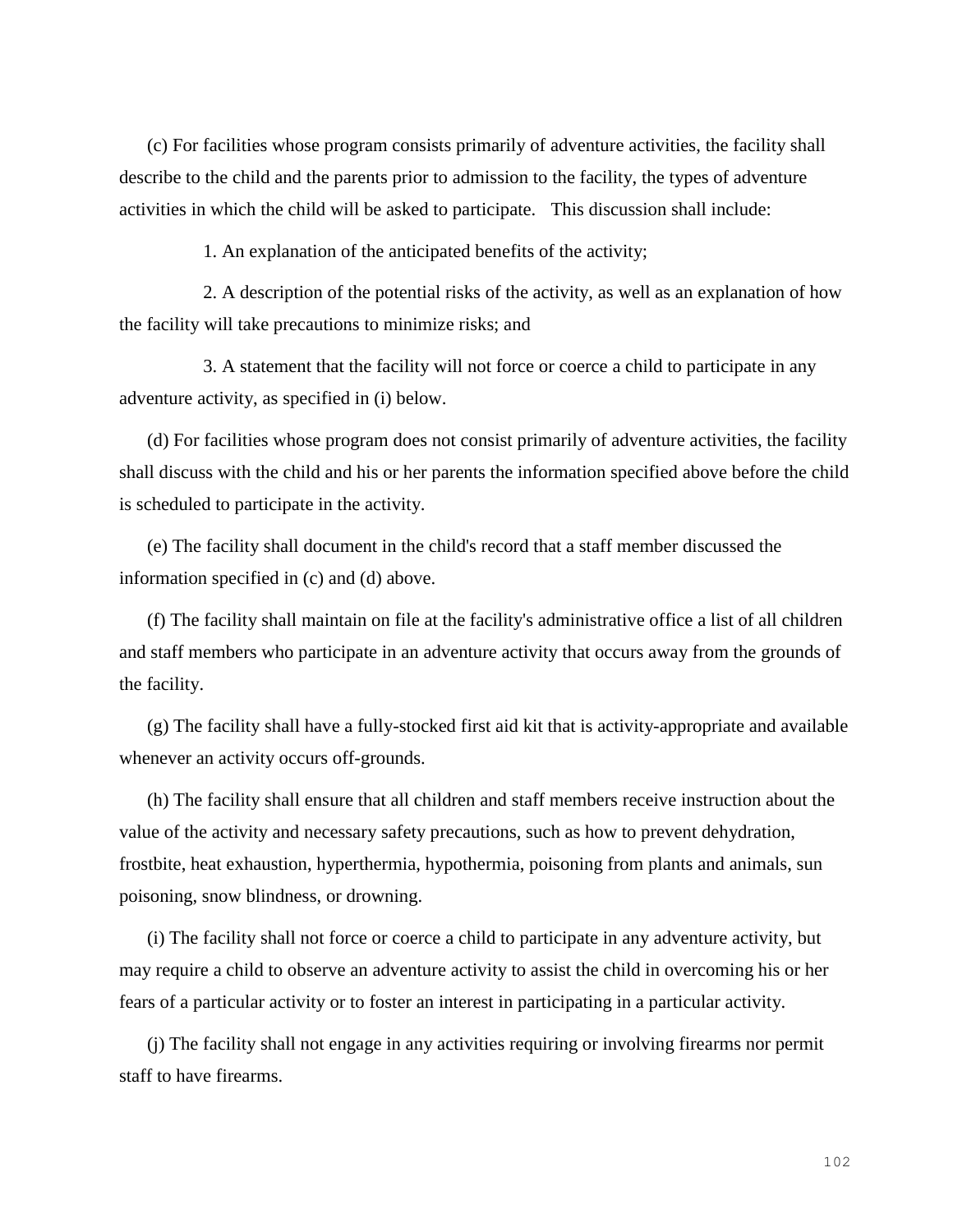(k) The facility shall prohibit airborne activities including bungee jumping, hang gliding and parachuting.

(l) The facility shall not permit children to use power tools and lawn mowers unless the children wear protective safety glasses and work shoes or boots, and are under the direct supervision of staff members.

(m) The facility shall not allow children or staff members to participate in manufacturer's tests of new adventure equipment.

(n) For all water and outdoor trips away from the grounds or campsites, the facility shall obtain and maintain on file in the shift log or at the administrative office the information from a weather report issued by the National Weather Service no earlier than six hours before the trip and modify or cancel the activity if there is a threat of a severe storm or similar environmental hazard.

(o) The facility shall also obtain and maintain on file in the shift log or at the administrative office the information from a report from the park service or other appropriate state or local agency that indicates that there is no life-threatening environmental hazard, such as fires, polluted water, threat of flash floods or avalanches.

(p) The facility shall not engage in water activities where the water is known to have hazardous wastes, such as waters that have been contaminated by toxins, sewage or chemicals.

(q) The facility shall ensure that all water from streams, ponds, lakes and rivers that is used for drinking, food preparation and dishwashing is first boiled, filtered or purified with iodine or tablets specifically designed to purify water.

(r) The facility shall ensure that all children receive instruction in the use of personal floatation devices (life jackets) prior to their participation in water activities.

3A:55-9.2 Plans for emergency evacuation and search and rescue

(a) The facility shall develop and maintain on file at the administrative office a written plan detailing procedures for emergency evacuation from any site used for adventure activities that is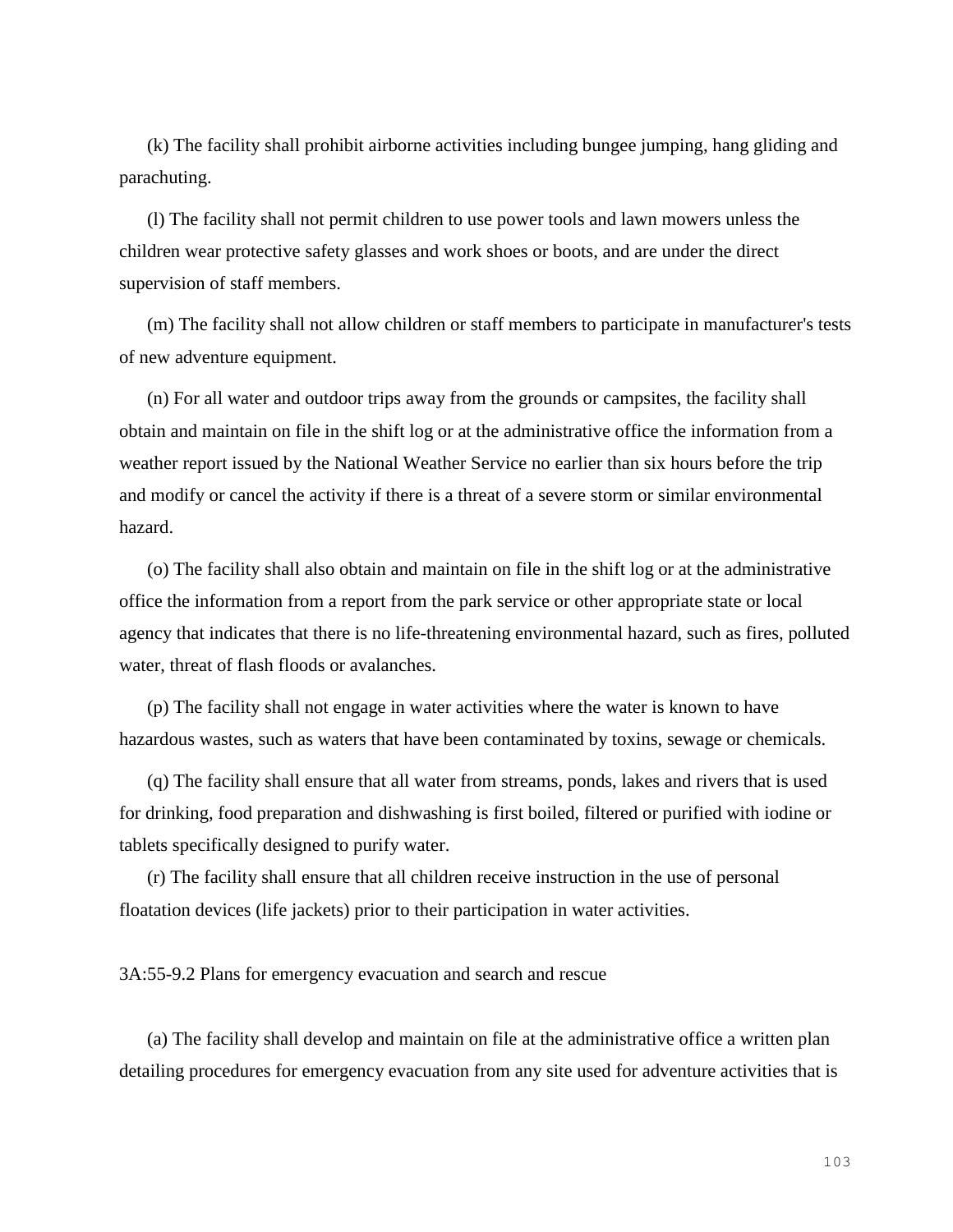in a remote area or that is away from ordinary means of communication. This plan shall include, but not be limited to, the following:

1. Guidelines on how to determine dangerous weather conditions, such as storms, and life-threatening environmental hazards, such as fires, polluted waters, flash floods or avalanches;

2. Guidelines on how to determine whether a victim can walk out on his or her own power;

3. Guidelines for evacuating all children and staff members; and

4. Name, address and telephone number of local rescue squads, law enforcement agencies and hospitals, and guidelines for contacting them.

(b) The facility shall develop and maintain on file at the administrative office a written plan detailing procedures for search and rescue for each adventure activity that takes place outside the facility's grounds. This plan shall include, but not be limited to, the following:

1. Guidelines on how to conduct a search to determine that a child is missing, including a time limit for ending the search and starting a search beyond the area being used for the adventure activity;

2. Procedures for completing a full description of the missing person;

3. Procedures detailing how to deploy staff and children to scout specific areas;

4. Procedures detailing how to deploy a rescue team that shall include a staff member to seek outside help;

5. A policy that indicates when to call law enforcement agencies and telephone numbers of local law enforcement officials; and

6. Procedures for reviewing the incident with the person(s) who conducted the search.

(c) For adventure activities occurring outside the facility's grounds, the facility shall ensure that each staff member supervising an adventure activity:

1. Reviews the plan detailing the procedures for emergency evacuation;

2. Reviews the plan detailing the procedures for search and rescue; and

104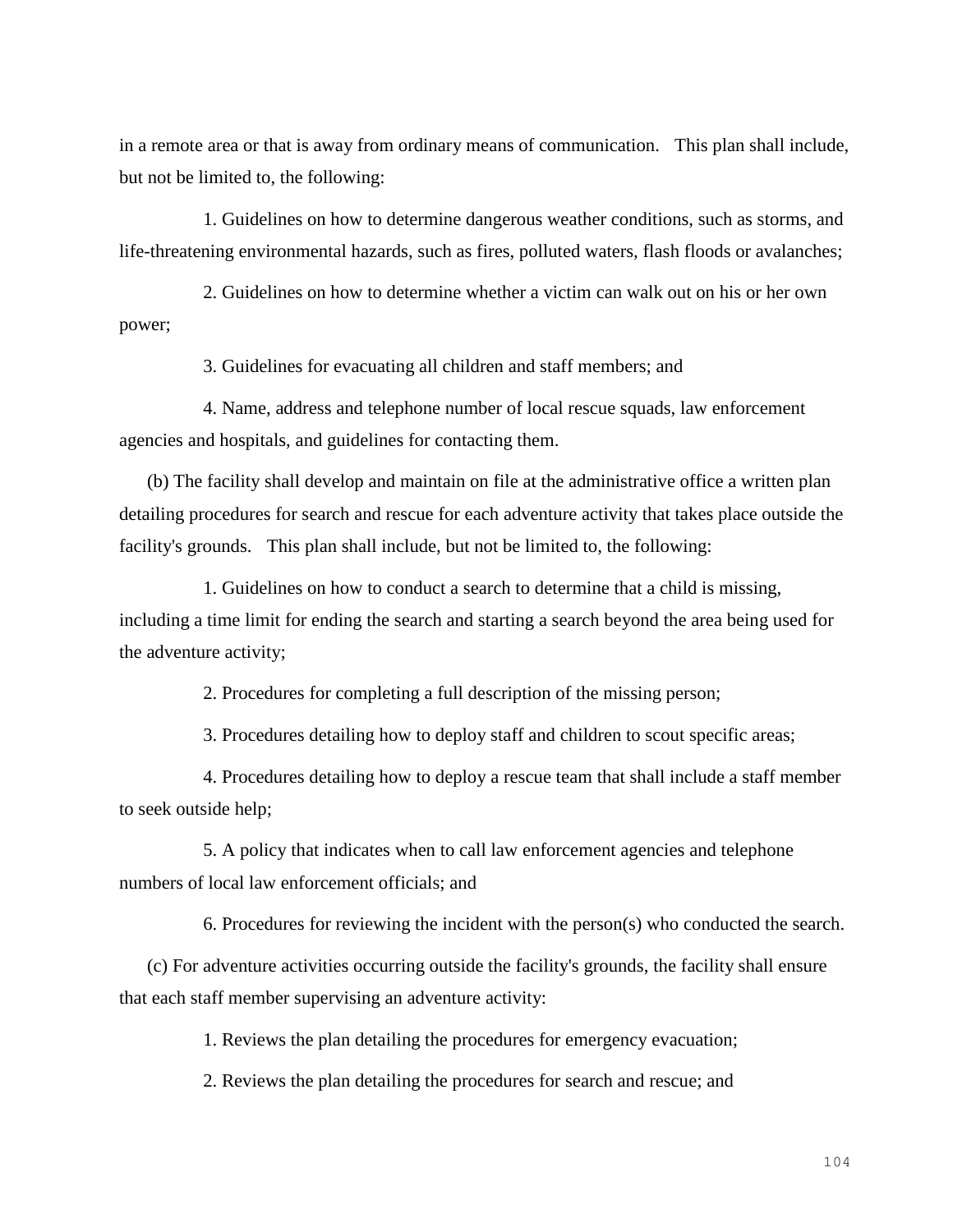3. Brings a copy of these plans on each adventure activity.

(d) The director of the facility or his or her designee shall document and maintain on file at the administrative office that all emergency evacuation and search and rescue missions were reviewed within five days of the incident, and issue a statement to staff members indicating approval or recommendations for improving these practices, if applicable.

(e) For adventure activities occurring outside the facility's grounds, the facility shall give at least one staff member money or credit cards to handle emergencies.

3A:55-9.3 Reporting requirements

(a) The facility shall report all fatalities and all accidents requiring hospitalization or medical care by a physician to the Bureau as soon as staff have access to a telephone, as specified in N.J.A.C. 3A:55-3.7(b).

(b) The facility shall provide written notification and maintain on file reports of all incidents and accidents requiring hospitalization or medical care by a physician, and incidents where an accident or fatality was avoided ("near miss"), within five working days of the incident.

1. This documentation shall specify:

i. The factors leading to the incident;

ii. The nature of the fatality, accident or "near miss";

iii. How staff members handled the incident; and

iv. Recommendations for avoiding such incidents in the future.

2. The director of the facility or his or her designee shall document in writing and maintain on file that he or she reviewed every incident and accident within five working days after the incident or accident occurred.

3. The facility shall send a written report within 10 working days of the incident or accident to the Bureau and to the child's parents about what precautions have been taken to prevent a similar kind of incident or accident from occurring in the future.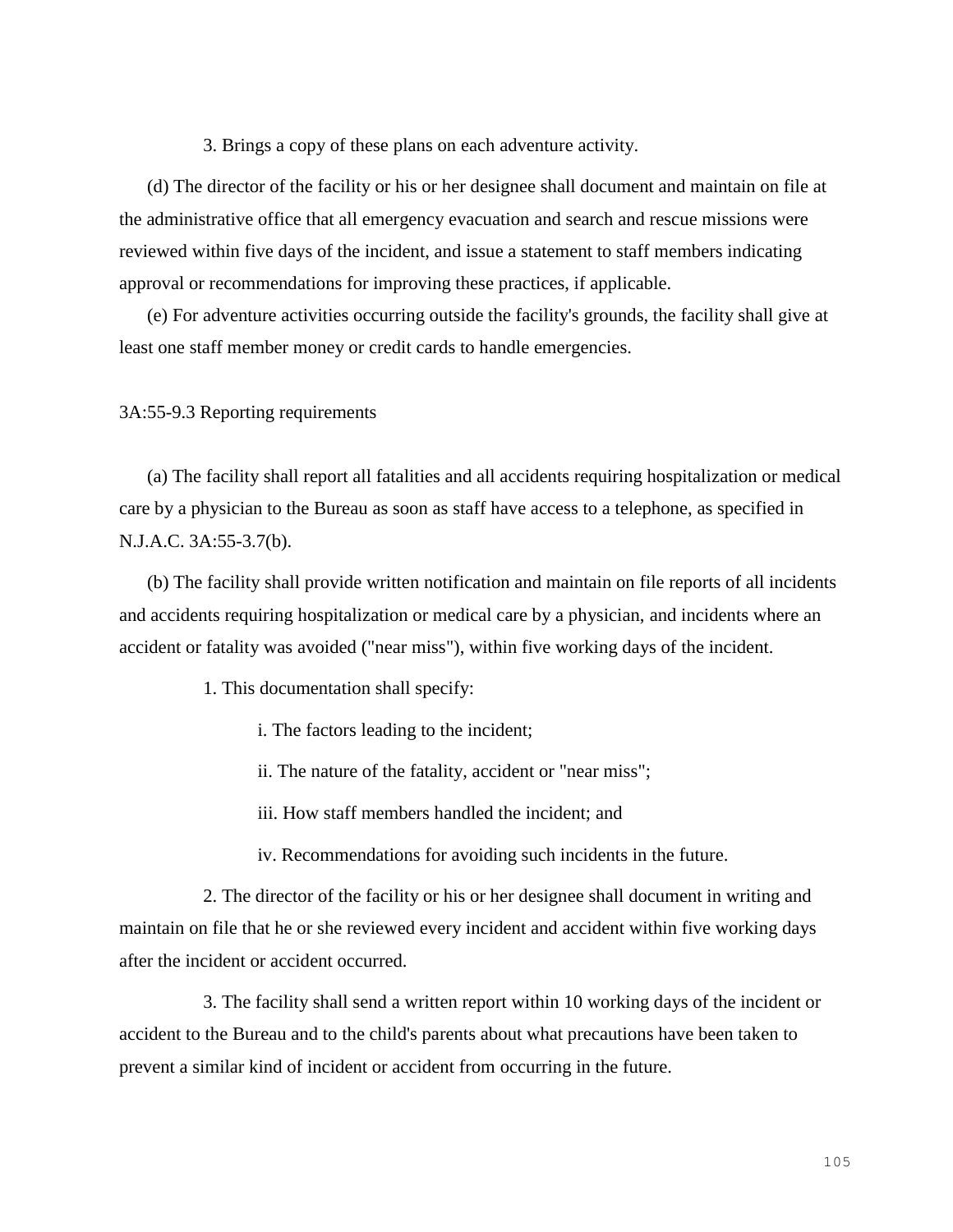(c) The facility shall submit a written description to the Bureau and permit an on-site inspection prior to its implementation of any of the following high risk adventure activities:

1. Caving;

2. Ropes initiatives and rock climbing; and

3. Solo camping.

(d) The facility shall submit a written description to the Bureau prior to the implementation of the following medium risk adventure activities:

1. Canoeing, kayaking and tubing;

2. Water skiing;

3. Snow skiing; and

4. Boating and sailing.

(e) The written descriptions required in (c) and (d) above shall include, but not be limited to, the following information:

1. The types of equipment that will be utilized;

2. The qualifications of the staff members who will be involved in implementing the adventure activity; and

3. The policies and procedures to ensure the safety of the children and staff members during the adventure activity.

3A:55-9.4 Biking

(a) Prior to implementing a planned biking trip that is off the grounds of the facility and that is more than 10 miles in duration, the facility shall:

1. Obtain the necessary permits to ride on roads or highways from host states and local governments where applicable; and

2. Maintain on file at the administrative office copies of these permits.

(b) The facility shall prohibit all biking from taking place: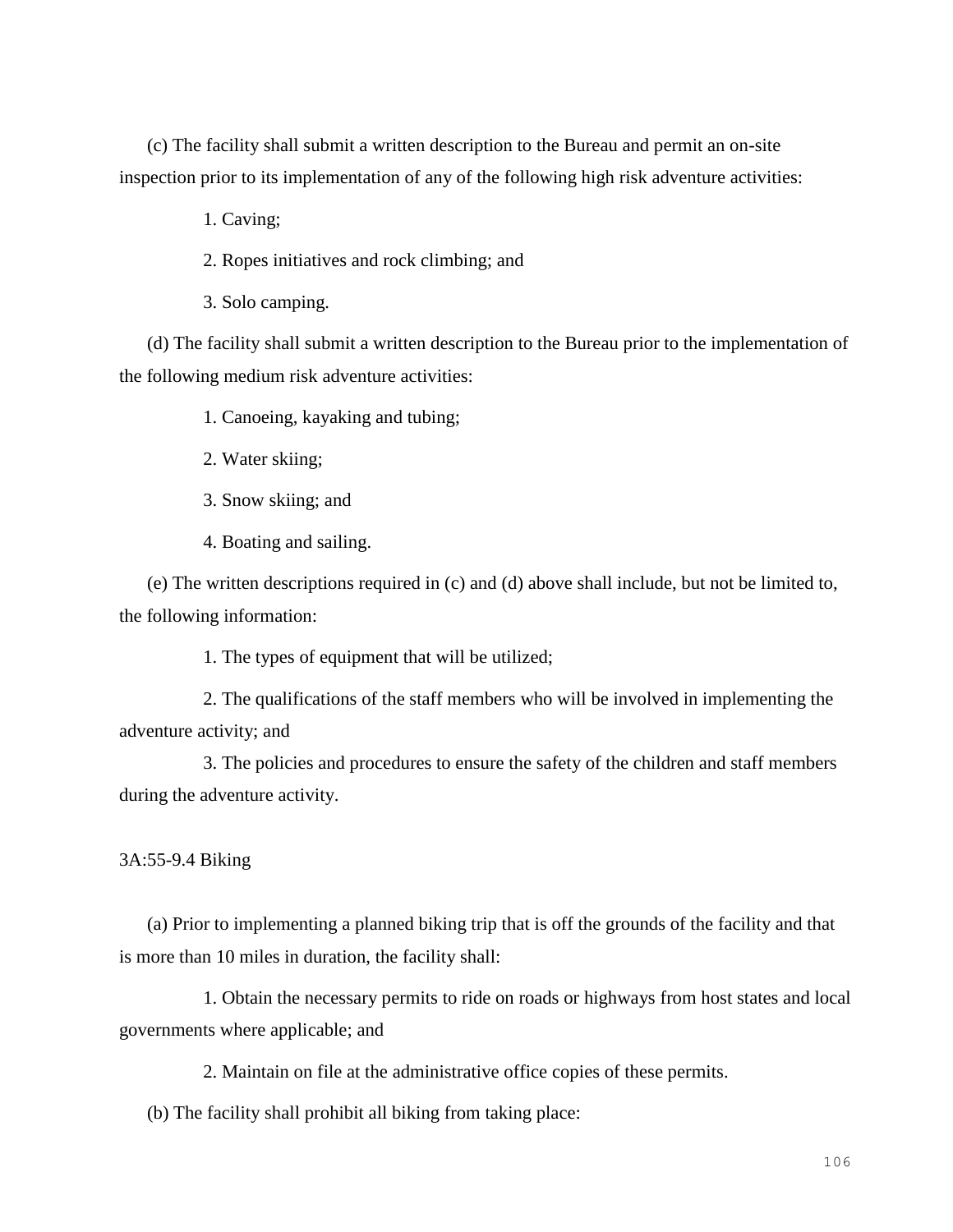1. In inclement weather;

2. On roads with heavy traffic unless there is a wide shoulder;

3. After sunset and before sunrise; and

4. Off trails and in prohibited areas.

(c) The facility shall ensure that all persons engaged in biking:

1. Wear helmets that are approved by the American National Standards Institute (ANSI) or the Snell Memorial Fund;

2. Ride in a single file on the right side of the road;

3. Obey all traffic signs and signals;

4. Yield to traffic;

5. Are led by a staff member, and for groups of four or more children have another staff member riding at the end of the group; and

6. Take a 30-minute break every two hours, or sooner when a child expresses a need for rest or when a child is injured or ill.

(d) The facility shall ensure that the following equipment is brought on a biking trip:

1. A road map;

2. A bike repair kit; and

3. A water bottle for each child and staff member, unless the itinerary provides access to potable water.

(e) The facility shall ensure that all bikes are locked at night to deter children from running away or having the bikes stolen.

(f) Before starting a trip and every day of the trip thereafter, the facility shall ensure that all bikes have:

1. Brakes that are in good working order;

2. Tires with treads and sufficient air;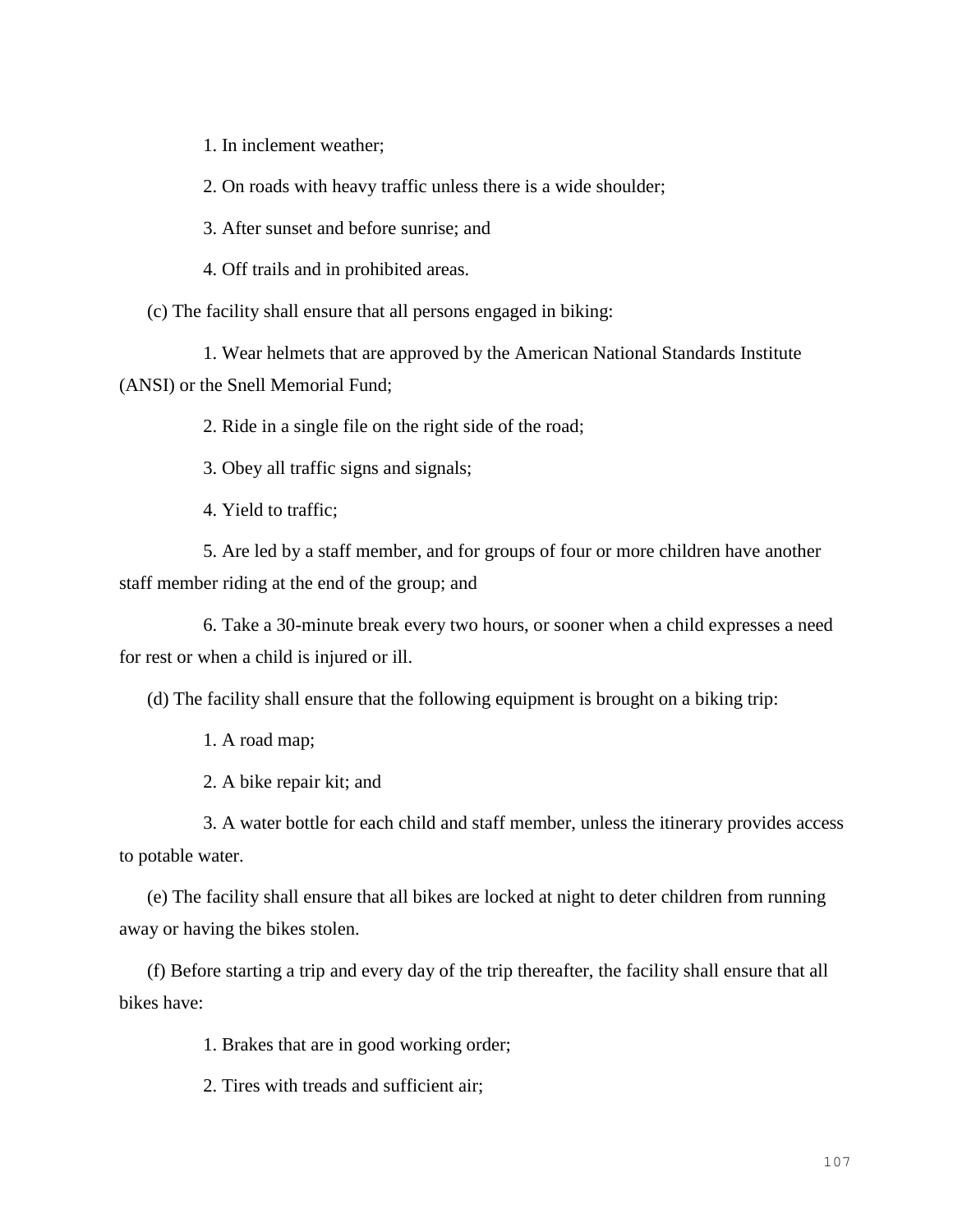3. Handle bars that are no more than 16 inches above the seat so that the biker can sit comfortably;

4. Pedals with treads that are a distance of 3 1/2 inches or more from the front wheel or fender; and

5. Reflectors in the front, rear, pedals and spokes.

3A:55-9.5 Canoeing, kayaking, and tubing

(a) The facility shall ensure that all children and those staff members who do not have a valid lifesaving or lifeguarding certificate:

1. Wear personal flotation devices (PFD) (life jackets) rated Class I, II, or III by the United States (U.S.) Coast Guard; and

2. Are instructed to never stand up in the canoe, kayak or tube, unless the children are in a confined area for staff supervised activities.

(b) The facility shall ensure that life jackets are not used for seating or bedding.

(c) The facility shall ensure that:

1. At least one staff member is present who has a valid lifesaving or lifeguarding certificate issued from an organization that is recognized by the New Jersey State Department of Health or other appropriate authority when there are eight or fewer children;

2. At least two staff members are present who have a valid lifesaving or lifeguarding certificate issued from an organization that is recognized by the New Jersey State Department of Health or other appropriate authority when there are nine or more children;

3. Children and staff members wear footwear that is secured to their feet, unless the activity occurs on a lake with a sandy bottom and no rocks; and

4. All children and staff members stay away from debris and any trees that have fallen across the river and carry the canoe, kayak or tube along the river bank past the debris or fallen tree, if necessary.

(d) The facility shall prohibit canoeing, kayaking, and tubing: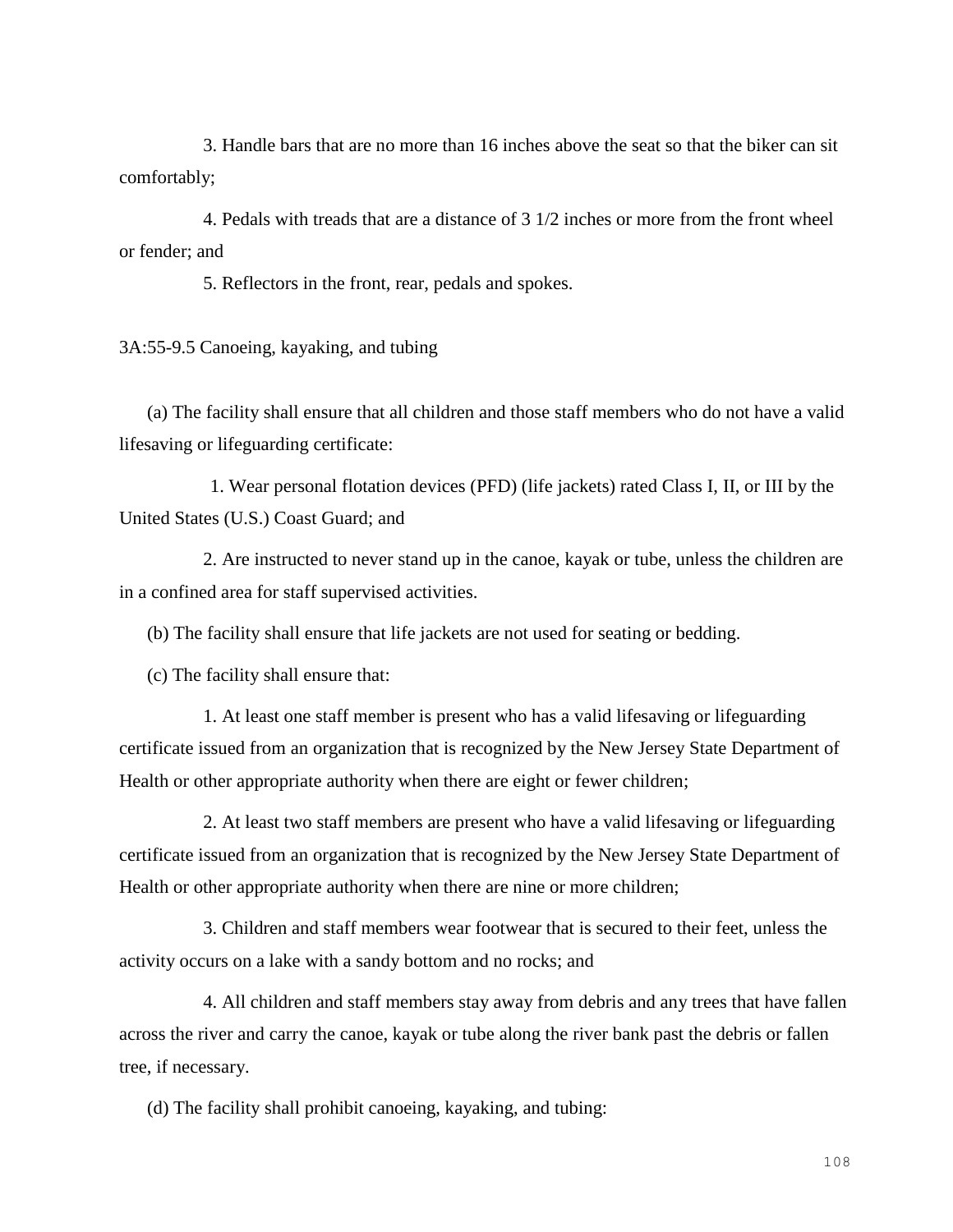1. At night;

2. In the open ocean; and

3. During electrical storms.

(e) The facility shall ensure that the following equipment is brought along:

1. One spare life jacket for every 12 persons; and

2. Throw lines.

(f) For canoeing and kayaking, the facility shall ensure that:

1. Each canoe and kayak has flotation at either end;

2. For every three canoes or kayaks there is an extra paddle;

3. All equipment is secured;

4. Spray covers, if used, release promptly; and

5. The water temperature is 55 degrees Fahrenheit or higher unless a wet suit is provided to each child and staff member.

(g) For canoe or kayak trips in water with rapids rated Class III on the International Scale of River Difficulty (hereinafter referred to as the ISRD) developed by The American Canoe Association, the facility shall ensure that:

1. All children and staff members have completed at least three trips on water with rapids rated as Class I or II by the ISRD; and

2. All children and staff members wear helmets that are secured under the chin.

(h) The facility shall not take children on water with rapids rated Class IV or higher on the ISRD.

(i) For tubing, the facility shall prohibit trips when the water is:

1. Less than 55 degrees Fahrenheit; and/or

2. Rated above Class I on the ISRD

3A:55-9.6 Caving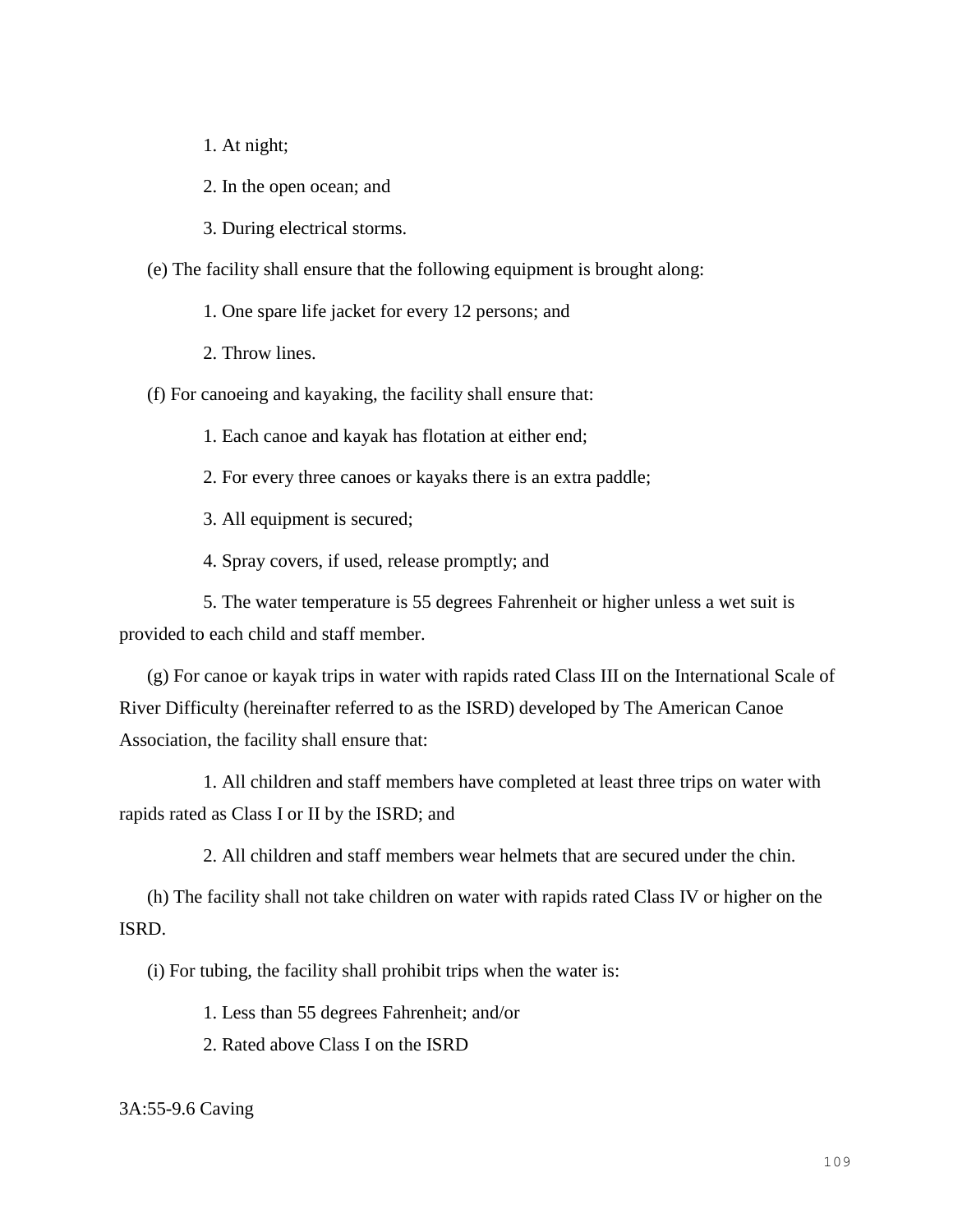(a) The facility shall ensure that:

1. No child or staff member who is known to be claustrophobic is taken on a caving trip;

2. All children and staff members wear helmets that are secured under the chin at all times;

3. At least three-quarters of the children on the caving trip are 12 years of age or older;

4. Children wear gloves if crawling is required;

5. Children have had at least two caving expeditions in horizontal caves before going into a vertical cave;

6. Children do not climb in vertical caves by hand-over-hand ropes methods;

7. Children and staff members do not run or jump in the cave;

8. All debris and human waste from children and staff members are carried out of the cave;

9. Animals and plants are left unharmed; and

10. No marking or vandalism is done within the cave by children or staff members.

(b) The facility shall ensure that at least one staff member on the trip:

1. Knows how to contact a local emergency rescue squad, such as the Cave Rescue Communications Network;

2. Is familiar with the terrain of the cave;

3. Carries a map of the cave, if available; and

4. Knows how to assist a child or staff member who becomes claustrophobic.

(c) For non-commercial caves, the facility shall obtain written permission to enter the cave from the owner or public authority and maintain this on file at the administrative office for two years from the date of the expedition.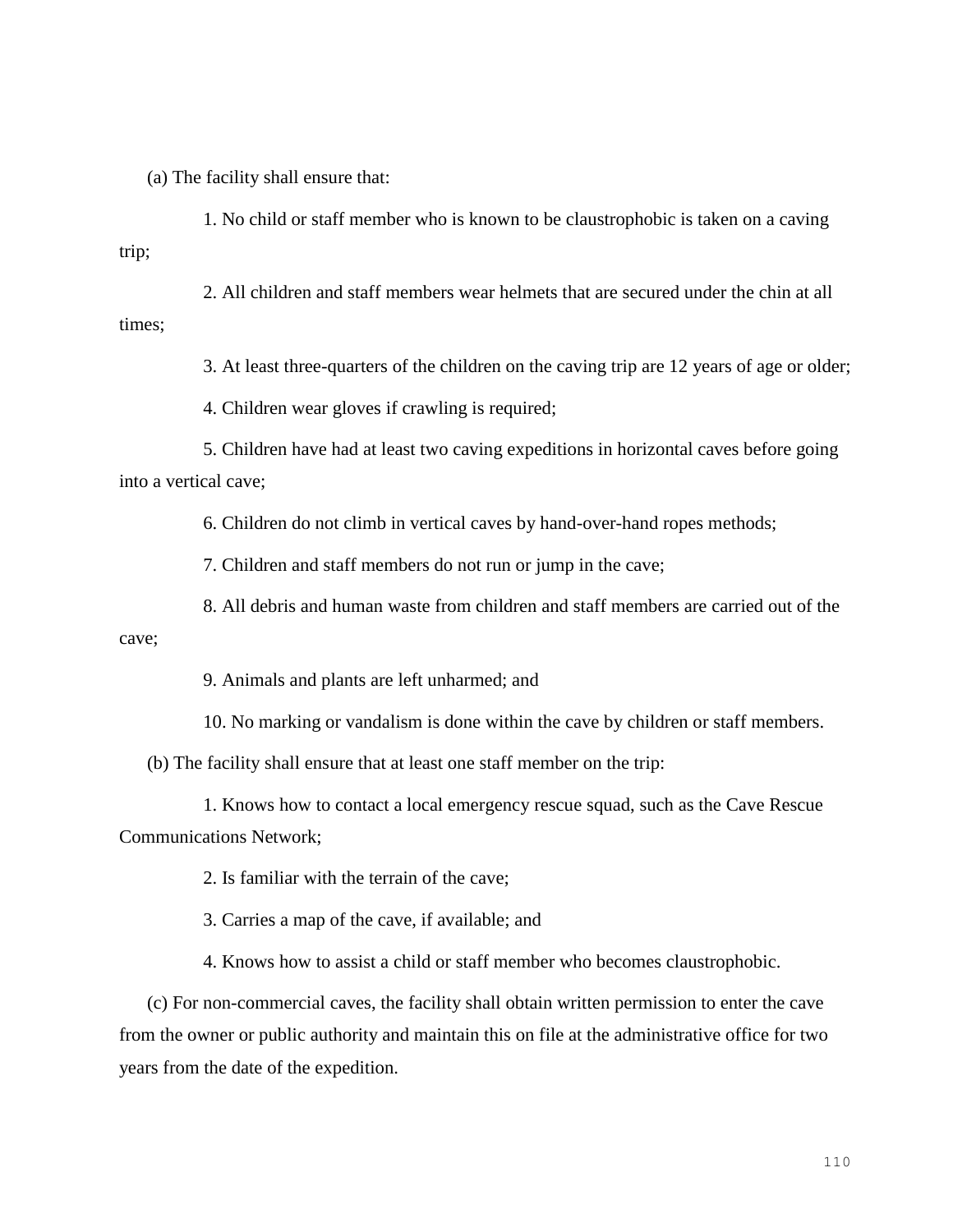(d) The facility shall ensure that the following equipment is brought along on all non-commercial caving expeditions:

1. A space blanket;

2. A whistle;

3. Three sources of light, one of which is either carbide, electric or a miner's headlamp;

4. Waterproof matches;

5. Potable water;

6. Climbing rope;

7. Emergency food;

8. Spare clothes; and

9. A first aid kit.

3A:55-9.7 Hiking

(a) The requirements of this section shall apply to all walks or hiking expeditions in remote areas that are away from ordinary means of communication.

(b) The facility shall ensure that:

1. At least two staff members carry and know how to use a compass;

2. A first aid kit is brought along that includes treatment for snake, animal and insect bites, and treatment for contact with poisonous plants;

3. All children and staff members wear footwear appropriate for hiking;

4. No child or staff member carries a pack weighing more than 45 percent of his or her body weight; and

5. No child or staff member is allowed to destroy the environment.

(c) The facility shall ensure that each child and staff member has access to potable water.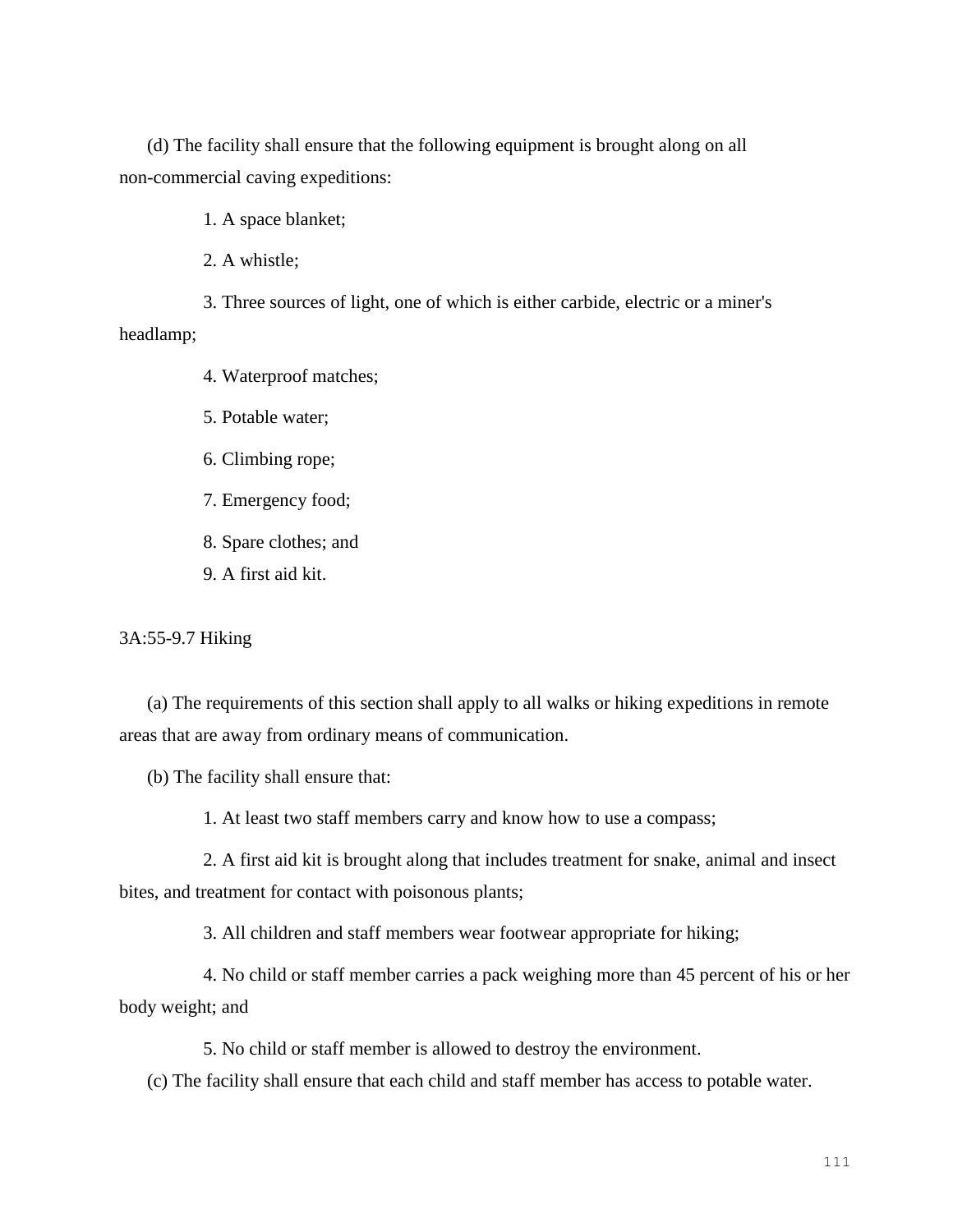(a) The facility shall ensure that all staff members and children who go horseback riding wear long trousers and shoes or boots that have heels. In addition all children shall wear approved protective head gear that is secured under the chin.

(b) The facility shall ensure that:

1. The horse can be ridden and controlled by the rider according to his or her level of experience;

2. Two or more persons do not ride a horse at the same time;

3. The time a horse spends in ring riding is limited to a total of six hours a day, with no more than three hours of riding without at least a 15-minute break; and

4. The time a horse spends in trail riding is limited to a total of eight hours a day, with no more than four hours of riding without at least a 15-minute break.

(c) The facility shall ensure that horses it owns are:

1. Checked daily, including the mouth;

2. Checked daily for cracked feet and reshod as necessary;

3. Fed at least once a day or according to a specified feeding schedule; and

4. Given water at least once a day or according to a specified watering schedule.

(d) The facility shall retain on file at the barn housing the horses or at the administrative office documentation of compliance with the requirements specified in (c) above.

3A:55-9.9 Ropes initiatives and rock climbing

(a) The facility shall ensure that staff members:

1. State the objectives of the ropes course or climbing trip to the children;

2. Emphasize the importance of safety procedures of each initiative to the children before starting the activity;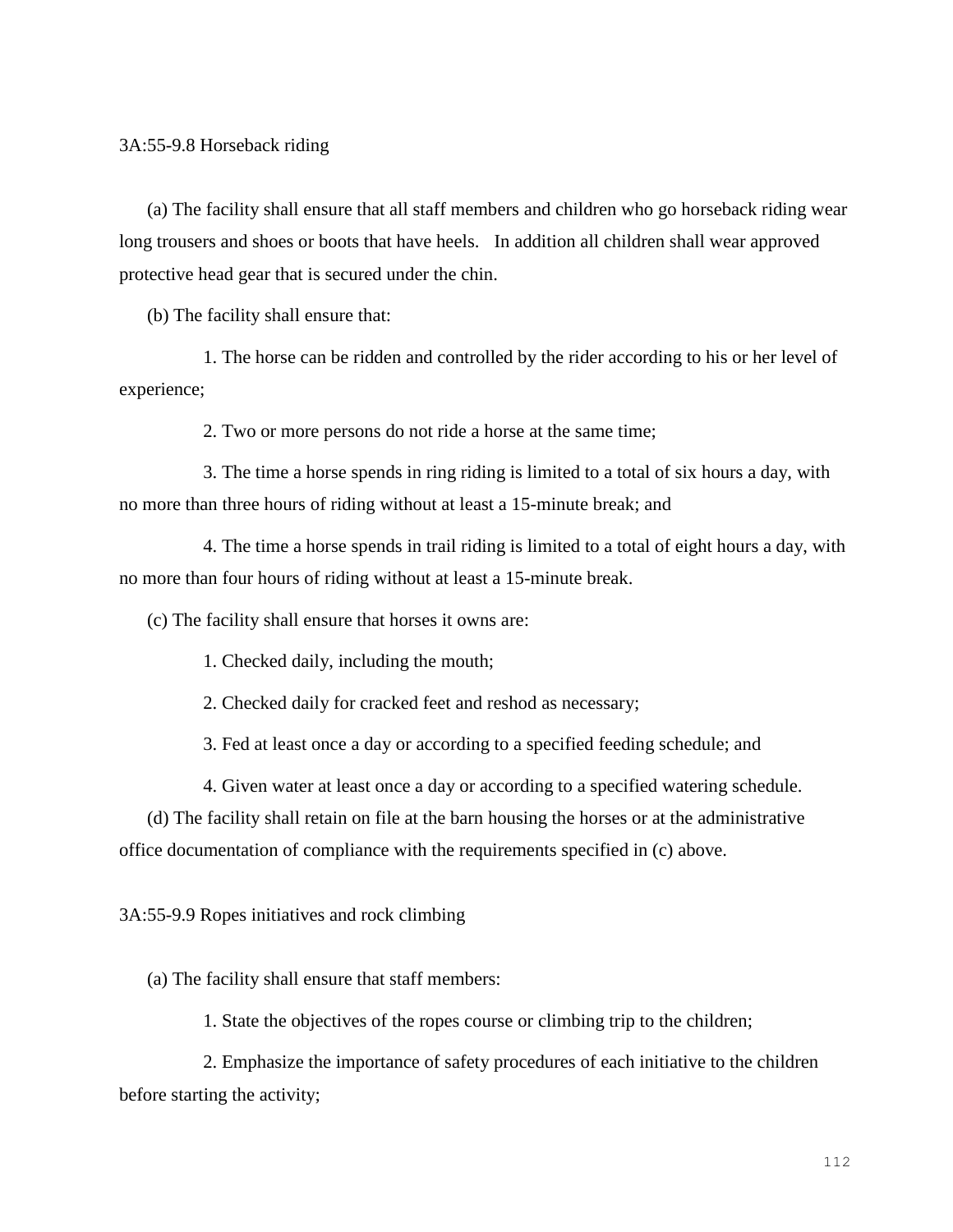3. Allow each child to decide whether or not to participate in a ropes course;

4. Inspect the ropes before each group of children uses them; and

5. Demonstrate effective observation ("spotting") and how one is secured by a rope ("belayed").

(b) The facility shall prohibit:

1. Smoking near the ropes;

2. The wearing of jewelry, loose clothing and hair, and eyeglasses that are not secured that may be hazardous to participants or spotters;

3. Unsafe practices including, but not limited to, solo climbing, hanging upside down, throwing people or over-straining; and

4. The activity known as the "electric fence," in which a rope is attached to trees or poles and suspended four feet from the ground in a circle, and children standing inside the rope are expected to get out without touching the rope or passing under the rope.

(c) The facility shall ensure that persons on high ropes or rock climbing activities:

1. Are individually secured with an approved rope, or "belayed"; and

2. Wear helmets that are fastened under the chin.

(d) The facility shall document and maintain on file at the site of the ropes course or at the administrative office that all belay ropes are:

1. Approved by the Union of International Alpine Association (UIAA);

2. Visually inspected by staff members before use and discarded if the rope appears frayed or damaged; and

3. Incorporated into a system developed by the facility for measuring the rope's usable life. This system shall include a log for each rope as well as a standard (that is, logged for use and retired at four years from the date of purchase, or in a rock climbing element, retired after the rope has sustained the number of falls the manufacturer's label indicates the rope can sustain).

(e) The facility shall ensure that all carbiners that are used to secure belay ropes are constructed of steel or a metal of equal strength and hardness, and have a locking gate.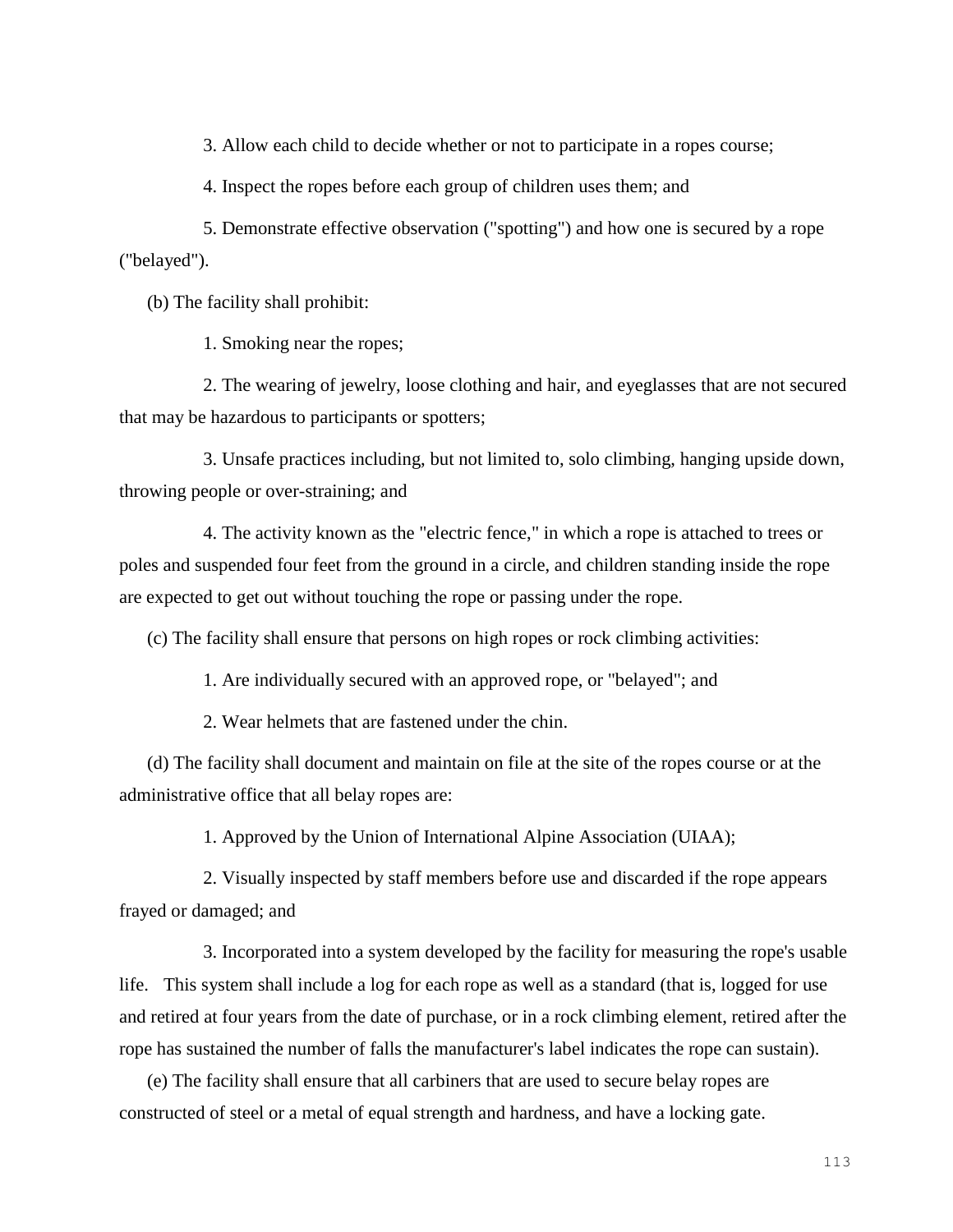3A:55-9.10 Sailing and boating

(a) The facility shall ensure that all sailing vessels and motor boats used by children and staff comply with all applicable Federal, state and local laws.

(b) The facility shall develop and have on file at the administrative office a plan for each boating activity specifying:

1. A description of the boat and engine, if applicable;

2. The names of all persons aboard;

3. The survival equipment on board;

4. The itinerary and weather condition check; and

5. The phone number of the closest Coast Guard station or National Park Service.

(c) The facility shall ensure that at least one staff member has completed a boating course offered by the U.S. Coast Guard Auxiliary, U.S. Power Squad, American Red Cross, or the equivalent.

(d) The facility shall ensure that the following non-commercial boats have a current decal indicating a satisfactory rating on a courtesy inspection by the U.S. Coast Guard Auxiliary:

1. For class A--boats less than 16 feet;

2. For class 1--boats 16 feet and over but less than 26 feet;

3. For class 2--boats 26 feet and over but less than 40 feet; and

4. For class 3--boats 40 feet and over.

(e) For sailboats and motor boats less than 16 feet, the facility shall ensure that there is a throw line and a personal flotation device (PFD) rated Class I, Class II or Class III by the U.S. Coast Guard on board for every passenger.

(f) The facility shall not take Division supervised children sailing and boating outside U.S. coastal waters, unless permission is obtained from the Division.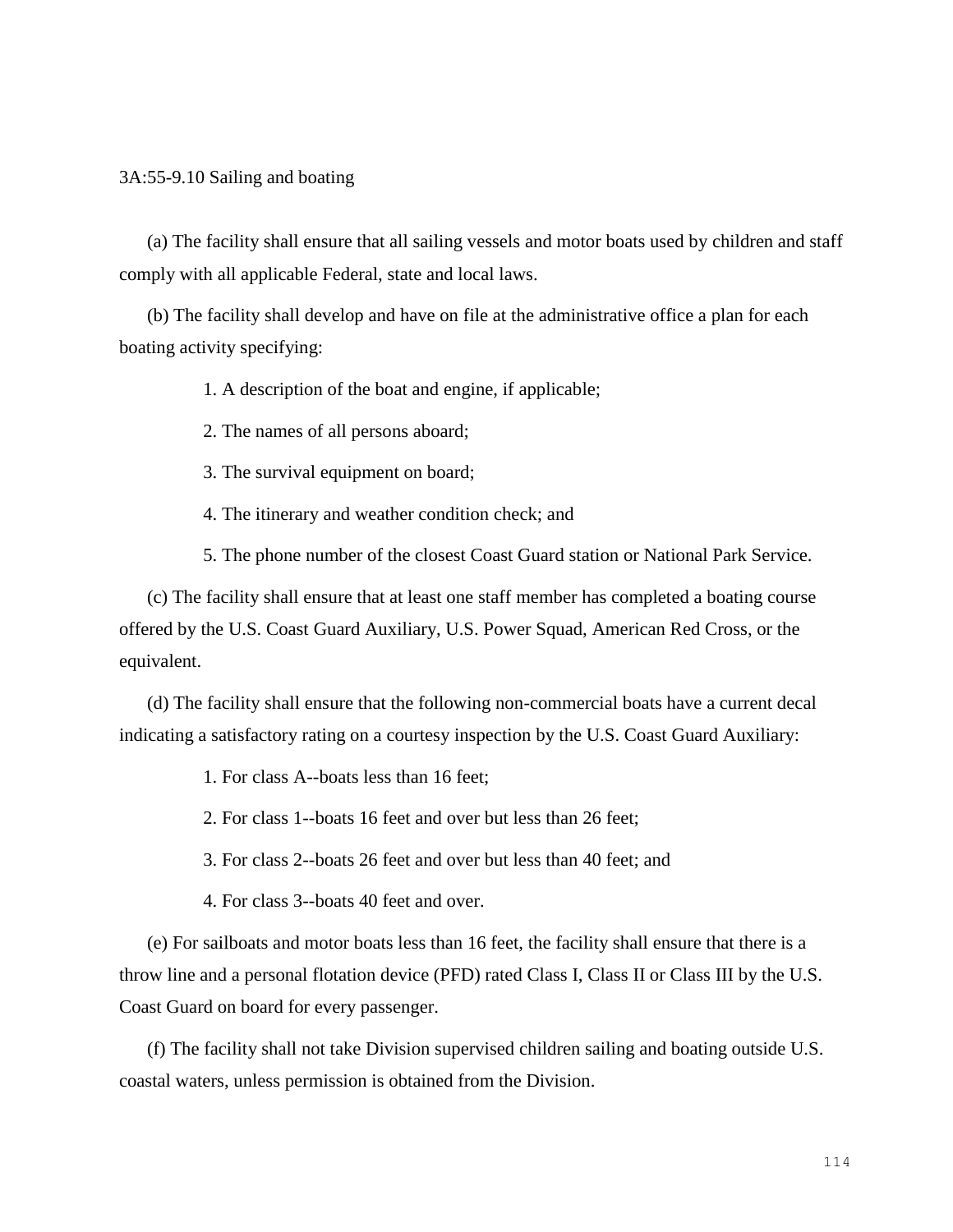(g) The facility shall ensure that all marine heads (toilets) are certified by the U.S. Coast Guard of a type authorized for the area where the boating will occur.

(h) The survival equipment on board shall be Coast Guard approved and shall include the following:

1. A personal flotation device (PFD) for each passenger as specified in (e) above;

2. Fire extinguishers of the proper type and size for the boat being used;

3. A whistle, bell, or horn;

4. Signal flares or distress lantern;

5. Anchor and line;

6. Oars/paddles;

7. Manual pump or hand bailer;

8. Navigation lights;

9. Mooring line;

10. Life rings;

11. Flashlights;

12. Drinking water and emergency food;

13. Tool kit;

14. Navigation charts; and

15. An appropriate size first aid kit.

3A:55-9.11 Snow skiing

(a) The facility shall not permit skiing in areas known to have avalanches or in temperatures below zero degrees Fahrenheit.

(b) The facility shall ensure that staff members:

1. Are familiar with the terrain; and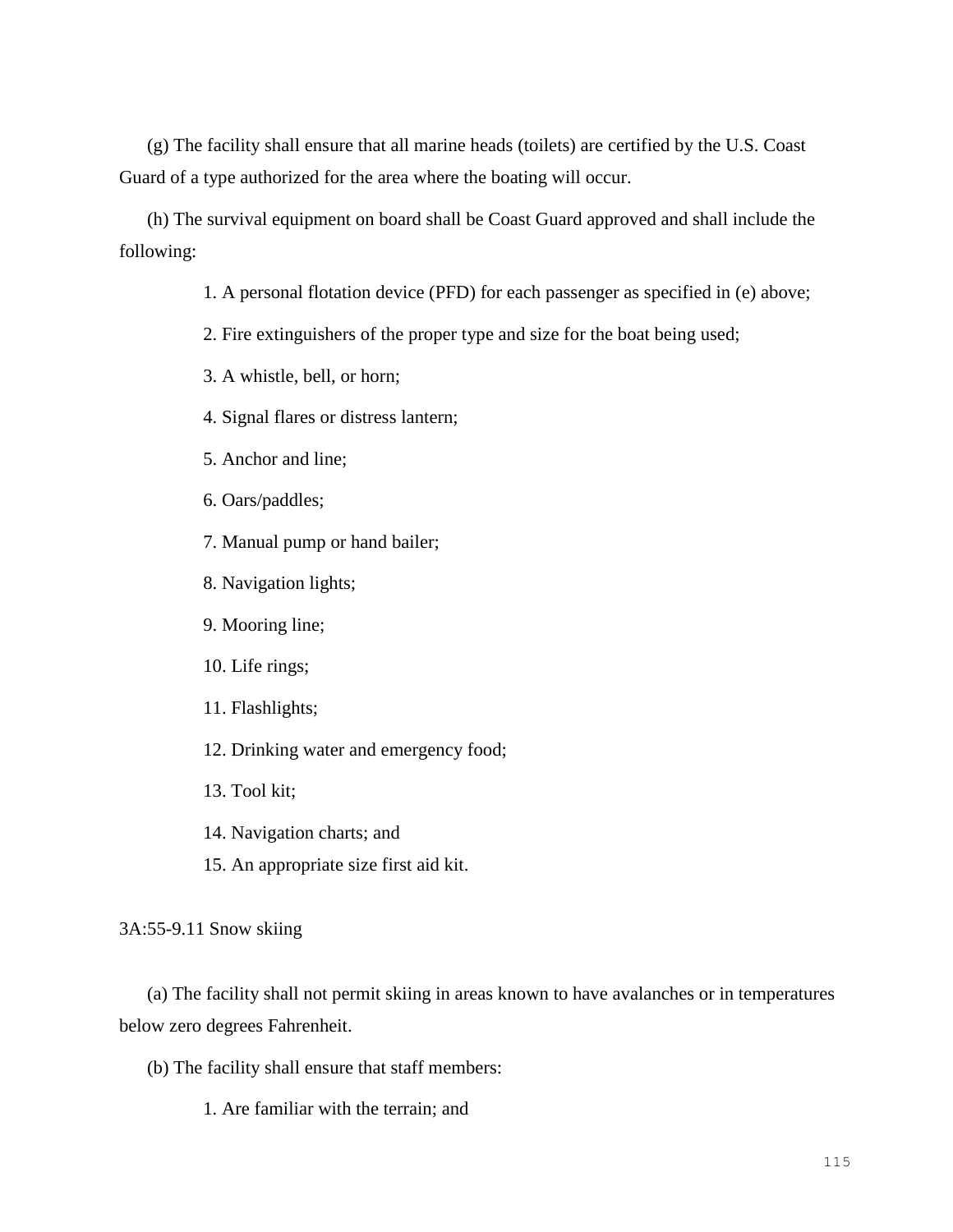2. Carry a ski repair kit when skiing in remote areas.

(c) The facility shall ensure that all children and staff members use ski equipment that is appropriate for each person's height, weight and ability and that bindings are secure.

(d) The facility shall ensure that all children and staff members wear appropriate clothing, gloves and eye protection.

#### 3A:55-9.12 Solos (solitary activities)

(a) The facility shall ensure that children freely consent to do a solo, defined as a camping experience where a child is living away from direct supervision of staff members, and shall not coerce or force the children to do a solo.

(b) The facility shall:

- 1. Limit solos to a maximum of 72 hours;
- 2. Ensure that children know the boundaries of the solo activity; and
- 3. Advise children they are prohibited from making fires and from rock climbing.

(c) The facility shall ensure that the children receive the following equipment:

- 1. A whistle to signal for help;
- 2. Shelter such as a tent or tarpaulin;
- 3. Three liters of water a day;
- 4. Food sufficient for three meals a day;
- 5. A flashlight; and
- 6. At least one change of clothes appropriate for the weather.

(d) The facility shall ensure that staff members:

1. Communicate with the child at least twice a day by whistle, radio or other means to check on his or her safety and document all contacts in the shift log; and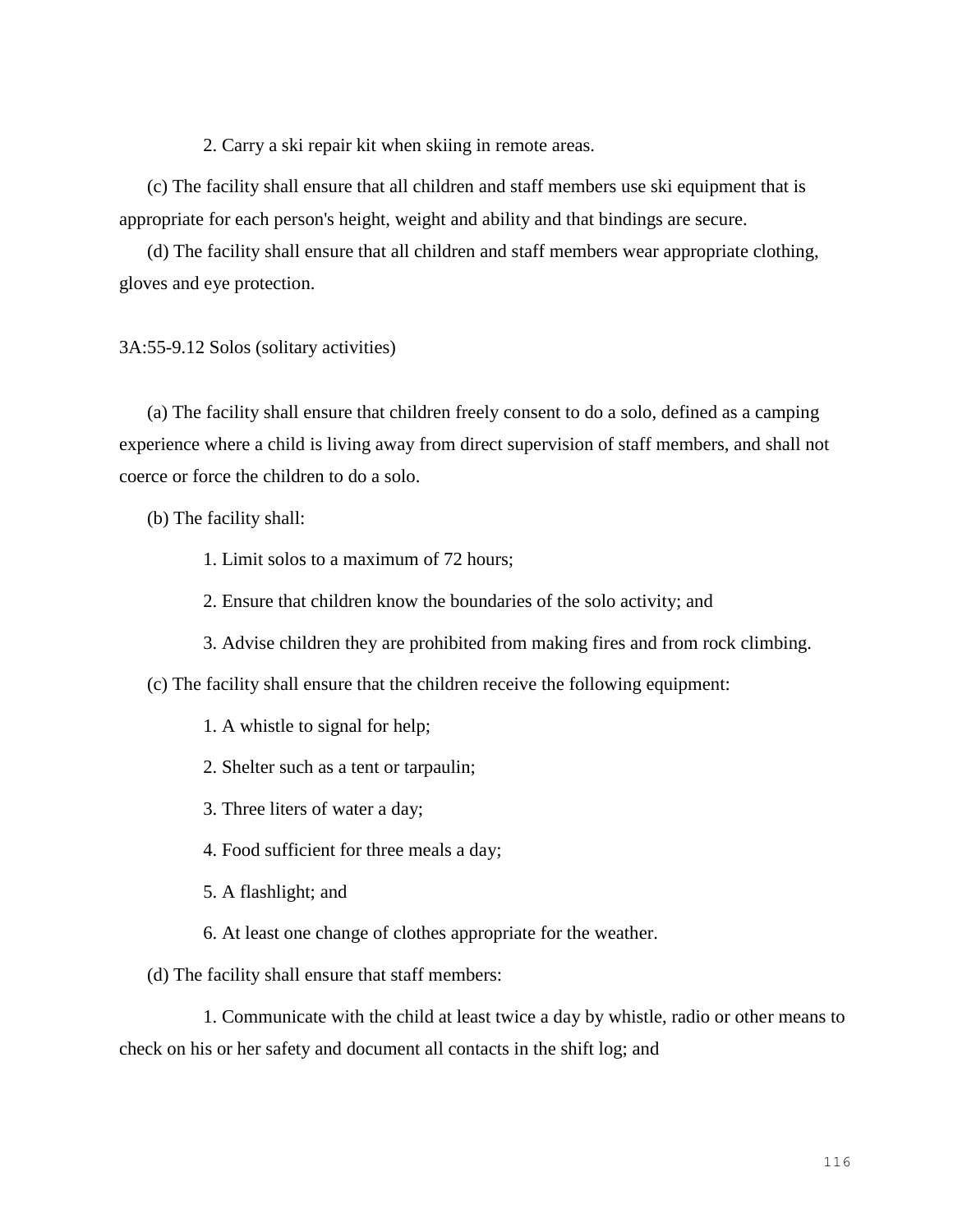2. Are available to provide face-to-face contact and care immediately if a child requests attention from staff members.

(e) The facility shall not allow children to do a solo in areas with bodies of water deeper than four feet or in areas having rivers or streams with a strong water current.

### 3A:55-9.13 Swimming

(a) A facility using off-grounds swimming facilities that are not supervised public recreational bathing facilities shall ensure that at least one staff member has a valid lifesaving or lifeguarding certificate issued from an organization that is recognized by the New Jersey State Department of Health or out-of-State health department or other appropriate authority when up to eight children are present, and two staff members have a valid lifesaving or lifeguarding certificate when nine or more children are present.

1. Whenever nine or more children are swimming, the facility shall ensure that at least one lifeguard remains out of the water and is located in a position where he or she can observe all swimmers.

2. No staff member shall assume lifeguarding responsibility for more than three hours without a break.

(b) The facility shall prohibit swimming:

1. In swift and rough water;

2. At night time;

3. Under docks; and

4. When the water temperature is less than 55 degrees Fahrenheit.

(c) The facility shall test each child's swimming ability. If a child cannot swim 100 feet, tread water for three minutes and swim under water for 10 feet, the facility shall ensure that the child wears a life jacket whenever he or she is in water over four and one-half feet deep or less if the water is over the child's head, unless under direct supervision for swimming instruction. The facility shall ensure that the life jacket: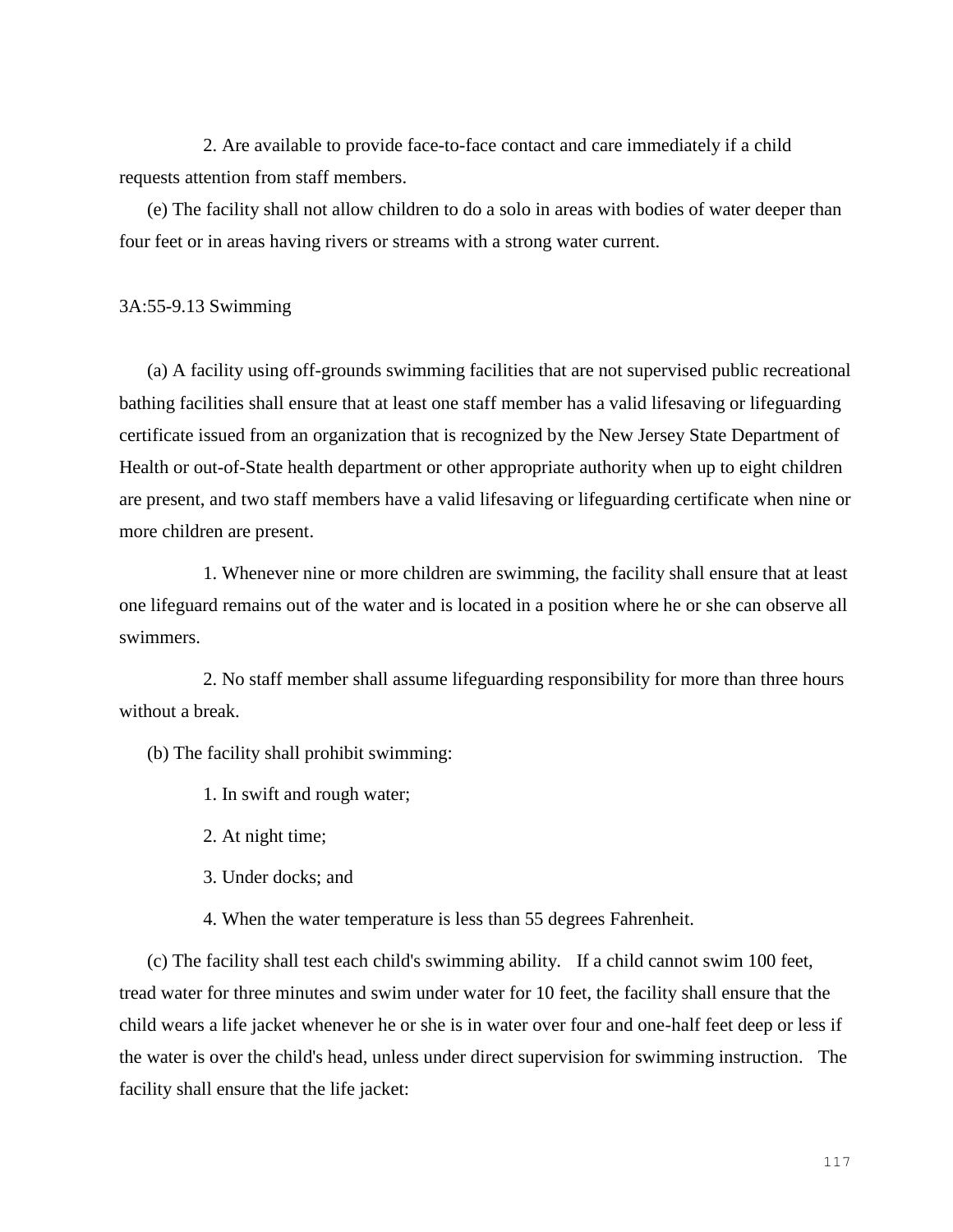1. Indicates a Class I, Class II, or Class III personal flotation device (PFD) rating by the U.S. Coast Guard; and

2. Is never used as a cushion for sitting or kneeling at any time.

(d) The facility shall provide staff members with the following equipment:

1. Whistle; and

2. Ring buoy with rope.

3A:55-9.14 Water skiing

(a) The facility shall ensure that:

1. No water skiing occurs after sunset or before sunrise;

2. No water skiing occurs in water that has debris;

3. The water skier wears a personal flotation device (PFD) rated Class II or III by the U.S. Coast Guard;

4. A staff member or responsible child other than the boat driver sits in the boat and acts as an observer of the water skier;

5. There is one staff member for every six additional children on the dock or on land; and

6. The motor boat used for water skiing meets all of the regulations as specified in N.J.A.C. 3A:55-9.10.

3A:55-9.15 Camping

(a) The facility shall obtain and maintain on file at the administrative office all permits, certificates or licenses that are required by the host state and local governments when using a campsite.

(b) The facility shall ensure that all campsites it utilizes are located in areas that are well-drained and free of observable seepage.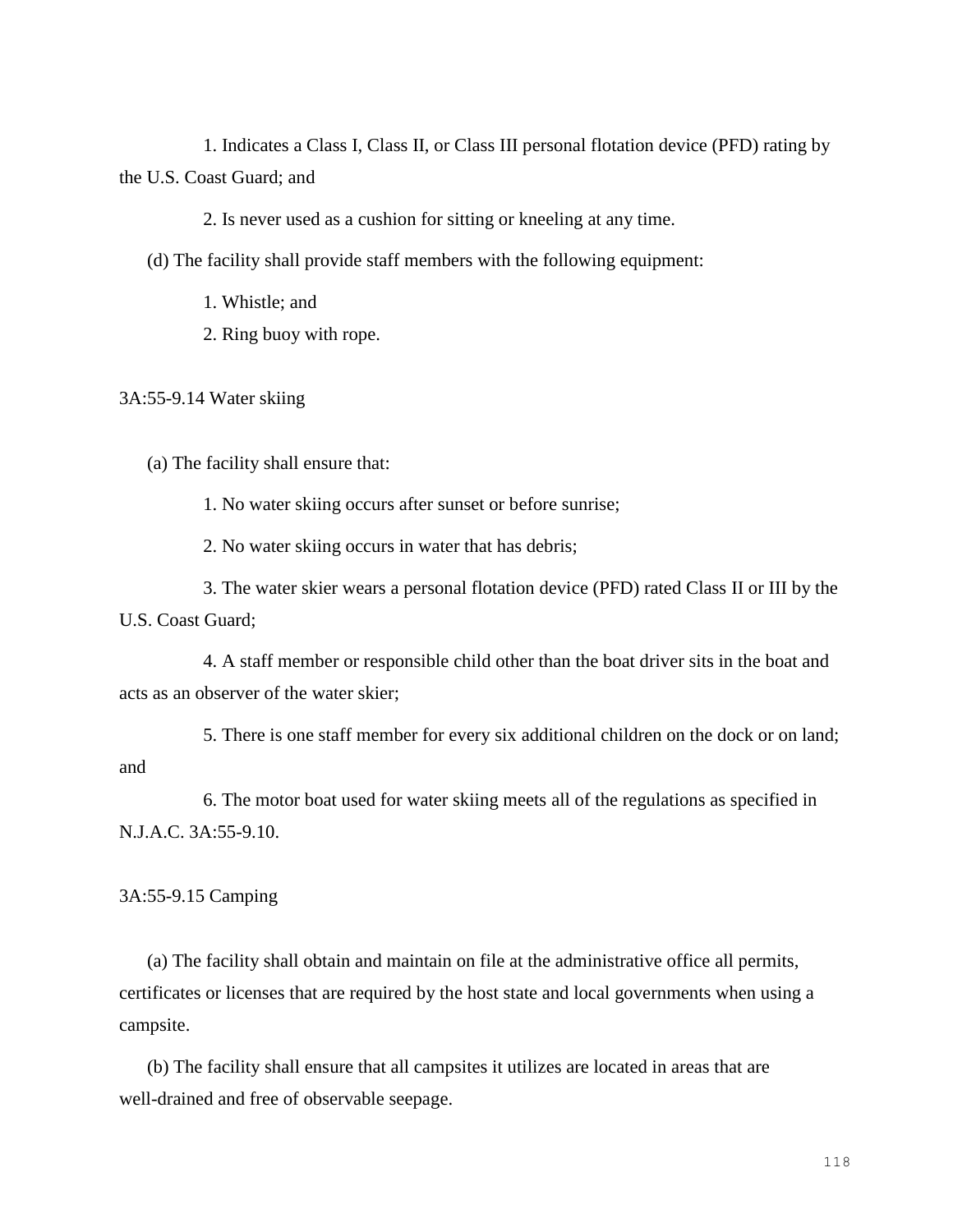(c) The facility shall ensure that all tents, teepees and canvas on covered wagons are:

1. Made of fire retardant material; and

2. Made of waterproof material that have seams that are coated to resist water.

(d) The facility shall ensure that cabins, tents that are designed for two or more children, teepees and covered wagons when used for sleeping provide:

1. At least 20 square feet per person (for teepees, usable space is measured from the four foot level from the ground and does not include space taken up by any inside liners);

2. At least 30 inches between beds and sleeping bags;

3. At least six feet between heads of sleepers; and

4. Cross ventilation.

(e) The facility may follow the manufacturer's tent capacity instead of the requirements identified in (d) above when children and staff utilize a tent(s) for three days or less.

(f) The facility shall prohibit smoking of tobacco products and cooking in all tents, teepees and covered wagons.

(g) The facility shall ensure that male and female children do not sleep in the same quarters.

(h) If the facility uses sleeping bags instead of beds or bed linens, the facility shall ensure that sleeping bags are:

1. Flame resistant;

2. When in use, aired at least every five days and cleaned at least once a month and more often if necessary;

3. Sufficient for the temperatures where the sleeping bags will be used, as indicated by the manufacturer's label; and

4. Placed on a mat or padding when the air temperature at night is below 35 degrees Fahrenheit.

(i) If the facility uses bunk beds, the facility shall ensure that bunk beds: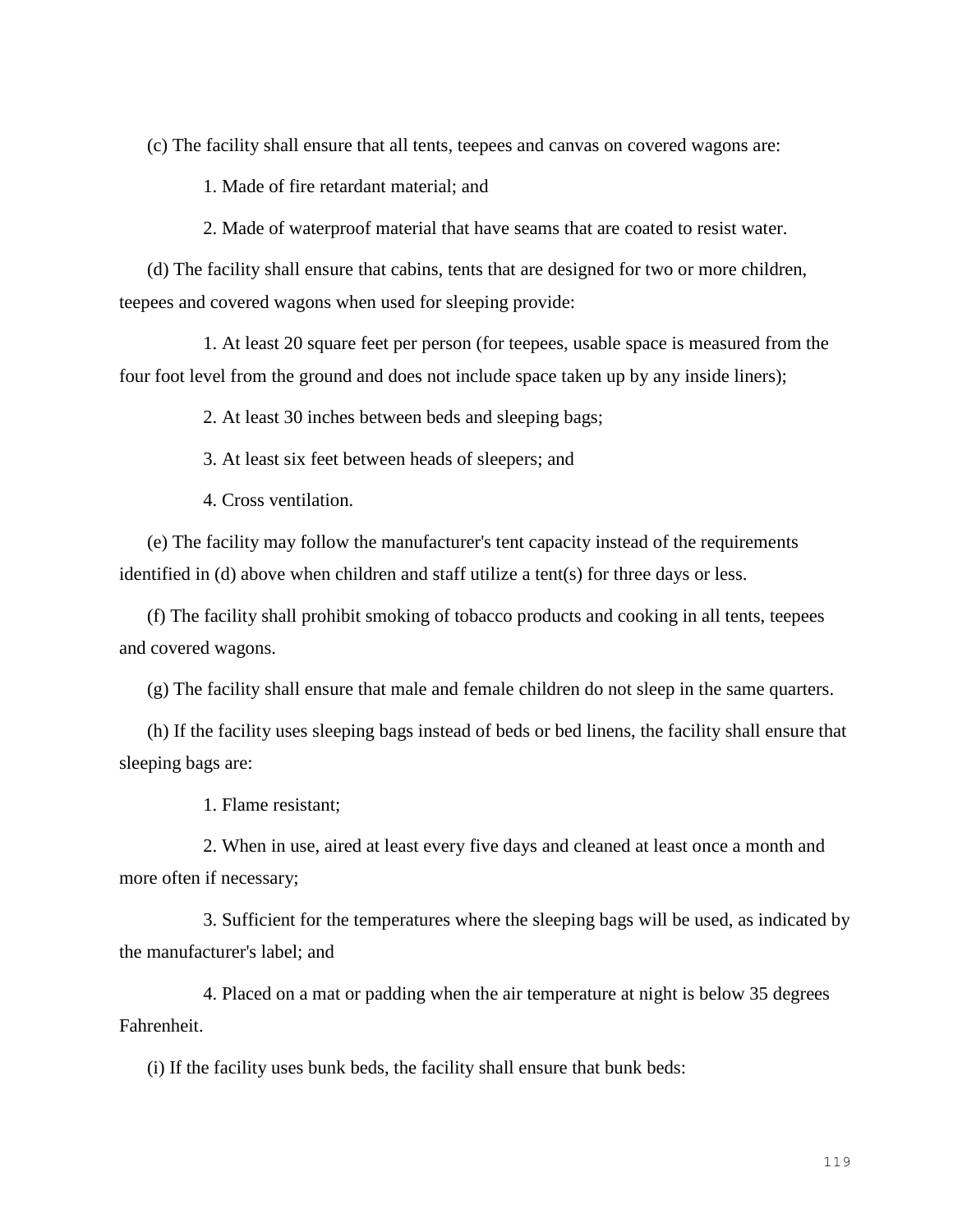1. Have railings on top bunks that are no more than 3 1/2 inches from the top of the bed frame;

2. Have mattresses that are at least five inches from the top of the railing; and

3. Are limited to two in height.

(j) If the facility uses latrines instead of toilets, the facility shall ensure that all latrines:

1. Provide for privacy;

2. Are dug at least six feet deep; and

3. Are at least 100 feet to 200 feet from the campsite and bodies of water, based on accepted practice and local terrain.

(k) The facility using latrines shall ensure that there is one latrine for every 10 persons.

(l) Facilities using cabins, tents or teepees for over seven continuous days shall ensure that:

1. There is one shower or bathtub for every 10 children and staff members;

2. The children have access to bathing facilities every day during normal waking hours; and

3. The children have privacy when bathing.

(m) Facilities that camp overnight for seven or fewer continuous days shall ensure that children have access to bathing facilities or are provided with other means of maintaining personal hygiene. These may include, but are not limited to, wet towels, dry shampoo and using showers in schools or in other public facilities.

(n) Whenever regular plumbing facilities are not available for bathing or washing, the facility shall:

1. Ensure that all washing is done with biodegradable nondetergent soap; and

2. Prohibit all washing and bathing in lakes, rivers and streams.

3A:55-9.16 Requirements for wagon trains

(a) The facility shall ensure that the canvas and wagon wheels are in good repair.

120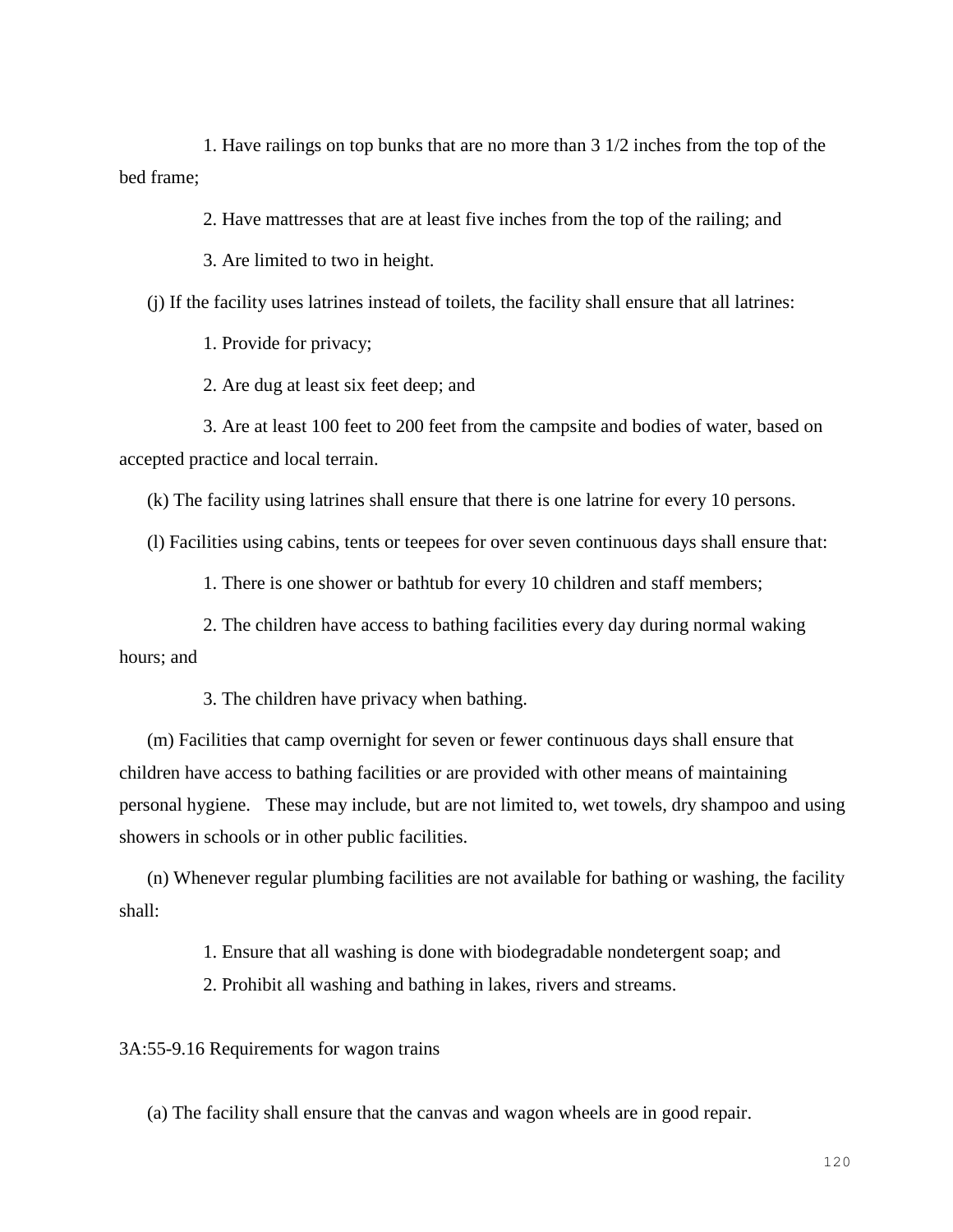(b) If horses are used, the facility shall ensure that the requirements regarding the care of horses, as specified in N.J.A.C. 3A:55-9.8, are met.

(c) If animals other than horses are used, the facility shall:

1. Limit travel to 10 hours a day;

2. Water the animals at least every four hours;

3. Develop and maintain on file a feed plan; and

4. Check the animals daily for broken hooves and bones.

3A:55-9.17 Health and sanitary practices

(a) Before a child participates in a scheduled adventure activity, the facility shall ensure that the child has had a health examination performed by a licensed physician that documents:

1. That the child can perform each type of adventure activity that he or she will be asked to do;

2. Receipt of a tetanus shot or booster shot as appropriate;

3. Notation of asthma, allergies or dietary needs; and

4. Notation of whether the child is on medication that would require the child to avoid using sun screen and/or to take other special precautions.

(b) Within 30 days of a child's forthcoming participation in an adventure activity, the facility shall document in writing and maintain on file in the child's record that the child's current health status, as determined by a physician or nurse in consultation with a physician, allows the child to engage in the specified adventure activity.

(c) The facility shall develop and give to each staff member a written policy for treating:

1. Snake, animal and insect bites; and

2. Contact with poisonous plants.

(d) The facility shall ensure that all perishable food is refrigerated at a temperature of 45 degrees Fahrenheit or lower.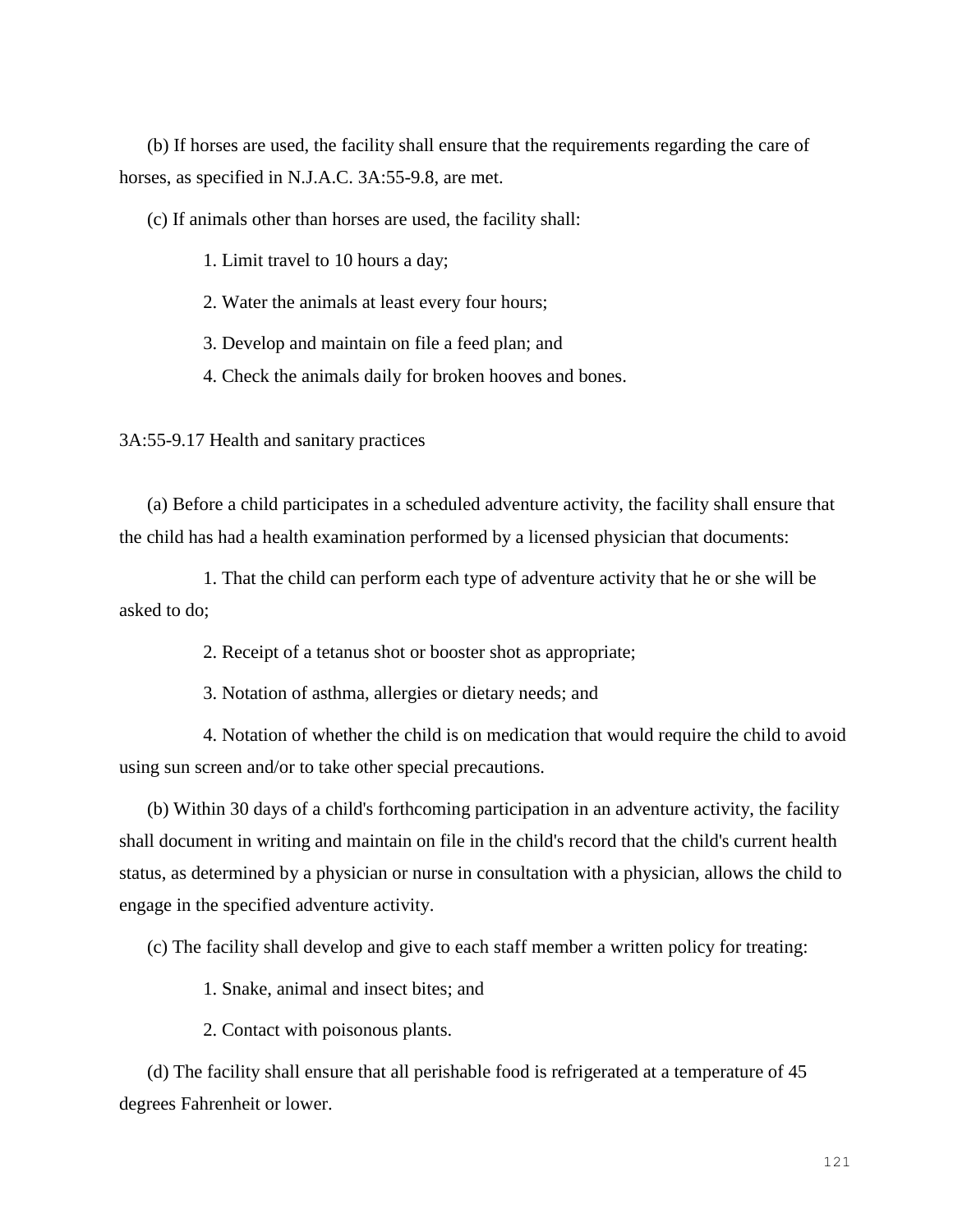(e) The facility shall ensure that all non-disposable utensils used for eating and preparing food are:

1. Not used by another person before rewashing;

2. Washed and rinsed in water that is at least 180 degrees Fahrenheit or water that has been sanitized chemically; and

3. Free of cracks.

(f) The facility shall ensure that all water in streams and lakes that is used for drinking, food preparation and dishwashing is boiled, filtered or purified with iodine or tablets specifically designed to purify water.

(g) The facility shall corral or tie the animals, other than household pets, in an area located at least 50 feet from any areas where food is prepared, cooked or served.

(h) The facility shall:

1. Use fly repellants as necessary;

2. Remove manure daily to a distance of at least 100 feet from the campsite, cooking and dining areas; and

3. Dispose of animal wastes through burial in a sanitary manner.

3A:55-9.18. Qualifications for staff supervising adventure activities

(a) The facility shall comply with the applicable rules specifying criminal disclosure, Criminal History Record Information and Child Abuse Record Information background checks, academic credentials, and years of experience for the director, social service staff, and direct child care staff as specified in N.J.A.C. 3A:55-5.1, 5.2 and 5.3.

(b) For all ropes initiatives, rock climbing and water activities, except swimming at supervised public recreational bathing facilities, the facility shall ensure that:

1. The adventure activity program is certified by an organization with recognized expertise in the applicable activity; and/or

2. At least one staff member is certified to conduct the adventure activity.

122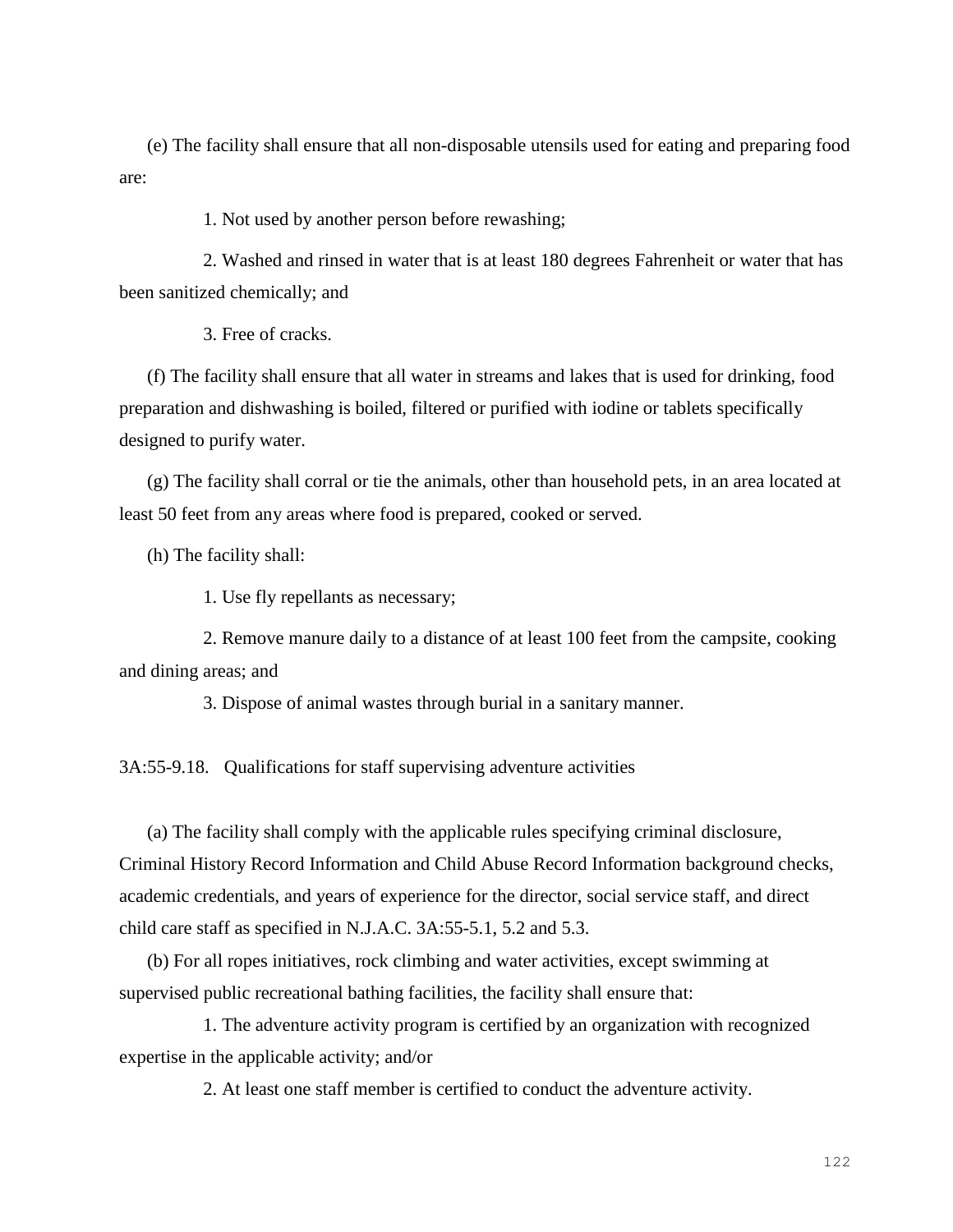(c) For land activities other than ropes initiatives and rock climbing, the facility shall ensure that at least one staff member:

1. Is certified to conduct the adventure activity; or

2. Has had at least one year of experience and demonstrated skill in the adventure activity for which he or she will be supervising children.

(d) The facility shall ensure that for each adventure activity there is at least one staff member present who is currently certified in first aid and cardiopulmonary resuscitation (CPR), as defined by a recognized health organization (such as the American Red Cross).

(e) The facility shall ensure that for each adventure activity there are at least two staff members present who are currently certified in first aid and CPR when there are nine or more children present.

### 3A:55-9.19 Staff to child ratio requirements

(a) When children are engaged in an adventure activity, the facility shall ensure that:

1. There is at least one staff member present when there are eight or fewer children engaged in an adventure activity as specified in N.J.A.C. 3A:55-9.5(c)1 and 9.18(d).

2. There are at least two staff members present when nine or more children are engaged in an adventure activity as specified in N.J.A.C. 3A:55-9.5(c) 2 and 9.18(e); and

3. If more than 12 children are involved, there is one staff member for every additional six children.

(b) For purposes of determining whether a required staff ratio is met, only those staff members who are providing direct care and supervision of the children shall be counted. These staff may be regular staff members or adventure staff members.

3A:55-9.20 Special requirements for communication and visiting

(a) The requirements in this section shall apply only to facilities providing or contracting for adventure activities that: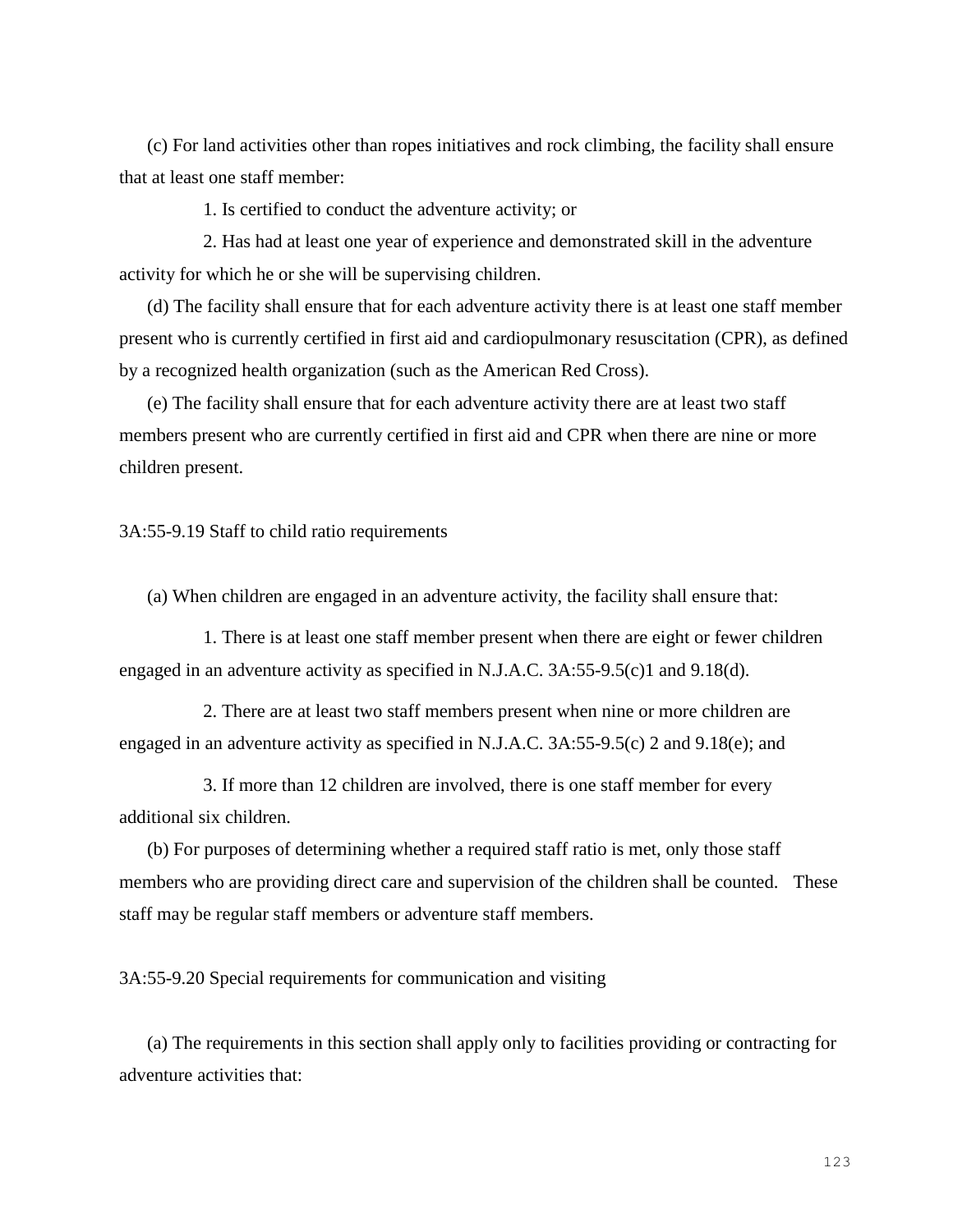1. Are located in areas that are remote or away from ordinary means of communication; or

2. Use travel, including, but not limited to, backpacking, sailing or a wagon train.

(b) The facility shall permit family members, the Division's case manager or other placing agency to visit the child where he or she is currently living and shall provide comfortable inside space when the weather prohibits outside visitation.

1. The facility shall provide privacy for all visits between the child and the Division's case manager or other placing agency.

2. The facility shall provide privacy for family visits unless the facility documents in the child's record that the child would be at risk during a private family visit.

(c) The facility shall develop and maintain on file, in the administrative office, plans and procedures to ensure that each child:

1. Can receive an emergency message from his or her family and from the Division's case manager or other placing agency within 24 hours of the family member or the Division's case manager or other placing agency contacting the facility's administrative office;

2. Is given necessary postage to send mail to family members, the Division's case manager or other placing agency; and

3. Can receive mail from his or her family and the Division's case manager or other placing agency on a weekly basis.

(d) The facility shall permit each child to make private telephone calls to the Division's case manager or other placing agency, upon reasonable request.

(e) The facility shall permit each child to make a telephone call at the facility's expense to a family member at least every other week.

1. The facility may impose a time limit of 15 minutes on telephone calls made by children to family members.

2. The facility may require children to telephone family members at off-peak times.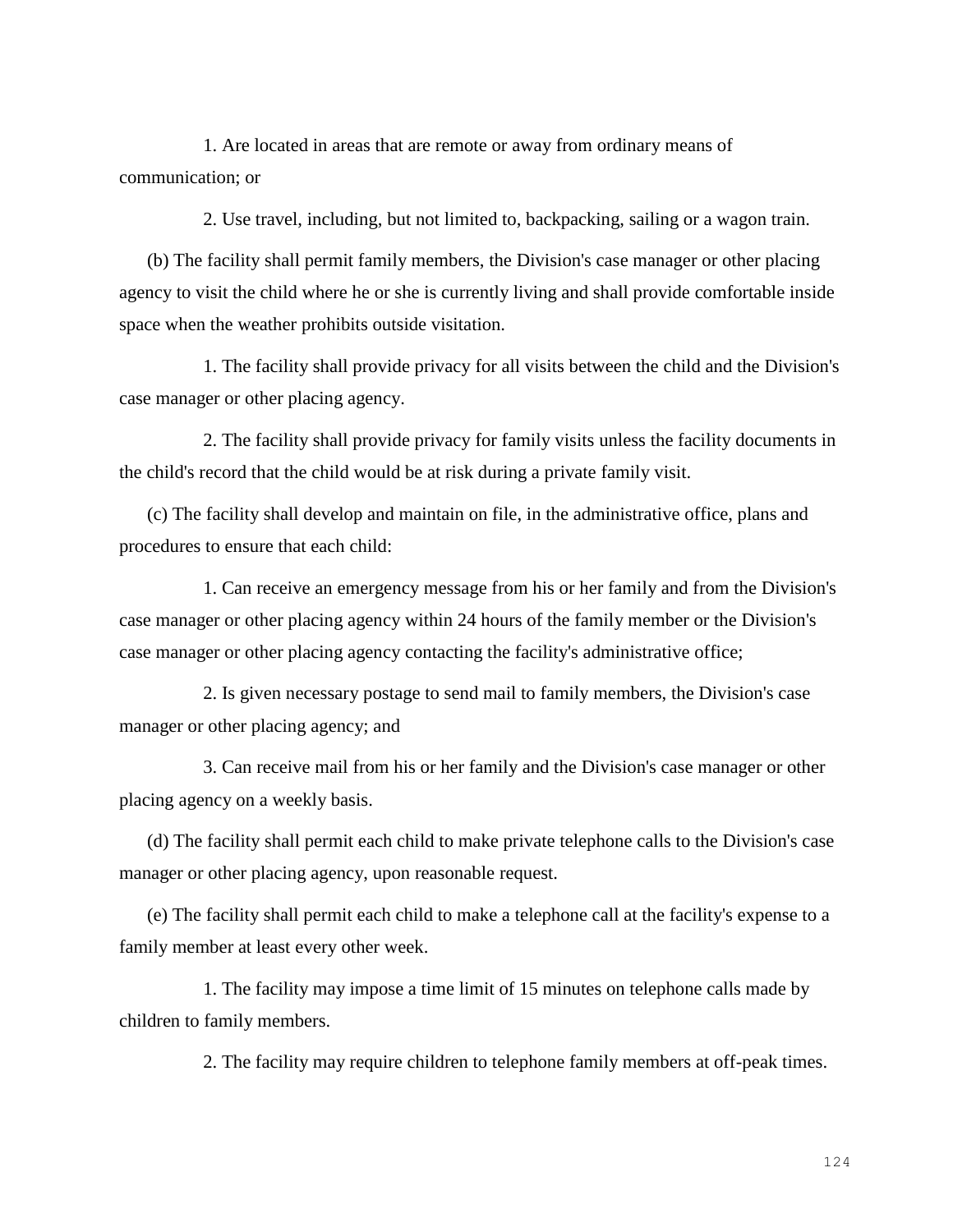3. The facility shall not use electronic devices to monitor children's telephone calls to family members, but may observe their reaction during the telephone call.

4. The facility shall maintain documentation that children were permitted to make telephone calls at the facility's expense to family members. Such documentation may include, but is not limited to, copies of telephone bills or notes in logs.

(f) The facility shall not prohibit a child from receiving messages or mail or from making bi-weekly telephone calls as a consequence for misbehavior.

(g) The facility shall explain its policies and procedures to all families and children upon admission and give parents a written explanation of the policy for visiting and communication. This explanation shall include the procedures for sending emergency messages and mail.

## SUBCHAPTER 10. SERVICES FOR PREGNANT AND PARENTING ADOLESCENTS

3A:55-10.1 General requirements

(a) Any facility that provides services to pregnant adolescents and adolescent parents caring for their children shall meet all requirements of this subchapter and all applicable requirements of N.J.A.C. 3A:55-1 through 9.

(b) The facility shall provide services that include the following:

1. Services regarding paternal involvement;

2. Services to the adolescent's family;

- 3. Parenting education;
- 4. Infant stimulation;

5. Health education, prenatal care, postnatal care and physical care of the adolescent mothers and infants;

6. Nutrition; and

7. Life skills development.

(c) The facility shall provide the following indoor space: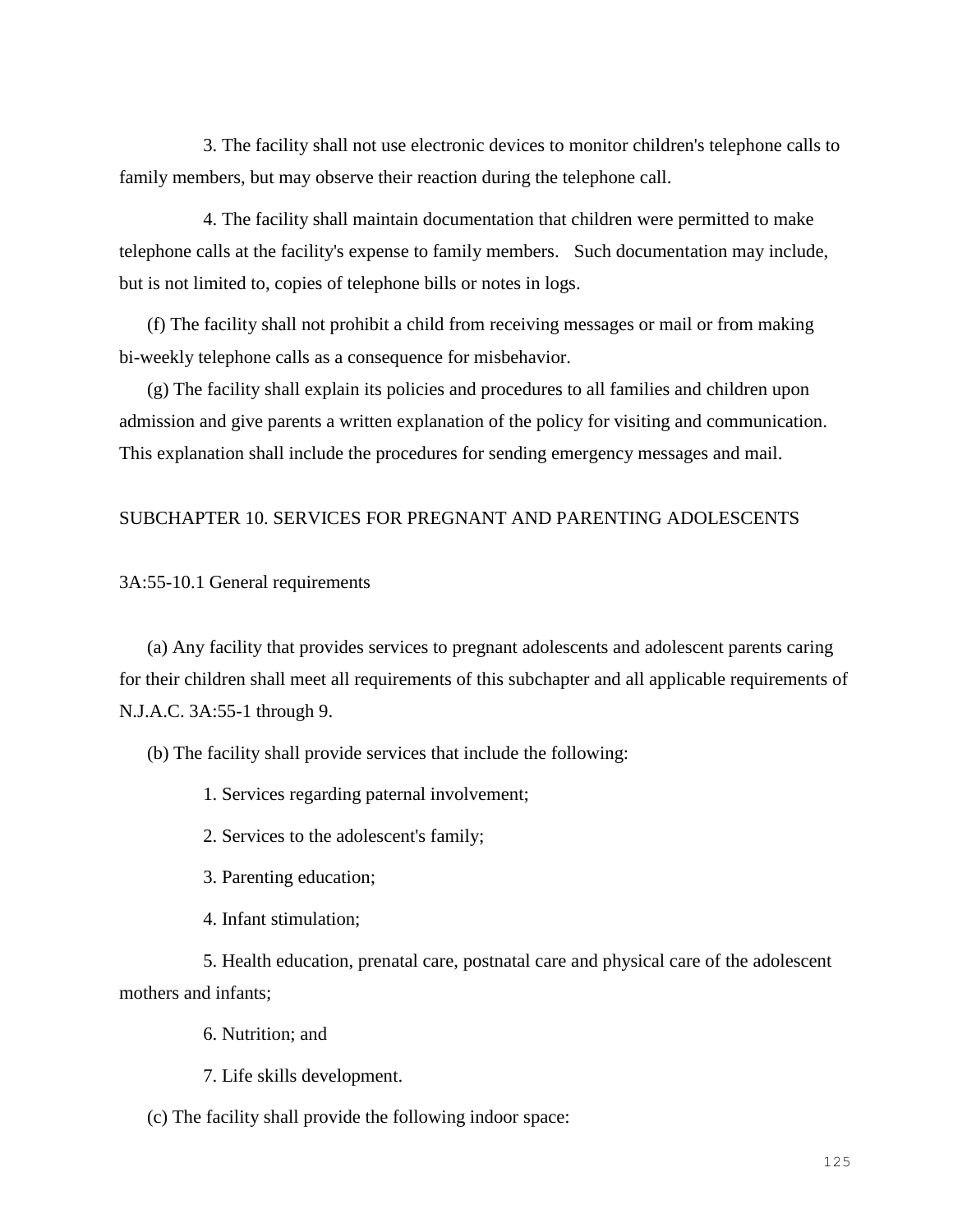1. A private place where adolescents can store their belongings and those of their infants, which is accessible to the adolescents at all times;

2. Sufficient space to accommodate tables and chairs for all adolescents and on-duty child care staff to eat meals together;

3. Adequate space for the implementation of treatment services including individual counseling sessions, parent training sessions, family counseling sessions and case management planning meetings; and

4. The following additional floor space:

i. At least 70 square feet for the first occupant of a bedroom and 50 additional square feet for each additional occupant. The facility shall not allow more than four occupants, including adolescents and/or infants, to sleep in the same bedroom; and

ii. For each adolescent and infant, at least 30 square feet of common living space, defined as those areas that adolescents and infants can use for socializing or recreation during waking hours. The dining area shall not be included in determining compliance with this requirement, unless the dining area is accessible to adolescents and infants outside of meal time.

(d) The facility shall maintain all indoor areas in a safe and sanitary manner by ensuring that:

1. There are no poisonous plants;

2. Any corrosive agents, insecticides, bleaches, detergents, polishes, any products under pressure in an aerosol spray can, and any toxic substances are stored in locked cabinets or enclosed in areas not accessible to infants;

3. All electrical outlets accessible to infants have protective covers;

4. All fluorescent tubes and incandescent light bulbs have protective covers or shields;

5. All windows and other glass surfaces that are not made of safety glass and that are located within three feet above the floor shall have protective guards unless the facility does not provide services to ambulatory infants or toddlers;

6. Staff has access to any bedrooms that the adolescents are allowed to lock;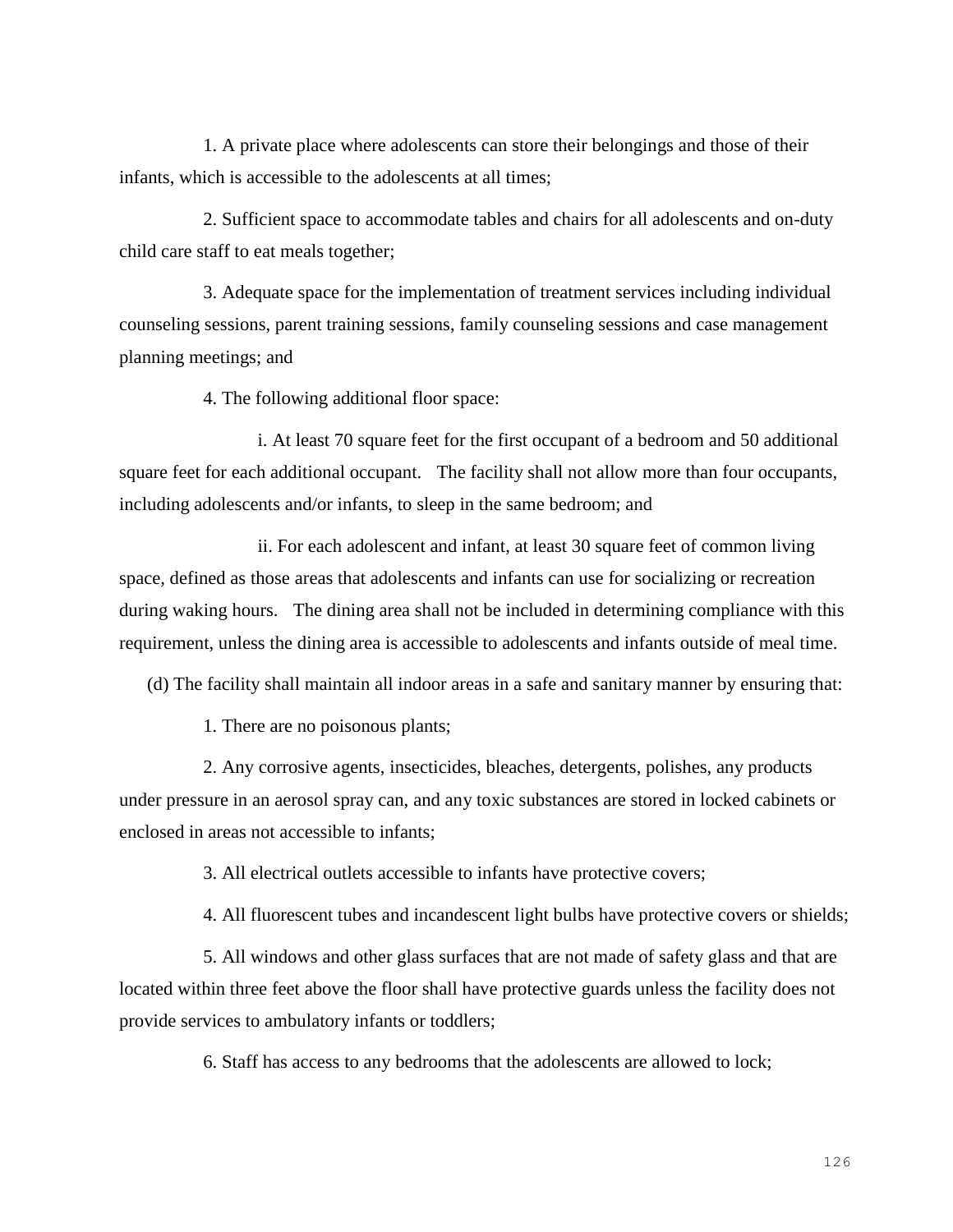7. Non-permanent safety barriers (safety gates) are installed to prevent infants from falling down stairs, ramps, balconies, porches or elevated play areas;

8. Materials and furniture for indoor and outdoor use are of sturdy and safe construction, easy to clean and free of hazards that may be injurious to adolescents and infants;

9. Infants are kept away from hot stoves, irons and ironing boards, knives, glassware and other equipment that may cause injury; and

10. Poisons, insect traps, and rodent traps are kept out of the reach of infants.

(e) The facility shall maintain all outdoor areas in a safe and sanitary manner by ensuring that:

1. Non-permanent safety barriers (safety gates) are installed to block steps used by infants, unless the steps are blocked by a door;

2. Snow is removed from sidewalks and from the walkways and paths leading to the entrances and exits of the facility:

i. Within 24 hours of cessation of snowfall; or

ii. According to local ordinance; and

3. All drains and wells have protective coverings.

(f) The facility shall provide a crib for each infant under 18 months of age but may allow infants to sleep in a playpen or on a mat at least one inch thick on the floor for naps during the daytime.

(g) The facility shall provide a crib or bed for each infant 18 months of age or older.

(h) The facility shall ensure that:

1. Crib and playpen slats are no more than 2 3/8 inches apart;

2. Crib, bed and playpen mattresses are fire retardant;

3. The top rails of the crib or playpen are at least 19 inches above the mattress;

4. Any locks or latches on the dropside of a crib are safe from accidental release;

5. The mattress used in all cribs and playpens fits snugly;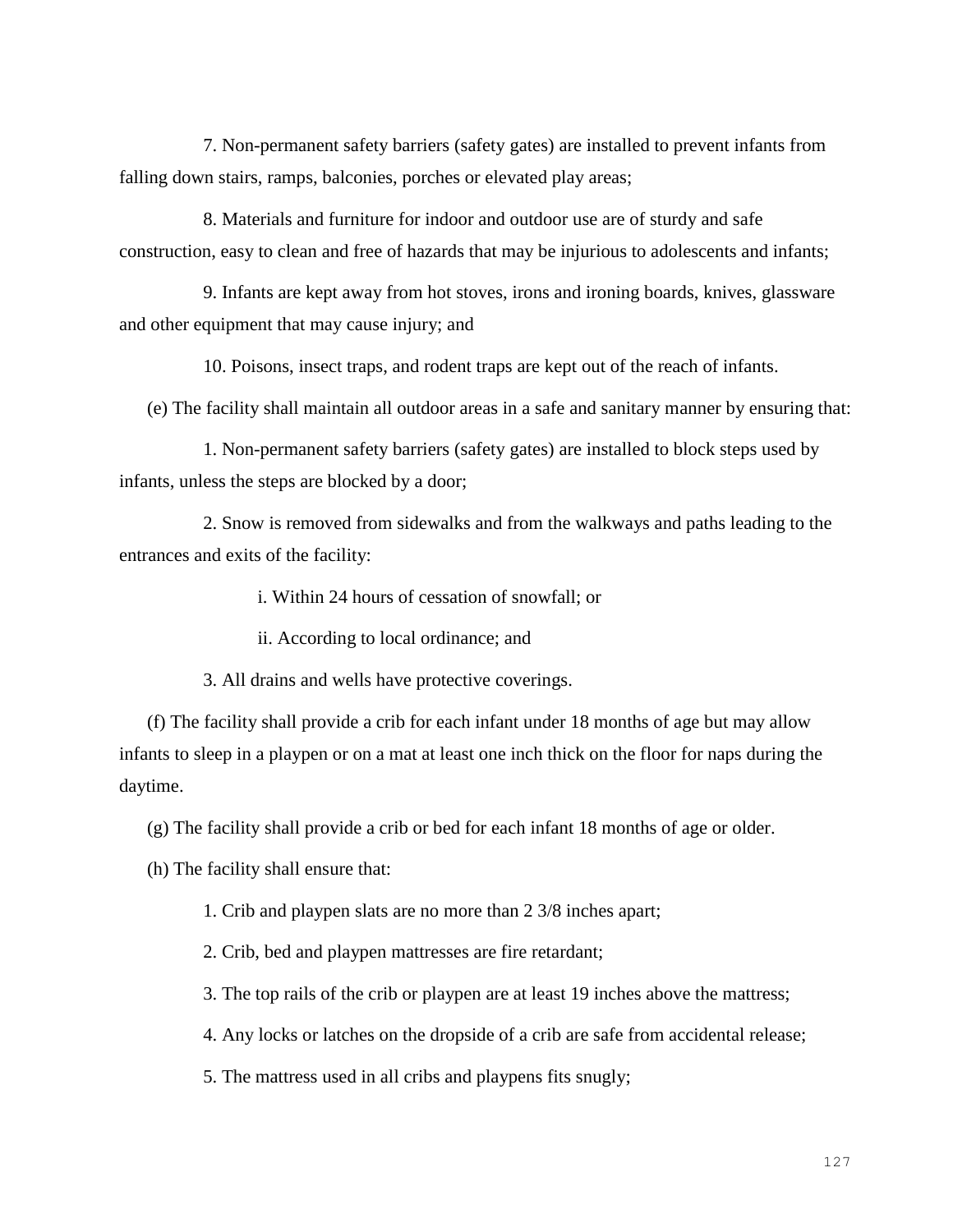6. Each infant has sheets, blankets and other coverings for his or her exclusive use, which are:

i. Immediately replaced when wet, soiled or damaged; and

ii. Laundered at least once a week;

7. Cribs and playpens are free of hazards including, but not limited to, use of mobiles (for infants six months of age or older) and excessive toys; and

8. Beds or cribs not used solely for a specific infant shall have linens and blankets replaced with clean linens and blankets before each use.

(i) The facility shall provide beds for all adolescents.

(j) The facility shall prohibit the use of bunk beds for pregnant adolescents, adolescent mothers and infants.

3A:55-10.2 Staff and staff ratio requirements

(a) The facility shall only employ staff members who are at least 21 years of age.

(b) Facilities may use student interns and volunteers as specified in N.J.A.C. 3A:55-5.5 to support the activities of regular paid staff members. However, student interns and volunteers below the age of 21 years shall not be permitted to provide activities or transportation by themselves.

(c) Facilities that serve three or more pregnant or parenting adolescents shall have at least one staff person who is certified in first aid and CPR, as defined by a recognized health organization (such as the American Red Cross) in the facility during periods of operation.

(d) Facilities serving three or more adolescents shall have a minimum of two staff on duty at all times. Once this minimum is met, the following staff ratios shall be used to determine staff ratio requirements for the actual number of adolescents and infants present in the facility:

| Adolescents and/or Infants Present in the Facility | <b>Staff Ratio Requirement</b> |
|----------------------------------------------------|--------------------------------|
| Waking Hours--Infants only                         | 1 staff: 4 infants             |
| Waking Hours--Adolescents only                     | 1 staff: 6 adolescents         |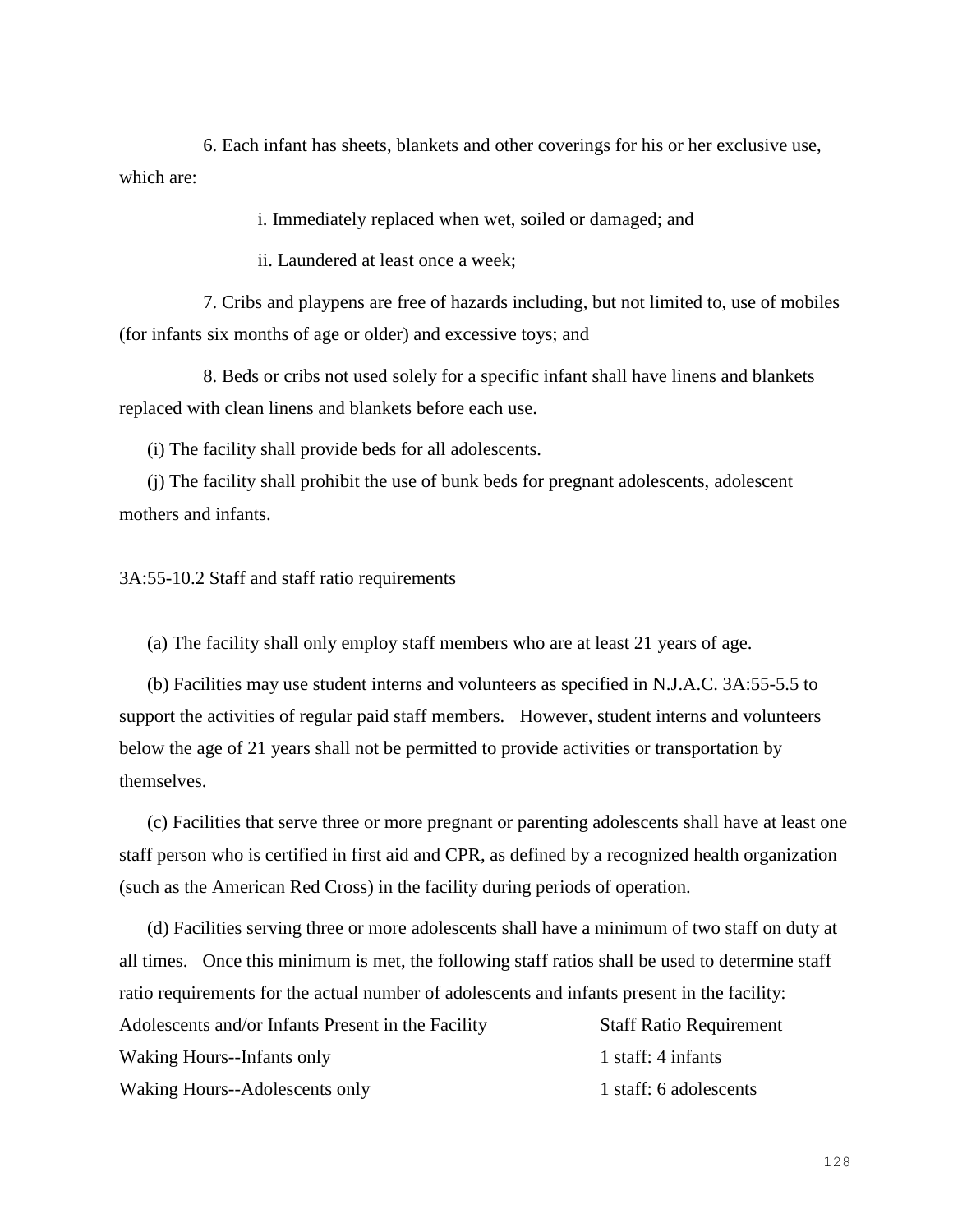Waking Hours--Adolescents and their infants 1 staff: 6 residents Sleeping Hours--Adolescents with or without 1 staff: 6 residents infants \*

\* At least one staff member shall be awake.

(e) A facility may permit an adolescent to care for another adolescent's infant if the following conditions are met:

1. The adolescent who is assuming the care of another adolescent's infant cares for no more than one other infant in addition to her own at any one time;

2. The adolescents discuss the expectations of the caregiver, including duration of child care, infant's nutritional and toileting needs, and whether the mother will make arrangements for compensation; and

3. The facility documents approval of the arrangement, including how these arrangements will protect the health and well-being of the infants.

3A:55-10.3 Staff development and training

(a) Upon employment, the facility shall document in each staff member's personnel record that each staff member received instruction in:

1. The facility's statement of purpose; and

2. Protocols for administering medication.

(b) The facility shall develop, document, and maintain on file a training plan to ensure that the director, social service worker(s) and child care staff receive a total of at least 24 hours of training each year that includes at least one hour of training in each of the following topics:

1. Recognizing and reporting child abuse and neglect;

2. Evacuating the facility;

3. Infant and adolescent growth and development;

4. Discipline of adolescents and infants;

5. Infant care and stimulation;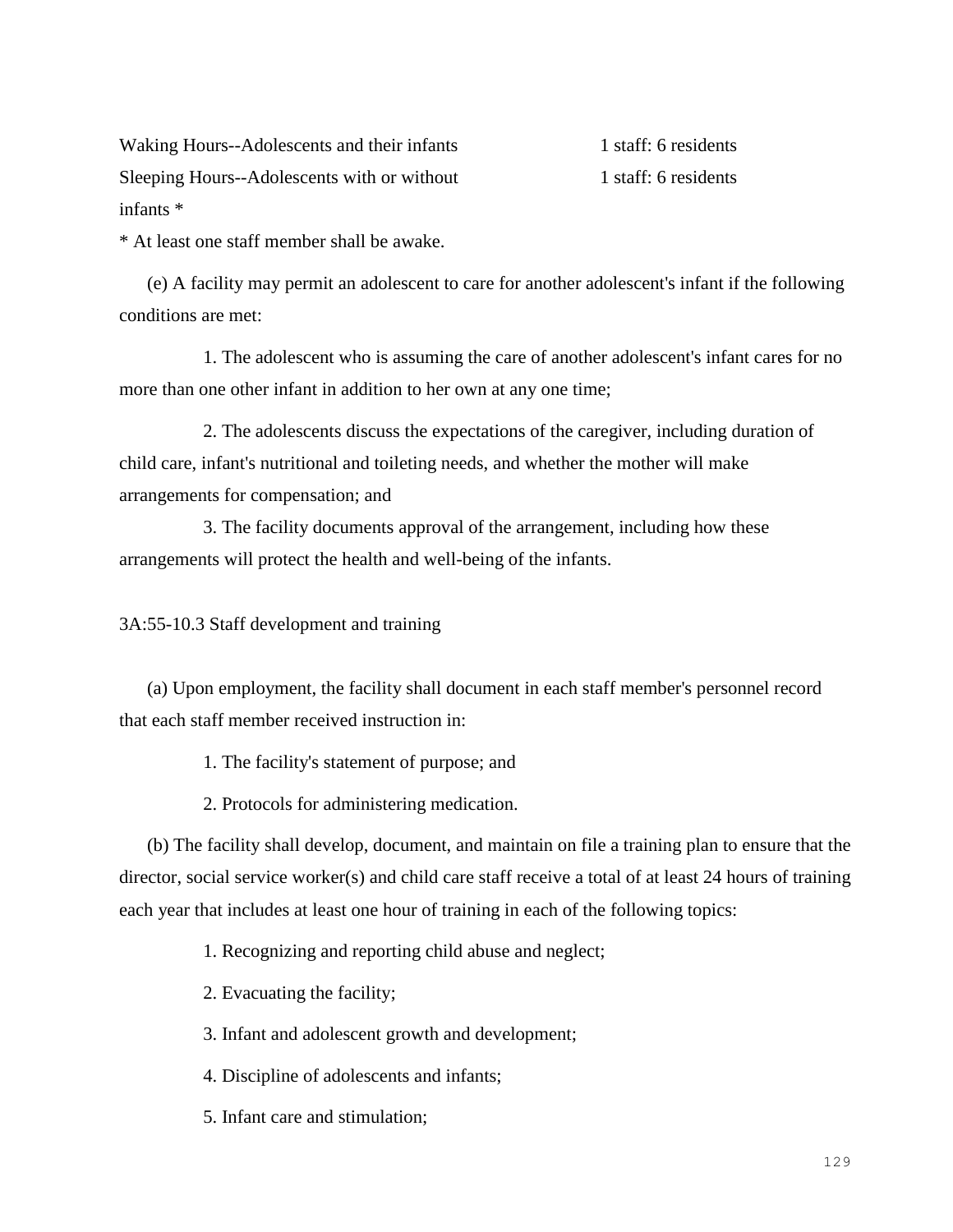6. Drug, tobacco and alcohol abuse;

7. Human sexuality and AIDS prevention; and

8. Depression and suicide prevention.

(c) The facility's training plan may include in-depth discussions at staff meetings, attendance at workshops, conferences or relevant college courses.

(d) The facility may train staff in evacuating the facility, infant care and development, infant discipline, drug, tobacco and alcohol abuse, and human sexuality and AIDS prevention by including staff in instructional programs attended by the adolescents.

3A:55-10.4 Case management requirements

(a) The facility shall develop, implement and maintain on file a written case management plan for each adolescent and her infant.

(b) The facility shall form a case management planning team that is responsible for the development of a case management plan for each adolescent and infant. The team shall consist of each of the following:

1. Staff members representing the clinical and social work components;

2. Staff members representing the child care component;

3. Staff members representing the administration of the facility, if necessary;

4. Representatives from the adolescent's responsible school district and/or current school district, if necessary;

5. A representative from the Division or other placing agency;

6. The adolescent's family, if appropriate; and

7. The infant's father or paternal relatives, if appropriate.

(c) The facility shall document in the adolescent's and infant's record that the Division's case manager or other placing agency representative, the adolescent's therapist, parents or legal guardian, and the responsible and/or current school district, if applicable, were invited to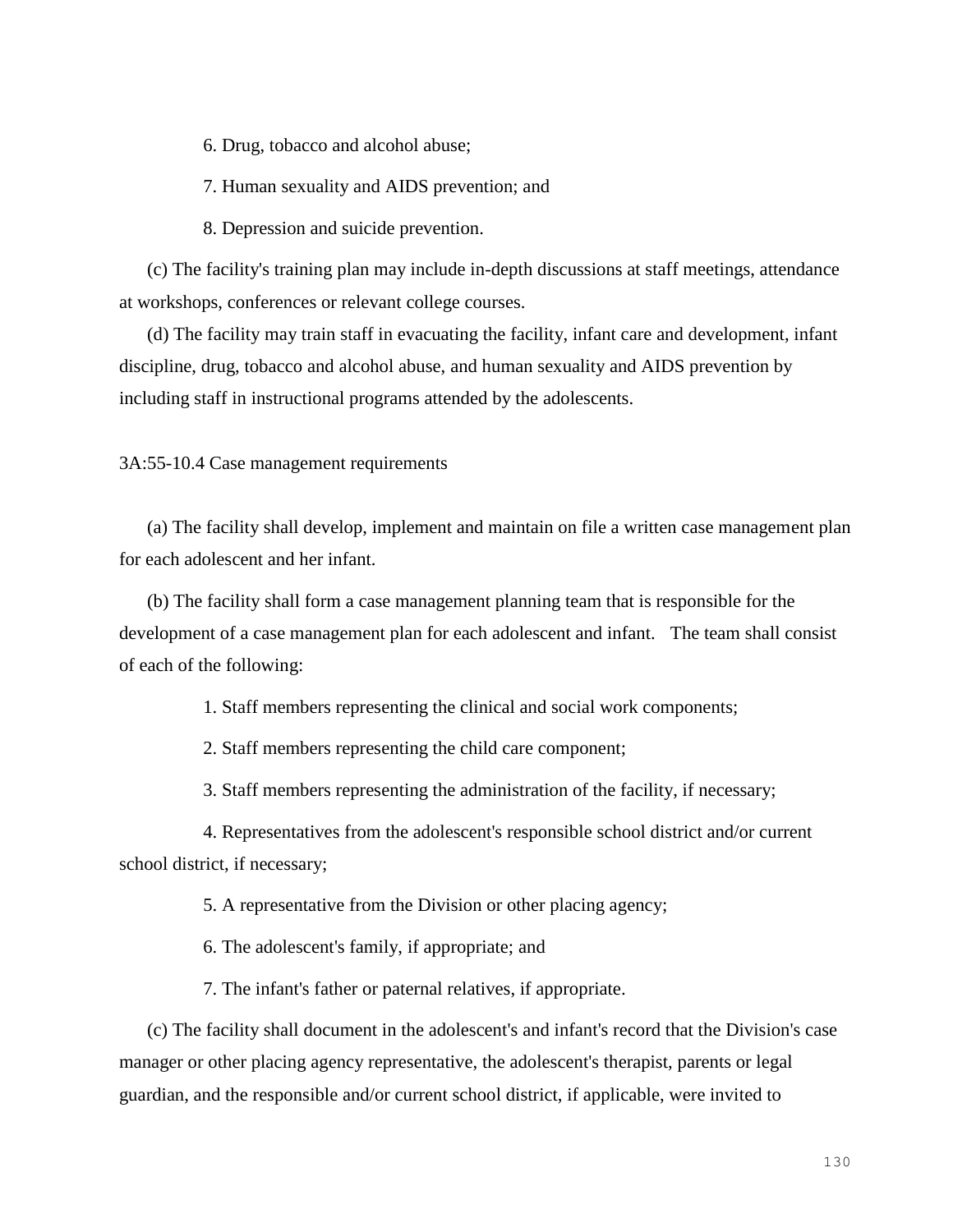participate as members of the case management planning team and in all subsequent revisions of the plan.

(d) The facility shall develop the initial case management plan within 30 calendar days following an adolescent's and/or her infant's admission and shall review or revise the plan at least every three months thereafter.

(e) The case management plan shall include the following information:

1. The name of the adolescent, and infant, if applicable;

2. The date of admission of the adolescent, and infant, if applicable;

3. The date when the plan is developed or revised;

4. The names and titles of all persons attending the development and review meeting;

5. The adolescent's plan for and receipt of medical and dental care;

6. The infant's plan for and receipt of medical care, and dental care if the infant is three years of age or older;

7. Documentation that a referral to the Supplemental Feeding Program for Women, Infants and Children (WIC) was made and that any necessary follow up was done, or documentation that the adolescent or infant was ineligible for WIC;

8. The adolescent's social, familial, emotional and behavioral strengths and weaknesses;

9. An assessment of the infant's father's interest in the child, including a notation of whether the infant's paternity has been legally established;

10. An assessment of the adolescent's parenting capabilities including, but not limited to, the adolescent's ability to feed and play with her infant, provide for her infant's grooming, provide medical care, and use child care responsibly, if applicable;

11. An assessment of the adolescent's academic progress, including a report of attendance and grades obtained within 30 calendar days of the case planning meeting;

12. An assessment of the health and development of the infant, including available developmental assessments from health examinations;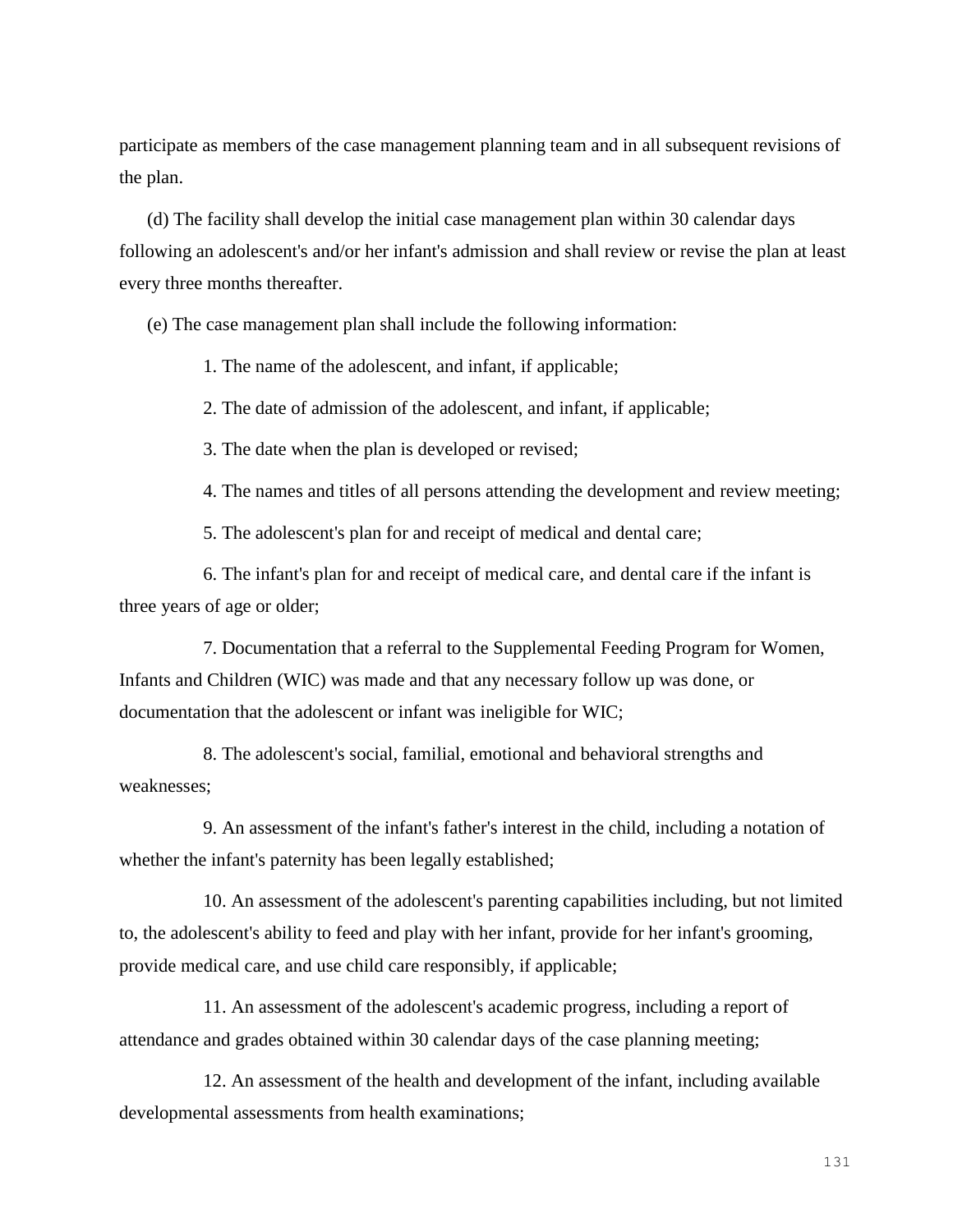13. Specific treatment goal(s) and objectives in each program area and a projected time frame for completing each goal and objective;

14. The name of the person responsible for the implementation of each treatment goal and objective;

15. Techniques to be used to achieve each treatment goal and objective;

16. Criteria to be used to determine whether each treatment goal is achieved;

17. Notation of progress made from any previous plan;

18. Efforts to achieve timely discharge, including but not limited to services needed by parents or other persons to whom the adolescent will be discharged; and

19. Documentation of how the adolescent is being prepared for self-sufficiency. This documentation shall include, but not be limited to instruction in:

i. Food preparation, including participation in preparing at least one meal a week and training in food shopping at least once a month;

ii. Budgeting and money management, including, but not limited to, discussion of standard deductions from a paycheck, costs for housing and transportation and how to open and use a savings and checking account; and

iii. Career planning and job training, including, but not limited to, discussion of entry level requirements for job openings in the community and assistance in obtaining the qualifications for these positions.

(f) The facility shall send to the Division's case manager or other placing agency a copy of the case management plan and any revisions to it within 30 calendar days after the planning meeting and retain a copy of the correspondence in the adolescent's and infant's record.

(g) The facility shall explain to the adolescent, her parents, and all persons responsible, the adolescent's and infant's case management plan and any revisions to it. If the facility does not explain the adolescent's and infant's case management plan to the adolescent's parents, the facility shall document in the adolescent's case record the reasons that the plan was not explained to the parents.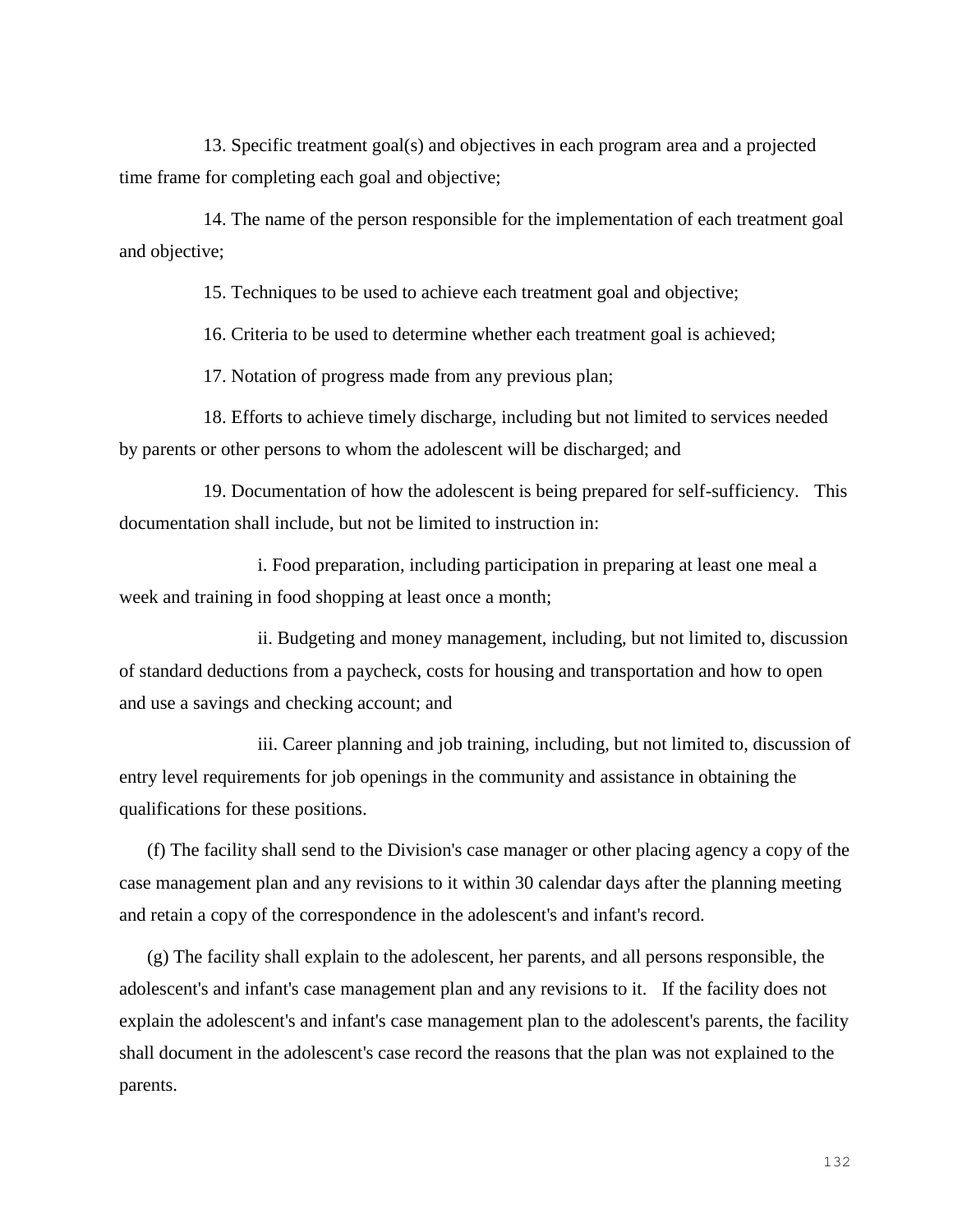(h) The facility shall provide and monitor all services specified in the case management plan and document the rationale for any deviations from the most recent case management plan in the adolescent's and infant's record.

(i) When an adolescent mother expresses interest in surrendering her infant for adoption, the facility shall:

1. Explain to the adolescent mother the implications and process of adoption;

2. Notify the Division's case manager or other placing agency;

3. Notify the adolescent's parent or legal guardian, if applicable; and

4. Provide the adolescent with information in order to contact legal counsel if she so chooses.

3A:55-10.5 Discharge planning requirements

(a) For discharges that can be anticipated at least 30 calendar days ahead of time, the facility shall develop a plan with the Division's case manager or other placing agency at least 30 calendar days before the adolescent's or infant's discharge. The plan shall specify the following information:

1. The date of admission;

2. The anticipated date of discharge;

3. Details of the events and circumstances leading to the decision to discharge;

4. The name and address of the individual or agency to whom the adolescent or infant will be discharged and the rationale for planning a discharge to that individual or agency;

5. An assessment of the adolescent's continuing needs, including, but not limited to, consideration of health care, behavior management and educational or vocational training; and

6. An assessment of the infant's continuing needs, including, but not limited to, consideration of health and child care and referral to the Supplemental Feeding Program for Women, Infants and Children (WIC).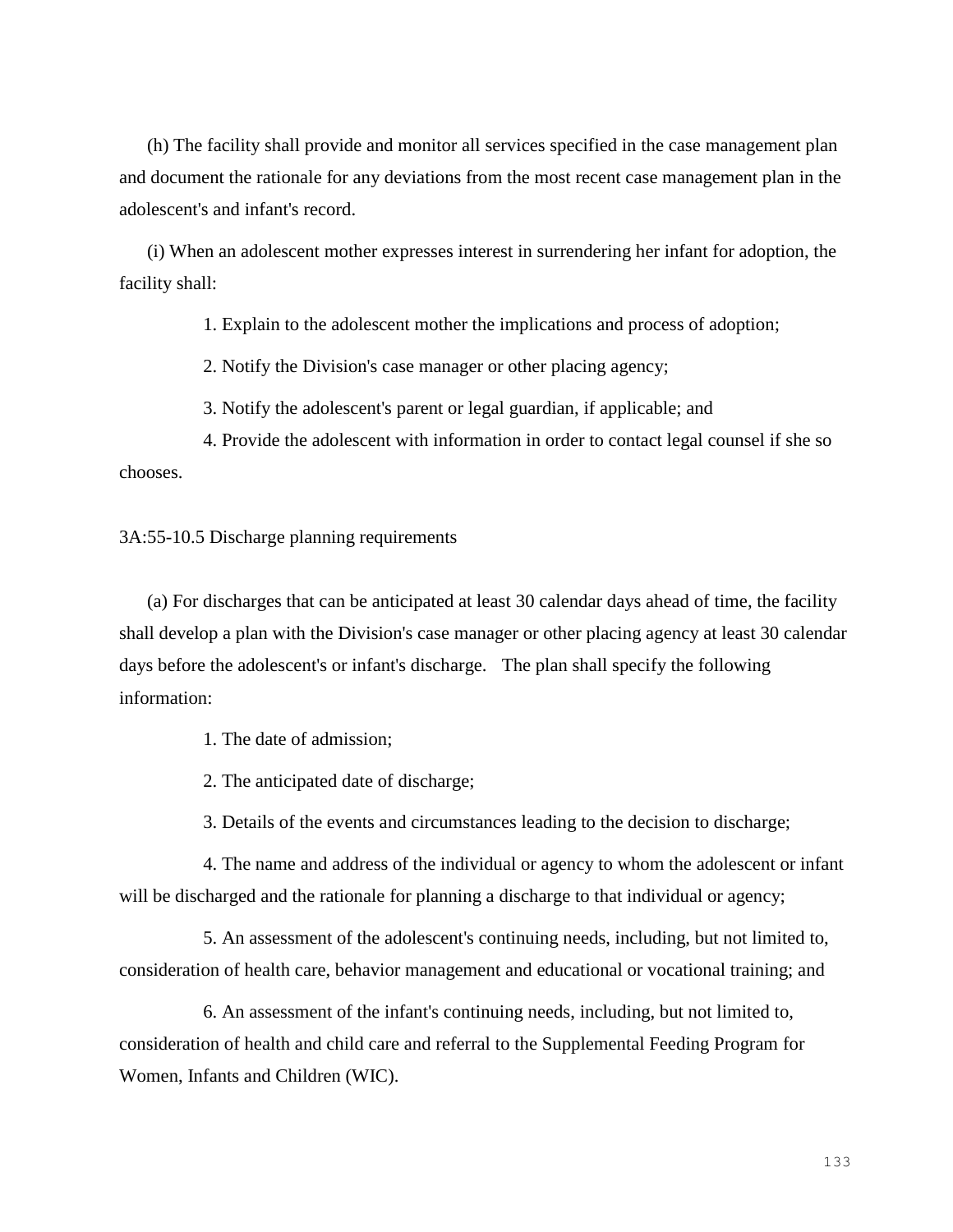(b) For discharges that were not anticipated at least 30 calendar days ahead of time, the facility shall send the Division's case manager or other placing agency a written plan at least 10 working days prior to the adolescent's or the infant's discharge. This plan shall specify the following information:

1. The date of admission;

2. Details of the events and circumstances leading to the discharge;

3. Efforts made to locate a runaway, if applicable;

4. An assessment of the adolescent's continuing needs, including but not limited to health care, behavior management and educational and vocational training;

5. An assessment of the infant's health and child care needs, if applicable; and

6. Recommendations for providing follow-up services in the adolescent's or infant's new environment, including consideration of whether the adolescent or infant would be eligible for WIC.

(c) For emergency discharges that result in the immediate placement of the adolescent or infant in a facility such as a detention center, hospital, psychiatric facility or any other placement outside the facility, the facility shall notify the Division's case manager or other placing agency by the next working day by telephone. The facility shall send a written discharge plan within 15 days after the adolescent's or infant's discharge. This plan shall specify the information outlined in (b)1 through 6 above.

3A:55-10.6 Services regarding paternal involvement

(a) The facility shall explain to the adolescent mother:

1. The benefits of establishing paternity for her infant and her options for establishing paternity;

2. How to establish paternity of the infant, including:

i. Clarification that naming a father on her infant's birth certificate does not establish paternity unless she is or was married to the infant's father; and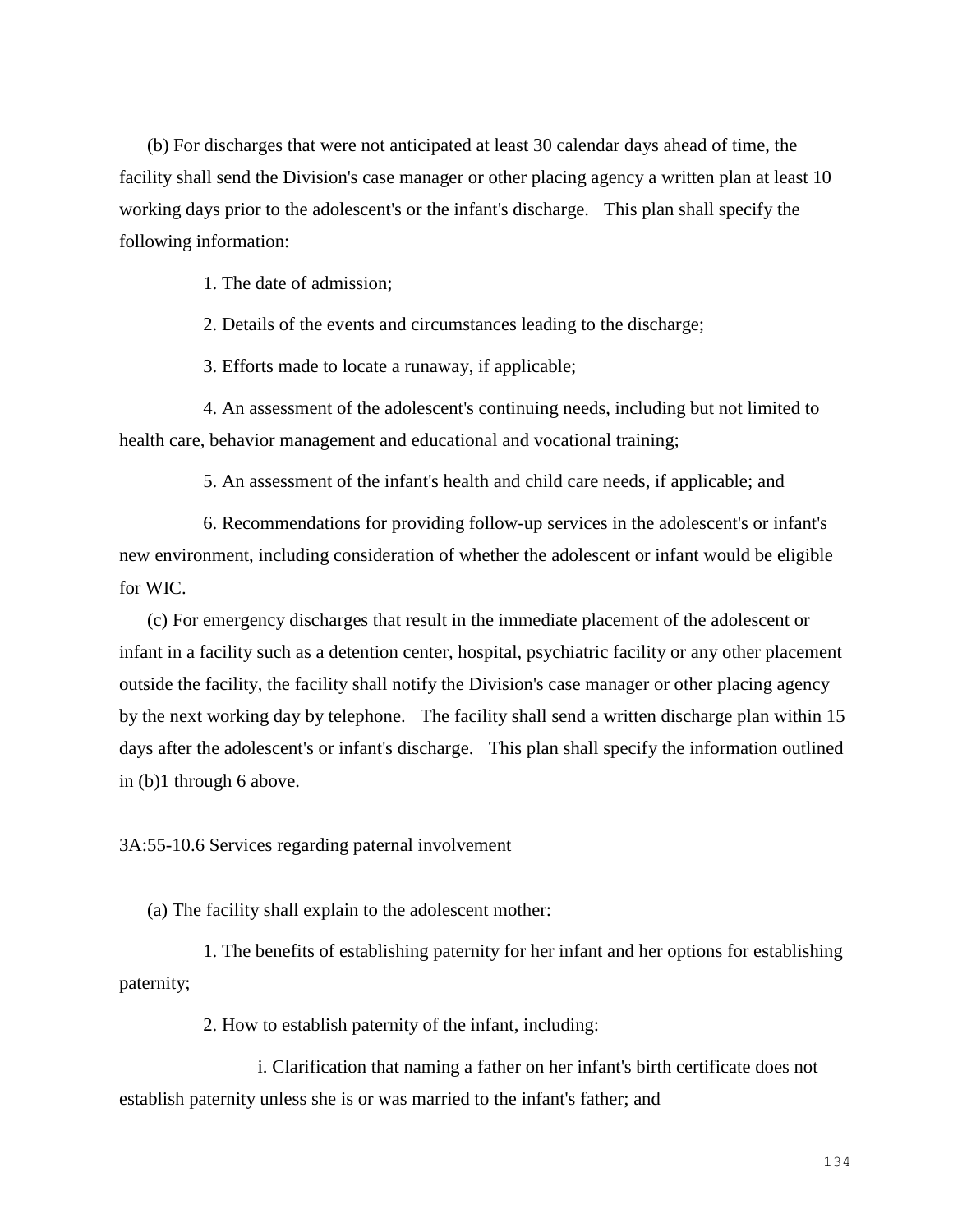ii. Information about the procedures for establishing paternity;

3. How to deal with future questions her infant may have about his or her father;

4. How to manage visitation arrangements between her infant and the infant's father; and

5. That establishing paternity is not a condition for remaining in the facility.

(b) The facility shall discuss the topics specified in (a) above in individual or group meetings with adolescent mothers and assist the adolescent in establishing paternity if she so requests. These individual or group meetings shall be held:

1. Weekly for facilities that discharge the adolescents soon after they deliver; and

2. At least monthly for facilities that continue to provide services to the adolescents and their infants after delivery.

(c) When the infant's father is known and the adolescent mother agrees, the facility shall attempt at least two in-person contacts with him within two months of the adolescent's admission to the facility to discuss his interest in his child.

1. If the father does not respond to initial contacts made by the facility, the facility shall send a certified letter to all known addresses where the father may be residing indicating the facility's interest in discussing his involvement with his child.

2. The facility shall not be obligated to comply with (c)1 above if it documents that the father's involvement would place the adolescent or infant at physical or emotional risk.

(d) The facility shall allow the fathers of infants residing in the facility to attend parenting classes provided by the facility.

3A:55-10.7 Services to the adolescent's family

(a) The facility shall attempt two in-person contacts with the adolescent's parents, or other adult relatives that are responsible for the adolescent if the parents are not available, within two months of the adolescent's admission to discuss the case management plan.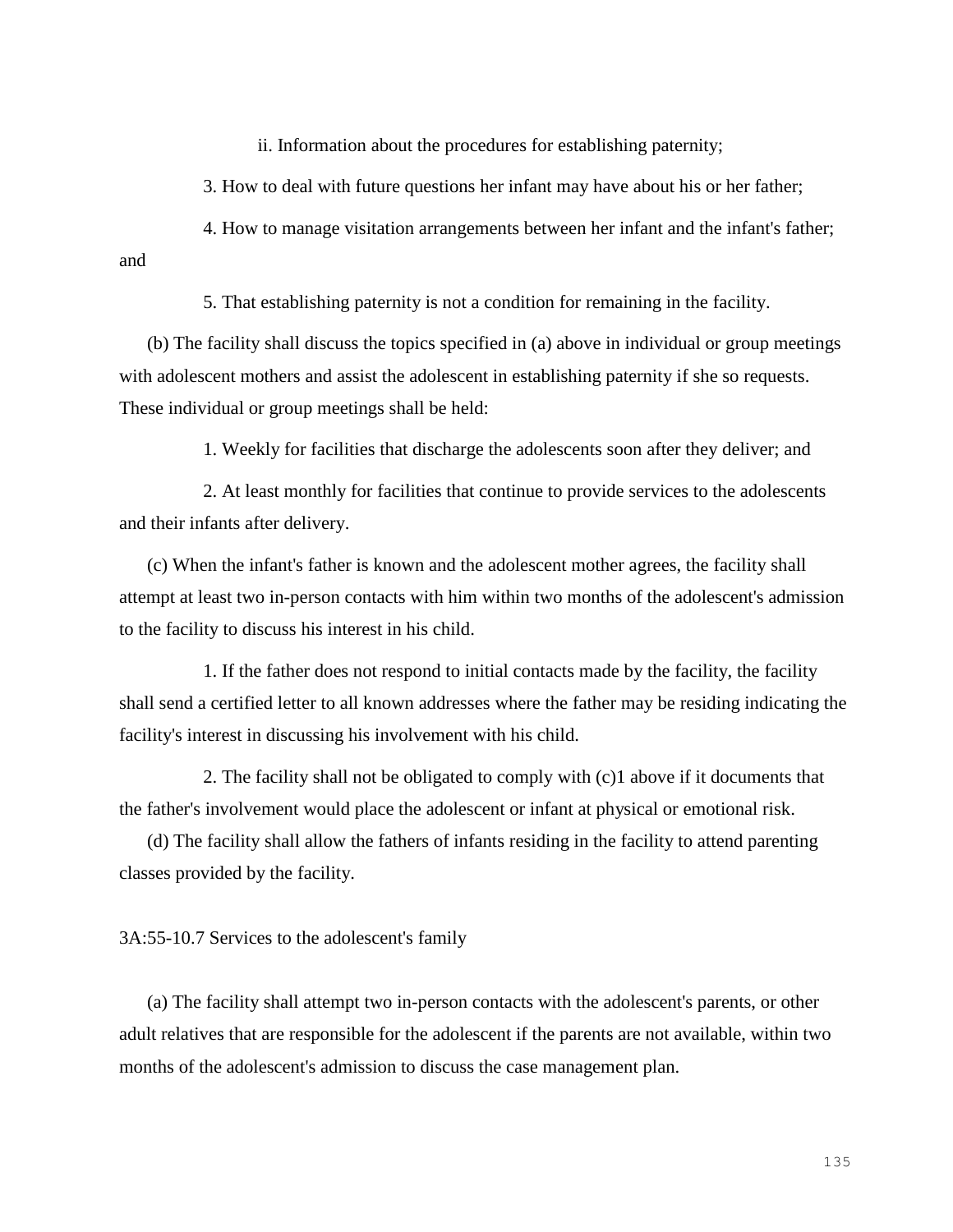1. If the adolescent's parents or other responsible adult relatives do not respond to the initial contacts, the facility shall send a certified letter to all known addresses where they may be residing indicating the facility's interest in discussing their involvement with their daughter and grandchild.

2. The facility shall not be obligated to comply with (a)1 above if it documents that the family's involvement would place the adolescent or infant at physical or emotional risk.

3A:55-10.8 Parenting education

(a) The facility shall have a written curriculum or guidelines for providing parenting education that shall include the following topics:

1. Infant and child development including alternatives to punishment and options for toilet training;

2. Age-appropriate stimulation, games and other recreational activities for children;

3. Infant safety issues, such as care for the infant while bathing;

4. Providing for child care;

5. Health and nutritional care including an explanation of the Supplemental Feeding Program for Women, Infants and Children (WIC);

6. Relationships with the adolescent mother's family;

7. Dealing with feelings about the adolescent's relationship with the infant's father; and

8. Options for placing the infant in a separate foster care placement or for adoption.

(b) The facility shall provide parenting education on a group or individual basis to each adolescent.

(c) The facility shall provide each adolescent at least one hour of parenting education each week until the facility documents that the adolescent has mastered skills or resolved issues specified in (a) above.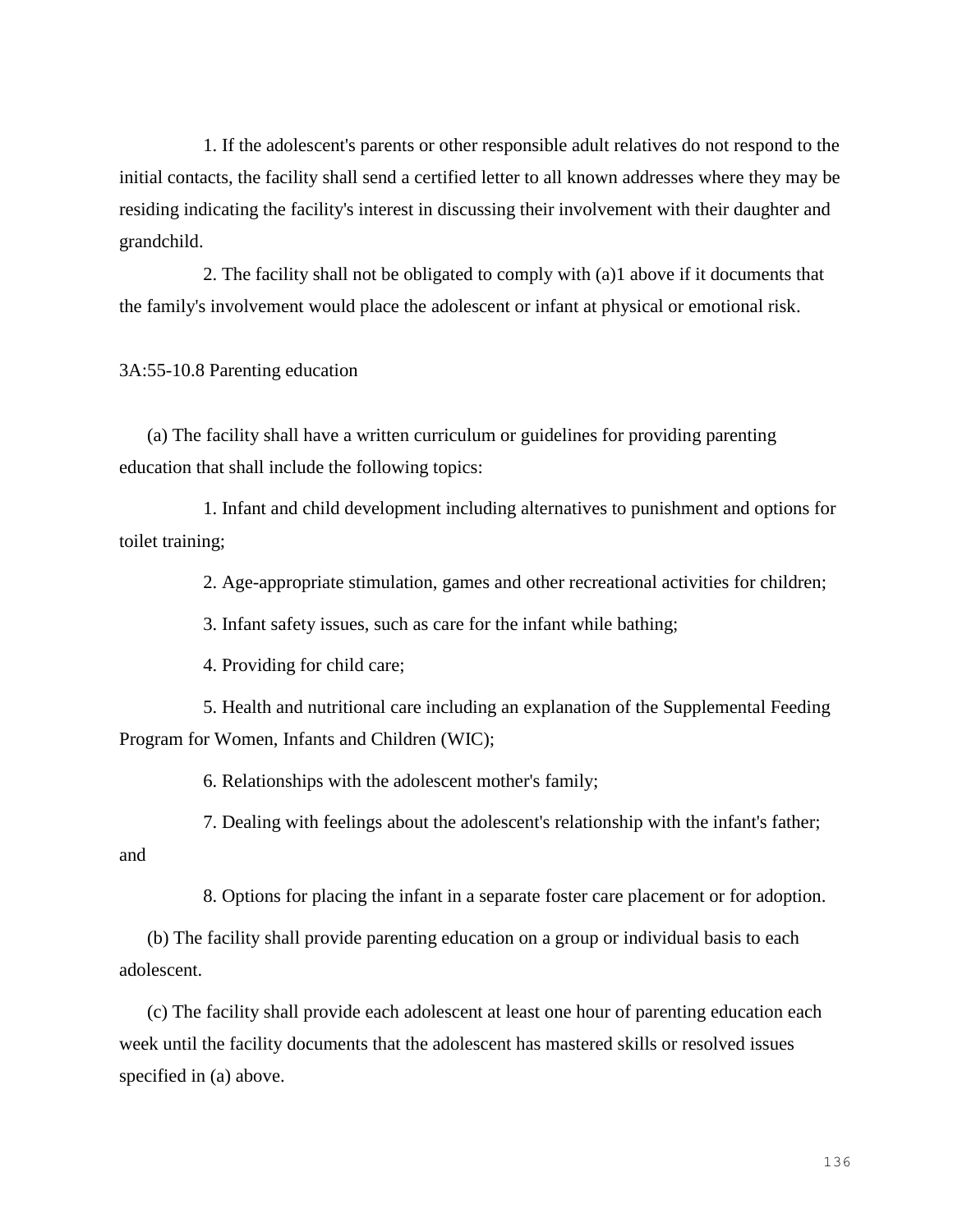(d) The facility shall involve the adolescent in shopping for her infant's clothes and other necessities.

(e) The facility shall provide information to the adolescent on preventing child abuse and neglect, including, but not limited to:

1. Discussion of mandatory reporting;

- 2. How to identify and report abuse and neglect; and
- 3. Resources to help parents avoid abusing or neglecting their children.

3A:55-10.9 Infant stimulation

(a) The facility shall ensure that all infants under three months of age are held and spoken to, and placed in a position to observe group activity when they are awake during daytime hours.

(b) The facility shall ensure that infants up to six months of age are held by their mother or staff members throughout all bottle feedings and that older infants are held if they are incapable of holding a bottle on their own.

(c) The facility shall ensure that all infants have toys that are accessible to them in their bedrooms.

(d) The facility shall ensure that when adolescent mothers are in school or working, their infants are cared for, either in the facility, in a licensed child care center or in a licensed or registered family day care or group day care home.

(e) Facilities that provide services to adolescent mothers and infants between three and 18 months of age shall ensure that the adolescent mothers engage in at least four of the following activities with their infants for at least a total of 45 minutes each day:

1. Sensory activities: crib mobiles, teething toys, busy boxes, baby mirrors, rattles, melody chimes, squeeze toys, or other comparable supplies or equipment;

2. Language activities: picture books, toy telephones, records, hand puppets, stuffed animals, soft washable dolls, photographs, or other comparable supplies or equipment;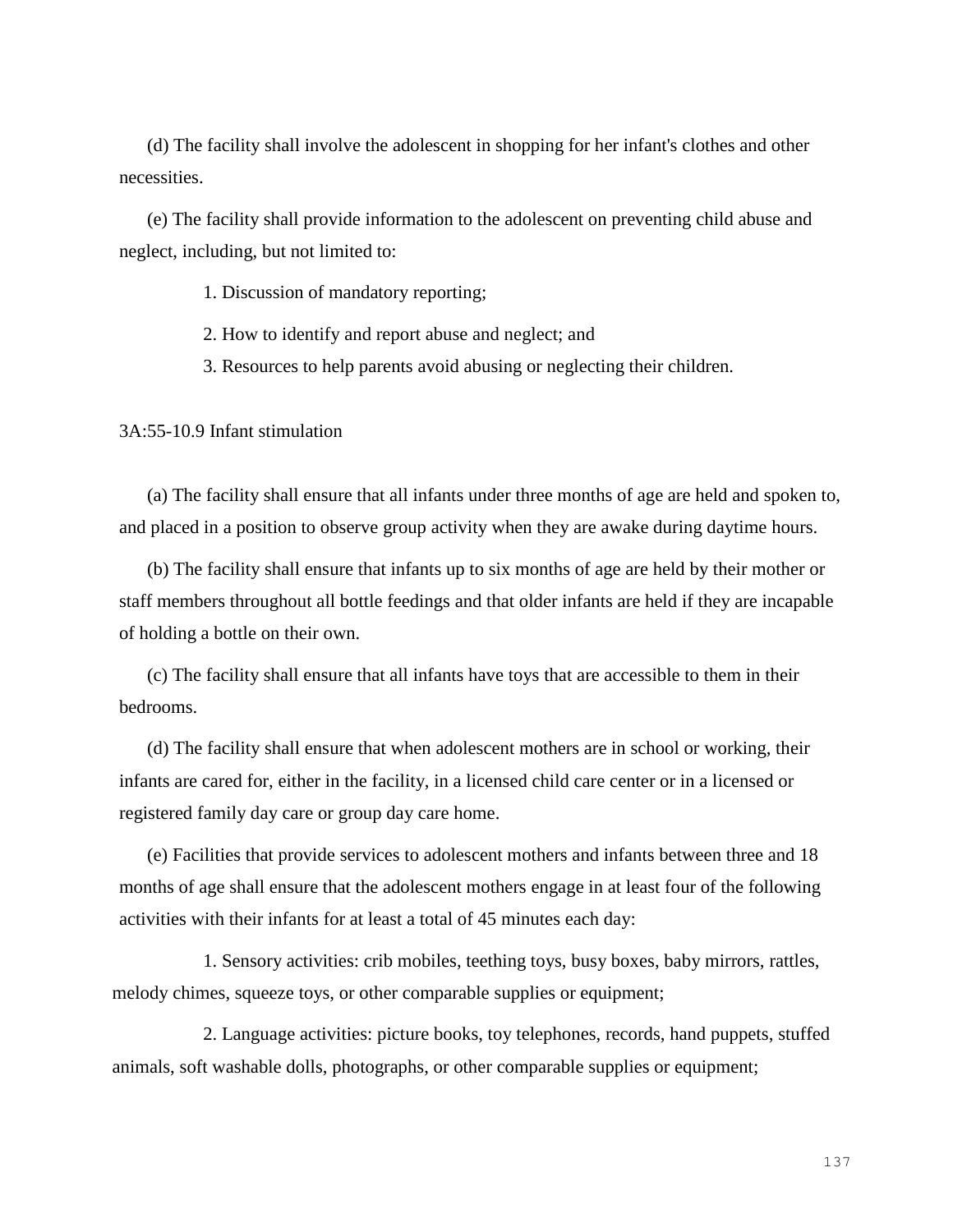3. Manipulative activities: squeeze and grip toys, boxes, sorting and stacking toys, three or four-piece wooden inlay puzzles, puzzle blocks, simple threading toys, mobile pull toys, balls, or other comparable supplies or equipment;

4. Building activities: soft lightweight blocks, toy cars, trains or boats, figures of animals and people, stacking rings or cups, nesting toys, or other comparable supplies or equipment;

5. Large muscle activities: low climbers, slides, riding or rocking toys, foam or soft plastic balls, gym mats, play tunnels, or other comparable supplies or equipment; or

6. Music activities: rhythm instruments, record player and records, toys equipped with musical tones, musical mobiles, busy boxes, drums, xylophones, pianos, or other comparable supplies or equipment.

(f) Facilities that provide services to adolescent mothers and infants 18 months of age and older shall ensure that adolescent mothers engage in at least four of the following activities with their child for at least a total of 45 minutes each day:

1. Language activities: reading a book, playing with flannel boards, pictures for discussion, materials for recognition, identification or classification, puppets, audio-visual equipment, or other comparable supplies or equipment;

2. Science and math activities: plants and gardening equipment, aquarium with fish or other appropriate live animals, water table and supplies, sand table and supplies, cooking supplies, weather chart, thermometer, counting equipment, or other comparable supplies or equipment;

3. Manipulative activities: puzzles, pegs and pegboards, lacing boards, table top building toys, stencils, dominoes, pounding bench, lotto games, or other comparable supplies or equipment;

4. Large muscle activities: rocking boat, wheel toys, climbers, slides, balance beam, barrels, large cartons, parachute, balls and beanbags, outdoor play equipment, gym mats, or other comparable supplies or equipment;

138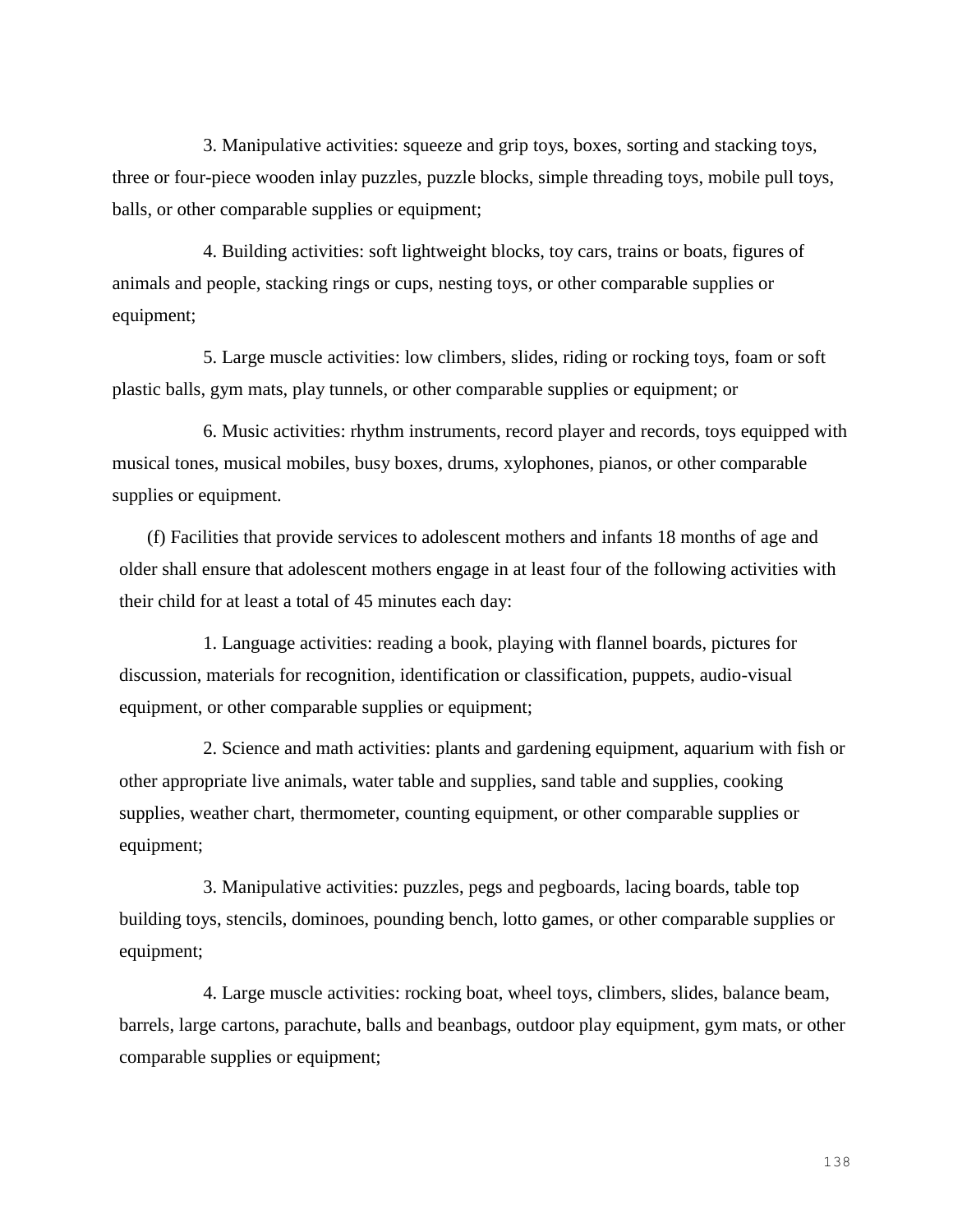5. Building activities: unit blocks (minimum of four sizes), transportation toys, farm animals, play people, work bench and tools, table top building toys, building logs, or other comparable supplies or equipment;

6. Art activities: crayons, tempera paint, large brushes and newsprint, finger paint and finger paint paper, construction paper in assorted colors, paste or glue, blunt scissors, collage materials, non-toxic felt tip markers, easels, clay or playdough, or other comparable supplies or equipment; or

7. Music activities: record player and records, piano, organ, guitar, rhythm sticks, drums, cymbals, bells, tape recorder, or other comparable supplies or equipment.

(g) The facility shall ensure that television watching is not used as a substitute for mother-child interaction.

### 3A:55-10.10 Infant toys and equipment

(a) The facility shall only use infant and play equipment that is sturdy and of safe construction, non-toxic and free of hazards.

(b) The facility shall have a choker tube to ensure that all parts of all toys used by infants under three years of age are large enough so they cannot be swallowed by the infants.

(c) The Bureau may also require the facility to take other necessary precautions to promote toy and equipment safety in keeping with recommendations of the United States Consumer Product Safety Commission.

# 3A:55-10.11 Recreation

(a) In addition to the requirements specified in N.J.A.C. 3A:55-6.8, the facility shall encourage each adolescent to use her leisure time productively by documenting in the adolescent's case management plan the facility's efforts to:

1. Inform the adolescent of appropriate activities for herself and her infant in the community;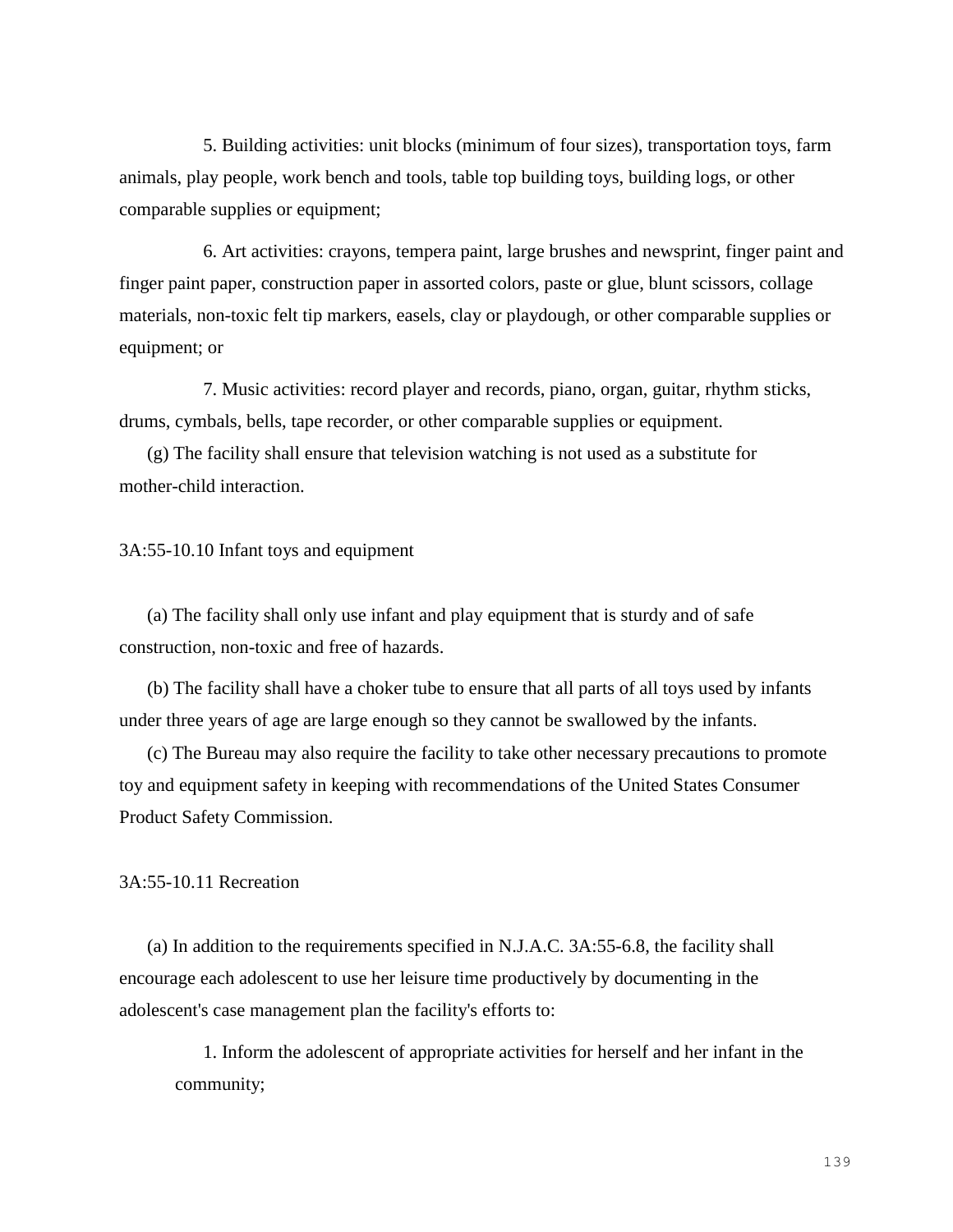2. Teach the adolescent how to manage time and money, and to be able to participate in recreational activities; and

3. Teach the adolescent how to use public transportation so she and her infant can go to activities in the community.

(b) The facility shall organize monthly outings or planned group activities within the facility for adolescents and their infants.

3A:55-10.12 Money and allowance

(a) The facility shall provide opportunities for all adolescents to earn an allowance, unless the adolescent is receiving AFDC benefits.

(b) The facility shall not require an adolescent to assume responsibility for expenses for her care or that of her infant, except for amounts needed to pay for damage done to the facility by the adolescent or her infant.

1. When an adolescent damages the building or the facility's property, the facility shall identify who damaged the building or property in an incident report before requiring the adolescent to pay restitution.

2. When an infant damages the building or the facility's property, the facility shall identify who damaged the property and that the damage resulted from a lack of supervision by the adolescent mother, before requiring the adolescent mother to pay restitution.

3. The restitution payments shall not exceed 50 percent of an adolescent's weekly income from allowance and earnings.

4. Adolescents who are working or have a savings account shall have the option to make a lump sum payment for damages.

5. The facility may offer the adolescent the option of performing additional chores in lieu of restitution payments.

3A:55-10.13 Visiting and communication

140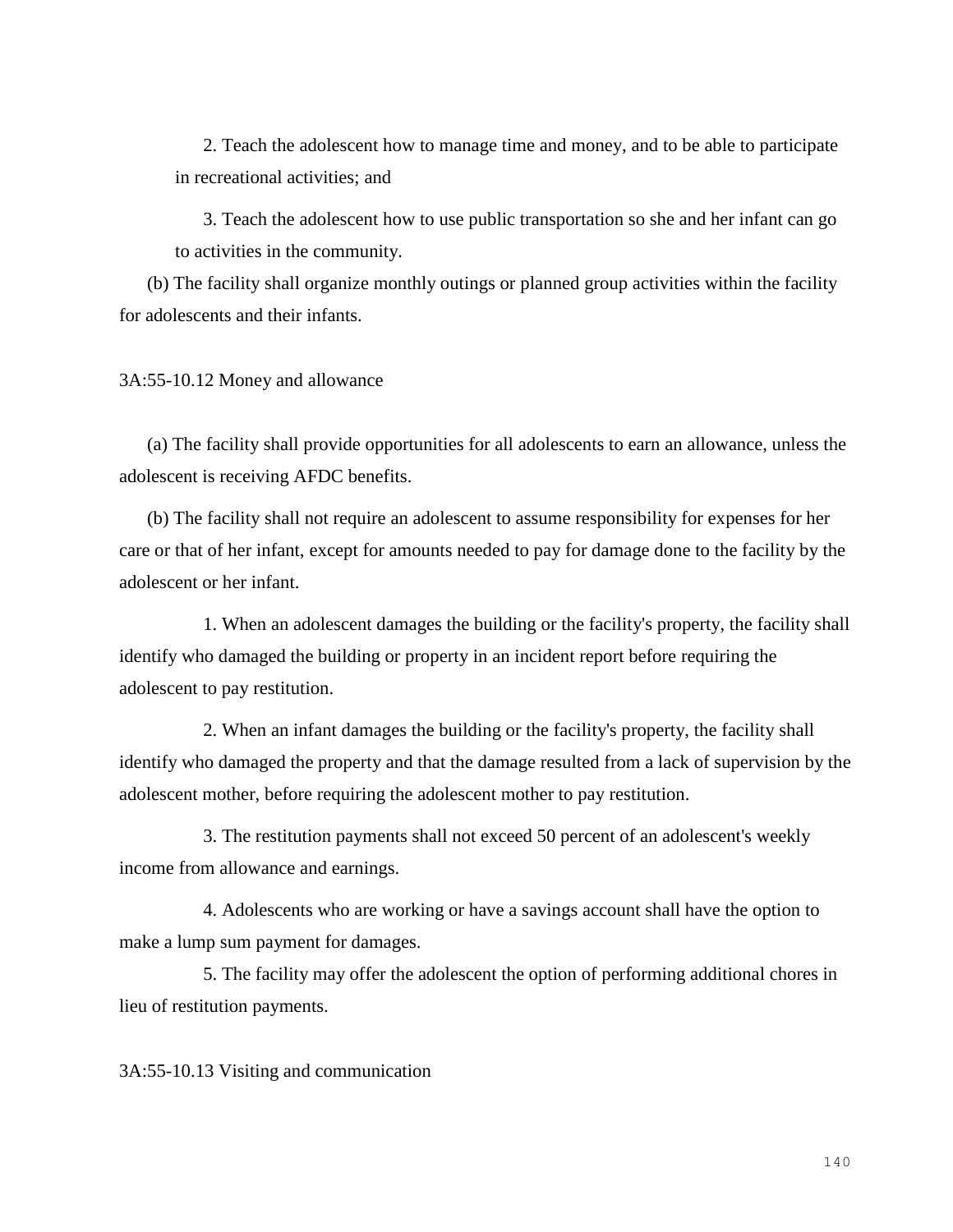(a) The facility shall ensure that the adolescents and infants are allowed to have regular contact with family members, including the infant's father.

1. The facility may designate hours for family visits provided that there are at least three opportunities for families to visit each week.

2. The facility may limit family members' visits to designated places within the facility provided that family members visiting with the infant have access to equipment and toys that can foster communication with the infant.

(b) The facility shall develop a visiting policy and explain the visiting policy to the adolescent and her parent(s) at intake. The visiting policy shall specify:

1. How visiting may be arranged;

2. That family visits shall not be denied for an adolescent's infraction of rules, but may be denied as part of a case management plan after consultation with the Division's case manager or other placing agency;

3. That family members who are under the influence of drugs or alcohol shall not be allowed to transport the adolescent or her infant;

4. That the adolescent and infant may visit with representatives from the Division or other placing agency upon request and that these visits shall not be denied for any reason;

5. The hours when an adolescent may visit with friends and whether the adolescent's visits with friends may be curtailed for infraction of the rules;

6. That the facility may overrule an adolescent's arrangements for leaving her infant with persons living outside the facility; and

7. That family members, including the infant's father, shall not be denied visitation unless the facility documents how they pose a risk to the infant or adolescent.

3A:55-10.14 Behavior management

(a) Staff members shall follow all the requirements as specified in N.J.A.C. 3A:55-6.14.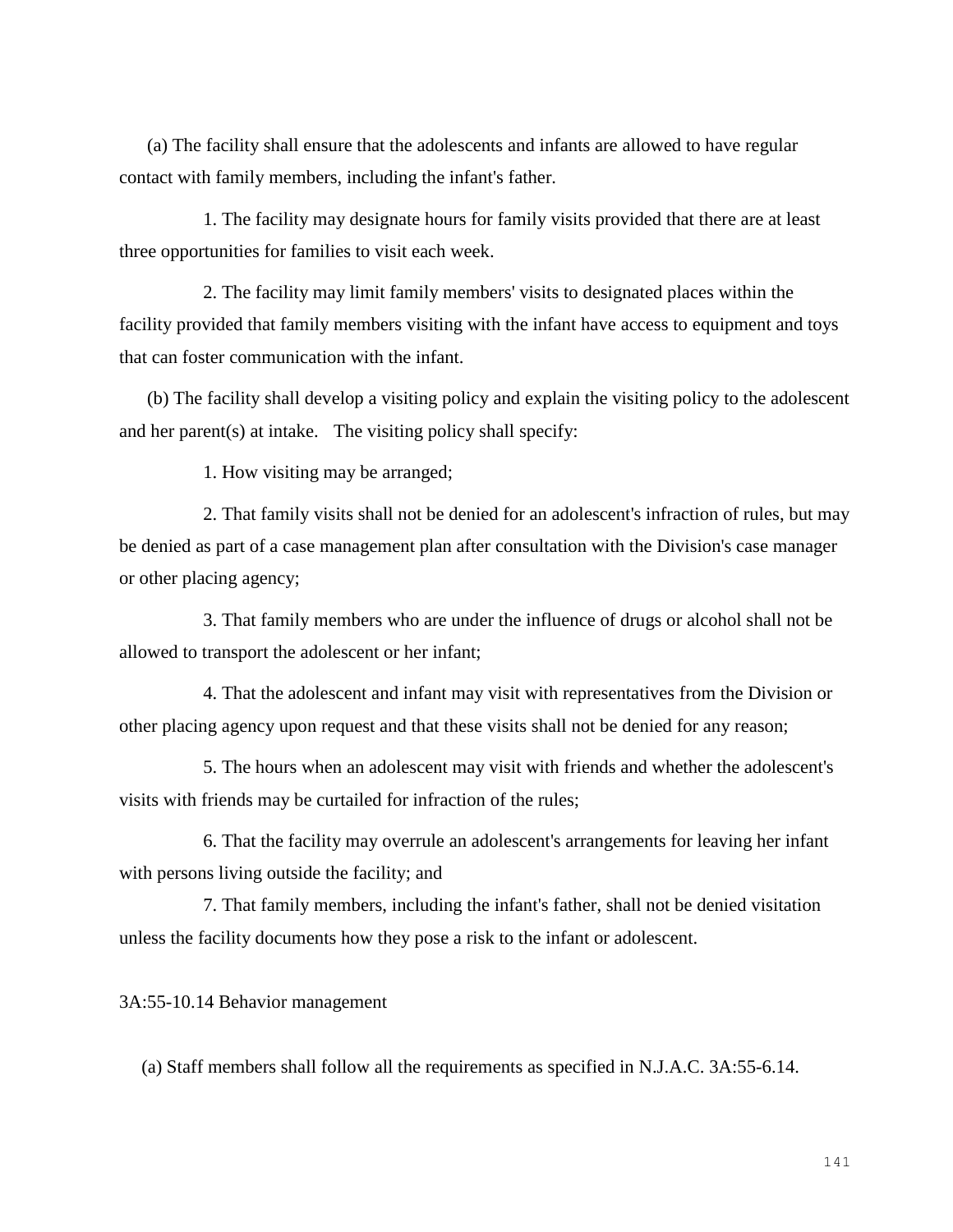(b) The facility shall assign responsibility for the use of restrictive behavior management practices and the discipline, control, and supervision of adolescents to staff members and not delegate that responsibility to other adolescents.

(c) The facility shall prohibit adolescents from using the practices and punishments specified in N.J.A.C. 3A:55-6.14 on their own infants or on another infant for whom they are caring.

(d) The facility shall ensure that no staff member or adolescent mother disciplines an infant for refusing to eat or sleep, or for crying or soiling.

3A:55-10.15 Comprehensive health plan for pregnant adolescents

(a) The facility shall ensure that all pregnant adolescents receive comprehensive prenatal care including, but not limited to:

1. Monthly visits to an obstetrician or certified nurse mid-wife during the first 28 weeks of gestation;

2. Biweekly visits to an obstetrician or certified nurse mid-wife from the 29th to 36th week of gestation;

3. Weekly visits to an obstetrician or certified nurse mid-wife from the 36th week of gestation until delivery;

4. Child birth classes provided by a registered nurse or child birth educator; and

5. A postpartum visit within six weeks of delivery.

(b) The facility shall ensure that pregnant adolescents make up missed medical appointments.

(c) The facility shall refer all pregnant adolescents to the Supplemental Feeding Program for Women, Infants and Children (WIC) and make necessary follow-up, or document that the pregnant adolescent was ineligible for WIC.

(d) The facility shall ensure that arrangements for the birth of the infant are made by the end of the first trimester. If the adolescent enters the facility after the first trimester, the facility shall ensure that arrangements for delivery are made by the second prenatal visit.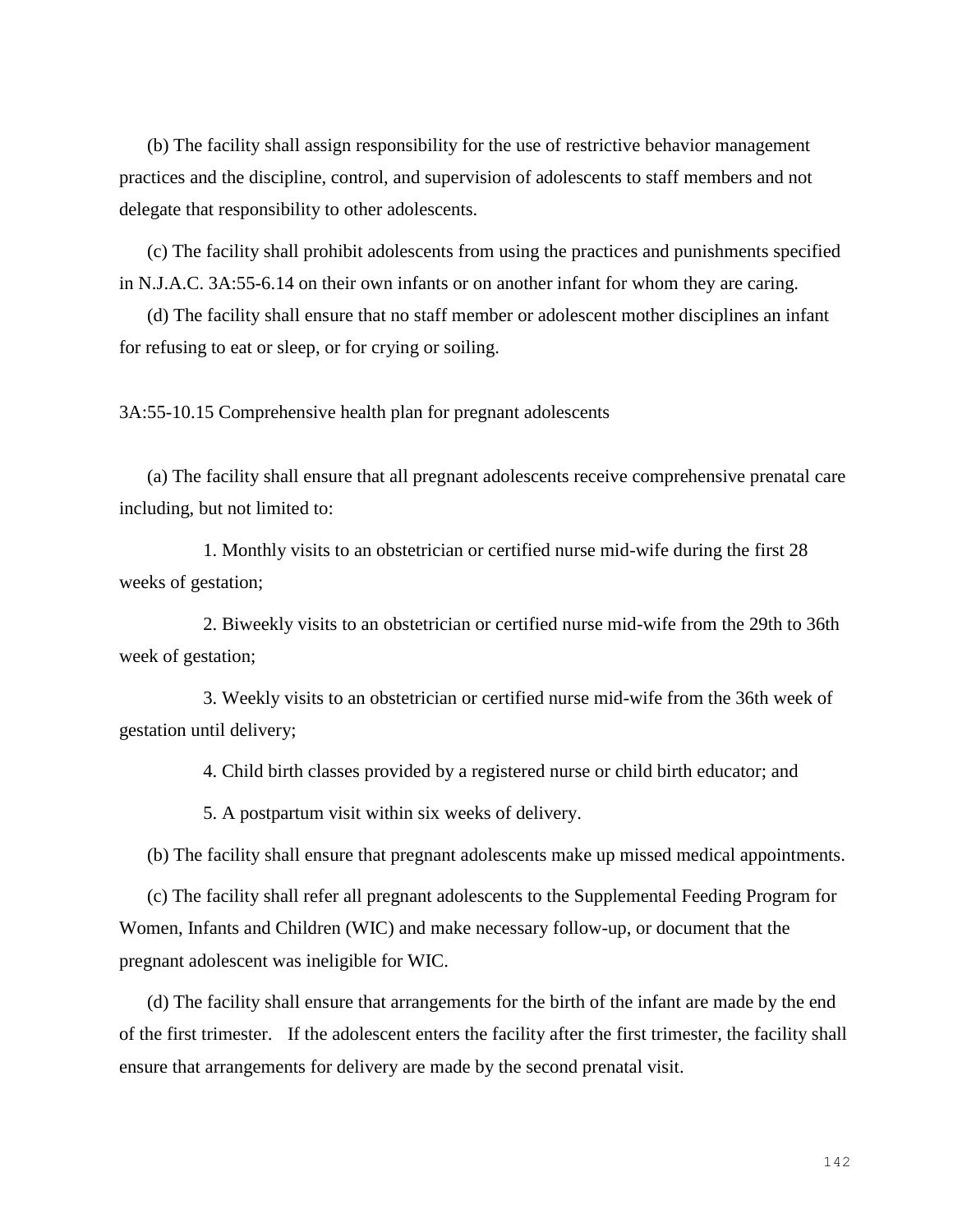1. The facility shall ensure that a system is established to provide background medical information on the pregnant adolescent to the hospital identified for delivery or at the birthing center identified for delivery.

2. The facility shall document that delivery arrangements have been made by recording the name and address of the selected hospital or birthing center in:

i. The adolescent's record; or

ii. As part of the administrative record.

(e) The facility shall ensure that a staff member or volunteer accompanies the adolescent to the hospital or birthing center when she is ready to deliver and that the staff member or volunteer remains with the adolescent until health care personnel are assigned to her.

(f) The facility shall arrange for pregnant adolescents to receive a dental examination within three months of admission and every six months thereafter.

3A:55-10.16 Comprehensive health plan for infants

(a) The facility shall ensure that infants are referred to the Supplemental Feeding Program for Women, Infants and Children (WIC) and make necessary follow-up, or document that the infant was ineligible for WIC.

(b) Unless contraindicated by the infant's physician, the facility shall ensure that adolescent mothers adhere to the following schedule in obtaining health care for infants:

1. At age one month, the infant receives:

i. A physical examination including height, weight, temperature check, and measurement of head and chest circumference; and

ii. A check for PKU, if indicated;

2. Between two and two and one-half months of age, the infant receives:

i. A physical examination, as specified in (b)1i above; and

ii. Immunization for diphtheria, tetanus, pertussis (DPT) and Trivalent Oral Polio Vaccine (TOPV);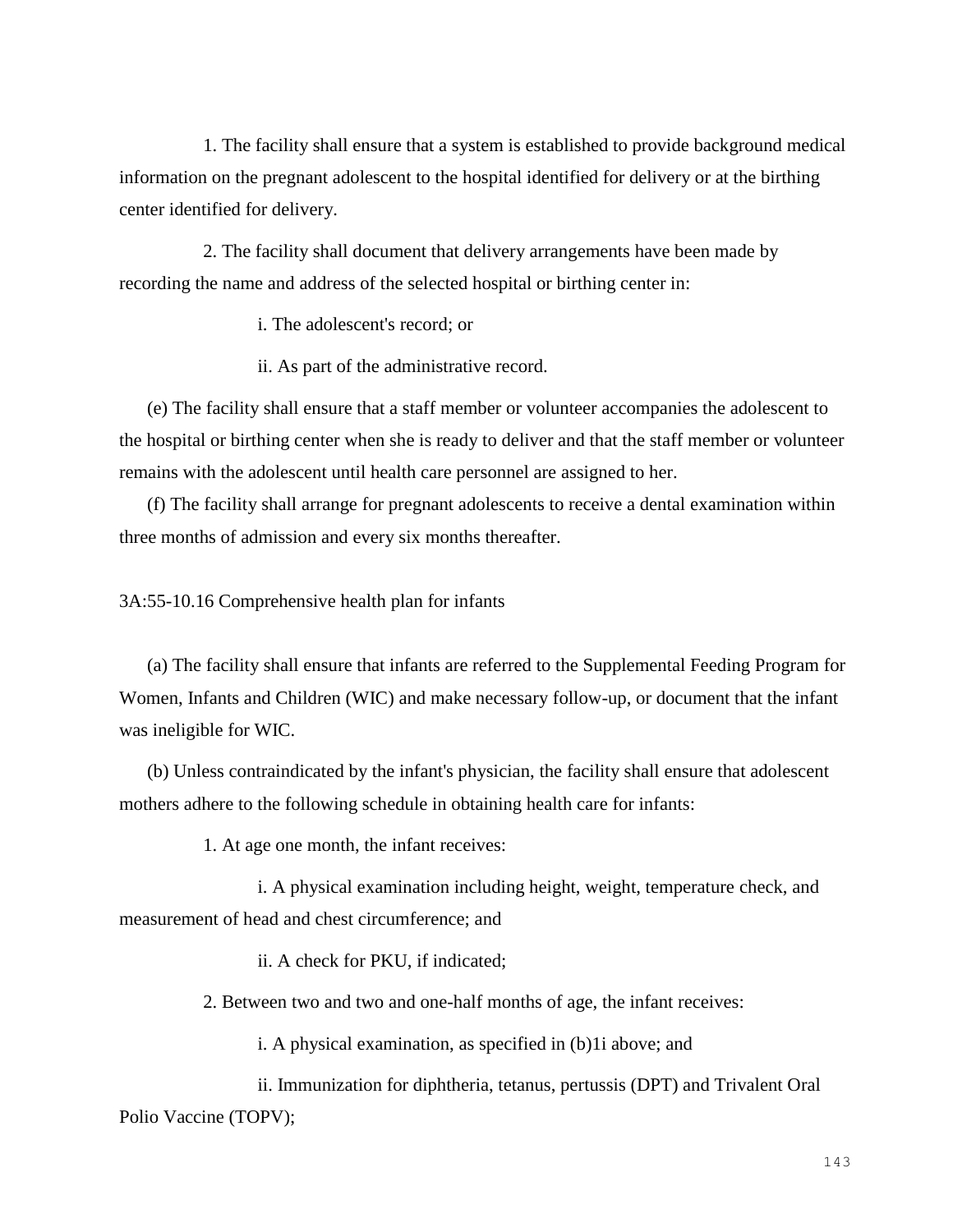3. Between three and one-half and four months, the infant receives a physical examination, and immunizations as specified in (b)2 above;

- 4. Between five and six months, the infant receives:
	- i. A physical examination, as specified in (b)1i above;
	- ii. Immunization for DPT; and
	- iii. A developmental assessment;
- 5. Between eight and nine months, the infant receives:
	- i. A physical examination, as specified in (b)1i above;
	- ii. A hemoglobin test; and
	- iii. A sickle cell screening, if indicated;
- 6. Between 11 and 12 months, the infant receives:
	- i. A physical examination, as specified in (b)1i above;
	- ii. A developmental assessment; and
	- iii. A tuberculin test;
- 7. At 15 months, the infant receives:
	- i. A physical examination, as specified in (b)1i above;
	- ii. Immunizations for rubella and measles; and
	- iii. At 15 or 16 months, immunization for mumps;
- 8. At 18 months, the infant receives:
	- i. A physical examination, as specified in (b)1i above;
	- ii. A DPT booster;
	- iii. A TOPV booster; and
	- iv. Immunization for hemophilus influenza Type B;
- 9. At 24 months and annually thereafter (until age five), the infant receives: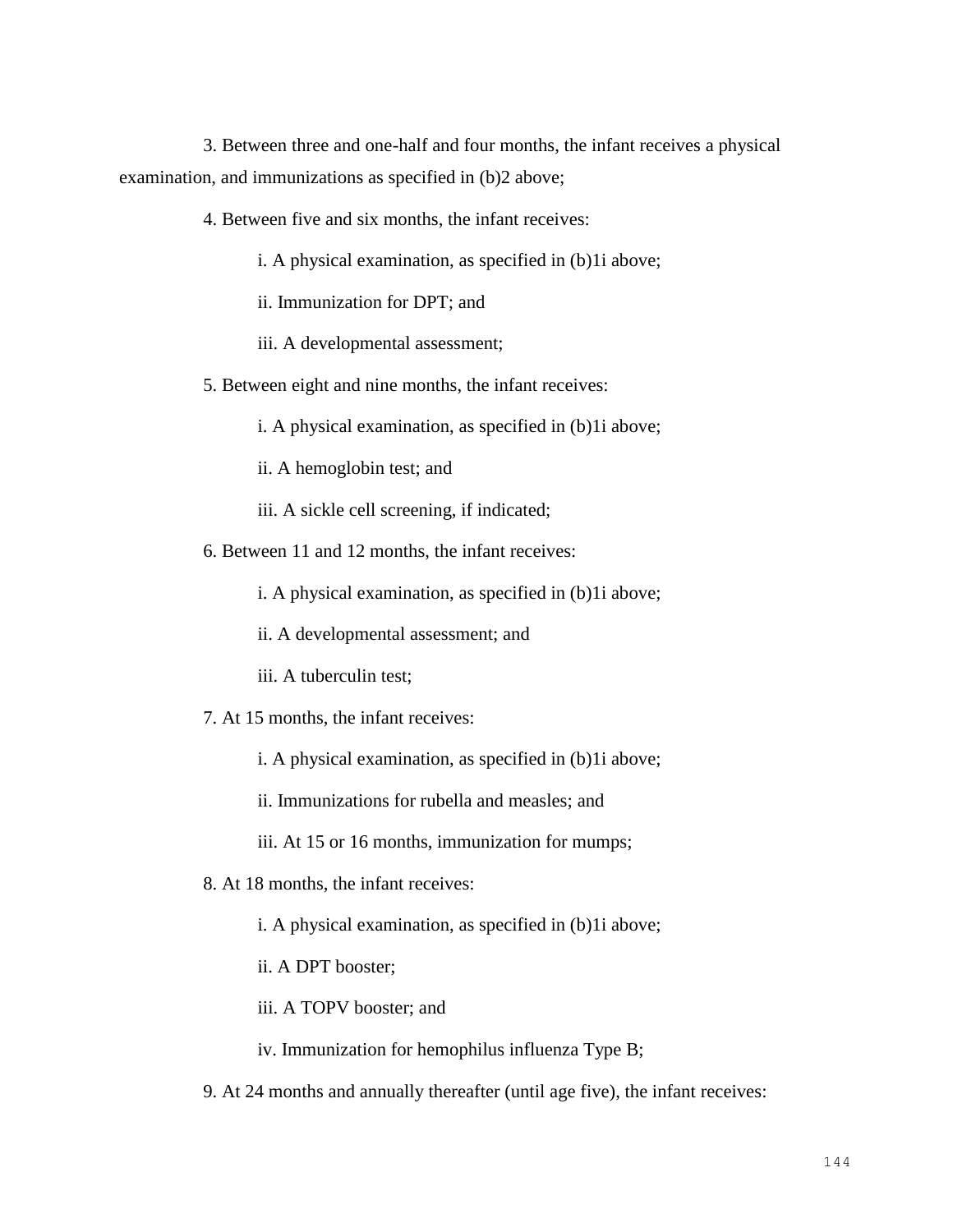i. A physical examination, as specified in (b)1i above;

ii. A developmental assessment;

iii. A hemoglobin test;

iv. Urinalysis, and a tuberculin test if indicated; and

10. At 36 months and semi-annually thereafter, a dental examination.

(c) The facility shall ensure that the adolescent mother obtains a hemophilus influenza Type B (meningitis) immunization for her child when the child is two years of age, or at the earliest date possible thereafter.

(d) The facility shall ensure that the adolescent mother has her child's sight and hearing tested when she takes a child over three and one-half years of age for a medical examination. This testing shall be repeated for children ages four and five years old who remain in the facility.

(e) The facility shall ensure that a child who is five years old receives a DPT booster and a TOPV booster when he or she remains in the facility.

3A:55-10.17 Comprehensive health care for adolescent mothers who are not pregnant

(a) The facility shall ensure that all adolescent mothers who are not pregnant and who have not had a health examination within one year prior to admission, receive a comprehensive health examination within 72 hours after admission, unless she has received such a medical examination within 30 days prior to her placement. This comprehensive health examination shall include, but not be limited to, an assessment of:

- 1. Height and weight;
- 2. Blood count;
- 3. Urinalysis;
- 4. Vision;
- 5. Hearing; and
- 6. Gynecological exam.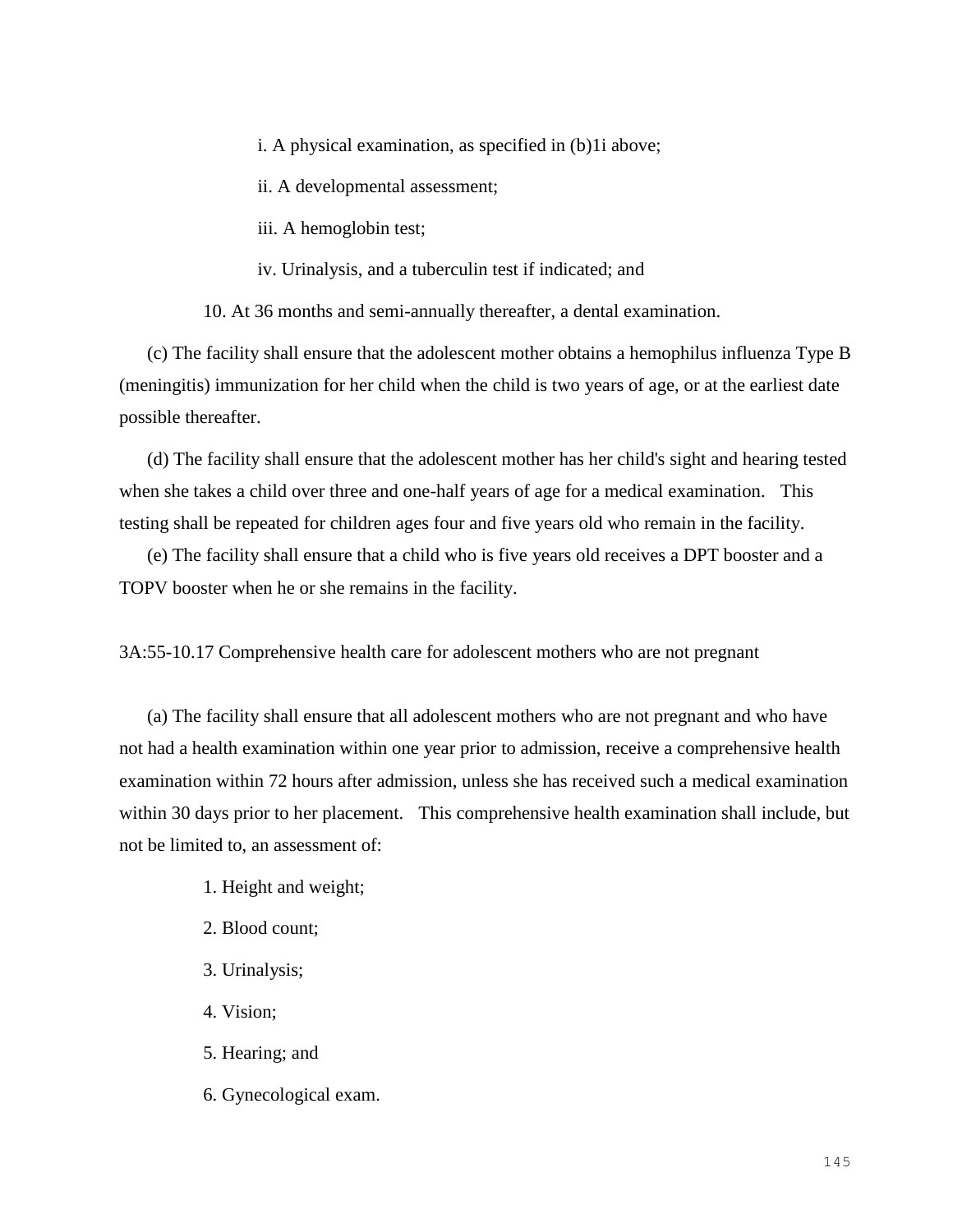(b) The facility shall arrange for follow-up medical care recommended as part of the comprehensive health examination.

(c) The facility shall ensure that adolescent mothers receive a dental examination within three months of admission and every six months thereafter.

3A:55-10.18 Care of sick infants

(a) When an infant at the facility has an illness or symptom of illness including, but not limited to, those specified below, the facility shall ensure that the adolescent mother or a staff member contacts a licensed physician:

1. Severe pain or discomfort;

2. Acute diarrhea, characterized as twice the child's usual frequency of bowel movements with a change to a looser consistency within a period of 24 hours;

3. Two or more episodes of acute vomiting within a period of 24 hours;

4. Elevated oral temperature of 101.5 degrees Fahrenheit or over, or axillary temperature of 100.5 degrees Fahrenheit or over in conjunction with behavior changes;

5. Sore throat or severe coughing;

6. Yellow eyes or jaundiced skin;

7. Red eyes with discharge;

8. Infected, untreated skin patches;

9. Difficult or rapid breathing;

10. Skin rashes, excluding diaper rash, lasting more than one day;

11. Weeping or bleeding skin lesions that have not been treated by a physician or nurse;

12. Swollen joints;

13. Visibly enlarged lymph nodes;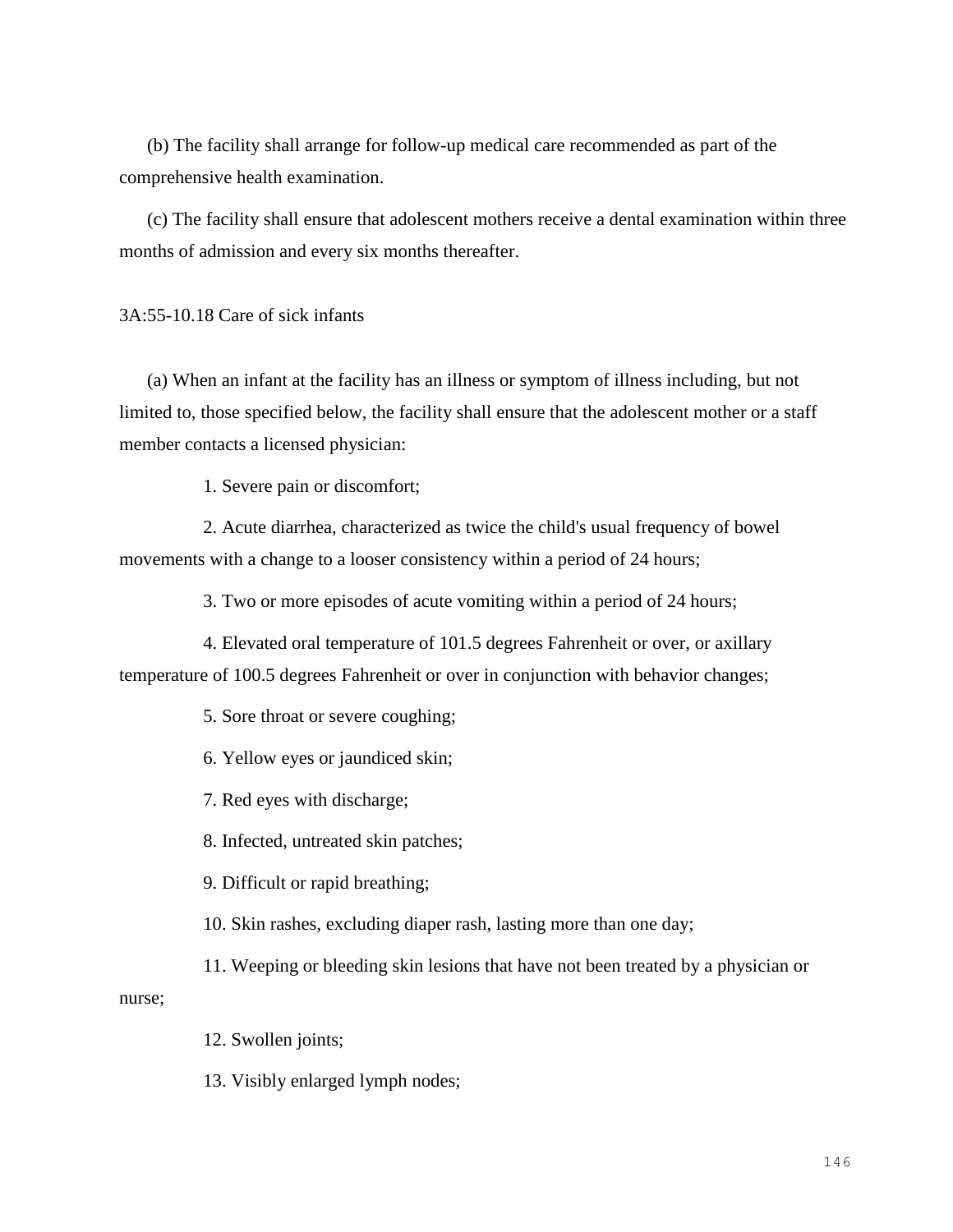14. Stiff neck; or

15. Blood in urine.

(b) The facility shall follow the physician's recommendation whether to permit the infant who is ill to have contact with other infants.

## 3A:55-10.19 General medical practices

(a) The facility shall ensure that any medical, dental, psychological or psychiatric treatment or medication administered to an adolescent is explained to the adolescent.

1. The facility shall ensure that any medical, dental, psychological or psychiatric treatment or medication administered to an infant is explained to the adolescent mother.

2. The facility shall document all of these explanations in the adolescent's record.

(b) When serious accidents or illnesses occur to an infant, the facility shall take necessary emergency action and notify the adolescent, the adolescent's parent(s), if applicable, the Division's case manager or other placing agency and the Bureau immediately.

(c) When serious accidents or illnesses occur to an adolescent, the facility shall take necessary action and notify the adolescent's parent(s) if she is under 18 years of age, the Division's case manager or other placing agency and the Bureau immediately.

3A:55-10.20 Medication

(a) The facility shall ensure that adolescents use only prescription and non-prescription medication that is authorized by a physician.

1. The facility shall permit adolescents to administer medication to their infants and themselves, unless a physician, psychiatrist or psychologist advises otherwise; in such cases, the facility shall document the reasons in the adolescent's record.

2. The facility shall ensure that adolescents follow the advice of the infant's physician for administering medication to their infants.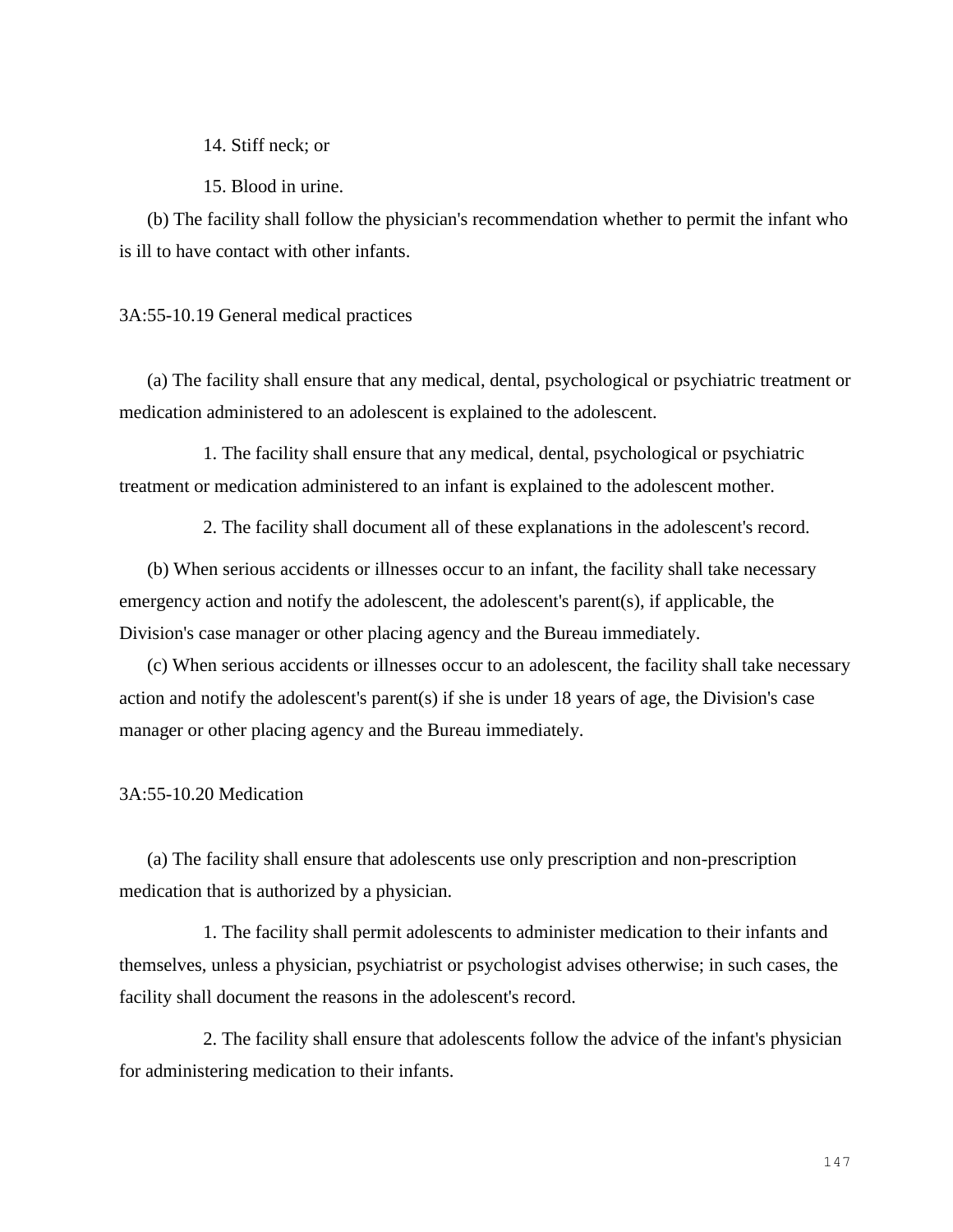3. The facility shall supervise the adolescent's administration of all medication she gives to her infant and may require the adolescent to record the information specified in (b) below.

(b) The facility shall maintain a medication log book that contains the following information:

1. The name of the adolescent or infant receiving medication, whether prescription or non-prescription;

2. The type of medication, dosage, and intervals between dosages;

3. What to do if a dosage is missed;

4. The reason for the medication;

5. The date and time the medication was administered;

6. Possible side effects of the medication, if any; and

7. The signature and title of staff member or adolescent dispensing medication.

(c) The facility shall ensure that the following procedures for storage are followed:

1. Facilities shall keep prescription and non-prescription drugs in a locked cabinet, or, as needed, a locked container in a refrigerator that is inaccessible to infants;

2. External drugs and internal drugs shall be stored in separate locked shelves;

3. All outdated stocks and prescriptions no longer in use shall be disposed of safely, as specified in N.J.A.C. 3A:55-7.4;

4. The telephone number of the regional poison control center shall be posted at all medication-dispensing stations and by each telephone; and

5. Medical supplies shall be stored in an area accessible to staff members at all times.

(d) In situations where the facility determines that an adolescent is capable of self-administration of prescription birth control-related supplies, the facility may allow the adolescent to maintain prescription birth control-related supplies among her personal possessions, provided that the facility:

1. Provides a locked cabinet or box for storage; and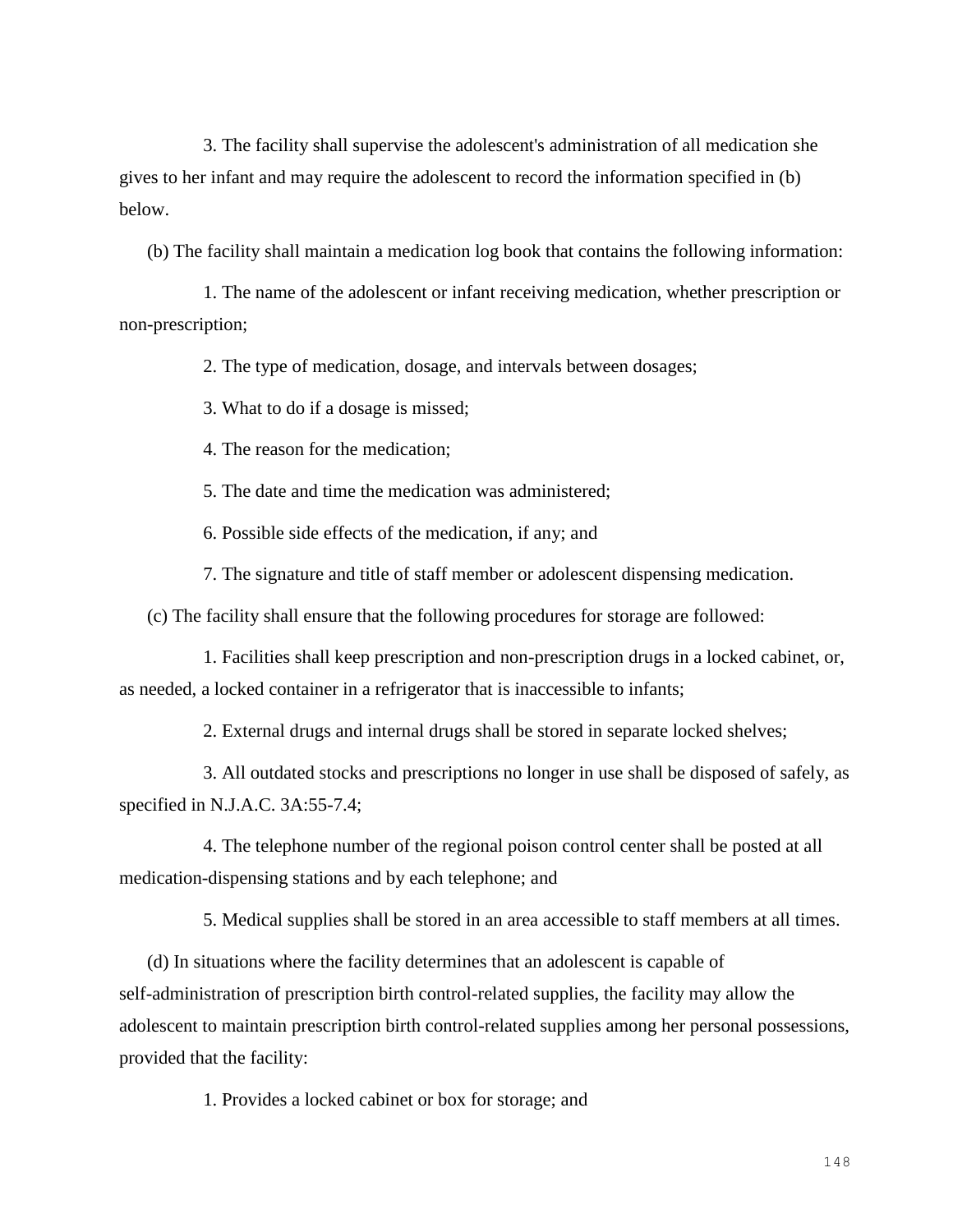2. Documents the rationale and arrangements for the adolescent to maintain prescription birth control-related supplies.

3A:55-10.21 Environmental sanitation requirements for disinfecting

(a) The facility shall first wash with soap and water and then disinfect those items specified below with a solution that shall either be:

1. A commercially prepared disinfectant that indicates it kills bacteria, viruses and parasites. This solution shall be used in accordance with label instructions; or

2. A self-made solution consisting of 1/4 cup of household bleach to each gallon of water (one tablespoon per quart), which shall be prepared daily and placed in a labeled, sealed container. This self-made solution shall not be utilized with those items specified in (d)2 below.

(b) The facility shall ensure that the following equipment, items or surfaces are washed and disinfected after each use:

1. Toilet training chairs that have first been emptied into a toilet, unless each infant has his or her own toilet training chair;

2. Sinks and faucets used for handwashing, if the sink is also used for rinsing a toilet training chair;

3. Diapering surfaces, used by more than one infant;

4. Toys mouthed by infants before being given to another infant;

5. Mops used for cleaning; and

6. Oral and rectal thermometers.

(c) The facility shall wash and disinfect the following items at least daily:

1. Toilets and toilet seats used by more than one infant;

2. Diaper pails and lids used by more than one infant;

3. Drinking fountains;

4. Water table and water play equipment;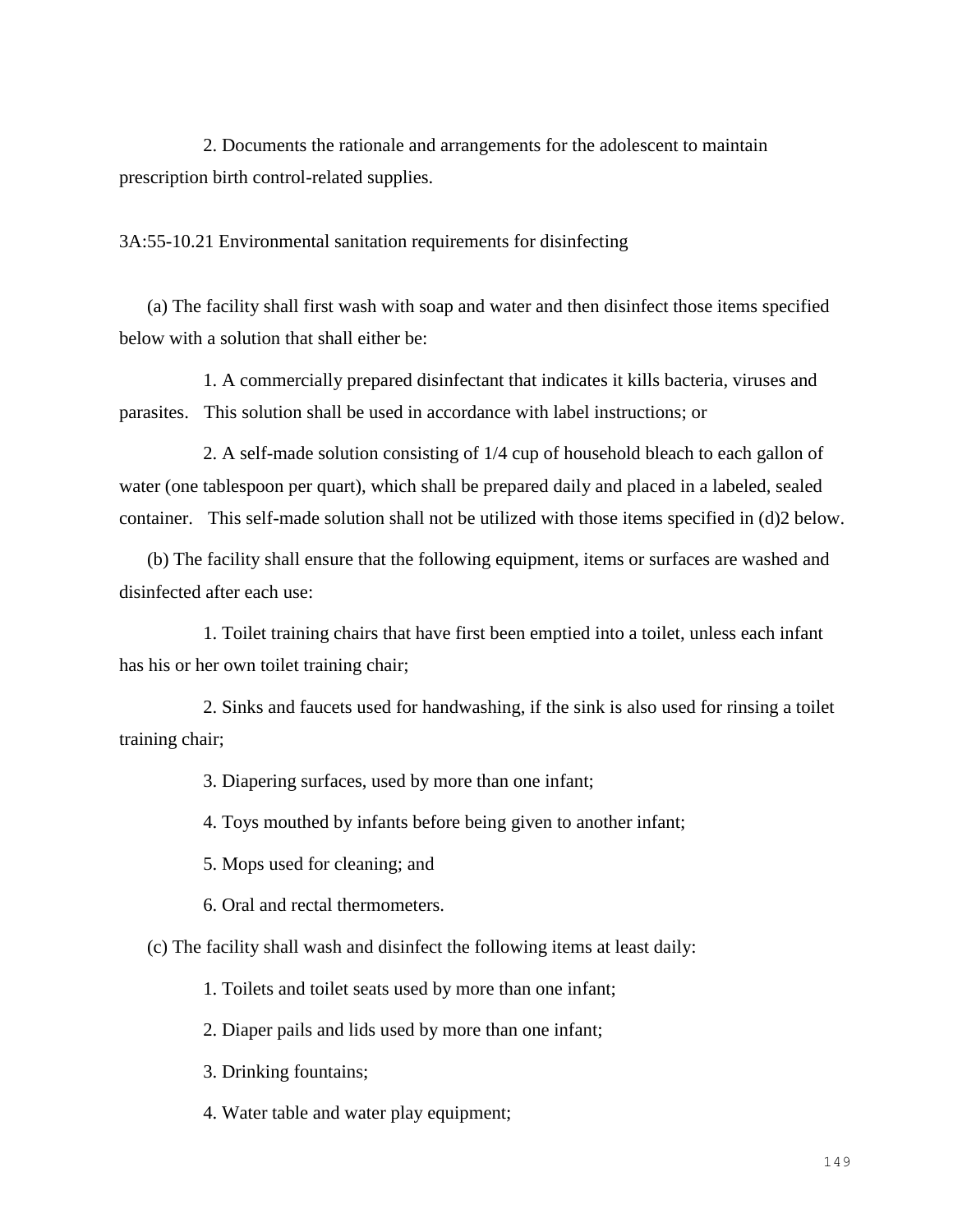5. Play tables; and

6. Smooth surfaced non-porous floors in areas used by infants.

(d) The facility shall wash and disinfect the following items at least weekly, and before use by another infant:

1. Cribs, cots, mats, playpens or other sleeping equipment approved by the Bureau; and

2. Sheets, blankets or other coverings.

(e) The facility shall wash and disinfect tables used by the infant for eating before each meal.

(f) Facilities that maintain outside sandboxes or play areas containing sand shall ensure that:

1. Only asbestos-free sand is used; and

2. The sand is maintained in a safe and sanitary manner.

3A:55-10.22 Personal hygiene requirements

(a) The facility shall ensure that adolescents and staff members wash their hands with soap and running water immediately:

1. Before preparing or serving food;

2. After diapering a child;

3. After toileting;

4. After assisting a child in toileting;

5. After caring for a child who appears to be sick;

6. After handling animals or their equipment or after coming in contact with an animal's body secretions; and

7. After coming into contact with blood, fecal matter, urine, vomit, saliva, nasal secretions or other body fluids or secretions.

(b) The facility shall ensure that adolescents or staff members: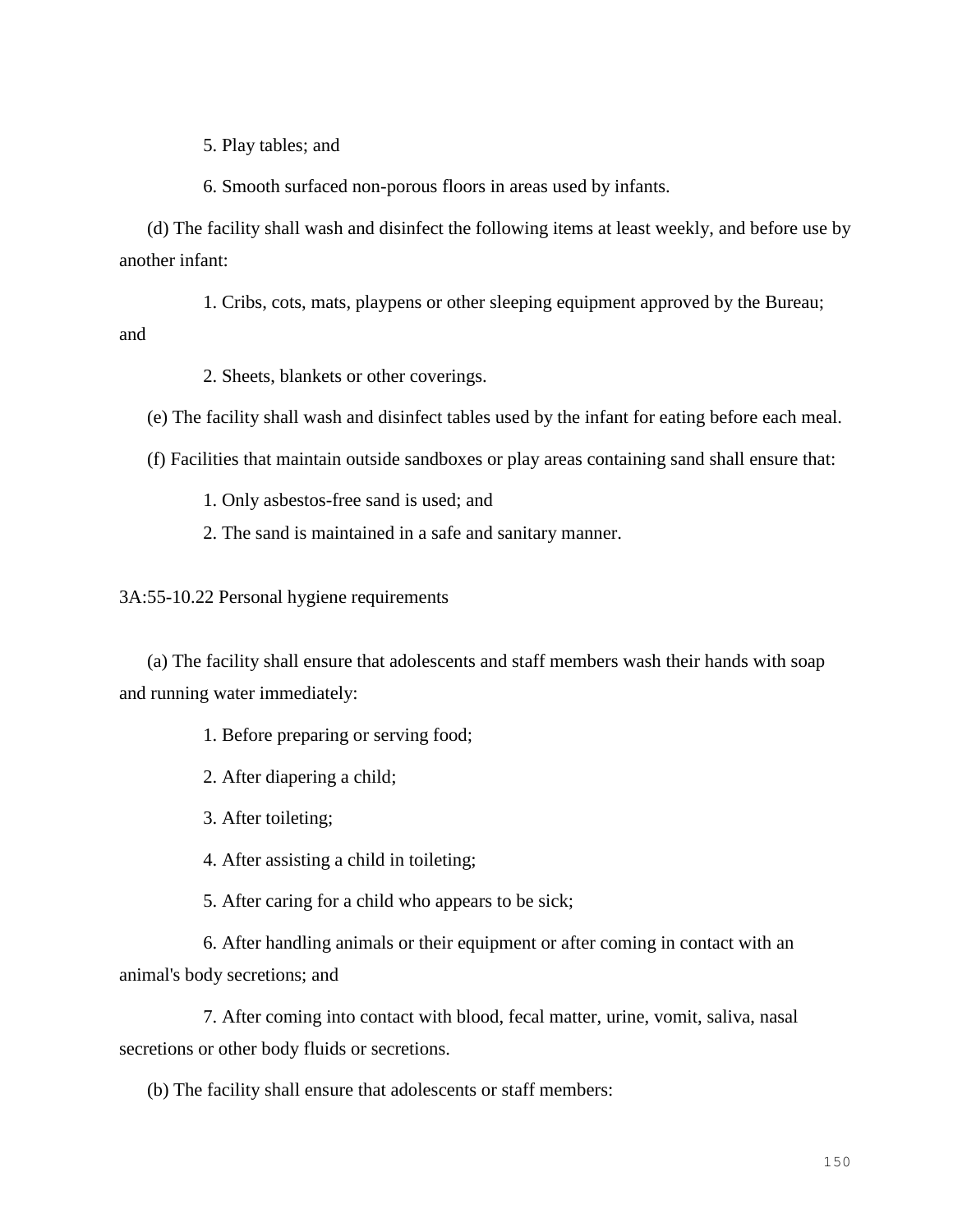1. Change each infant's diaper when wet or soiled; and

2. Wash and dry each infant's bottom during each diaper change with an individual disposable washcloth, paper towel or disposable diaper wipes.

(c) The facility shall ensure that soiled diapers are placed in a closed container that is lined with a leakproof or impervious lining.

1. Disposable diapers shall be removed from the facility daily and placed in a closed container that is outside the building and used for refuse collection.

2. Non-disposable diapers shall be stored and laundered separately for each child except when the diapers are laundered by a commercial laundry service.

3A:55-10.23 Health education and physical care for adolescents and infants

(a) The facility shall ensure that adolescents receive training in personal care, hygiene, and grooming habits.

1. The facility shall discuss the physiological changes experienced during adolescent pregnancy and childbearing with adolescents in the facility.

2. The facility shall instruct adolescents about sexually responsible behavior, including how to protect themselves from pregnancy and sexually transmitted diseases including AIDS.

3. The facility shall instruct all adolescents about the health and social consequences of cigarette smoking and alcohol and drug use.

(b) The facility shall ensure that each adolescent bathes and grooms her infant daily, and provides other personal hygiene services that are necessary to meet the infant's needs.

1. The facility shall give each adolescent and infant individual towels and washcloths.

2. The facility shall ensure that soap and toilet paper are available for the adolescents and infants at all times.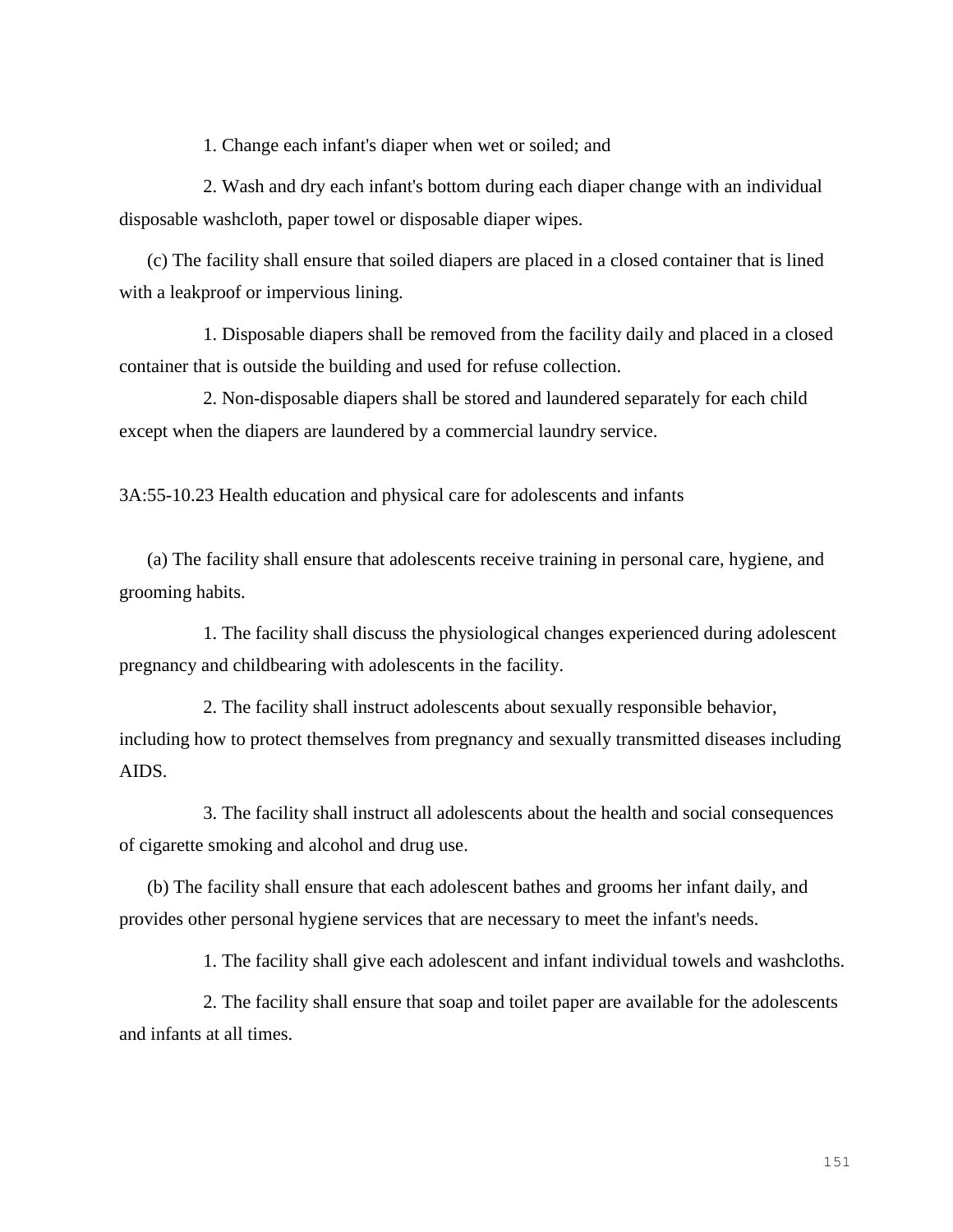(c) The facility shall ensure that each adolescent and infant has a personal supply of adequate, clean, well-fitting, and attractive clothing and footwear appropriate to his or her age, gender, individual needs, community standards, and season.

1. The facility shall ensure that each adolescent's and infant's clothing is kept clean and in good repair. The facility may require adolescents to do their own laundry and that of their infant.

2. The facility shall not require adolescents or infants to wear any article of clothing that would identify them as a resident of the facility.

3. The facility shall supply adolescents with necessary personal hygiene items.

3A:55-10.24 Food and nutrition for infants

(a) In addition to the requirements specified in N.J.A.C. 3A:55-6.11, the facility shall ensure that each adolescent mother obtains and follows a written plan developed with the infant's health care provider regarding the feeding schedule, specific formula, nutritional needs and introduction of new food for each infant.

1. The facility shall maintain on file the feeding schedule of each infant residing in the facility in the infant's record.

2. The facility shall ensure that the adolescent makes the feeding schedule available to all of the infant's caregivers.

3A:55-10.25 Life skills development

(a) The facility shall ensure that the adolescent mothers receive instruction and experience in the following:

1. Meal planning and meal preparation;

2. Food shopping;

3. Locating affordable housing;

4. Securing appropriate medical and dental services;

152